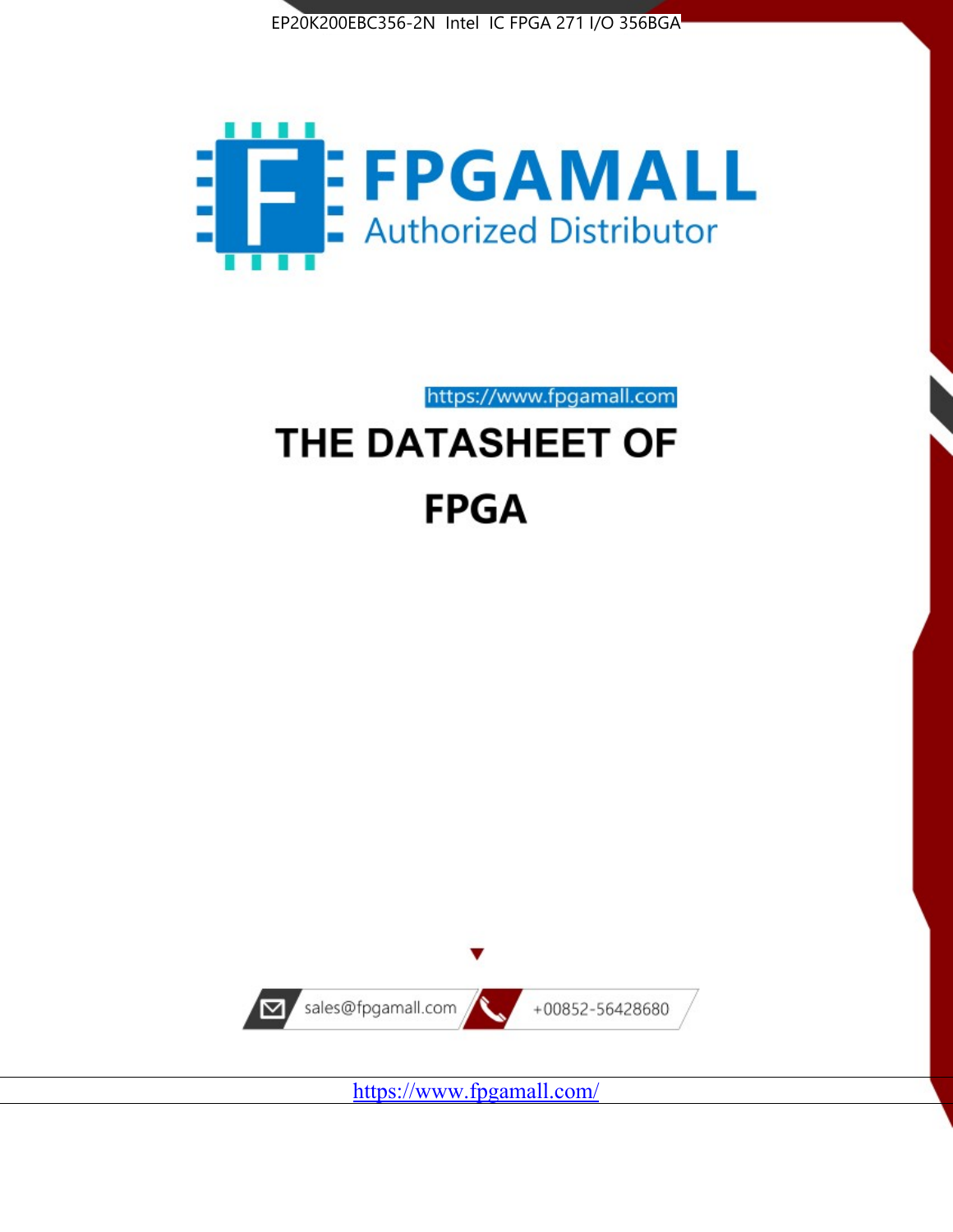#### EP20K200EBC356-2N Intel IC FPGA 271 I/O 356BGA



### **APEX 20K**

### **Programmable Logic Device Family**

#### **March 2004, ver. 5.1 Data Sheet**

- **Features ■** Industry's first programmable logic device (PLD) incorporating system-on-a-programmable-chip (SOPC) integration
	- MultiCore™ architecture integrating look-up table (LUT) logic, product-term logic, and embedded memory
	- LUT logic used for register-intensive functions
	- Embedded system block (ESB) used to implement memory functions, including first-in first-out (FIFO) buffers, dual-port RAM, and content-addressable memory (CAM)
	- ESB implementation of product-term logic used for combinatorial-intensive functions
	- High density
		- 30,000 to 1.5 million typical gates (see Tables 1 and 2)
		- Up to 51,840 logic elements (LEs)
		- Up to 442,368 RAM bits that can be used without reducing available logic
		- Up to 3,456 product-term-based macrocells

|                             | Table 1. APEX 20K Device Features<br>Note $(1)$ |                 |                 |                  |                  |                 |                  |  |  |  |  |
|-----------------------------|-------------------------------------------------|-----------------|-----------------|------------------|------------------|-----------------|------------------|--|--|--|--|
| <b>Feature</b>              | <b>EP20K30E</b>                                 | <b>EP20K60E</b> | <b>EP20K100</b> | <b>EP20K100E</b> | <b>EP20K160E</b> | <b>EP20K200</b> | <b>EP20K200E</b> |  |  |  |  |
| Maximum<br>system<br>gates  | 113,000                                         | 162,000         | 263,000         | 263,000          | 404.000          | 526,000         | 526,000          |  |  |  |  |
| Typical<br>gates            | 30,000                                          | 60,000          | 100,000         | 100,000          | 160,000          | 200,000         | 200,000          |  |  |  |  |
| <b>LEs</b>                  | 1,200                                           | 2,560           | 4,160           | 4,160            | 6.400            | 8,320           | 8,320            |  |  |  |  |
| <b>ESBs</b>                 | 12                                              | 16              | 26              | 26               | 40               | 52              | 52               |  |  |  |  |
| Maximum<br>RAM bits         | 24,576                                          | 32,768          | 53,248          | 53,248           | 81,920           | 106,496         | 106,496          |  |  |  |  |
| Maximum<br>macrocells       | 192                                             | 256             | 416             | 416              | 640              | 832             | 832              |  |  |  |  |
| Maximum<br>user I/O<br>pins | 128                                             | 196             | 252             | 246              | 316              | 382             | 376              |  |  |  |  |

#### **Altera Corporation 1**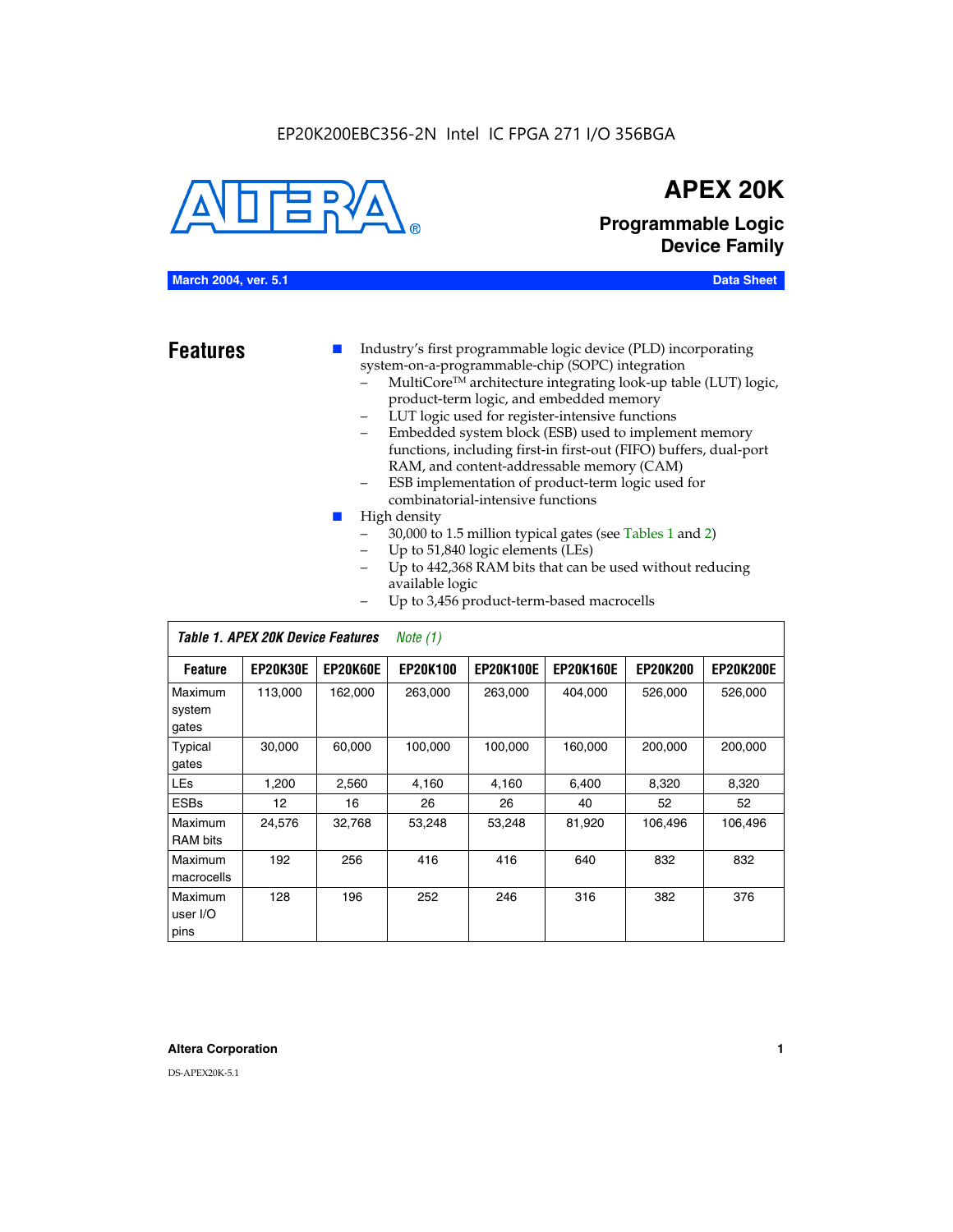| Table 2. Additional APEX 20K Device Features |                  |                 | <i>Note</i> $(1)$ |                  |                   |                   |
|----------------------------------------------|------------------|-----------------|-------------------|------------------|-------------------|-------------------|
| <b>Feature</b>                               | <b>EP20K300E</b> | <b>EP20K400</b> | <b>EP20K400E</b>  | <b>EP20K600E</b> | <b>EP20K1000E</b> | <b>EP20K1500E</b> |
| Maximum system<br>gates                      | 728,000          | 1,052,000       | 1,052,000         | 1,537,000        | 1,772,000         | 2,392,000         |
| <b>Typical gates</b>                         | 300,000          | 400,000         | 400,000           | 600,000          | 1,000,000         | 1,500,000         |
| <b>LEs</b>                                   | 11,520           | 16.640          | 16,640            | 24,320           | 38,400            | 51,840            |
| <b>ESBs</b>                                  | 72               | 104             | 104               | 152              | 160               | 216               |
| Maximum<br><b>RAM bits</b>                   | 147,456          | 212,992         | 212.992           | 311,296          | 327,680           | 442.368           |
| Maximum<br>macrocells                        | 1,152            | 1,664           | 1,664             | 2.432            | 2,560             | 3,456             |
| Maximum user I/O<br>pins                     | 408              | 502             | 488               | 588              | 708               | 808               |

#### *Note to Tables 1 and 2:*

(1) The embedded IEEE Std. 1149.1 Joint Test Action Group (JTAG) boundary-scan circuitry contributes up to 57,000 additional gates.

**Additional Features**

- Designed for low-power operation
	- 1.8-V and 2.5-V supply voltage (see Table 3)
	- $-$  MultiVolt<sup>TM</sup> I/O interface support to interface with 1.8-V, 2.5-V, 3.3-V, and 5.0-V devices (see Table 3)
	- ESB offering programmable power-saving mode

| <b>Table 3. APEX 20K Supply Voltages</b>                                       |                                                       |                                                                                                                                                                          |  |  |  |  |  |  |
|--------------------------------------------------------------------------------|-------------------------------------------------------|--------------------------------------------------------------------------------------------------------------------------------------------------------------------------|--|--|--|--|--|--|
| <b>Feature</b>                                                                 | <b>Device</b>                                         |                                                                                                                                                                          |  |  |  |  |  |  |
|                                                                                | <b>EP20K100</b><br><b>EP20K200</b><br><b>EP20K400</b> | EP20K30E<br>EP20K60E<br><b>EP20K100E</b><br><b>EP20K160E</b><br>EP20K200E<br><b>EP20K300E</b><br><b>EP20K400E</b><br>EP20K600E<br><b>EP20K1000E</b><br><b>EP20K1500E</b> |  |  |  |  |  |  |
| Internal supply voltage (V <sub>CCINT</sub> )                                  | 2.5V                                                  | 1.8V                                                                                                                                                                     |  |  |  |  |  |  |
| MultiVolt I/O interface voltage levels $(V_{\text{CCIO}})$ 2.5 V, 3.3 V, 5.0 V |                                                       | 1.8 V, 2.5 V, 3.3 V, 5.0 V $(1)$                                                                                                                                         |  |  |  |  |  |  |

#### *Note to Table 3:*

(1) APEX 20KE devices can be 5.0-V tolerant by using an external resistor.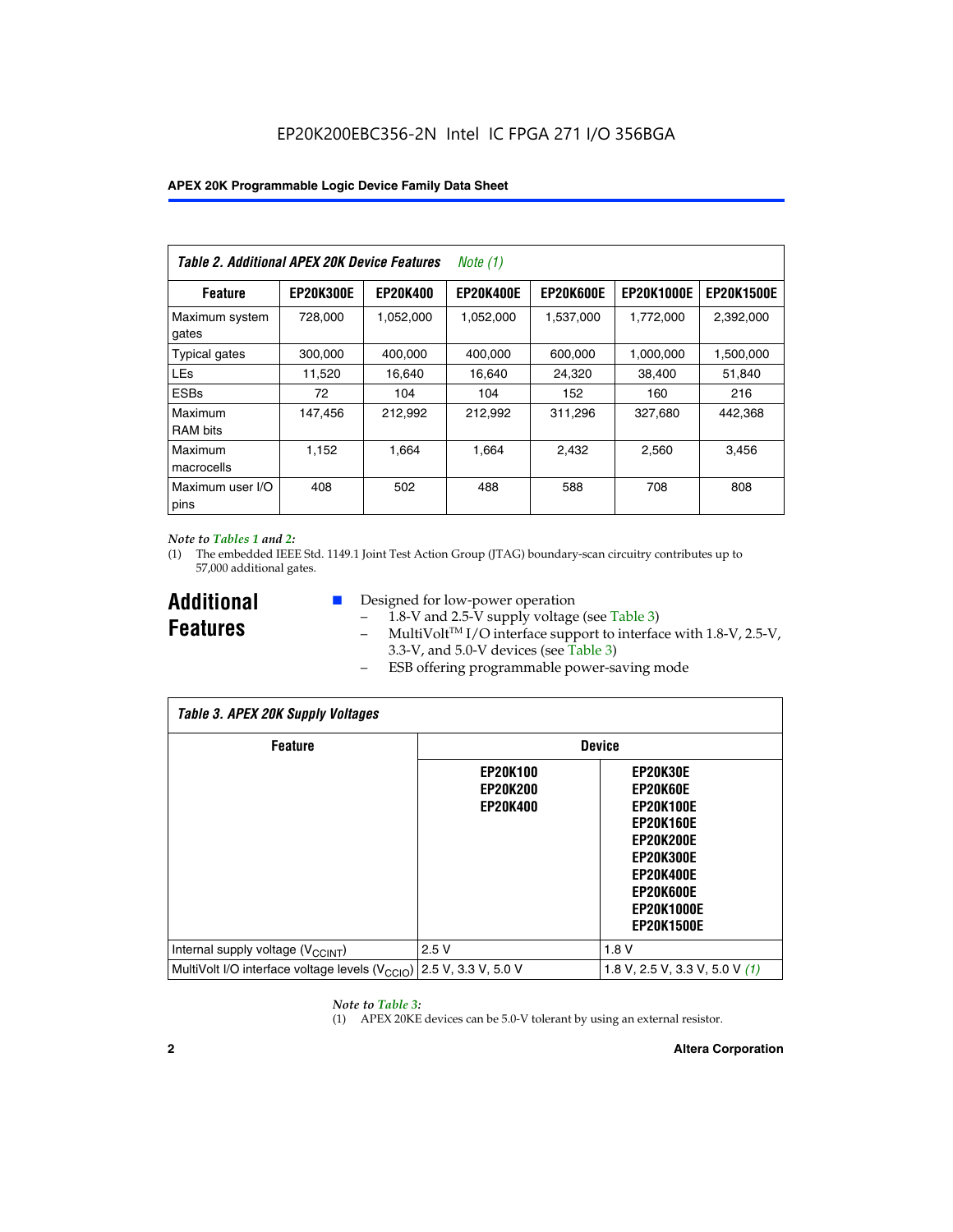#### EP20K200EBC356-2N Intel IC FPGA 271 I/O 356BGA

#### **APEX 20K Programmable Logic Device Family Data Sheet**

- Flexible clock management circuitry with up to four phase-locked loops (PLLs)
	- Built-in low-skew clock tree
	- Up to eight global clock signals
	- $ClockLock^{\circledR}$  feature reducing clock delay and skew
	- $ClockBoost^{\circledR}$  feature providing clock multiplication and division
	- ClockShiftTM programmable clock phase and delay shifting
- Powerful I/O features
	- Compliant with peripheral component interconnect Special Interest Group (PCI SIG) *PCI Local Bus Specification, Revision 2.2* for 3.3-V operation at 33 or 66 MHz and 32 or 64 bits
	- Support for high-speed external memories, including DDR SDRAM and ZBT SRAM (ZBT is a trademark of Integrated Device Technology, Inc.)
	- Bidirectional I/O performance  $(t_{CO} + t_{SU})$  up to 250 MHz
	- LVDS performance up to 840 Mbits per channel
	- Direct connection from I/O pins to local interconnect providing fast  $t_{CO}$  and  $t_{SU}$  times for complex logic
	- MultiVolt I/O interface support to interface with 1.8-V, 2.5-V, 3.3-V, and 5.0-V devices (see Table 3)
	- Programmable clamp to  $V_{\text{C}CD}$
	- Individual tri-state output enable control for each pin
	- Programmable output slew-rate control to reduce switching noise
	- Support for advanced I/O standards, including low-voltage differential signaling (LVDS), LVPECL, PCI-X, AGP, CTT, stubseries terminated logic (SSTL-3 and SSTL-2), Gunning transceiver logic plus (GTL+), and high-speed terminated logic (HSTL Class I)
	- Pull-up on I/O pins before and during configuration
- Advanced interconnect structure
	- Four-level hierarchical FastTrack® Interconnect structure providing fast, predictable interconnect delays
	- Dedicated carry chain that implements arithmetic functions such as fast adders, counters, and comparators (automatically used by software tools and megafunctions)
	- Dedicated cascade chain that implements high-speed, high-fan-in logic functions (automatically used by software tools and megafunctions)
	- Interleaved local interconnect allows one LE to drive 29 other LEs through the fast local interconnect
- Advanced packaging options
	- Available in a variety of packages with 144 to 1,020 pins (see Tables 4 through 7)
	- FineLine BGA® packages maximize board space efficiency
- Advanced software support
	- Software design support and automatic place-and-route provided by the Altera® Quartus® II development system for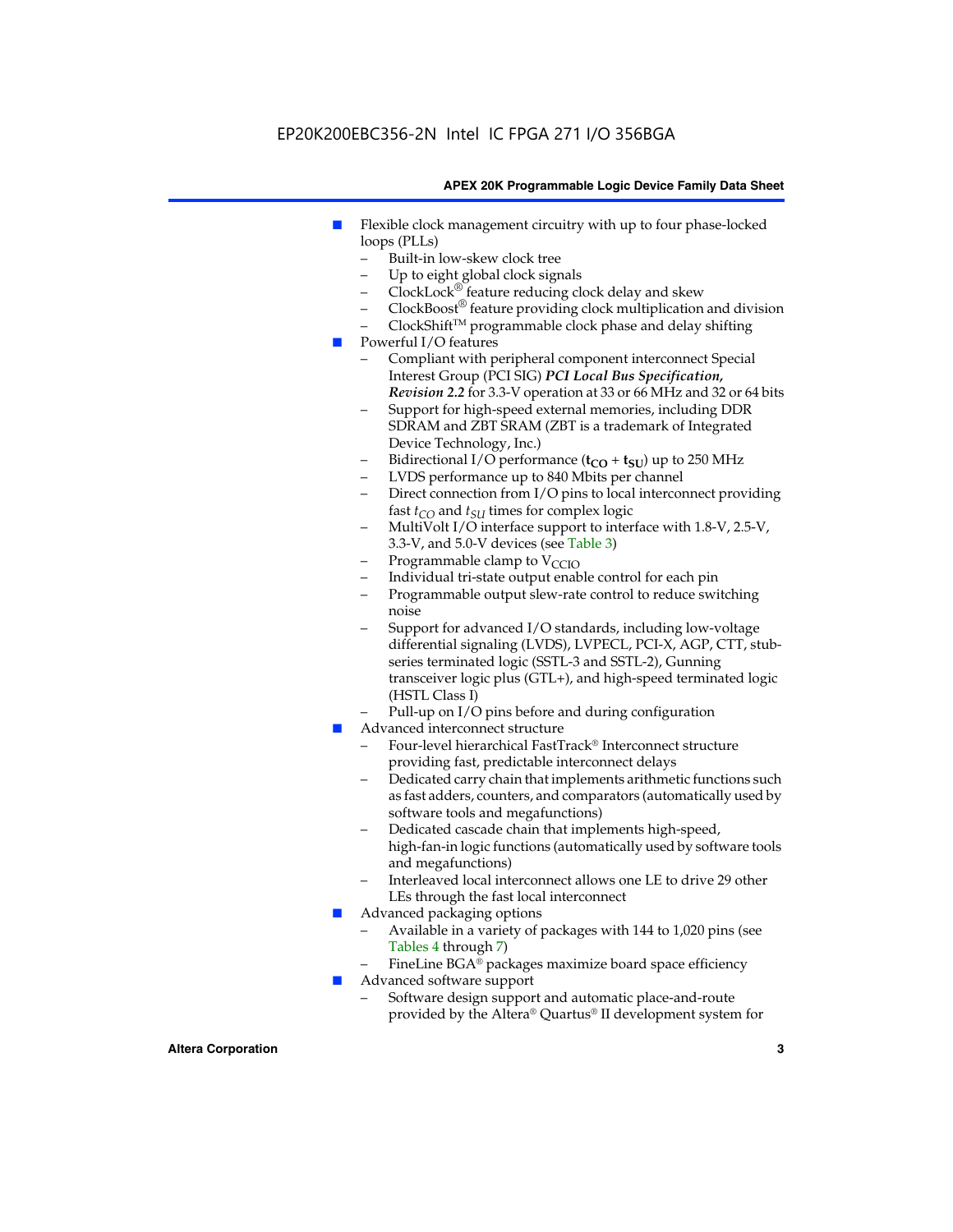Windows-based PCs, Sun SPARCstations, and HP 9000 Series 700/800 workstations

- Altera MegaCore® functions and Altera Megafunction Partners Program (AMPP<sup>SM</sup>) megafunctions
- NativeLink<sup>™</sup> integration with popular synthesis, simulation, and timing analysis tools
- Quartus II SignalTap® embedded logic analyzer simplifies in-system design evaluation by giving access to internal nodes during device operation
- Supports popular revision-control software packages including PVCS, Revision Control System (RCS), and Source Code Control System (SCCS )

#### *Table 4. APEX 20K QFP, BGA & PGA Package Options & I/O Count Notes (1), (2)*

| <b>Device</b>   | 144-Pin<br><b>TQFP</b> | 208-Pin<br><b>PQFP</b><br><b>ROFP</b> | 240-Pin<br><b>PQFP</b><br><b>ROFP</b> |     | 356-Pin BGA   652-Pin BGA | 655-Pin PGA |
|-----------------|------------------------|---------------------------------------|---------------------------------------|-----|---------------------------|-------------|
| EP20K30E        | 92                     | 125                                   |                                       |     |                           |             |
| <b>EP20K60E</b> | 92                     | 148                                   | 151                                   | 196 |                           |             |
| EP20K100        | 101                    | 159                                   | 189                                   | 252 |                           |             |
| EP20K100E       | 92                     | 151                                   | 183                                   | 246 |                           |             |
| EP20K160E       | 88                     | 143                                   | 175                                   | 271 |                           |             |
| EP20K200        |                        | 144                                   | 174                                   | 277 |                           |             |
| EP20K200E       |                        | 136                                   | 168                                   | 271 | 376                       |             |
| EP20K300E       |                        |                                       | 152                                   |     | 408                       |             |
| EP20K400        |                        |                                       |                                       |     | 502                       | 502         |
| EP20K400E       |                        |                                       |                                       |     | 488                       |             |
| EP20K600E       |                        |                                       |                                       |     | 488                       |             |
| EP20K1000E      |                        |                                       |                                       |     | 488                       |             |
| EP20K1500E      |                        |                                       |                                       |     | 488                       |             |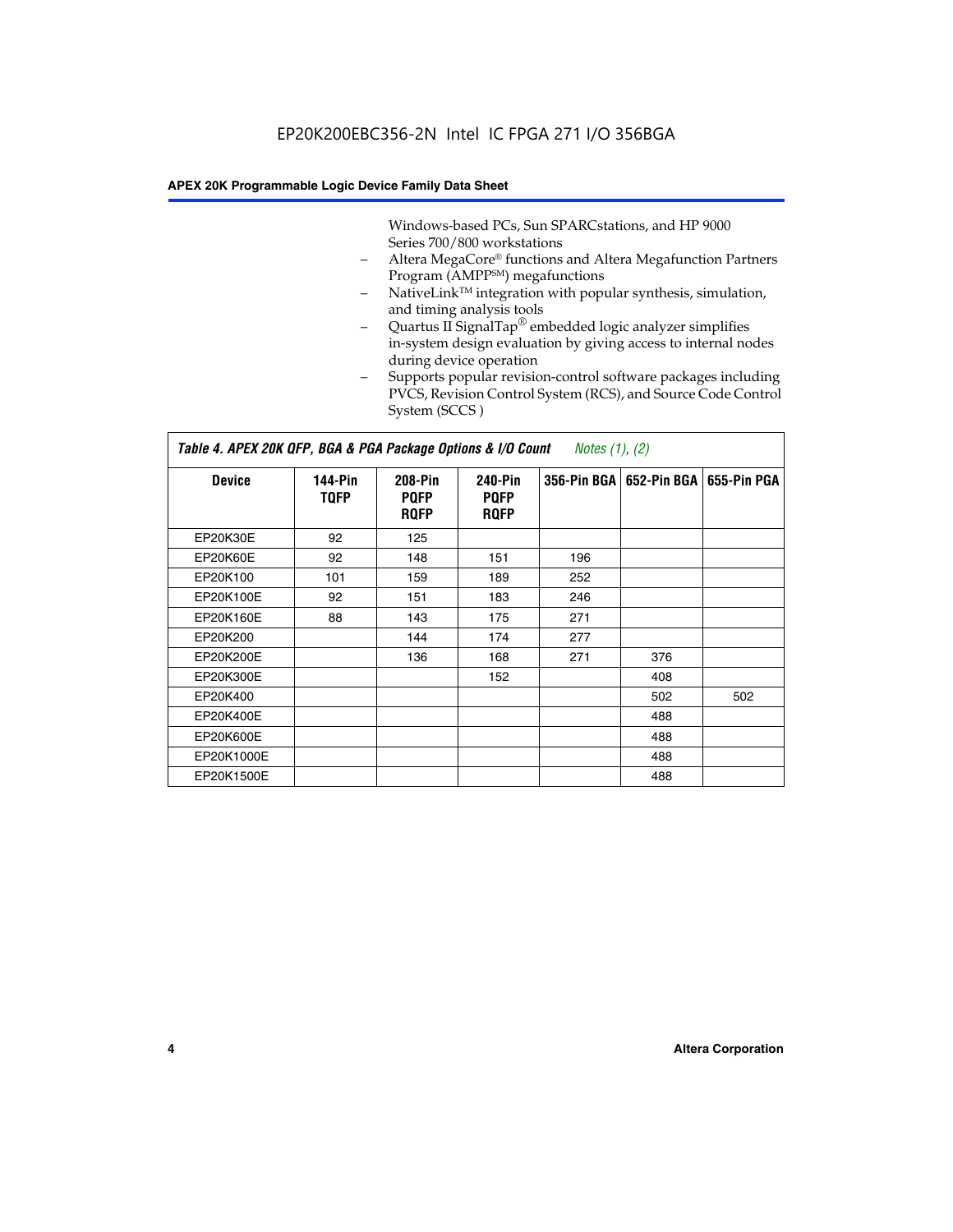| Table 5. APEX 20K FineLine BGA Package Options & I/O Count<br>Notes $(1)$ , $(2)$ |                |                |                |           |           |  |  |  |
|-----------------------------------------------------------------------------------|----------------|----------------|----------------|-----------|-----------|--|--|--|
| <b>Device</b>                                                                     | <b>144 Pin</b> | <b>324 Pin</b> | <b>484 Pin</b> | 672 Pin   | 1,020 Pin |  |  |  |
| EP20K30E                                                                          | 93             | 128            |                |           |           |  |  |  |
| <b>EP20K60E</b>                                                                   | 93             | 196            |                |           |           |  |  |  |
| EP20K100                                                                          |                | 252            |                |           |           |  |  |  |
| EP20K100E                                                                         | 93             | 246            |                |           |           |  |  |  |
| EP20K160E                                                                         |                |                | 316            |           |           |  |  |  |
| EP20K200                                                                          |                |                | 382            |           |           |  |  |  |
| EP20K200E                                                                         |                |                | 376            | 376       |           |  |  |  |
| EP20K300E                                                                         |                |                |                | 408       |           |  |  |  |
| EP20K400                                                                          |                |                |                | 502(3)    |           |  |  |  |
| EP20K400E                                                                         |                |                |                | 488 $(3)$ |           |  |  |  |
| EP20K600E                                                                         |                |                |                | 508 $(3)$ | 588       |  |  |  |
| EP20K1000E                                                                        |                |                |                | 508 $(3)$ | 708       |  |  |  |
| EP20K1500E                                                                        |                |                |                |           | 808       |  |  |  |

#### *Notes to Tables 4 and 5:*

 $\Gamma$ 

(1) I/O counts include dedicated input and clock pins.

(2) APEX 20K device package types include thin quad flat pack (TQFP), plastic quad flat pack (PQFP), power quad flat pack (RQFP), 1.27-mm pitch ball-grid array (BGA), 1.00-mm pitch FineLine BGA, and pin-grid array (PGA) packages.

(3) This device uses a thermally enhanced package, which is taller than the regular package. Consult the *Altera Device Package Information Data Sheet* for detailed package size information.

| Table 6. APEX 20K QFP, BGA & PGA Package Sizes                                                           |                |                    |                    |                |                |                    |  |  |  |
|----------------------------------------------------------------------------------------------------------|----------------|--------------------|--------------------|----------------|----------------|--------------------|--|--|--|
| 144-Pin TQFP<br>240-Pin QFP<br>356-Pin BGA   652-Pin BGA<br>208-Pin QFP<br>655-Pin PGA<br><b>Feature</b> |                |                    |                    |                |                |                    |  |  |  |
| Pitch (mm)                                                                                               | 0.50           | 0.50               | 0.50               | 1.27           | 1.27           |                    |  |  |  |
| Area $(mm^2)$                                                                                            | 484            | 924                | 1.218              | 1.225          | 2.025          | 3,906              |  |  |  |
| Length $\times$ Width<br>$(mm \times mm)$                                                                | $22 \times 22$ | $30.4 \times 30.4$ | $34.9 \times 34.9$ | $35 \times 35$ | $45 \times 45$ | $62.5 \times 62.5$ |  |  |  |

| Table 7. APEX 20K FineLine BGA Package Sizes                                          |                |                |                |                |                |  |  |  |
|---------------------------------------------------------------------------------------|----------------|----------------|----------------|----------------|----------------|--|--|--|
| <b>324 Pin</b><br><b>1,020 Pin</b><br>144 Pin<br>672 Pin<br>484 Pin<br><b>Feature</b> |                |                |                |                |                |  |  |  |
| Pitch (mm)                                                                            | 1.00           | 1.00           | 1.00           | 1.00           | 1.00           |  |  |  |
| Area ( $mm2$ )                                                                        | 169            | 361            | 529            | 729            | 1,089          |  |  |  |
| Length $\times$ Width (mm $\times$ mm)                                                | $13 \times 13$ | $19 \times 19$ | $23 \times 23$ | $27 \times 27$ | $33 \times 33$ |  |  |  |

٦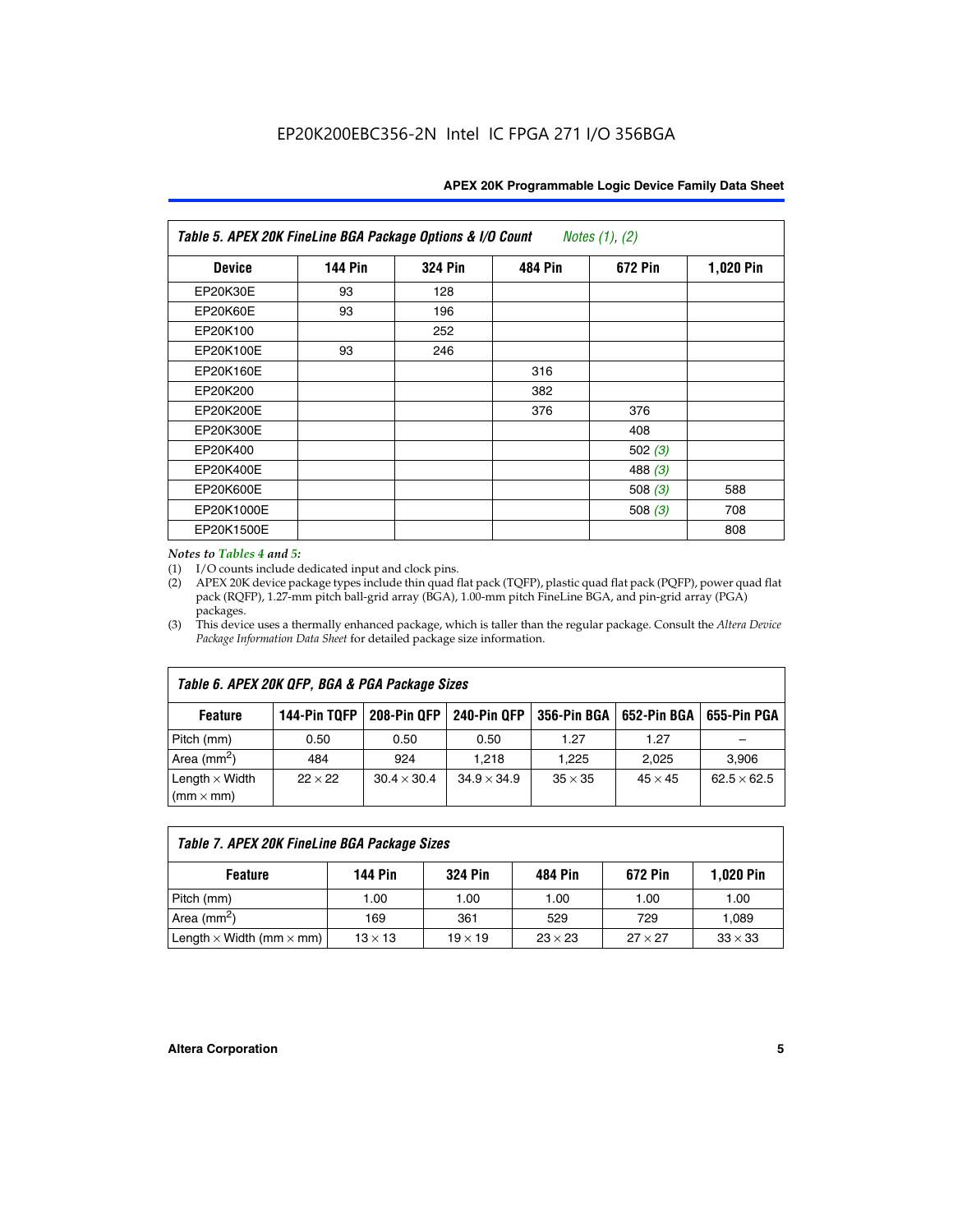### **General Description**

APEXTM 20K devices are the first PLDs designed with the MultiCore architecture, which combines the strengths of LUT-based and productterm-based devices with an enhanced memory structure. LUT-based logic provides optimized performance and efficiency for data-path, registerintensive, mathematical, or digital signal processing (DSP) designs. Product-term-based logic is optimized for complex combinatorial paths, such as complex state machines. LUT- and product-term-based logic combined with memory functions and a wide variety of MegaCore and AMPP functions make the APEX 20K device architecture uniquely suited for system-on-a-programmable-chip designs. Applications historically requiring a combination of LUT-, product-term-, and memory-based devices can now be integrated into one APEX 20K device.

APEX 20KE devices are a superset of APEX 20K devices and include additional features such as advanced I/O standard support, CAM, additional global clocks, and enhanced ClockLock clock circuitry. In addition, APEX 20KE devices extend the APEX 20K family to 1.5 million gates. APEX 20KE devices are denoted with an "E" suffix in the device name (e.g., the EP20K1000E device is an APEX 20KE device). Table 8 compares the features included in APEX 20K and APEX 20KE devices.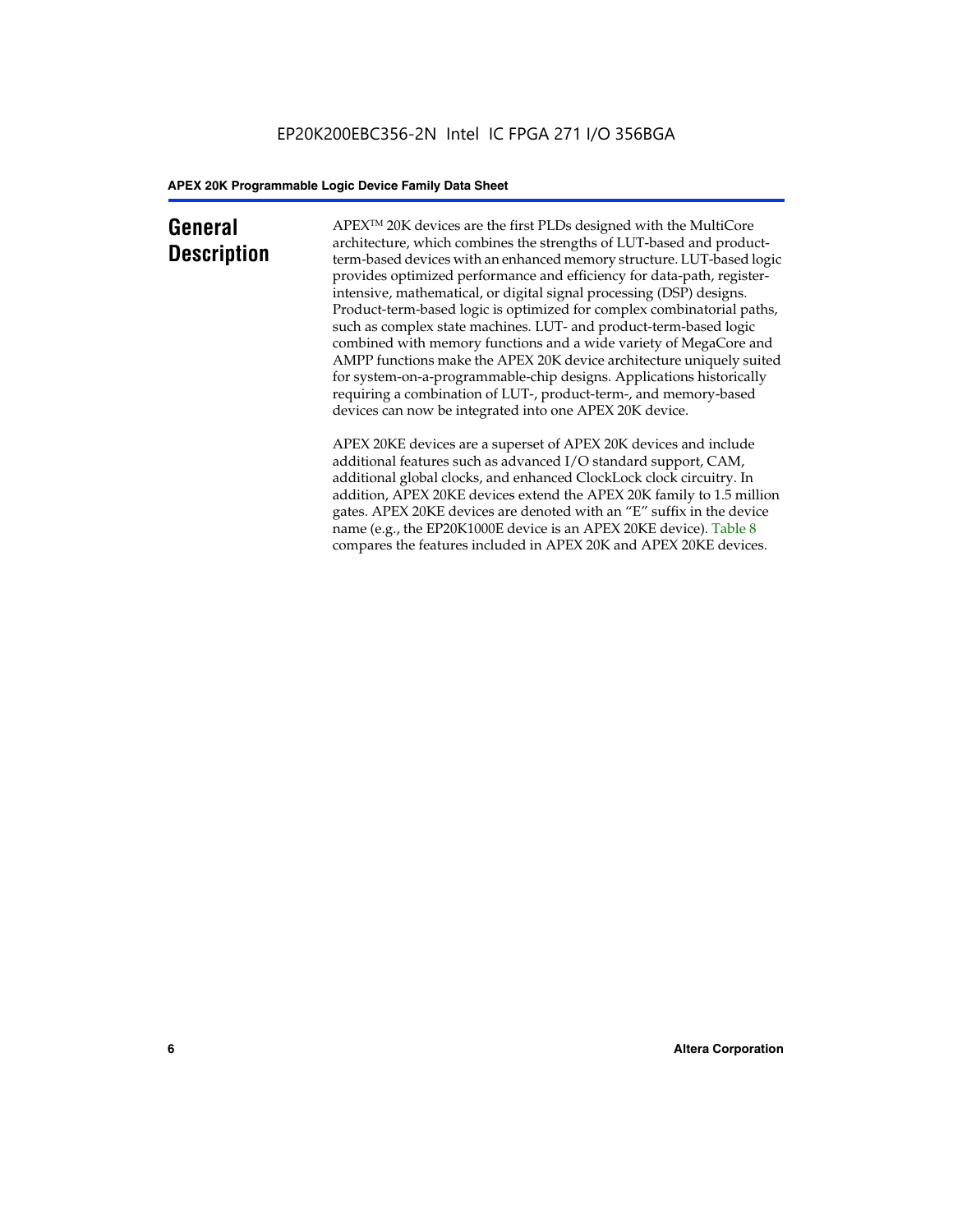| Table 8. Comparison of APEX 20K & APEX 20KE Features |                                                                                                                                                                     |                                                                                                                                                                                                                                                                                                                                                                                                                                                                                       |  |  |  |  |  |  |
|------------------------------------------------------|---------------------------------------------------------------------------------------------------------------------------------------------------------------------|---------------------------------------------------------------------------------------------------------------------------------------------------------------------------------------------------------------------------------------------------------------------------------------------------------------------------------------------------------------------------------------------------------------------------------------------------------------------------------------|--|--|--|--|--|--|
| <b>Feature</b>                                       | <b>APEX 20K Devices</b>                                                                                                                                             | <b>APEX 20KE Devices</b>                                                                                                                                                                                                                                                                                                                                                                                                                                                              |  |  |  |  |  |  |
| MultiCore system integration                         | Full support                                                                                                                                                        | Full support                                                                                                                                                                                                                                                                                                                                                                                                                                                                          |  |  |  |  |  |  |
| SignalTap logic analysis                             | Full support                                                                                                                                                        | Full support                                                                                                                                                                                                                                                                                                                                                                                                                                                                          |  |  |  |  |  |  |
| 32/64-Bit, 33-MHz PCI                                | Full compliance in -1, -2 speed<br>grades                                                                                                                           | Full compliance in -1, -2 speed grades                                                                                                                                                                                                                                                                                                                                                                                                                                                |  |  |  |  |  |  |
| 32/64-Bit, 66-MHz PCI                                |                                                                                                                                                                     | Full compliance in -1 speed grade                                                                                                                                                                                                                                                                                                                                                                                                                                                     |  |  |  |  |  |  |
| MultiVolt I/O                                        | 2.5-V or 3.3-V V <sub>CCIO</sub><br>V <sub>CCIO</sub> selected for device<br>Certain devices are 5.0-V tolerant                                                     | 1.8-V, 2.5-V, or 3.3-V V <sub>CCIO</sub><br>V <sub>CCIO</sub> selected block-by-block<br>5.0-V tolerant with use of external resistor                                                                                                                                                                                                                                                                                                                                                 |  |  |  |  |  |  |
| ClockLock support                                    | Clock delay reduction<br>$2\times$ and $4\times$ clock multiplication                                                                                               | Clock delay reduction<br>$m/(n \times v)$ or $m/(n \times k)$ clock multiplication<br>Drive ClockLock output off-chip<br>External clock feedback<br><b>ClockShift</b><br>LVDS support<br>Up to four PLLs<br>ClockShift, clock phase adjustment                                                                                                                                                                                                                                        |  |  |  |  |  |  |
| Dedicated clock and input pins                       | <b>Six</b>                                                                                                                                                          | Eight                                                                                                                                                                                                                                                                                                                                                                                                                                                                                 |  |  |  |  |  |  |
| I/O standard support                                 | 2.5-V, 3.3-V, 5.0-V I/O<br>3.3-V PCI<br>Low-voltage complementary<br>metal-oxide semiconductor<br>(LVCMOS)<br>Low-voltage transistor-to-transistor<br>logic (LVTTL) | 1.8-V, 2.5-V, 3.3-V, 5.0-V I/O<br>2.5-V I/O<br>3.3-V PCI and PCI-X<br>3.3-V Advanced Graphics Port (AGP)<br>Center tap terminated (CTT)<br>$GTL+$<br><b>LVCMOS</b><br>LVTTL<br>True-LVDS and LVPECL data pins<br>(in EP20K300E and larger devices)<br>LVDS and LVPECL signaling (in all BGA<br>and FineLine BGA devices)<br>LVDS and LVPECL data pins up to<br>156 Mbps (in -1 speed grade devices)<br><b>HSTL Class I</b><br>PCI-X<br>SSTL-2 Class I and II<br>SSTL-3 Class I and II |  |  |  |  |  |  |
| Memory support                                       | Dual-port RAM<br><b>FIFO</b><br><b>RAM</b><br><b>ROM</b>                                                                                                            | CAM<br>Dual-port RAM<br><b>FIFO</b><br>RAM<br><b>ROM</b>                                                                                                                                                                                                                                                                                                                                                                                                                              |  |  |  |  |  |  |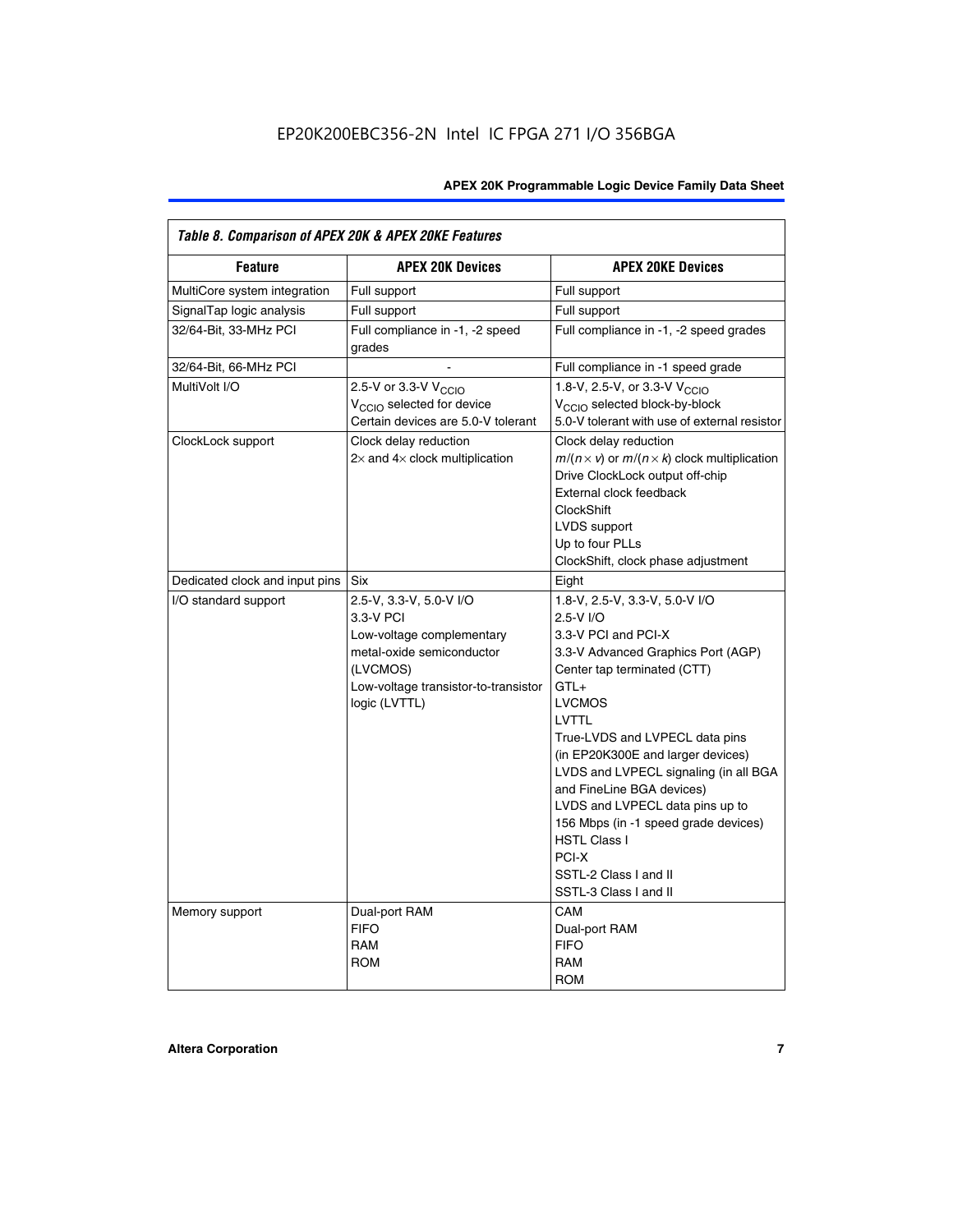All APEX 20K devices are reconfigurable and are 100% tested prior to shipment. As a result, test vectors do not have to be generated for fault coverage purposes. Instead, the designer can focus on simulation and design verification. In addition, the designer does not need to manage inventories of different application-specific integrated circuit (ASIC) designs; APEX 20K devices can be configured on the board for the specific functionality required.

APEX 20K devices are configured at system power-up with data stored in an Altera serial configuration device or provided by a system controller. Altera offers in-system programmability (ISP)-capable EPC1, EPC2, and EPC16 configuration devices, which configure APEX 20K devices via a serial data stream. Moreover, APEX 20K devices contain an optimized interface that permits microprocessors to configure APEX 20K devices serially or in parallel, and synchronously or asynchronously. The interface also enables microprocessors to treat APEX 20K devices as memory and configure the device by writing to a virtual memory location, making reconfiguration easy.

After an APEX 20K device has been configured, it can be reconfigured in-circuit by resetting the device and loading new data. Real-time changes can be made during system operation, enabling innovative reconfigurable computing applications.

APEX 20K devices are supported by the Altera Quartus II development system, a single, integrated package that offers HDL and schematic design entry, compilation and logic synthesis, full simulation and worst-case timing analysis, SignalTap logic analysis, and device configuration. The Quartus II software runs on Windows-based PCs, Sun SPARCstations, and HP 9000 Series 700/800 workstations.

The Quartus II software provides NativeLink interfaces to other industrystandard PC- and UNIX workstation-based EDA tools. For example, designers can invoke the Quartus II software from within third-party design tools. Further, the Quartus II software contains built-in optimized synthesis libraries; synthesis tools can use these libraries to optimize designs for APEX 20K devices. For example, the Synopsys Design Compiler library, supplied with the Quartus II development system, includes DesignWare functions optimized for the APEX 20K architecture.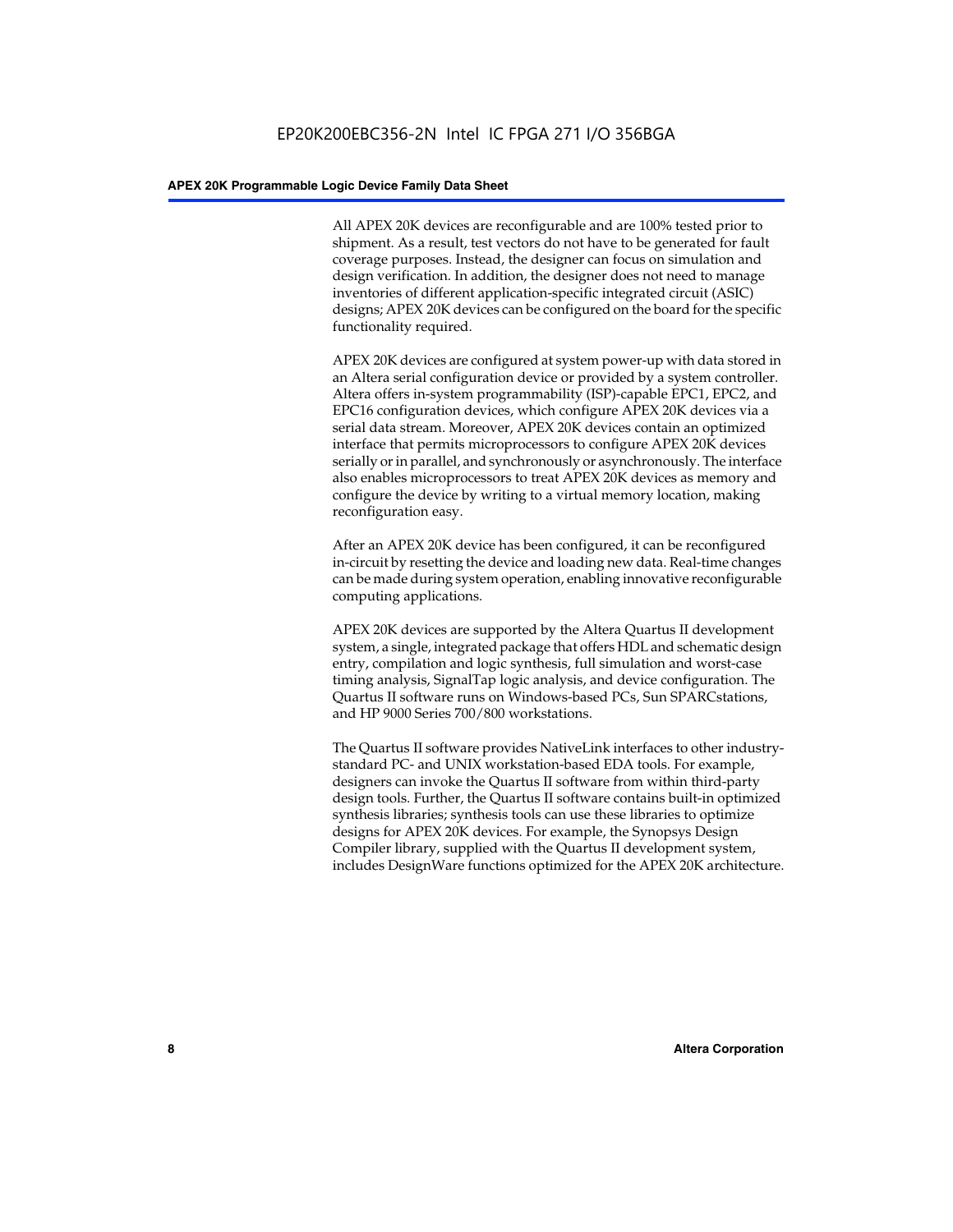| <b>Functional</b><br><b>Description</b> | APEX 20K devices incorporate LUT-based logic, product-term-based<br>logic, and memory into one device. Signal interconnections within<br>APEX 20K devices (as well as to and from device pins) are provided by the<br>FastTrack <sup>®</sup> Interconnect—a series of fast, continuous row and column<br>channels that run the entire length and width of the device.                                                                                                                                                                                                                                                                                                                                                                                              |
|-----------------------------------------|--------------------------------------------------------------------------------------------------------------------------------------------------------------------------------------------------------------------------------------------------------------------------------------------------------------------------------------------------------------------------------------------------------------------------------------------------------------------------------------------------------------------------------------------------------------------------------------------------------------------------------------------------------------------------------------------------------------------------------------------------------------------|
|                                         | Each I/O pin is fed by an I/O element (IOE) located at the end of each row<br>and column of the FastTrack Interconnect. Each IOE contains a<br>bidirectional I/O buffer and a register that can be used as either an input<br>or output register to feed input, output, or bidirectional signals. When<br>used with a dedicated clock pin, these registers provide exceptional<br>performance. IOEs provide a variety of features, such as 3.3-V, 64-bit,<br>66-MHz PCI compliance; JTAG BST support; slew-rate control; and<br>tri-state buffers. APEX 20KE devices offer enhanced I/O support,<br>including support for 1.8-V I/O, 2.5-V I/O, LVCMOS, LVTTL, LVPECL,<br>3.3-V PCI, PCI-X, LVDS, GTL+, SSTL-2, SSTL-3, HSTL, CTT, and 3.3-V<br>AGP I/O standards. |
|                                         | The ESB can implement a variety of memory functions, including CAM,<br>RAM, dual-port RAM, ROM, and FIFO functions. Embedding the<br>memory directly into the die improves performance and reduces die area<br>compared to distributed-RAM implementations. Moreover, the<br>abundance of cascadable ESBs ensures that the APEX 20K device can<br>implement multiple wide memory blocks for high-density designs. The<br>ESB's high speed ensures it can implement small memory blocks without<br>any speed penalty. The abundance of ESBs ensures that designers can                                                                                                                                                                                              |



create as many different-sized memory blocks as the system requires.

Figure 1 shows an overview of the APEX 20K device.

#### **Altera Corporation 9**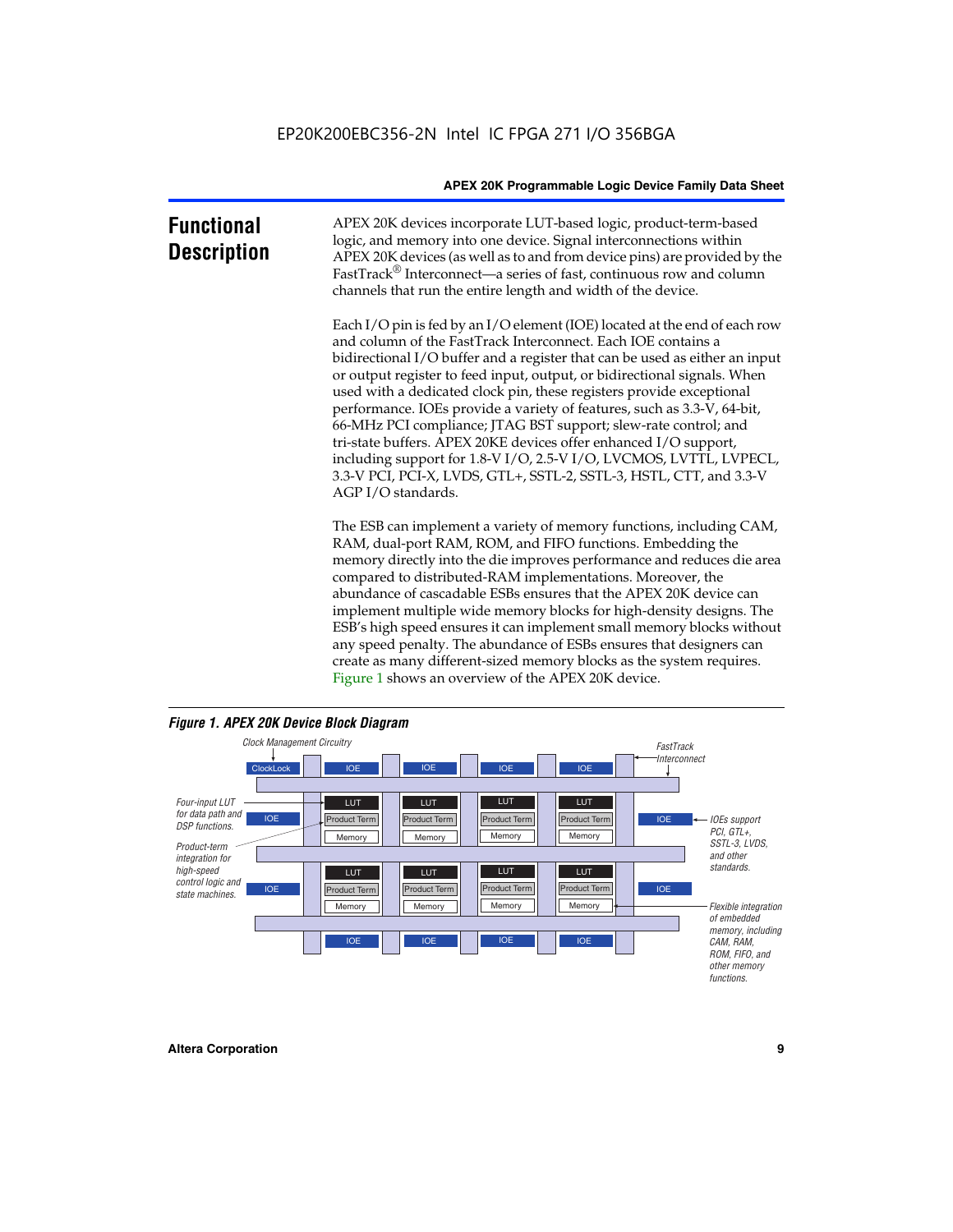APEX 20K devices provide two dedicated clock pins and four dedicated input pins that drive register control inputs. These signals ensure efficient distribution of high-speed, low-skew control signals. These signals use dedicated routing channels to provide short delays and low skews. Four of the dedicated inputs drive four global signals. These four global signals can also be driven by internal logic, providing an ideal solution for a clock divider or internally generated asynchronous clear signals with high fan-out. The dedicated clock pins featured on the APEX 20K devices can also feed logic. The devices also feature ClockLock and ClockBoost clock management circuitry. APEX 20KE devices provide two additional dedicated clock pins, for a total of four dedicated clock pins.

#### **MegaLAB Structure**

APEX 20K devices are constructed from a series of MegaLAB<sup>™</sup> structures. Each MegaLAB structure contains a group of logic array blocks (LABs), one ESB, and a MegaLAB interconnect, which routes signals within the MegaLAB structure. The EP20K30E device has 10 LABs, EP20K60E through EP20K600E devices have 16 LABs, and the EP20K1000E and EP20K1500E devices have 24 LABs. Signals are routed between MegaLAB structures and I/O pins via the FastTrack Interconnect. In addition, edge LABs can be driven by I/O pins through the local interconnect. Figure 2 shows the MegaLAB structure.



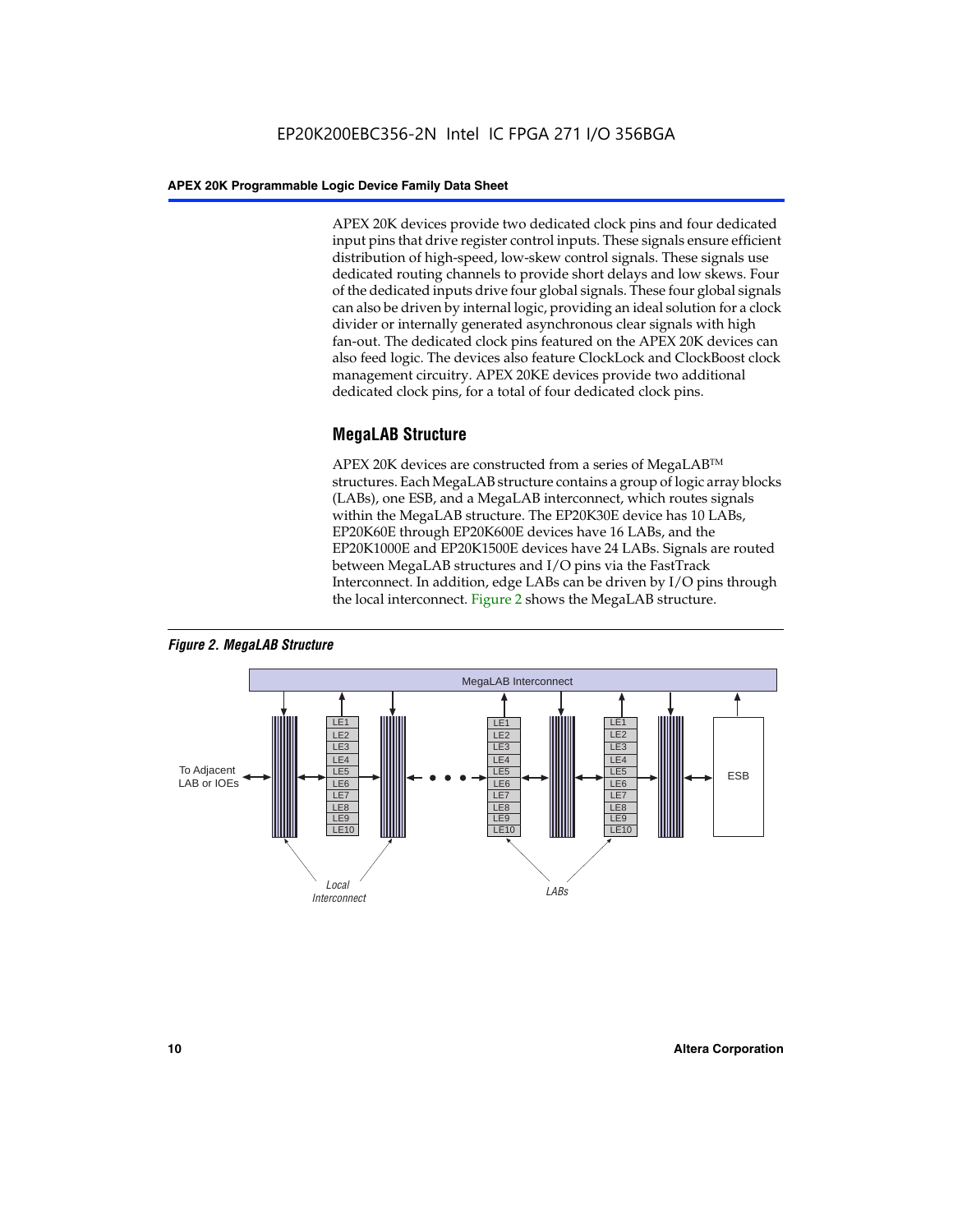#### **Logic Array Block**

Each LAB consists of 10 LEs, the LEs' associated carry and cascade chains, LAB control signals, and the local interconnect. The local interconnect transfers signals between LEs in the same or adjacent LABs, IOEs, or ESBs. The Quartus II Compiler places associated logic within an LAB or adjacent LABs, allowing the use of a fast local interconnect for high performance. Figure 3 shows the APEX 20K LAB.

APEX 20K devices use an interleaved LAB structure. This structure allows each LE to drive two local interconnect areas. This feature minimizes use of the MegaLAB and FastTrack interconnect, providing higher performance and flexibility. Each LE can drive 29 other LEs through the fast local interconnect.

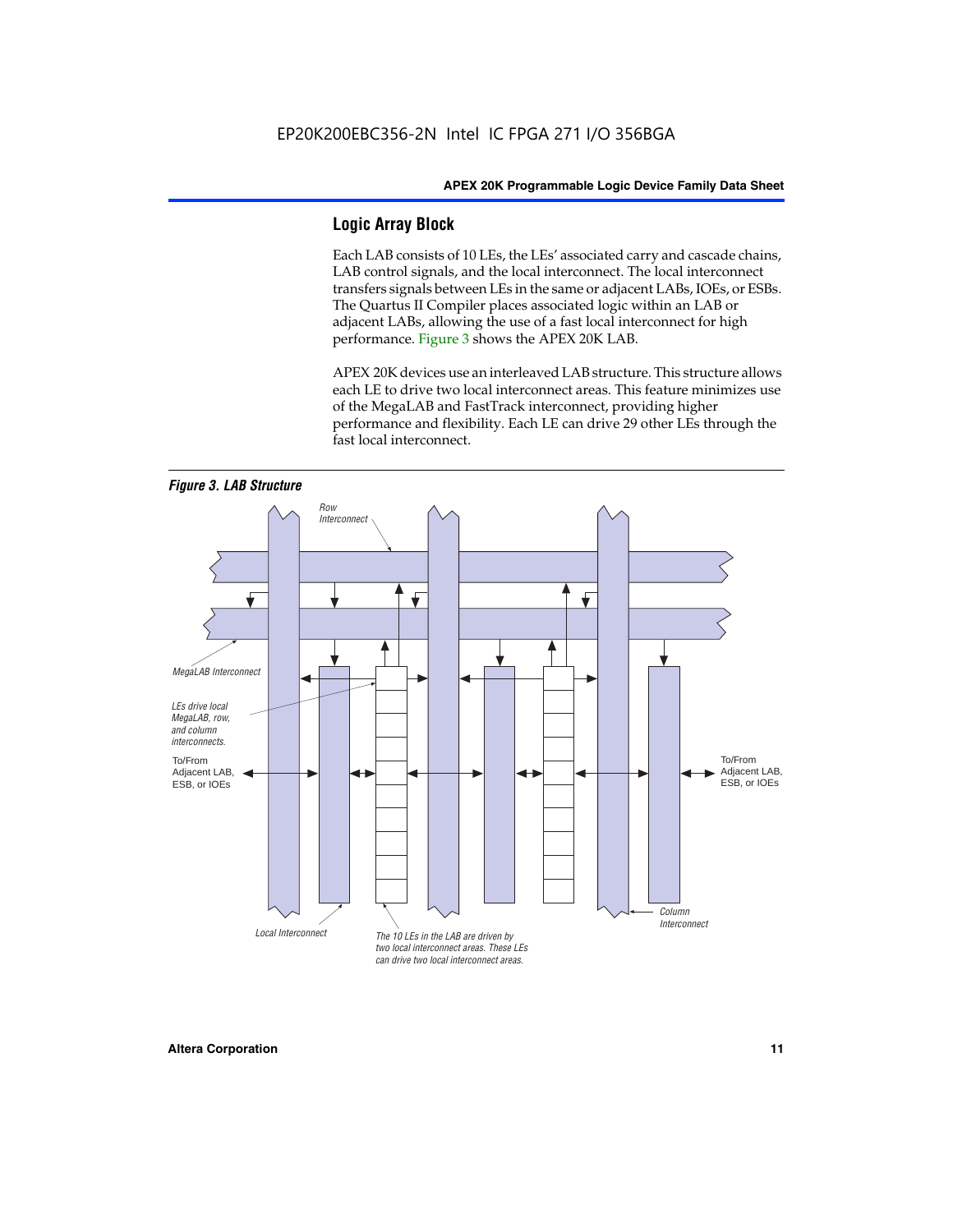Each LAB contains dedicated logic for driving control signals to its LEs and ESBs. The control signals include clock, clock enable, asynchronous clear, asynchronous preset, asynchronous load, synchronous clear, and synchronous load signals. A maximum of six control signals can be used at a time. Although synchronous load and clear signals are generally used when implementing counters, they can also be used with other functions.

Each LAB can use two clocks and two clock enable signals. Each LAB's clock and clock enable signals are linked (e.g., any LE in a particular LAB using CLK1 will also use CLKENA1). LEs with the same clock but different clock enable signals either use both clock signals in one LAB or are placed into separate LABs.

If both the rising and falling edges of a clock are used in a LAB, both LABwide clock signals are used.

The LAB-wide control signals can be generated from the LAB local interconnect, global signals, and dedicated clock pins. The inherent low skew of the FastTrack Interconnect enables it to be used for clock distribution. Figure 4 shows the LAB control signal generation circuit.



#### *Figure 4. LAB Control Signal Generation*

#### *Notes to Figure 4:*

- (1) APEX 20KE devices have four dedicated clocks.
- (2) The LABCLR1 and LABCLR2 signals also control asynchronous load and asynchronous preset for LEs within the LAB.
- (3) The SYNCCLR signal can be generated by the local interconnect or global signals.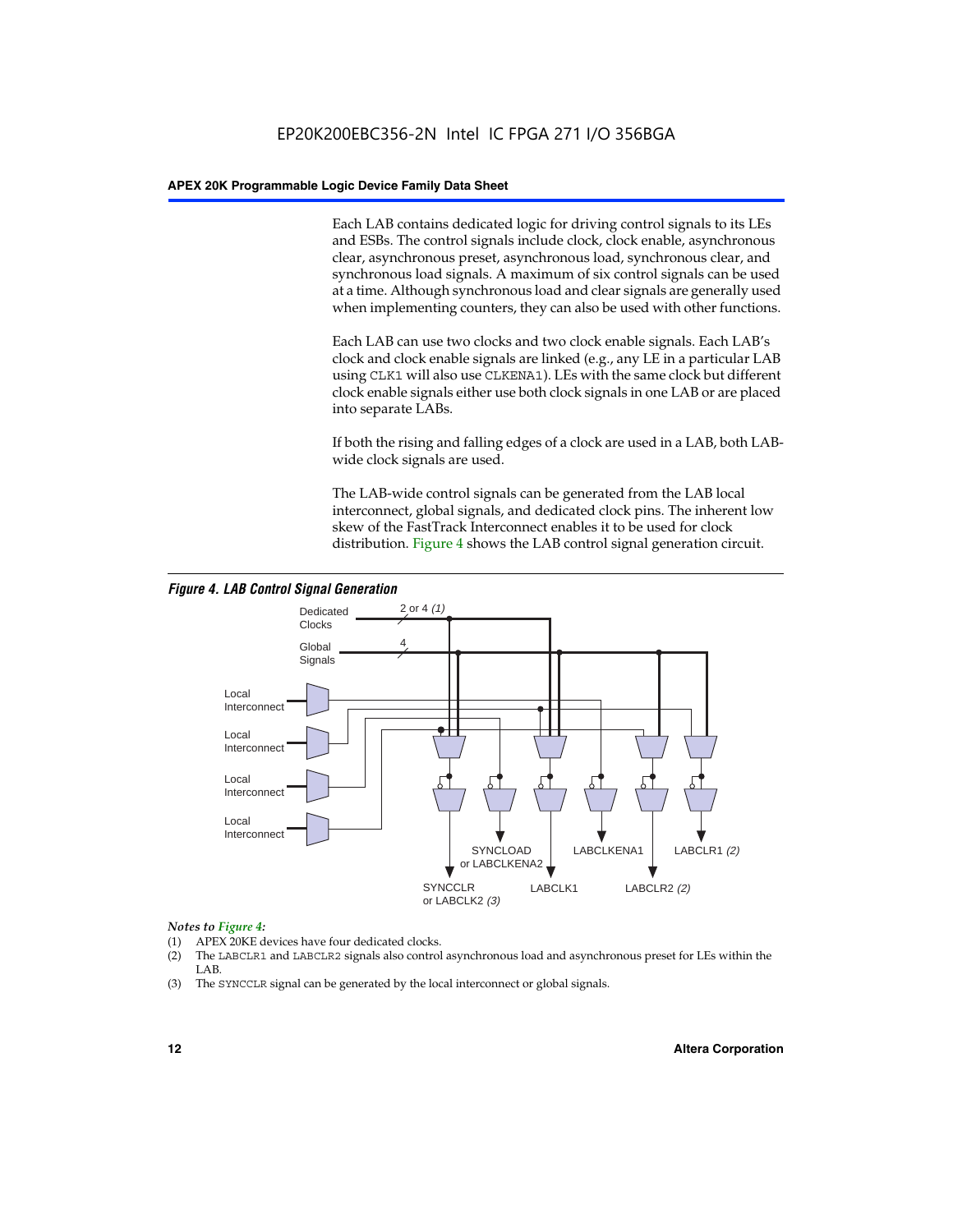#### **Logic Element**

The LE, the smallest unit of logic in the APEX 20K architecture, is compact and provides efficient logic usage. Each LE contains a four-input LUT, which is a function generator that can quickly implement any function of four variables. In addition, each LE contains a programmable register and carry and cascade chains. Each LE drives the local interconnect, MegaLAB interconnect, and FastTrack Interconnect routing structures. See Figure 5.



*Figure 5. APEX 20K Logic Element*

Each LE's programmable register can be configured for D, T, JK, or SR operation. The register's clock and clear control signals can be driven by global signals, general-purpose I/O pins, or any internal logic. For combinatorial functions, the register is bypassed and the output of the LUT drives the outputs of the LE.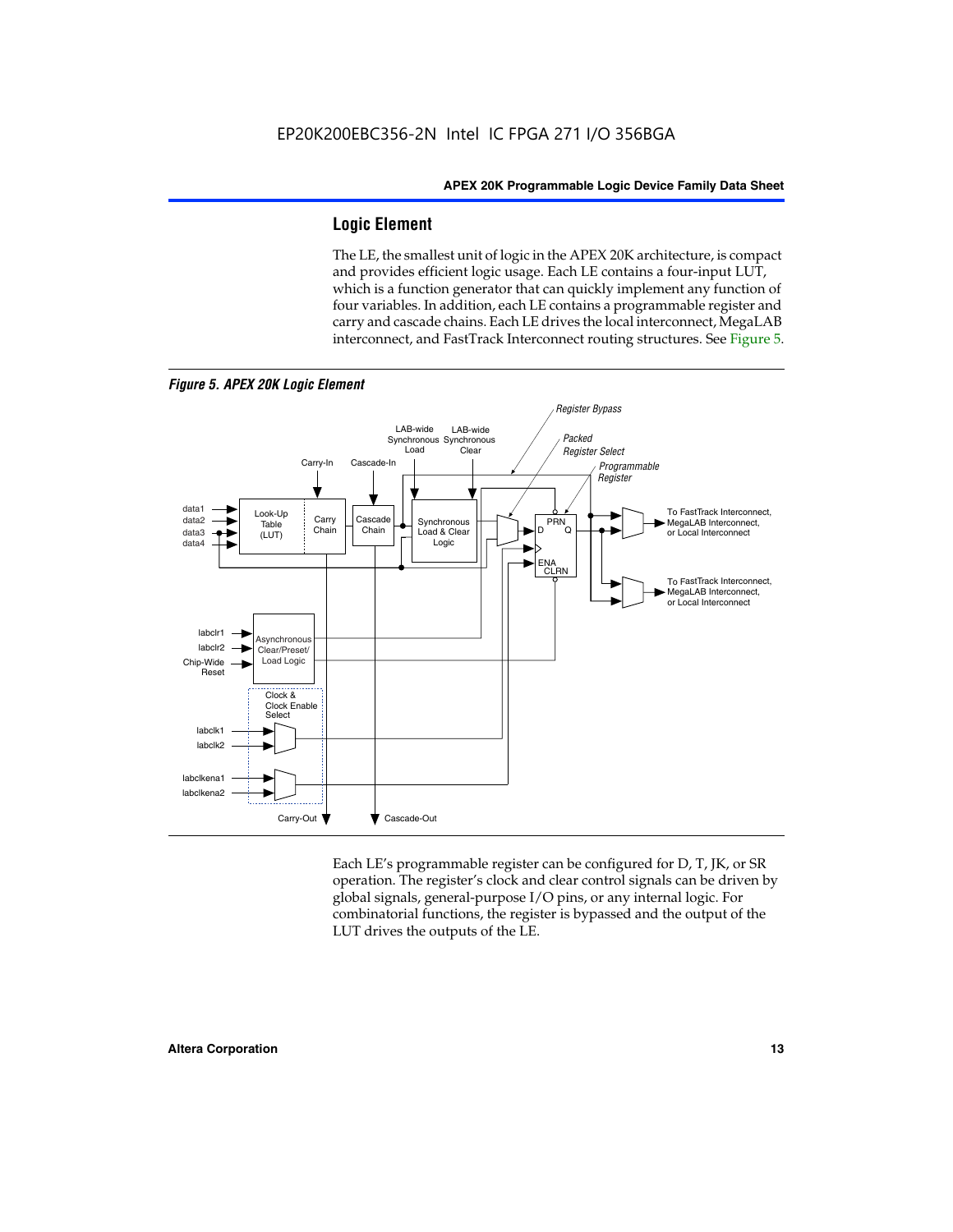Each LE has two outputs that drive the local, MegaLAB, or FastTrack Interconnect routing structure. Each output can be driven independently by the LUT's or register's output. For example, the LUT can drive one output while the register drives the other output. This feature, called register packing, improves device utilization because the register and the LUT can be used for unrelated functions. The LE can also drive out registered and unregistered versions of the LUT output.

The APEX 20K architecture provides two types of dedicated high-speed data paths that connect adjacent LEs without using local interconnect paths: carry chains and cascade chains. A carry chain supports high-speed arithmetic functions such as counters and adders, while a cascade chain implements wide-input functions such as equality comparators with minimum delay. Carry and cascade chains connect LEs 1 through 10 in an LAB and all LABs in the same MegaLAB structure.

#### *Carry Chain*

The carry chain provides a very fast carry-forward function between LEs. The carry-in signal from a lower-order bit drives forward into the higherorder bit via the carry chain, and feeds into both the LUT and the next portion of the carry chain. This feature allows the APEX 20K architecture to implement high-speed counters, adders, and comparators of arbitrary width. Carry chain logic can be created automatically by the Quartus II software Compiler during design processing, or manually by the designer during design entry. Parameterized functions such as library of parameterized modules (LPM) and DesignWare functions automatically take advantage of carry chains for the appropriate functions.

The Quartus II software Compiler creates carry chains longer than ten LEs by linking LABs together automatically. For enhanced fitting, a long carry chain skips alternate LABs in a MegaLAB<sup>™</sup> structure. A carry chain longer than one LAB skips either from an even-numbered LAB to the next evennumbered LAB, or from an odd-numbered LAB to the next oddnumbered LAB. For example, the last LE of the first LAB in the upper-left MegaLAB structure carries to the first LE of the third LAB in the MegaLAB structure.

Figure 6 shows how an *n*-bit full adder can be implemented in *n* + 1 LEs with the carry chain. One portion of the LUT generates the sum of two bits using the input signals and the carry-in signal; the sum is routed to the output of the LE. The register can be bypassed for simple adders or used for accumulator functions. Another portion of the LUT and the carry chain logic generates the carry-out signal, which is routed directly to the carryin signal of the next-higher-order bit. The final carry-out signal is routed to an LE, where it is driven onto the local, MegaLAB, or FastTrack Interconnect routing structures.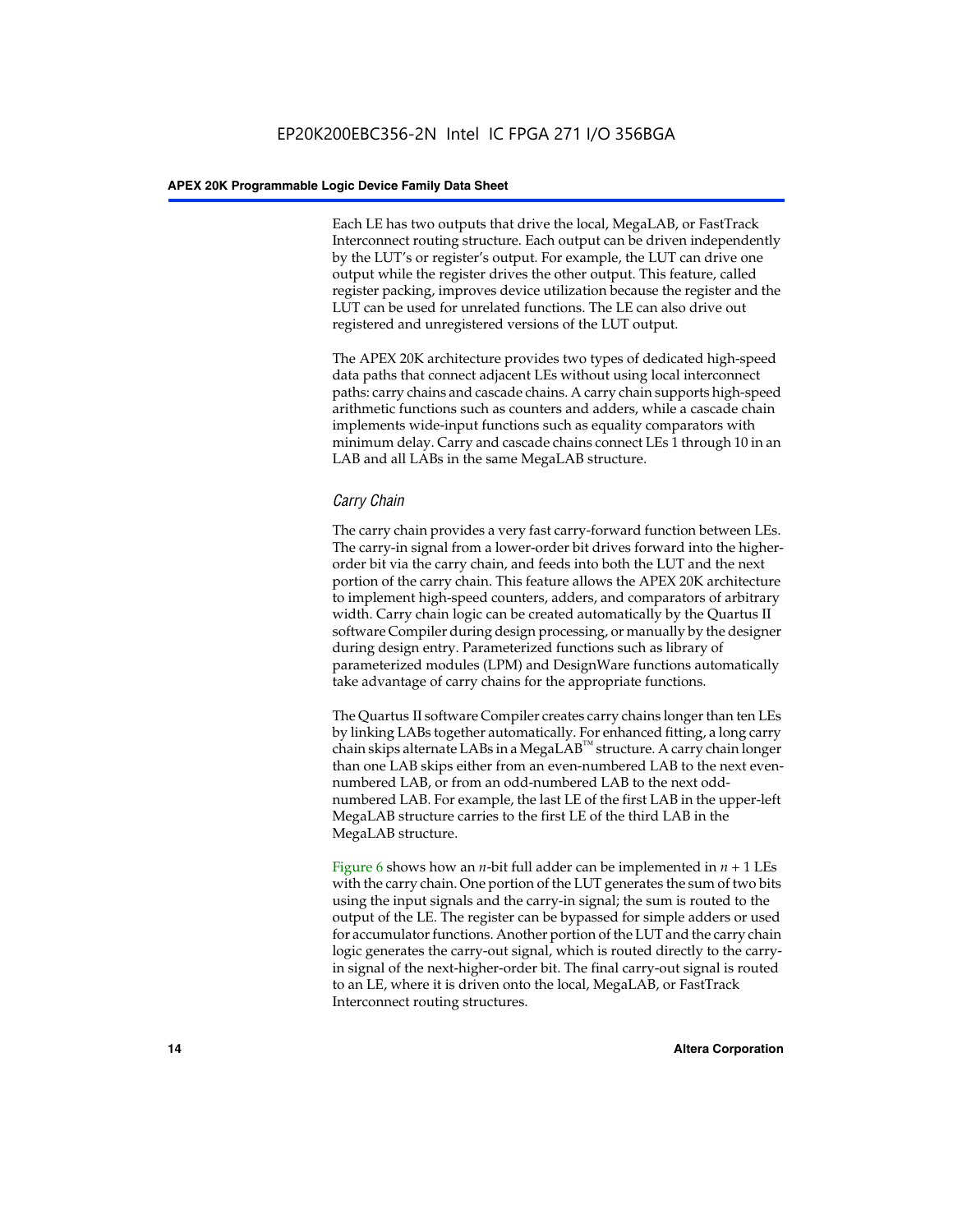

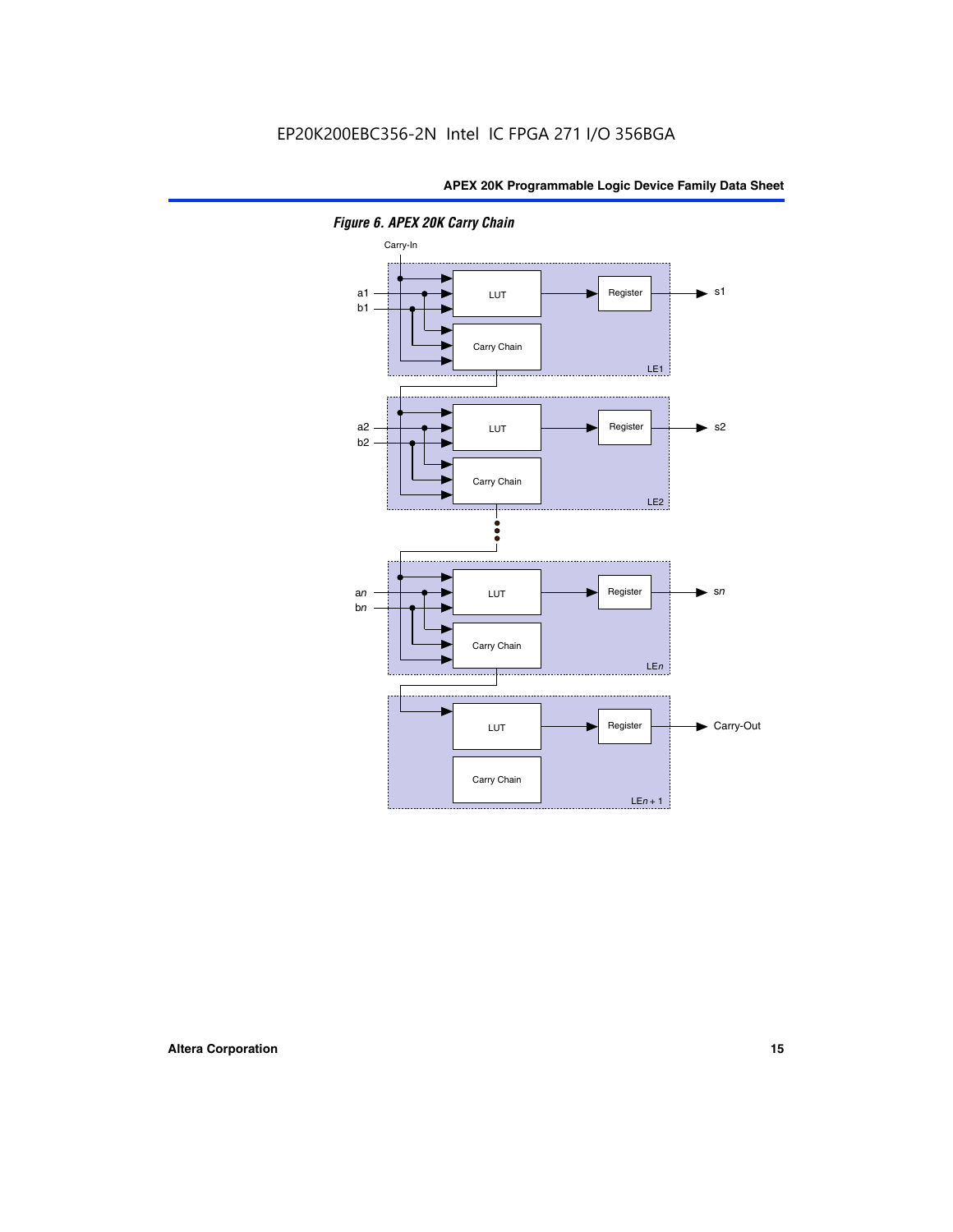#### *Cascade Chain*

With the cascade chain, the APEX 20K architecture can implement functions with a very wide fan-in. Adjacent LUTs can compute portions of a function in parallel; the cascade chain serially connects the intermediate values. The cascade chain can use a logical AND or logical OR (via De Morgan's inversion) to connect the outputs of adjacent LEs. Each additional LE provides four more inputs to the effective width of a function, with a short cascade delay. Cascade chain logic can be created automatically by the Quartus II software Compiler during design processing, or manually by the designer during design entry.

Cascade chains longer than ten LEs are implemented automatically by linking LABs together. For enhanced fitting, a long cascade chain skips alternate LABs in a MegaLAB structure. A cascade chain longer than one LAB skips either from an even-numbered LAB to the next even-numbered LAB, or from an odd-numbered LAB to the next odd-numbered LAB. For example, the last LE of the first LAB in the upper-left MegaLAB structure carries to the first LE of the third LAB in the MegaLAB structure. Figure 7 shows how the cascade function can connect adjacent LEs to form functions with a wide fan-in.



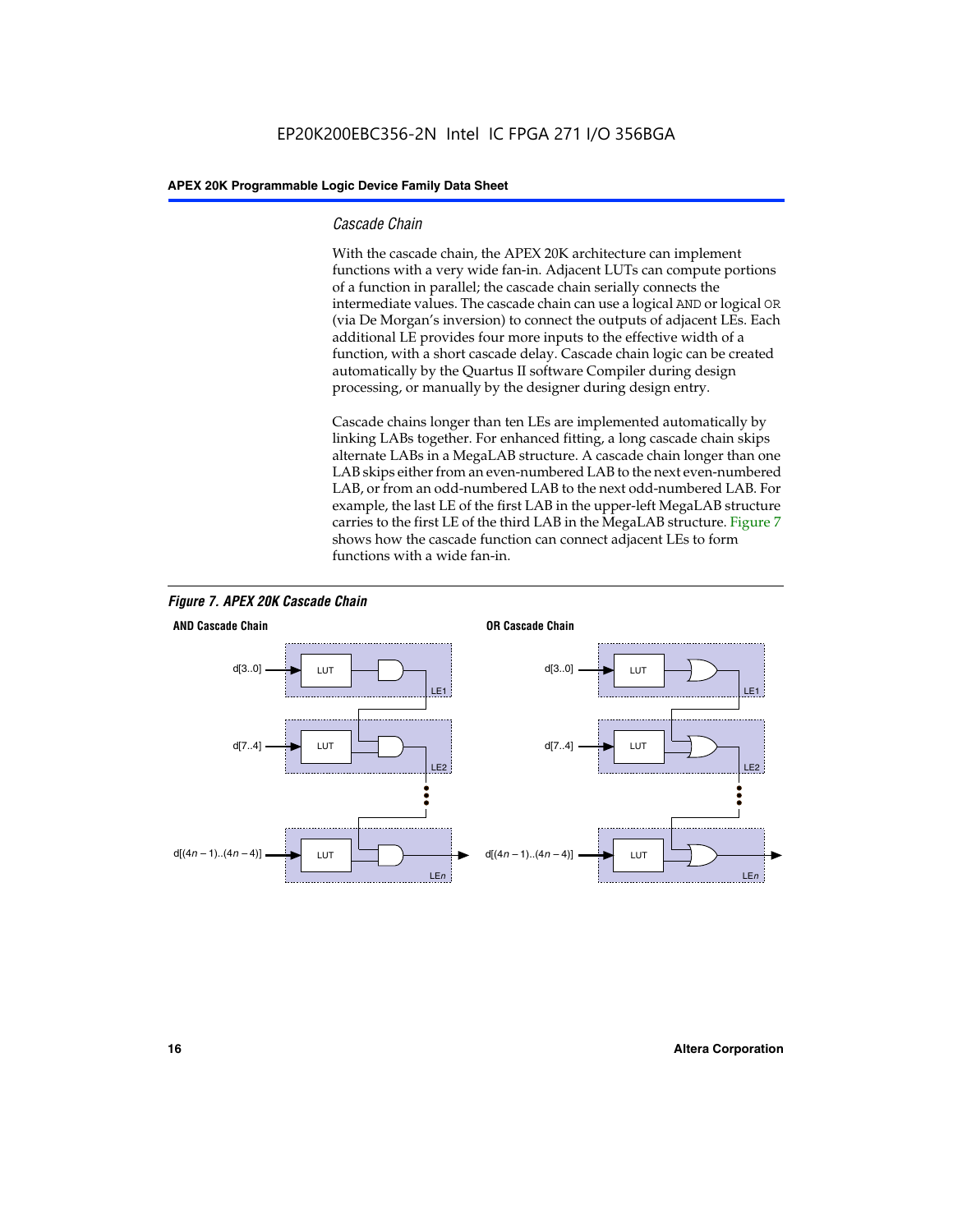#### *LE Operating Modes*

The APEX 20K LE can operate in one of the following three modes:

- Normal mode
- Arithmetic mode
- Counter mode

Each mode uses LE resources differently. In each mode, seven available inputs to the LE—the four data inputs from the LAB local interconnect, the feedback from the programmable register, and the carry-in and cascade-in from the previous LE—are directed to different destinations to implement the desired logic function. LAB-wide signals provide clock, asynchronous clear, asynchronous preset, asynchronous load, synchronous clear, synchronous load, and clock enable control for the register. These LAB-wide signals are available in all LE modes.

The Quartus II software, in conjunction with parameterized functions such as LPM and DesignWare functions, automatically chooses the appropriate mode for common functions such as counters, adders, and multipliers. If required, the designer can also create special-purpose functions that specify which LE operating mode to use for optimal performance. Figure 8 shows the LE operating modes.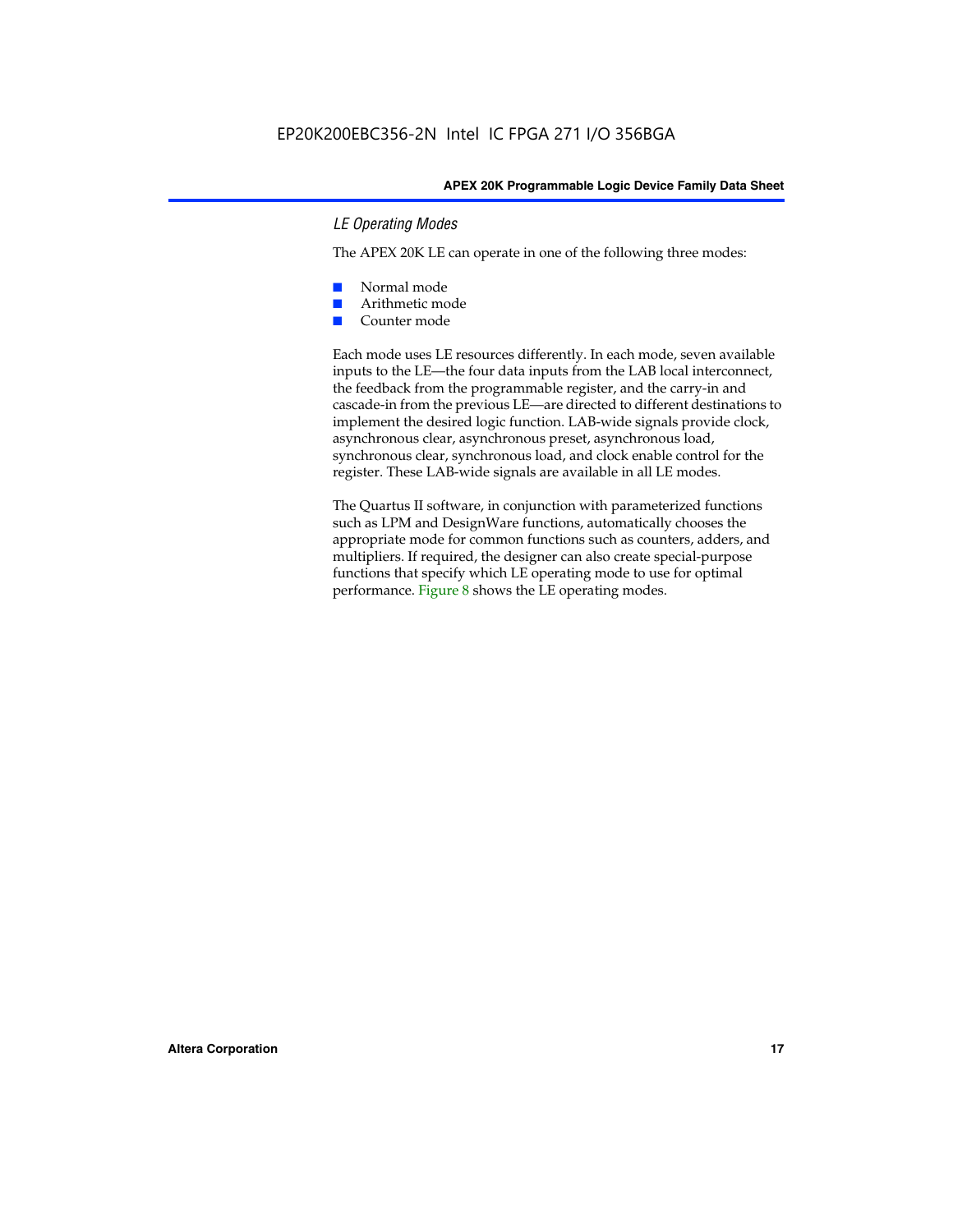#### *Figure 8. APEX 20K LE Operating Modes*



#### *Notes to Figure 8:*

- (1) LEs in normal mode support register packing.
- (2) There are two LAB-wide clock enables per LAB.
- (3) When using the carry-in in normal mode, the packed register feature is unavailable.
- (4) A register feedback multiplexer is available on LE1 of each LAB.
- (5) The DATA1 and DATA2 input signals can supply counter enable, up or down control, or register feedback signals for LEs other than the second LE in an LAB.
- (6) The LAB-wide synchronous clear and LAB wide synchronous load affect all registers in an LAB.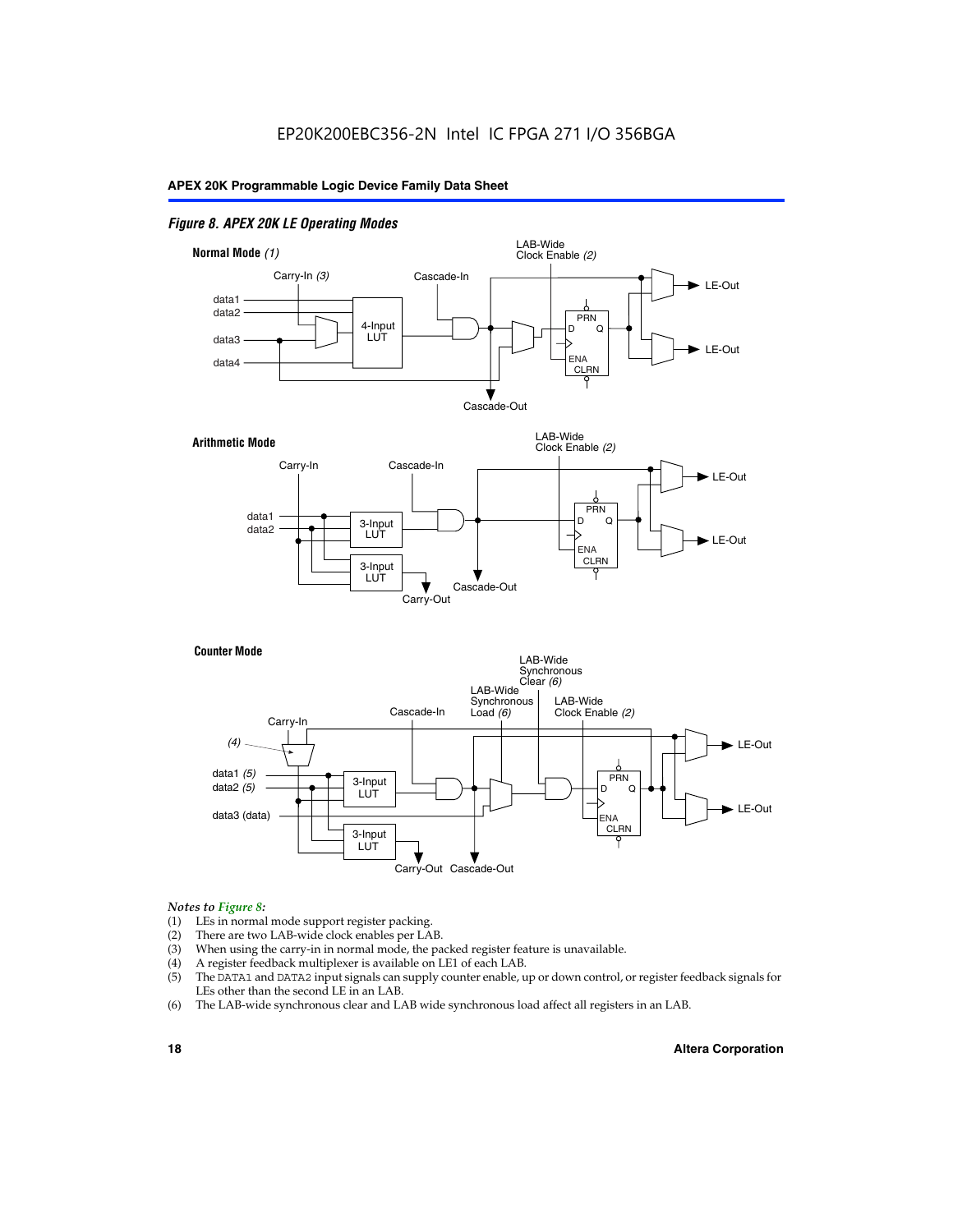#### **Normal Mode**

The normal mode is suitable for general logic applications, combinatorial functions, or wide decoding functions that can take advantage of a cascade chain. In normal mode, four data inputs from the LAB local interconnect and the carry-in are inputs to a four-input LUT. The Quartus II software Compiler automatically selects the carry-in or the DATA3 signal as one of the inputs to the LUT. The LUT output can be combined with the cascade-in signal to form a cascade chain through the cascade-out signal. LEs in normal mode support packed registers.

#### **Arithmetic Mode**

The arithmetic mode is ideal for implementing adders, accumulators, and comparators. An LE in arithmetic mode uses two 3-input LUTs. One LUT computes a three-input function; the other generates a carry output. As shown in Figure 8, the first LUT uses the carry-in signal and two data inputs from the LAB local interconnect to generate a combinatorial or registered output. For example, when implementing an adder, this output is the sum of three signals: DATA1, DATA2, and carry-in. The second LUT uses the same three signals to generate a carry-out signal, thereby creating a carry chain. The arithmetic mode also supports simultaneous use of the cascade chain. LEs in arithmetic mode can drive out registered and unregistered versions of the LUT output.

The Quartus II software implements parameterized functions that use the arithmetic mode automatically where appropriate; the designer does not need to specify how the carry chain will be used.

#### **Counter Mode**

The counter mode offers clock enable, counter enable, synchronous up/down control, synchronous clear, and synchronous load options. The counter enable and synchronous up/down control signals are generated from the data inputs of the LAB local interconnect. The synchronous clear and synchronous load options are LAB-wide signals that affect all registers in the LAB. Consequently, if any of the LEs in an LAB use the counter mode, other LEs in that LAB must be used as part of the same counter or be used for a combinatorial function. The Quartus II software automatically places any registers that are not used by the counter into other LABs.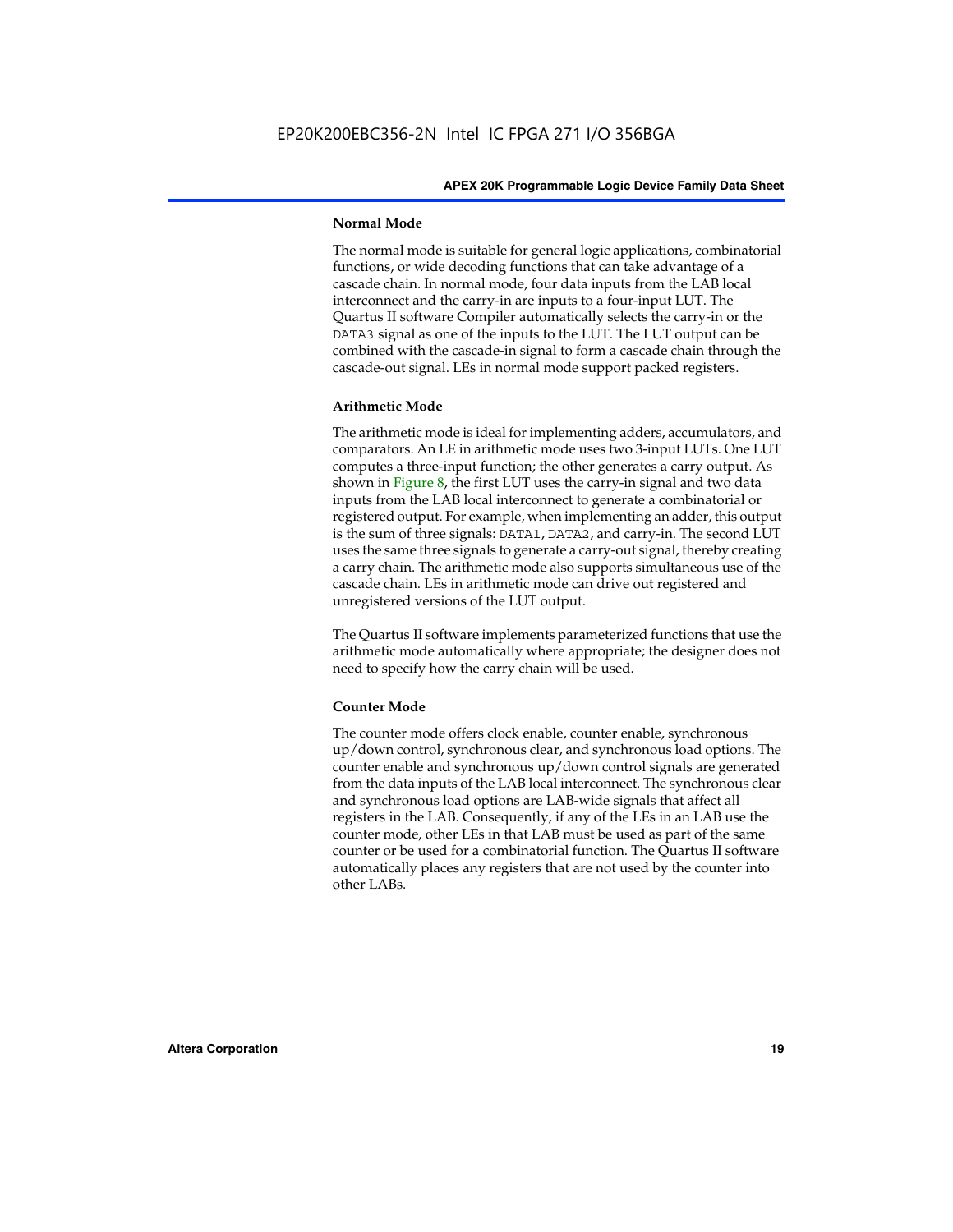The counter mode uses two three-input LUTs: one generates the counter data, and the other generates the fast carry bit. A 2-to-1 multiplexer provides synchronous loading, and another AND gate provides synchronous clearing. If the cascade function is used by an LE in counter mode, the synchronous clear or load overrides any signal carried on the cascade chain. The synchronous clear overrides the synchronous load. LEs in arithmetic mode can drive out registered and unregistered versions of the LUT output.

#### *Clear & Preset Logic Control*

Logic for the register's clear and preset signals is controlled by LAB-wide signals. The LE directly supports an asynchronous clear function. The Quartus II software Compiler can use a NOT-gate push-back technique to emulate an asynchronous preset. Moreover, the Quartus II software Compiler can use a programmable NOT-gate push-back technique to emulate simultaneous preset and clear or asynchronous load. However, this technique uses three additional LEs per register. All emulation is performed automatically when the design is compiled. Registers that emulate simultaneous preset and load will enter an unknown state upon power-up or when the chip-wide reset is asserted.

In addition to the two clear and preset modes, APEX 20K devices provide a chip-wide reset pin (DEV\_CLRn) that resets all registers in the device. Use of this pin is controlled through an option in the Quartus II software that is set before compilation. The chip-wide reset overrides all other control signals. Registers using an asynchronous preset are preset when the chip-wide reset is asserted; this effect results from the inversion technique used to implement the asynchronous preset.

#### **FastTrack Interconnect**

In the APEX 20K architecture, connections between LEs, ESBs, and I/O pins are provided by the FastTrack Interconnect. The FastTrack Interconnect is a series of continuous horizontal and vertical routing channels that traverse the device. This global routing structure provides predictable performance, even in complex designs. In contrast, the segmented routing in FPGAs requires switch matrices to connect a variable number of routing paths, increasing the delays between logic resources and reducing performance.

The FastTrack Interconnect consists of row and column interconnect channels that span the entire device. The row interconnect routes signals throughout a row of MegaLAB structures; the column interconnect routes signals throughout a column of MegaLAB structures. When using the row and column interconnect, an LE, IOE, or ESB can drive any other LE, IOE, or ESB in a device. See Figure 9.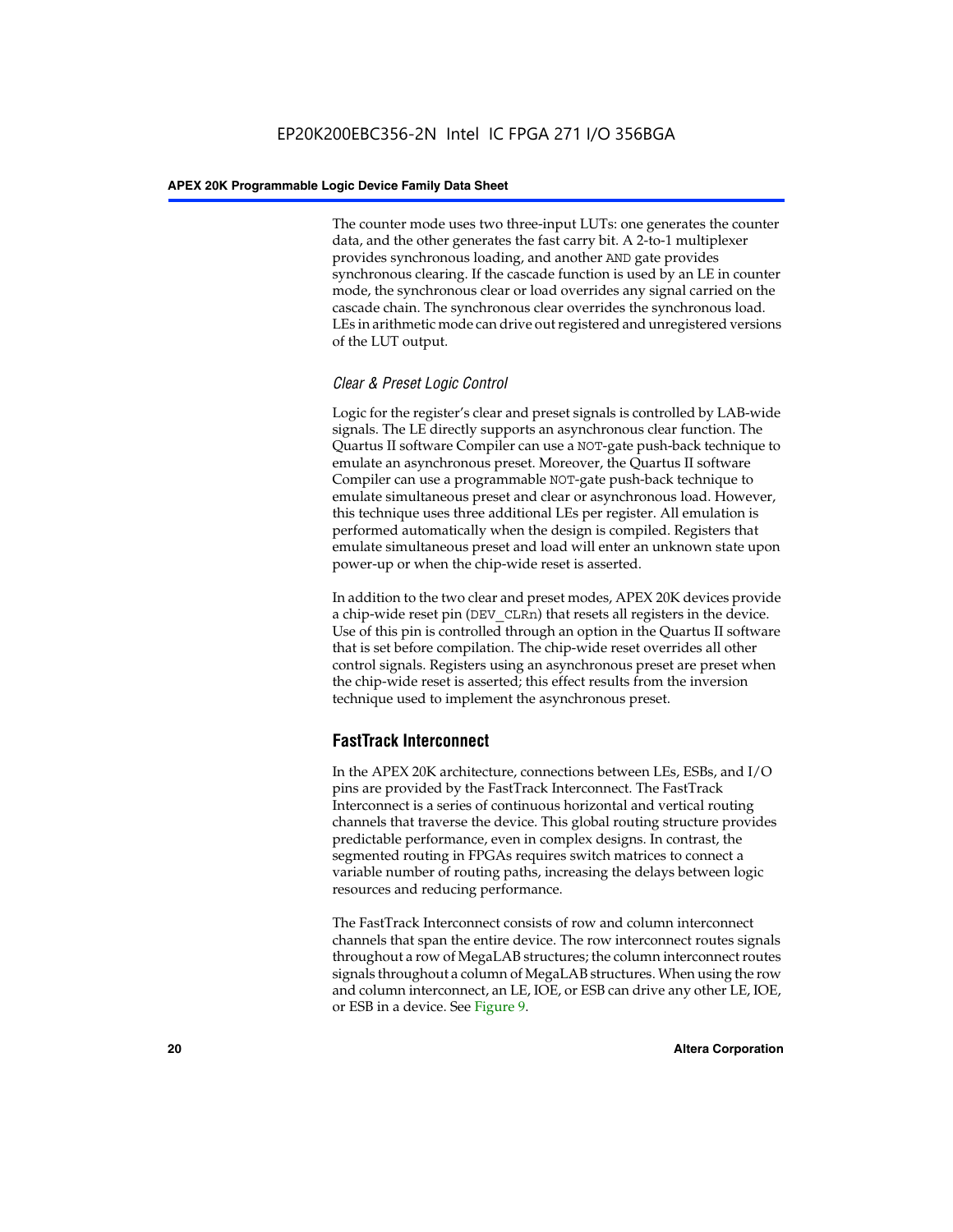

#### *Figure 9. APEX 20K Interconnect Structure*

A row line can be driven directly by LEs, IOEs, or ESBs in that row. Further, a column line can drive a row line, allowing an LE, IOE, or ESB to drive elements in a different row via the column and row interconnect. The row interconnect drives the MegaLAB interconnect to drive LEs, IOEs, or ESBs in a particular MegaLAB structure.

A column line can be directly driven by LEs, IOEs, or ESBs in that column. A column line on a device's left or right edge can also be driven by row IOEs. The column line is used to route signals from one row to another. A column line can drive a row line; it can also drive the MegaLAB interconnect directly, allowing faster connections between rows.

Figure 10 shows how the FastTrack Interconnect uses the local interconnect to drive LEs within MegaLAB structures.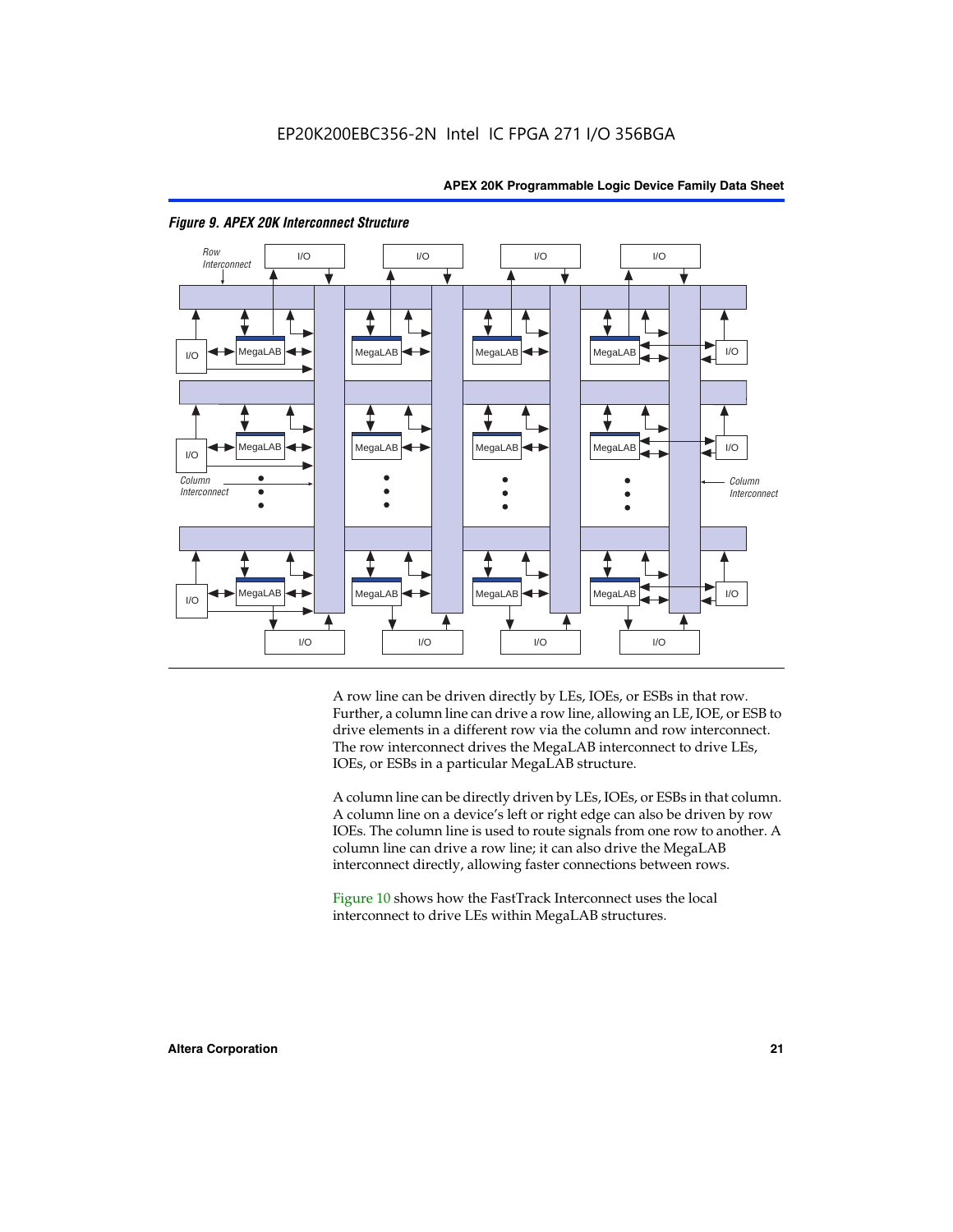

*Figure 10. FastTrack Connection to Local Interconnect*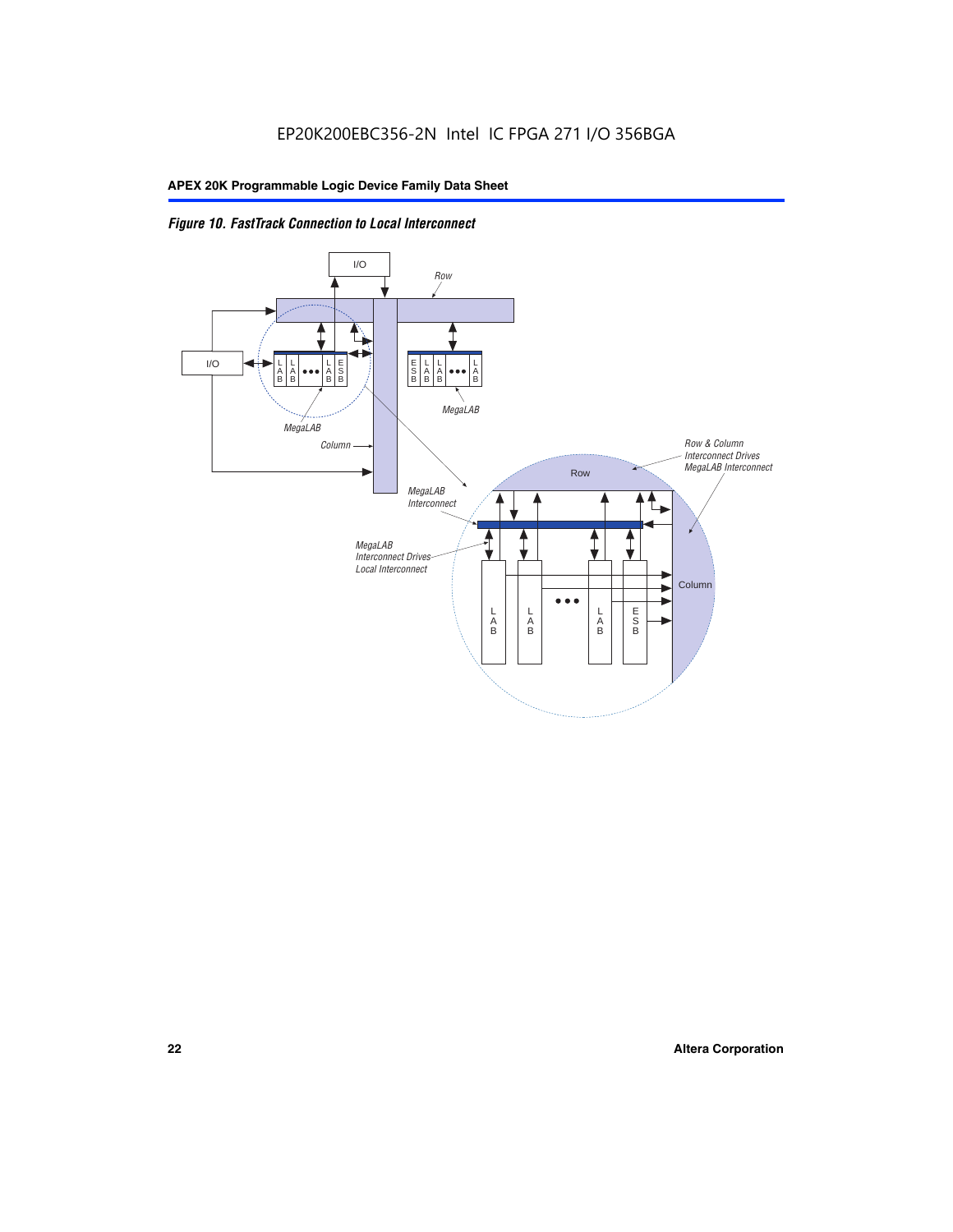Figure 11 shows the intersection of a row and column interconnect, and how these forms of interconnects and LEs drive each other.





APEX 20KE devices include an enhanced interconnect structure for faster routing of input signals with high fan-out. Column I/O pins can drive the FastRow<sup>™</sup> interconnect, which routes signals directly into the local interconnect without having to drive through the MegaLAB interconnect. FastRow lines traverse two MegaLAB structures. Also, these pins can drive the local interconnect directly for fast setup times. On EP20K300E and larger devices, the FastRow interconnect drives the two MegaLABs in the top left corner, the two MegaLABs in the top right corner, the two MegaLABS in the bottom left corner, and the two MegaLABs in the bottom right corner. On EP20K200E and smaller devices, FastRow interconnect drives the two MegaLABs on the top and the two MegaLABs on the bottom of the device. On all devices, the FastRow interconnect drives all local interconnect in the appropriate MegaLABs except the local interconnect on the side of the MegaLAB opposite the ESB. Pins using the FastRow interconnect achieve a faster set-up time, as the signal does not need to use a MegaLAB interconnect line to reach the destination LE. Figure 12 shows the FastRow interconnect.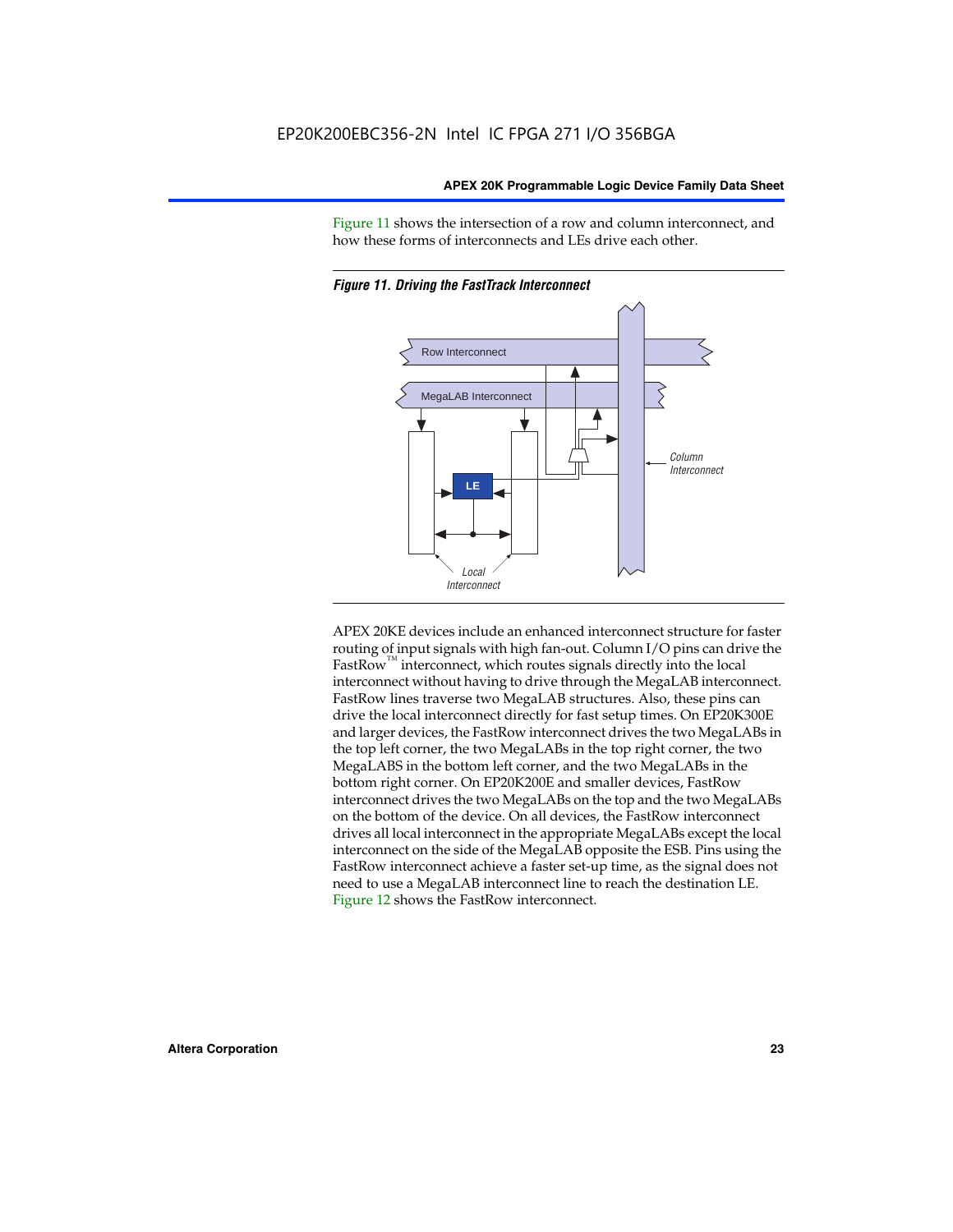

*Figure 12. APEX 20KE FastRow Interconnect*

Table 9 summarizes how various elements of the APEX 20K architecture drive each other.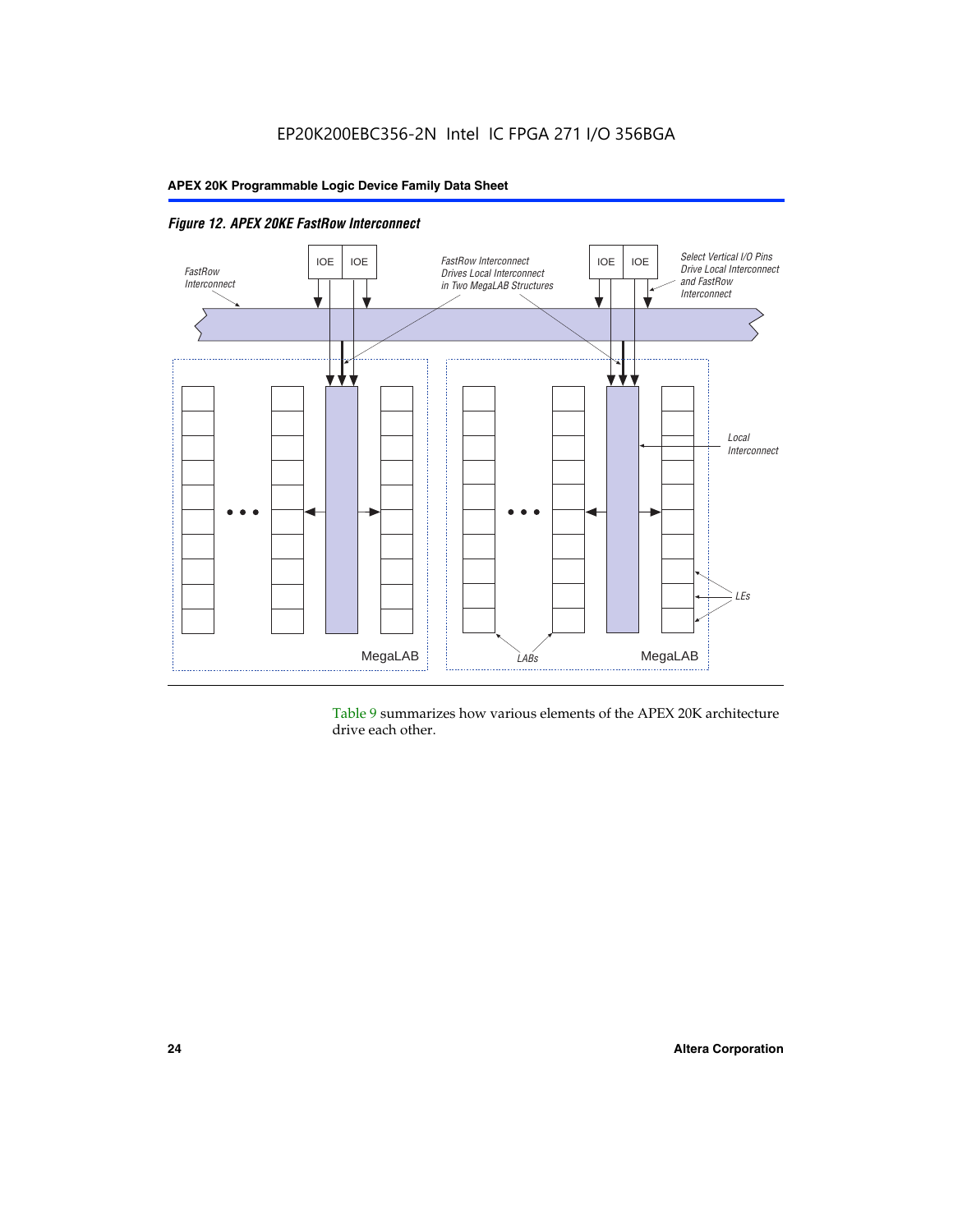| <b>Table 9. APEX 20K Routing Scheme</b> |                    |                   |              |              |                              |                                |                                                |                                            |                                |
|-----------------------------------------|--------------------|-------------------|--------------|--------------|------------------------------|--------------------------------|------------------------------------------------|--------------------------------------------|--------------------------------|
| <b>Source</b>                           | <b>Destination</b> |                   |              |              |                              |                                |                                                |                                            |                                |
|                                         | Row<br>$1/0$ Pin   | Column<br>I/O Pin | LE           | <b>ESB</b>   | Local<br><b>Interconnect</b> | <b>MegaLAB</b><br>Interconnect | Row<br><b>FastTrack</b><br><b>Interconnect</b> | Column<br><b>FastTrack</b><br>Interconnect | <b>FastRow</b><br>Interconnect |
| Row I/O Pin                             |                    |                   |              |              | $\checkmark$                 | $\checkmark$                   | $\checkmark$                                   | $\checkmark$                               |                                |
| Column I/O<br>Pin                       |                    |                   |              |              |                              |                                |                                                | $\checkmark$                               | $\checkmark$<br>(1)            |
| LE                                      |                    |                   |              |              | $\checkmark$                 | $\checkmark$                   | $\checkmark$                                   | $\checkmark$                               |                                |
| <b>ESB</b>                              |                    |                   |              |              | $\checkmark$                 | $\checkmark$                   | $\checkmark$                                   | $\checkmark$                               |                                |
| Local<br>Interconnect                   | $\checkmark$       | $\checkmark$      | $\checkmark$ | $\checkmark$ |                              |                                |                                                |                                            |                                |
| MegaLAB<br>Interconnect                 |                    |                   |              |              | $\checkmark$                 |                                |                                                |                                            |                                |
| Row<br>FastTrack<br>Interconnect        |                    |                   |              |              |                              | $\checkmark$                   |                                                | $\checkmark$                               |                                |
| Column<br>FastTrack<br>Interconnect     |                    |                   |              |              |                              | $\checkmark$                   | $\checkmark$                                   |                                            |                                |
| FastRow<br>Interconnect                 |                    |                   |              |              | $\checkmark$<br>(1)          |                                |                                                |                                            |                                |

#### *Note to Table 9:*

(1) This connection is supported in APEX 20KE devices only.

#### **Product-Term Logic**

The product-term portion of the MultiCore architecture is implemented with the ESB. The ESB can be configured to act as a block of macrocells on an ESB-by-ESB basis. Each ESB is fed by 32 inputs from the adjacent local interconnect; therefore, it can be driven by the MegaLAB interconnect or the adjacent LAB. Also, nine ESB macrocells feed back into the ESB through the local interconnect for higher performance. Dedicated clock pins, global signals, and additional inputs from the local interconnect drive the ESB control signals.

In product-term mode, each ESB contains 16 macrocells. Each macrocell consists of two product terms and a programmable register. Figure 13 shows the ESB in product-term mode.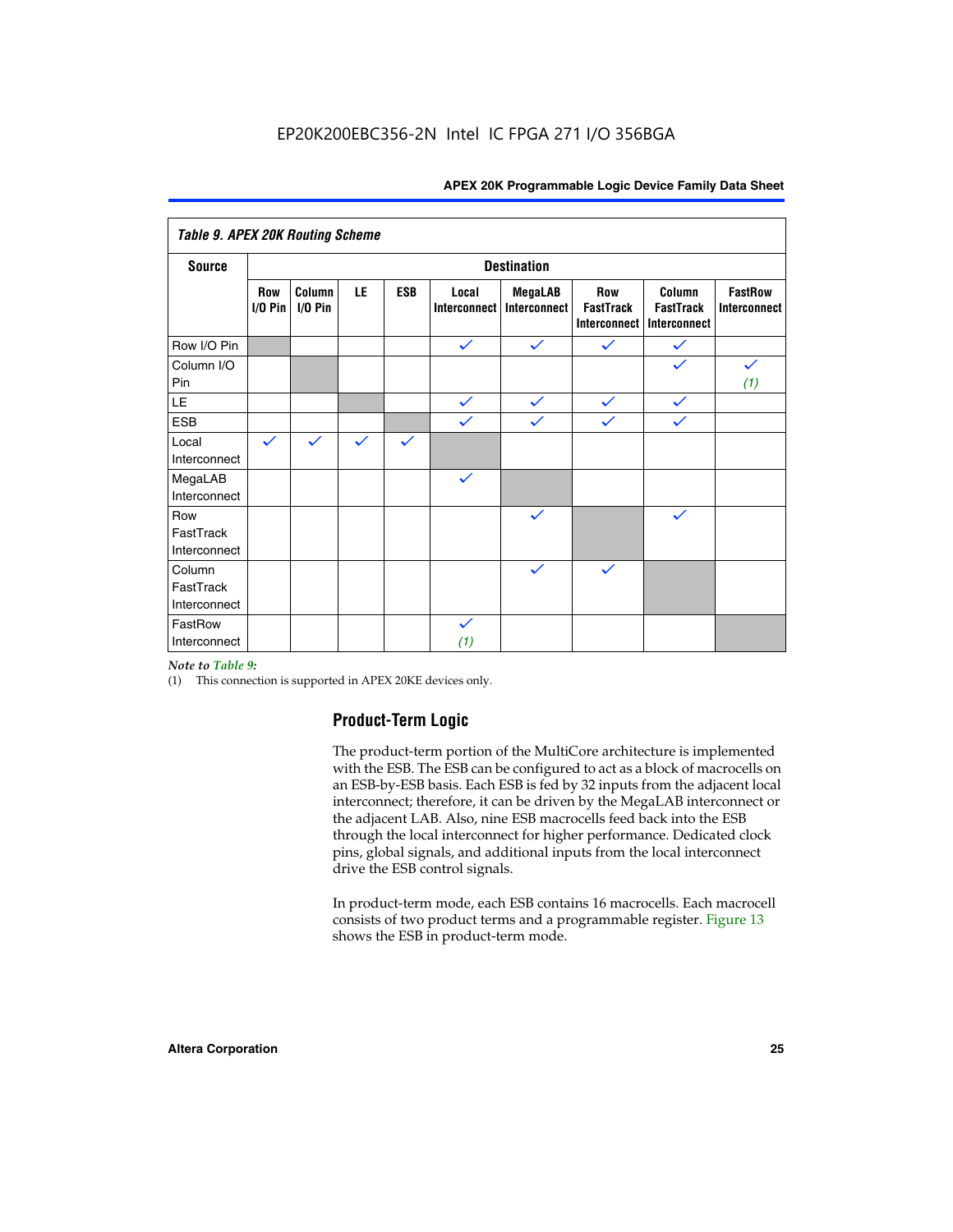#### *Figure 13. Product-Term Logic in ESB*



(1) APEX 20KE devices have four dedicated clocks.

#### *Macrocells*

APEX 20K macrocells can be configured individually for either sequential or combinatorial logic operation. The macrocell consists of three functional blocks: the logic array, the product-term select matrix, and the programmable register.

Combinatorial logic is implemented in the product terms. The productterm select matrix allocates these product terms for use as either primary logic inputs (to the OR and XOR gates) to implement combinatorial functions, or as parallel expanders to be used to increase the logic available to another macrocell. One product term can be inverted; the Quartus II software uses this feature to perform DeMorgan's inversion for more efficient implementation of wide OR functions. The Quartus II software Compiler can use a NOT-gate push-back technique to emulate an asynchronous preset. Figure 14 shows the APEX 20K macrocell.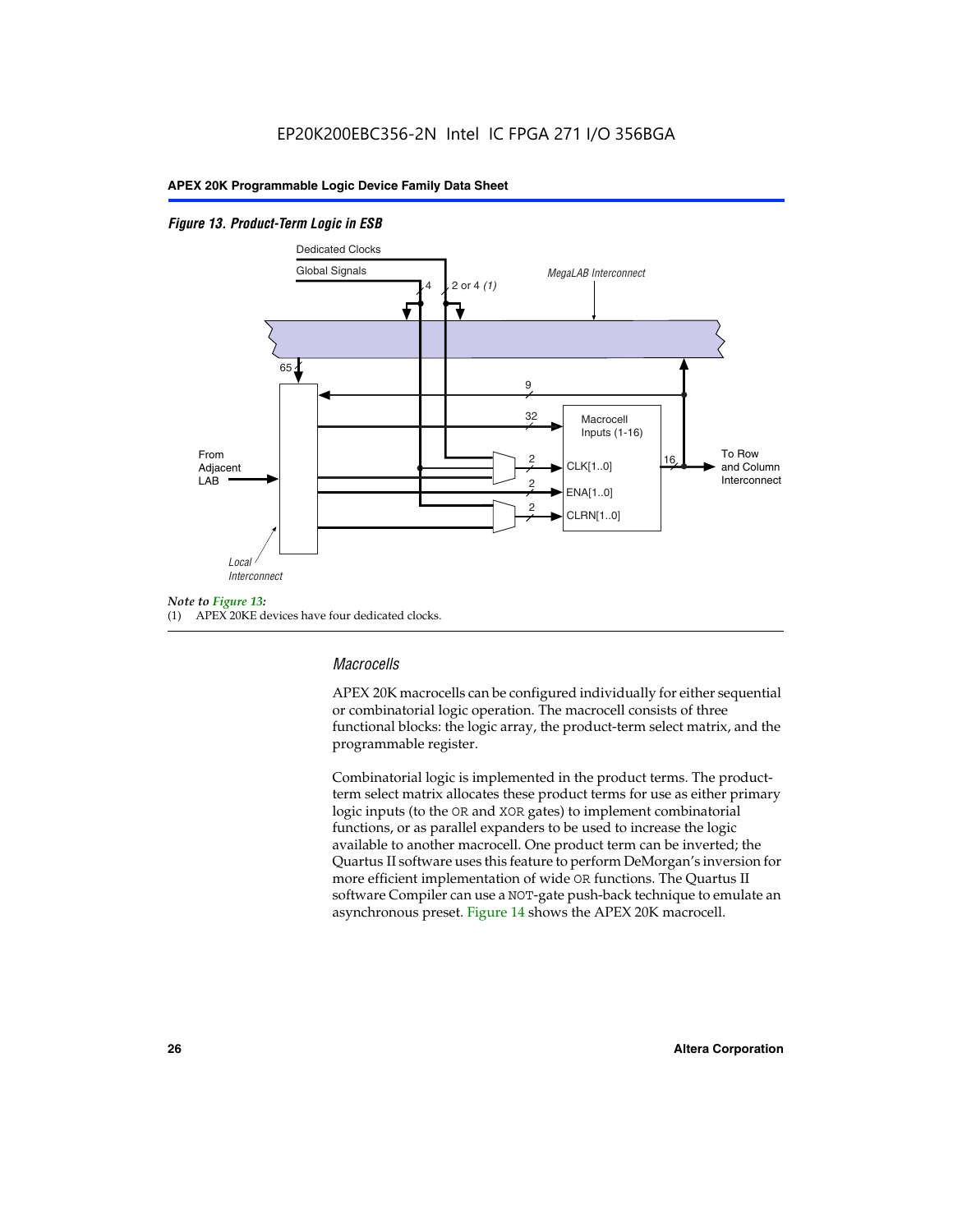

#### *Figure 14. APEX 20K Macrocell*

For registered functions, each macrocell register can be programmed individually to implement D, T, JK, or SR operation with programmable clock control. The register can be bypassed for combinatorial operation. During design entry, the designer specifies the desired register type; the Quartus II software then selects the most efficient register operation for each registered function to optimize resource utilization. The Quartus II software or other synthesis tools can also select the most efficient register operation automatically when synthesizing HDL designs.

Each programmable register can be clocked by one of two ESB-wide clocks. The ESB-wide clocks can be generated from device dedicated clock pins, global signals, or local interconnect. Each clock also has an associated clock enable, generated from the local interconnect. The clock and clock enable signals are related for a particular ESB; any macrocell using a clock also uses the associated clock enable.

If both the rising and falling edges of a clock are used in an ESB, both ESB-wide clock signals are used.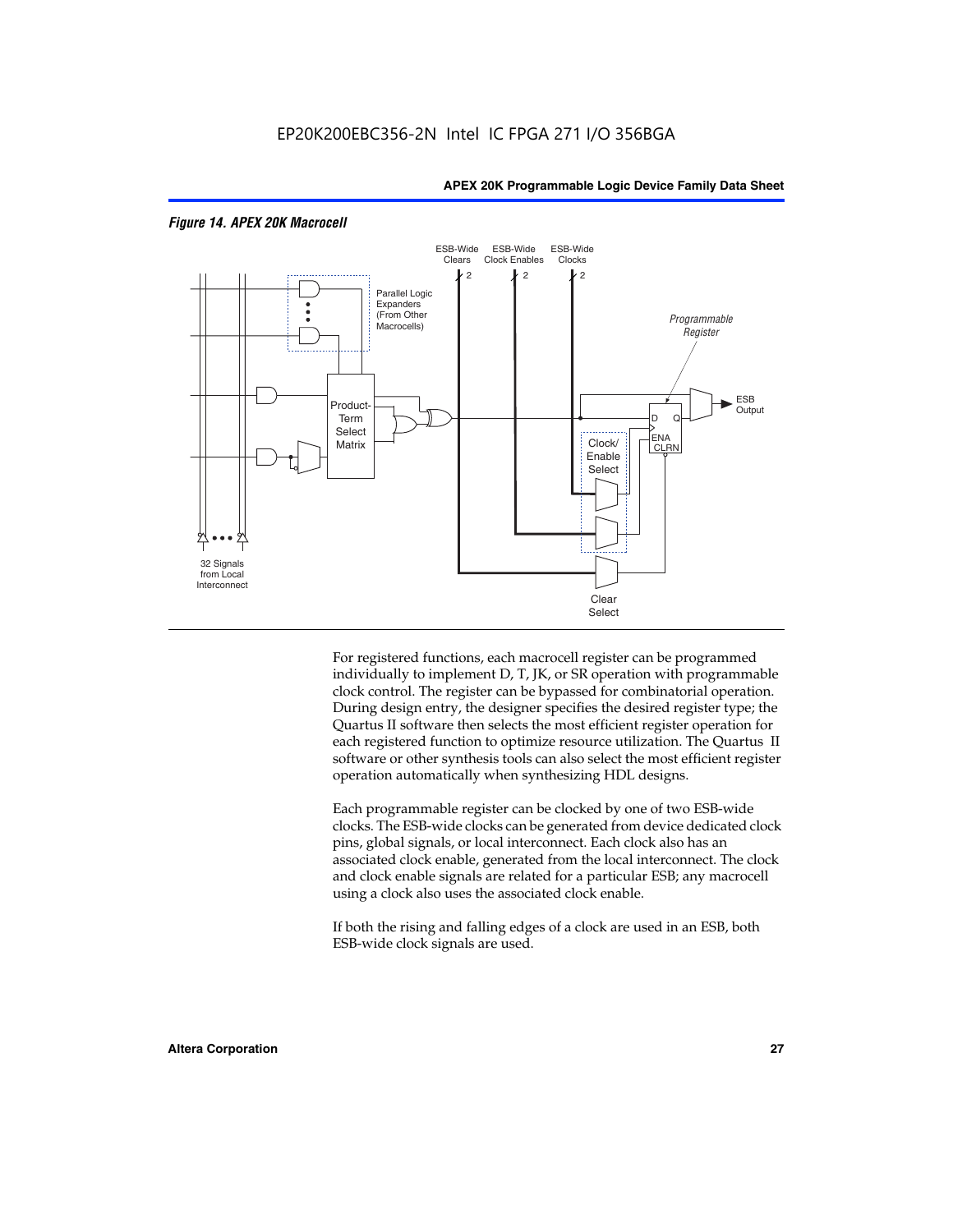The programmable register also supports an asynchronous clear function. Within the ESB, two asynchronous clears are generated from global signals and the local interconnect. Each macrocell can either choose between the two asynchronous clear signals or choose to not be cleared. Either of the two clear signals can be inverted within the ESB. Figure 15 shows the ESB control logic when implementing product-terms.





(1) APEX 20KE devices have four dedicated clocks.

#### *Parallel Expanders*

Parallel expanders are unused product terms that can be allocated to a neighboring macrocell to implement fast, complex logic functions. Parallel expanders allow up to 32 product terms to feed the macrocell OR logic directly, with two product terms provided by the macrocell and 30 parallel expanders provided by the neighboring macrocells in the ESB.

The Quartus II software Compiler can allocate up to 15 sets of up to two parallel expanders per set to the macrocells automatically. Each set of two parallel expanders incurs a small, incremental timing delay. Figure 16 shows the APEX 20K parallel expanders.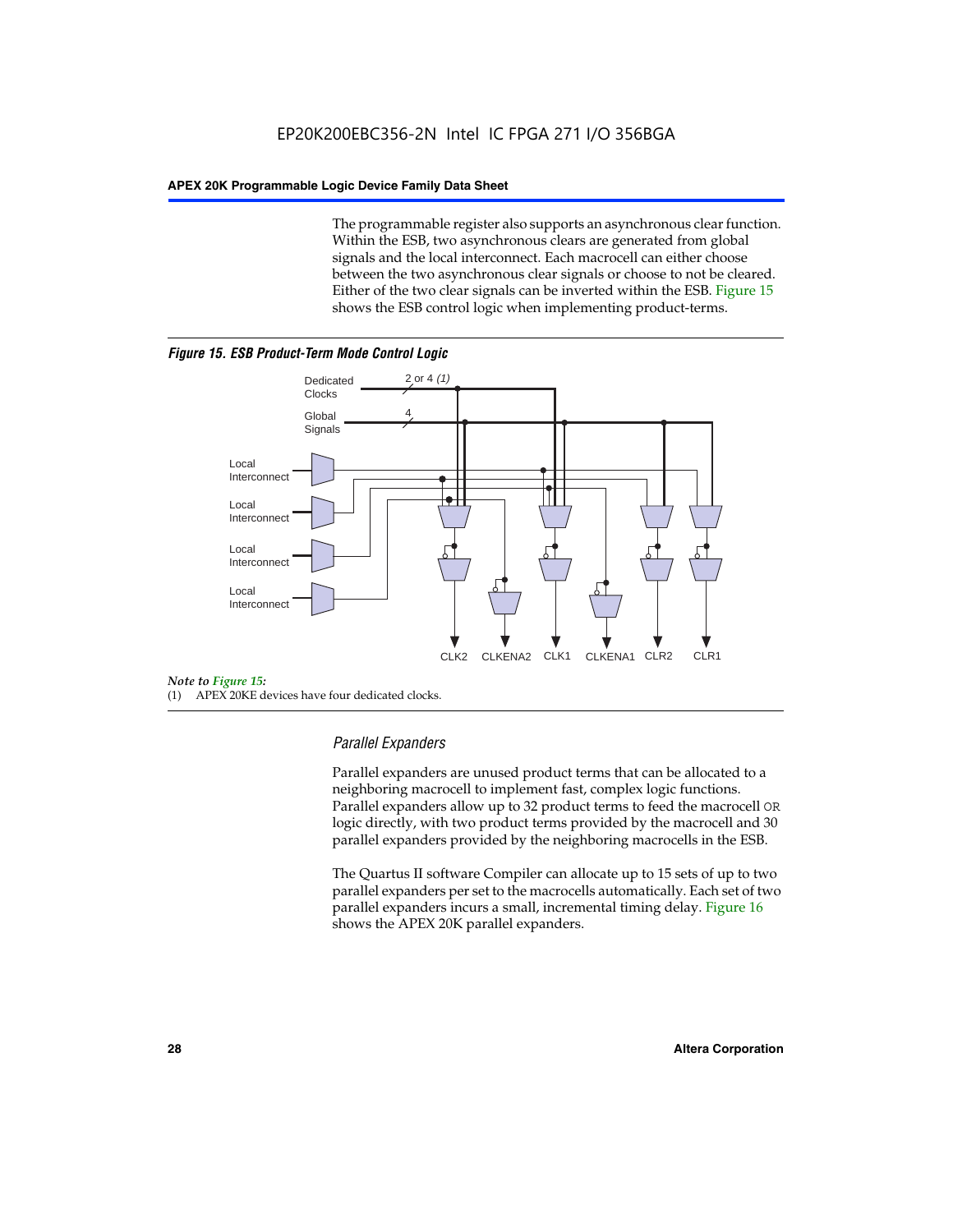



## **Embedded System Block**

The ESB can implement various types of memory blocks, including dual-port RAM, ROM, FIFO, and CAM blocks. The ESB includes input and output registers; the input registers synchronize writes, and the output registers can pipeline designs to improve system performance. The ESB offers a dual-port mode, which supports simultaneous reads and writes at two different clock frequencies. Figure 17 shows the ESB block diagram.



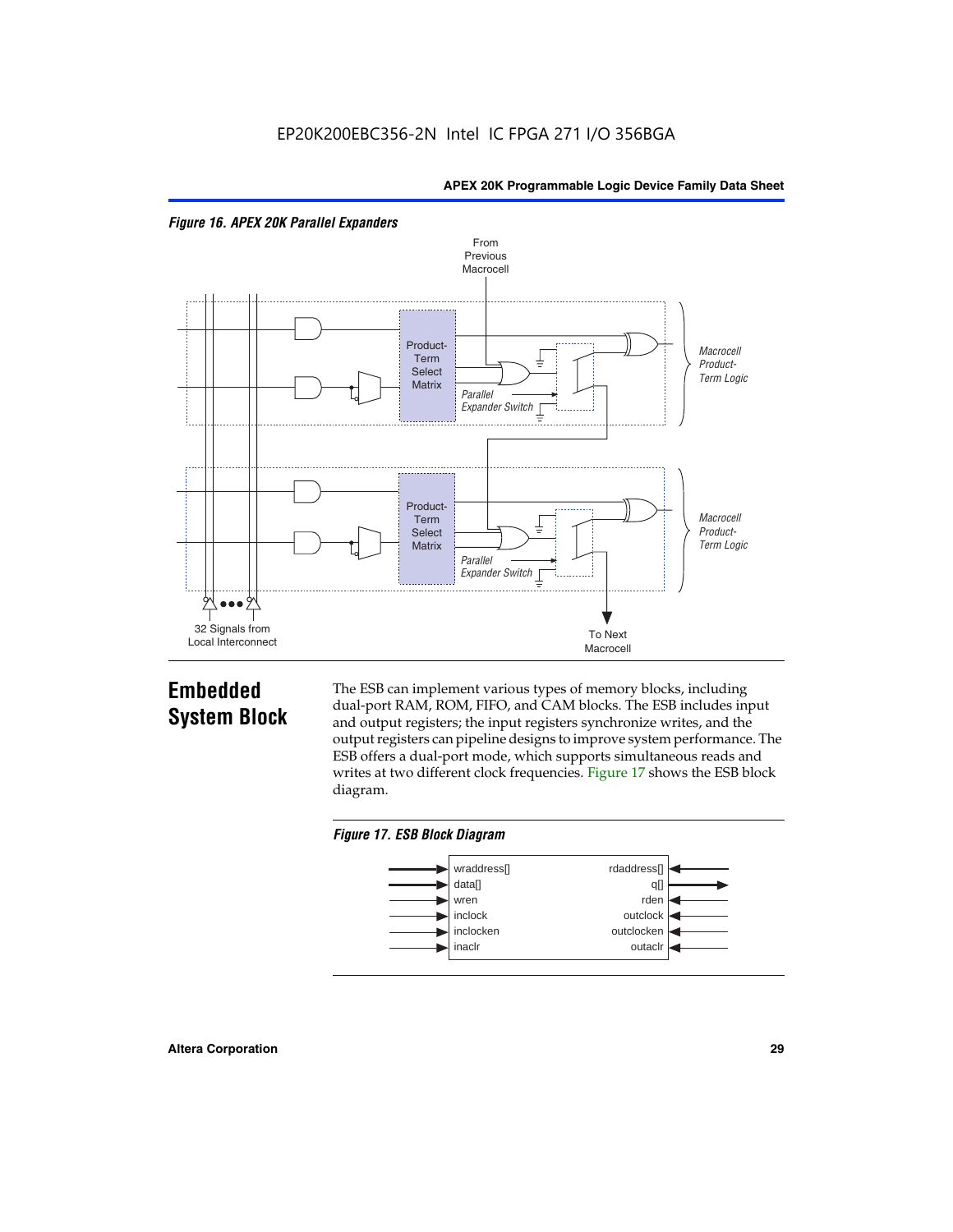ESBs can implement synchronous RAM, which is easier to use than asynchronous RAM. A circuit using asynchronous RAM must generate the RAM write enable (WE) signal, while ensuring that its data and address signals meet setup and hold time specifications relative to the WE signal. In contrast, the ESB's synchronous RAM generates its own WE signal and is self-timed with respect to the global clock. Circuits using the ESB's selftimed RAM must only meet the setup and hold time specifications of the global clock.

ESB inputs are driven by the adjacent local interconnect, which in turn can be driven by the MegaLAB or FastTrack Interconnect. Because the ESB can be driven by the local interconnect, an adjacent LE can drive it directly for fast memory access. ESB outputs drive the MegaLAB and FastTrack Interconnect. In addition, ten ESB outputs, nine of which are unique output lines, drive the local interconnect for fast connection to adjacent LEs or for fast feedback product-term logic.

When implementing memory, each ESB can be configured in any of the following sizes:  $128 \times 16$ ,  $256 \times 8$ ,  $512 \times 4$ ,  $1,024 \times 2$ , or  $2,048 \times 1$ . By combining multiple ESBs, the Quartus II software implements larger memory blocks automatically. For example, two  $128 \times 16$  RAM blocks can be combined to form a  $128 \times 32$  RAM block, and two  $512 \times 4$  RAM blocks can be combined to form a  $512 \times 8$  RAM block. Memory performance does not degrade for memory blocks up to 2,048 words deep. Each ESB can implement a 2,048-word-deep memory; the ESBs are used in parallel, eliminating the need for any external control logic and its associated delays.

To create a high-speed memory block that is more than 2,048 words deep, ESBs drive tri-state lines. Each tri-state line connects all ESBs in a column of MegaLAB structures, and drives the MegaLAB interconnect and row and column FastTrack Interconnect throughout the column. Each ESB incorporates a programmable decoder to activate the tri-state driver appropriately. For instance, to implement 8,192-word-deep memory, four ESBs are used. Eleven address lines drive the ESB memory, and two more drive the tri-state decoder. Depending on which 2,048-word memory page is selected, the appropriate ESB driver is turned on, driving the output to the tri-state line. The Quartus II software automatically combines ESBs with tri-state lines to form deeper memory blocks. The internal tri-state control logic is designed to avoid internal contention and floating lines. See Figure 18.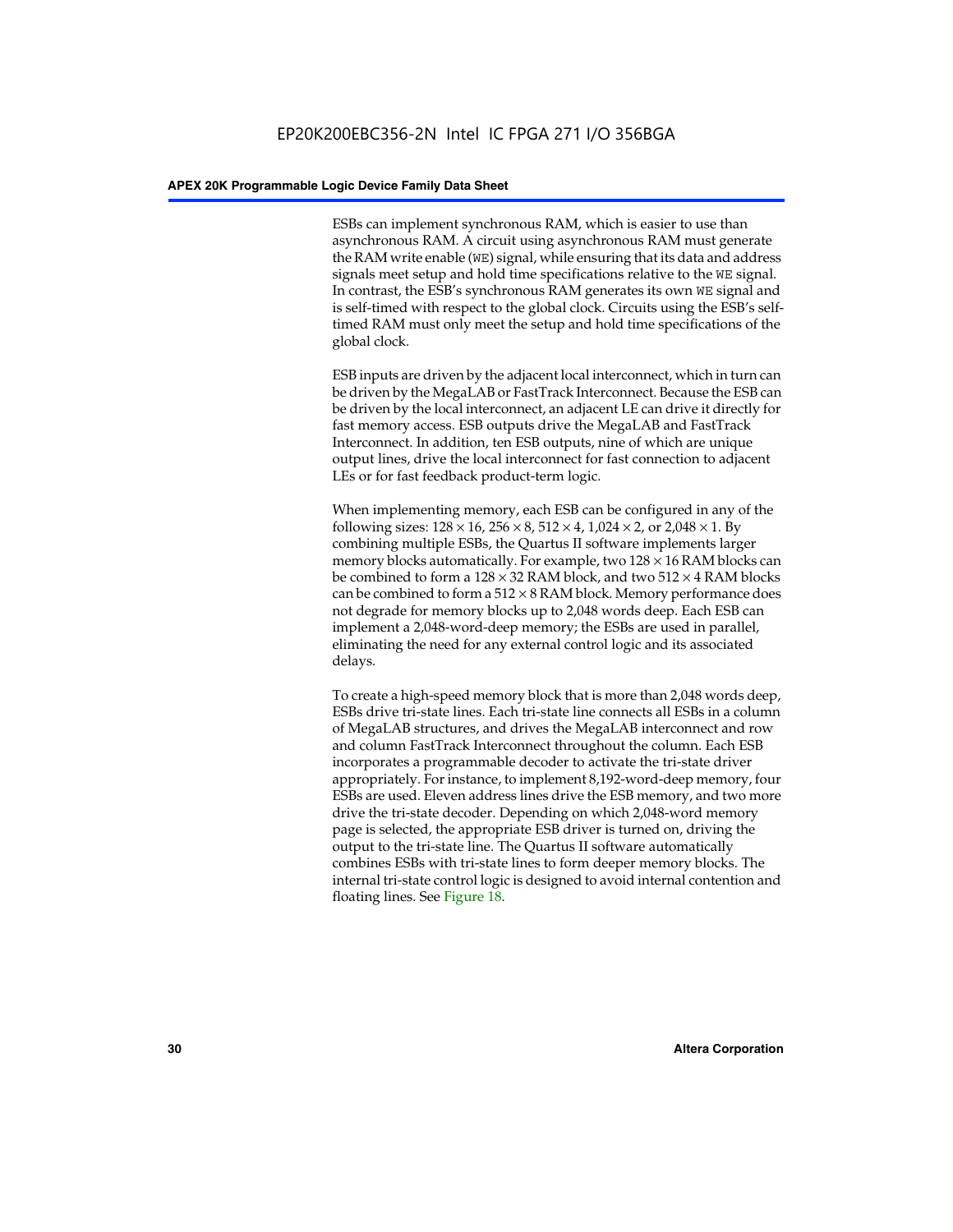

*Figure 18. Deep Memory Block Implemented with Multiple ESBs*

The ESB implements two forms of dual-port memory: read/write clock mode and input/output clock mode. The ESB can also be used for bidirectional, dual-port memory applications in which two ports read or write simultaneously. To implement this type of dual-port memory, two or four ESBs are used to support two simultaneous reads or writes. This functionality is shown in Figure 19.

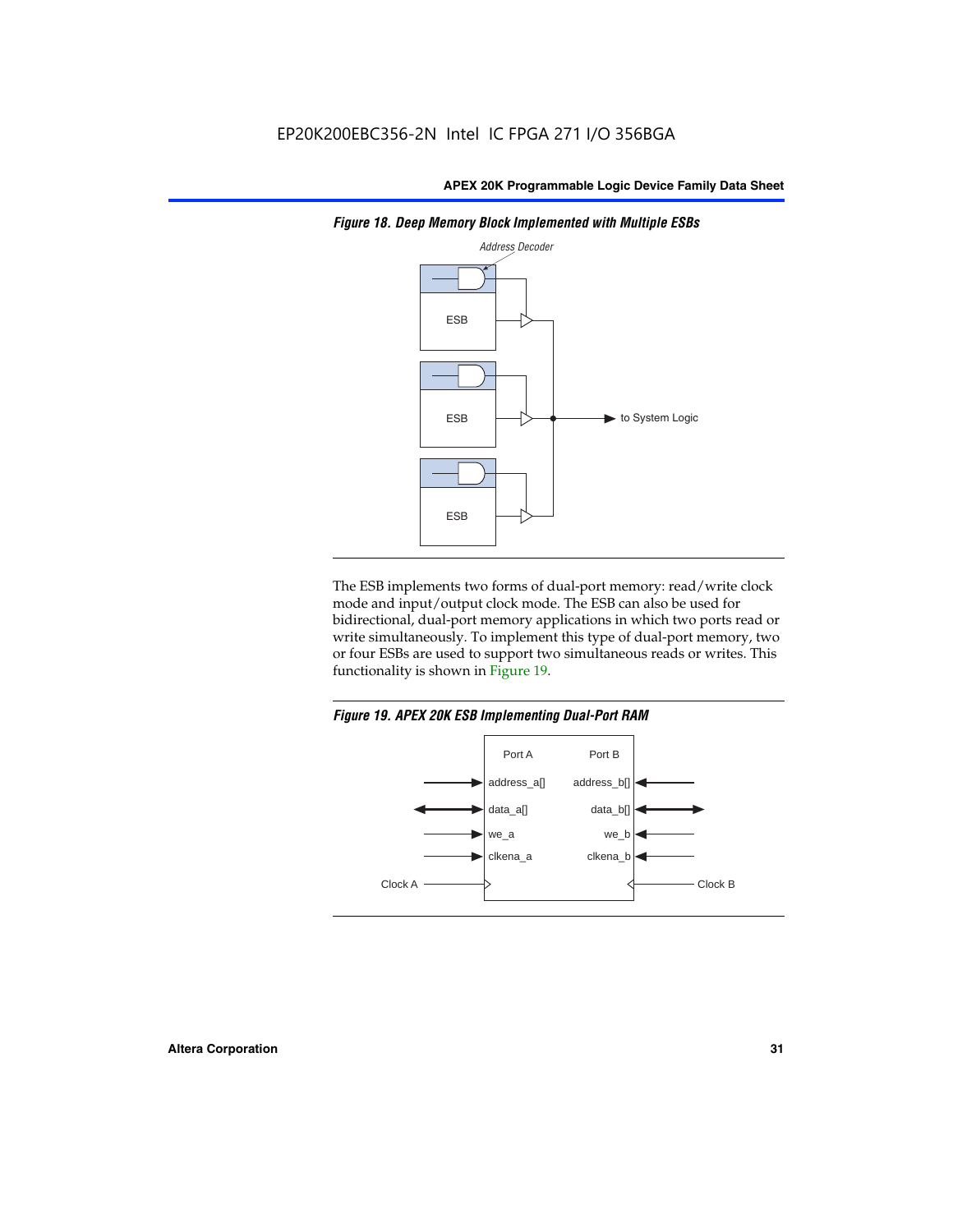#### **Read/Write Clock Mode**

The read/write clock mode contains two clocks. One clock controls all registers associated with writing: data input, WE, and write address. The other clock controls all registers associated with reading: read enable (RE), read address, and data output. The ESB also supports clock enable and asynchronous clear signals; these signals also control the read and write registers independently. Read/write clock mode is commonly used for applications where reads and writes occur at different system frequencies. Figure 20 shows the ESB in read/write clock mode.



### *Notes to Figure 20:*

- (1) All registers can be cleared asynchronously by ESB local interconnect signals, global signals, or the chip-wide reset.
- (2) APEX 20KE devices have four dedicated clocks.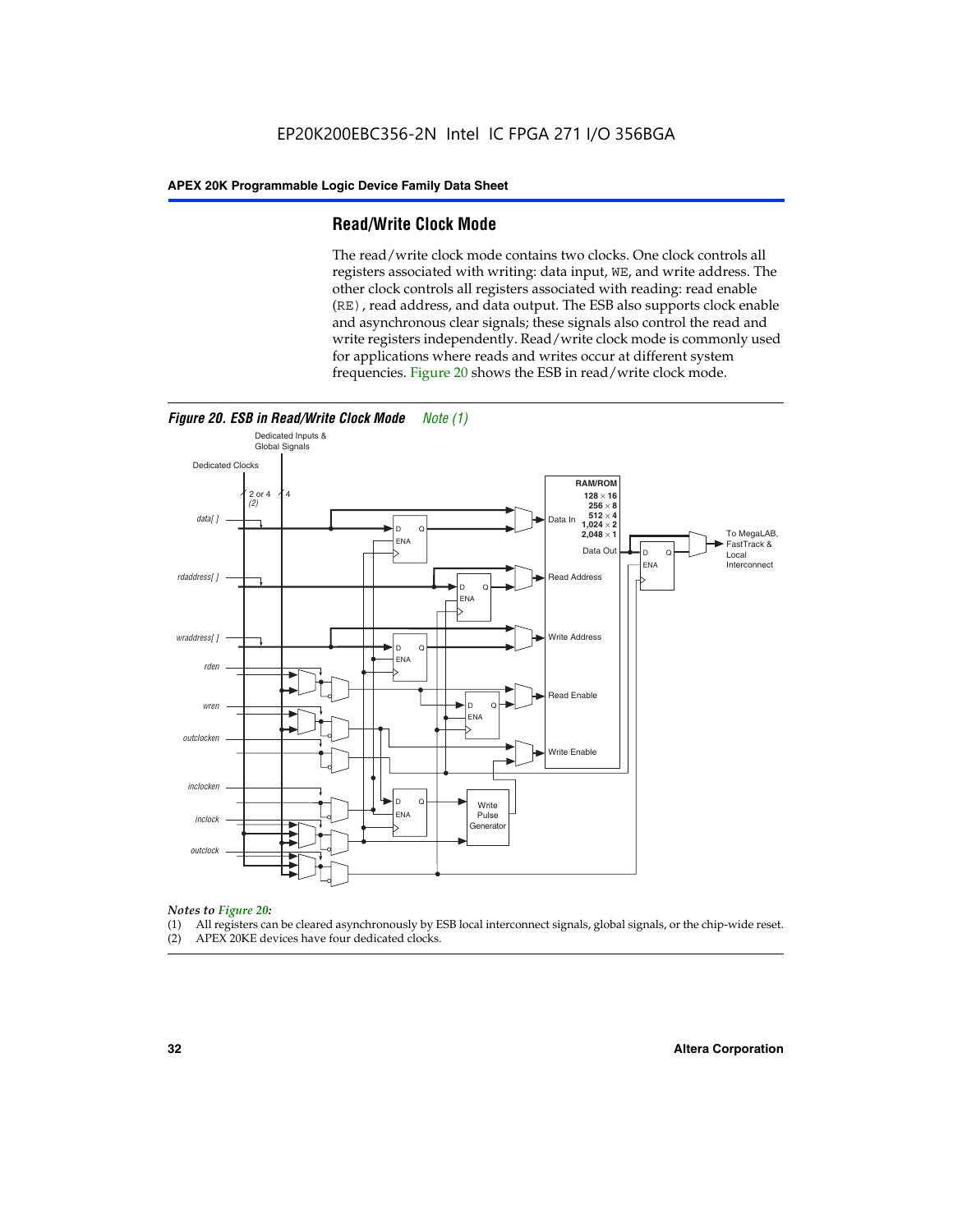#### **Input/Output Clock Mode**

The input/output clock mode contains two clocks. One clock controls all registers for inputs into the ESB: data input, WE, RE, read address, and write address. The other clock controls the ESB data output registers. The ESB also supports clock enable and asynchronous clear signals; these signals also control the reading and writing of registers independently. Input/output clock mode is commonly used for applications where the reads and writes occur at the same system frequency, but require different clock enable signals for the input and output registers. Figure 21 shows the ESB in input/output clock mode.



#### *Figure 21. ESB in Input/Output Clock Mode Note (1)*

#### *Notes to Figure 21:*

(1) All registers can be cleared asynchronously by ESB local interconnect signals, global signals, or the chip-wide reset.

(2) APEX 20KE devices have four dedicated clocks.

#### **Single-Port Mode**

The APEX 20K ESB also supports a single-port mode, which is used when simultaneous reads and writes are not required. See Figure 22.

#### **Altera Corporation 33**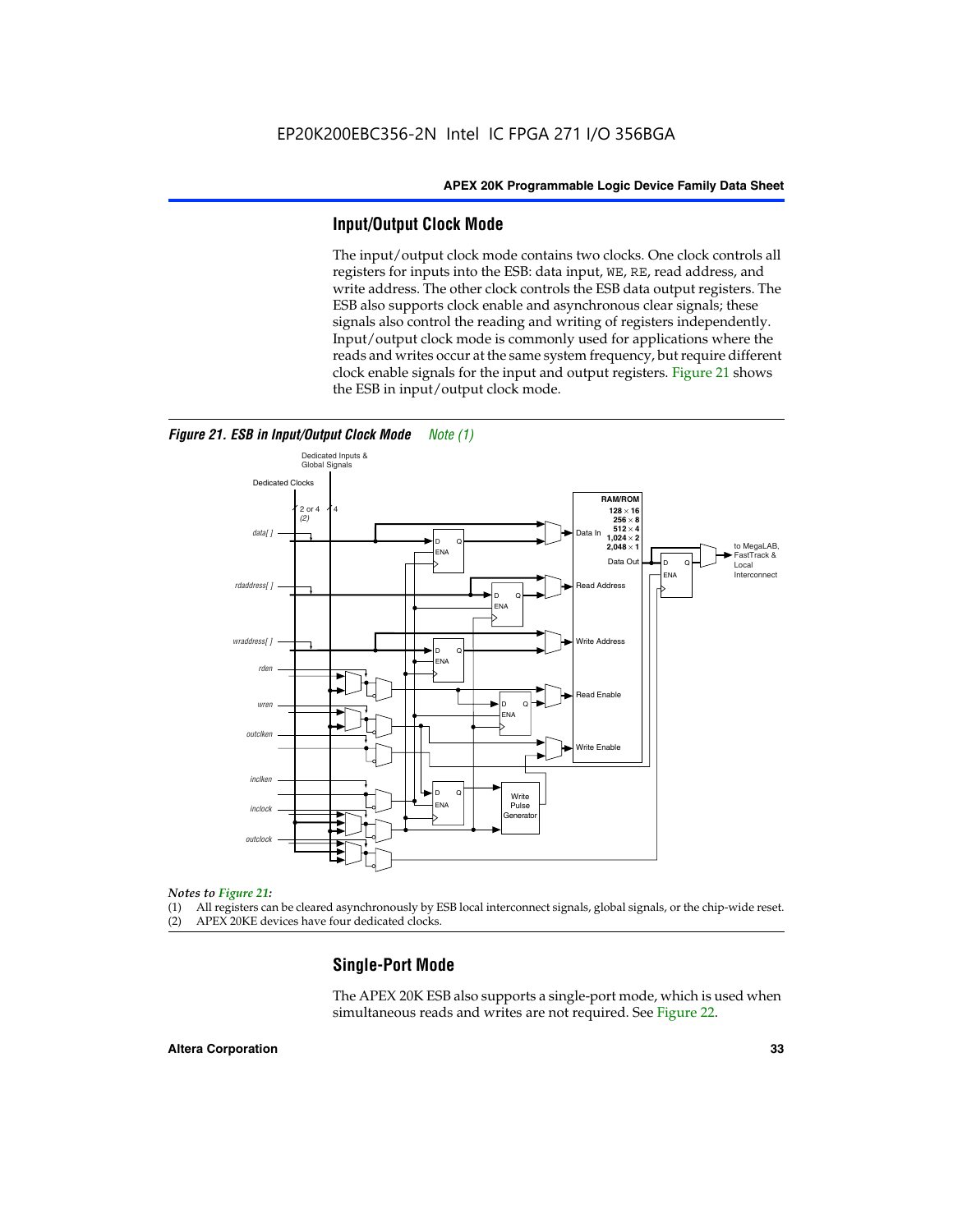#### *Figure 22. ESB in Single-Port Mode Note (1)*



#### *Notes to Figure 22:*

(1) All registers can be asynchronously cleared by ESB local interconnect signals, global signals, or the chip-wide reset.

(2) APEX 20KE devices have four dedicated clocks.

#### **Content-Addressable Memory**

In APEX 20KE devices, the ESB can implement CAM. CAM can be thought of as the inverse of RAM. When read, RAM outputs the data for a given address. Conversely, CAM outputs an address for a given data word. For example, if the data FA12 is stored in address 14, the CAM outputs 14 when FA12 is driven into it.

CAM is used for high-speed search operations. When searching for data within a RAM block, the search is performed serially. Thus, finding a particular data word can take many cycles. CAM searches all addresses in parallel and outputs the address storing a particular word. When a match is found, a match flag is set high. Figure 23 shows the CAM block diagram.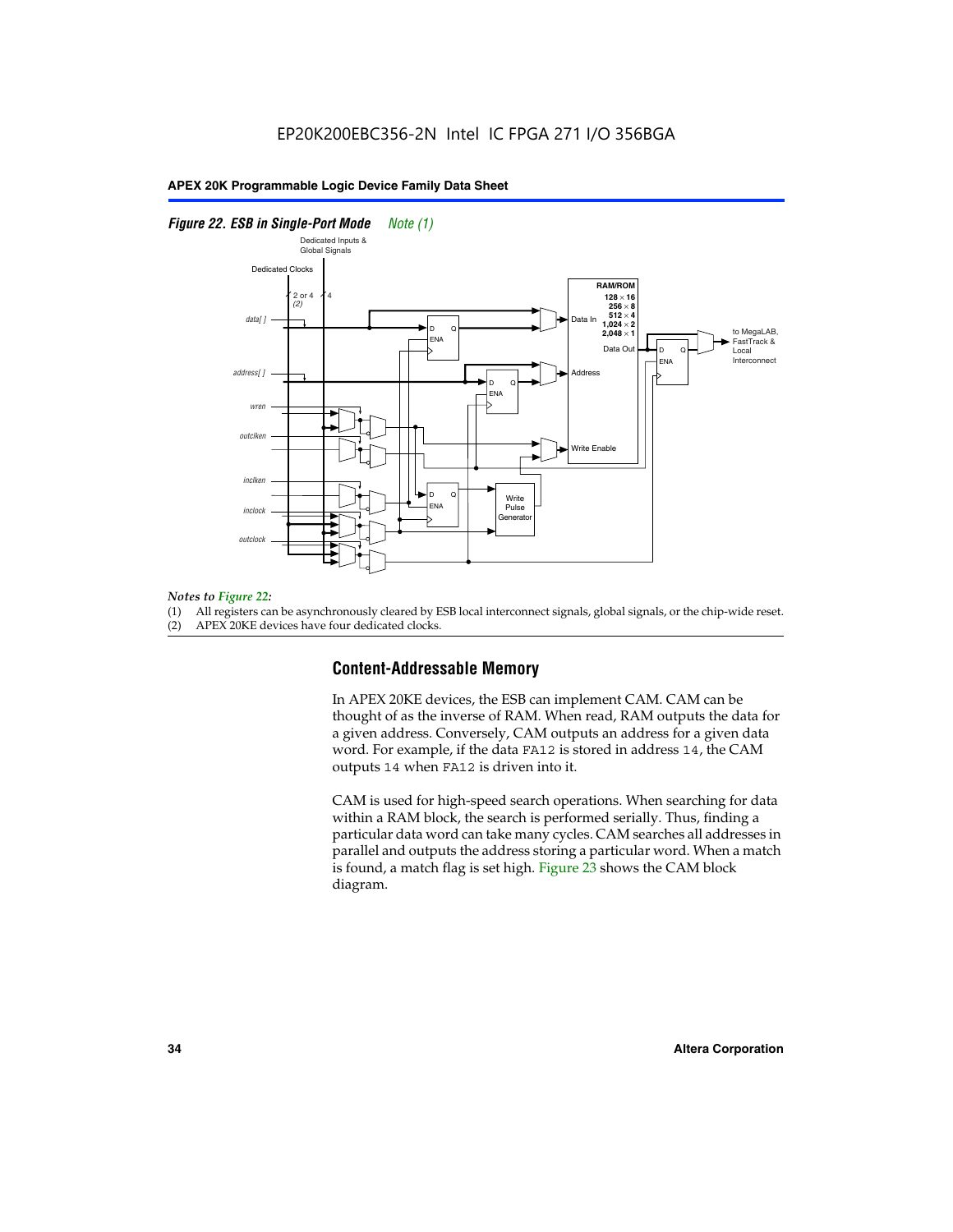

#### *Figure 23. APEX 20KE CAM Block Diagram*

CAM can be used in any application requiring high-speed searches, such as networking, communications, data compression, and cache management.

The APEX 20KE on-chip CAM provides faster system performance than traditional discrete CAM. Integrating CAM and logic into the APEX 20KE device eliminates off-chip and on-chip delays, improving system performance.

When in CAM mode, the ESB implements 32-word, 32-bit CAM. Wider or deeper CAM can be implemented by combining multiple CAMs with some ancillary logic implemented in LEs. The Quartus II software combines ESBs and LEs automatically to create larger CAMs.

CAM supports writing "don't care" bits into words of the memory. The "don't-care" bit can be used as a mask for CAM comparisons; any bit set to "don't-care" has no effect on matches.

The output of the CAM can be encoded or unencoded. When encoded, the ESB outputs an encoded address of the data's location. For instance, if the data is located in address 12, the ESB output is 12. When unencoded, the ESB uses its 16 outputs to show the location of the data over two clock cycles. In this case, if the data is located in address 12, the 12th output line goes high. When using unencoded outputs, two clock cycles are required to read the output because a 16-bit output bus is used to show the status of 32 words.

The encoded output is better suited for designs that ensure duplicate data is not written into the CAM. If duplicate data is written into two locations, the CAM's output will be incorrect. If the CAM may contain duplicate data, the unencoded output is a better solution; CAM with unencoded outputs can distinguish multiple data locations.

CAM can be pre-loaded with data during configuration, or it can be written during system operation. In most cases, two clock cycles are required to write each word into CAM. When "don't-care" bits are used, a third clock cycle is required.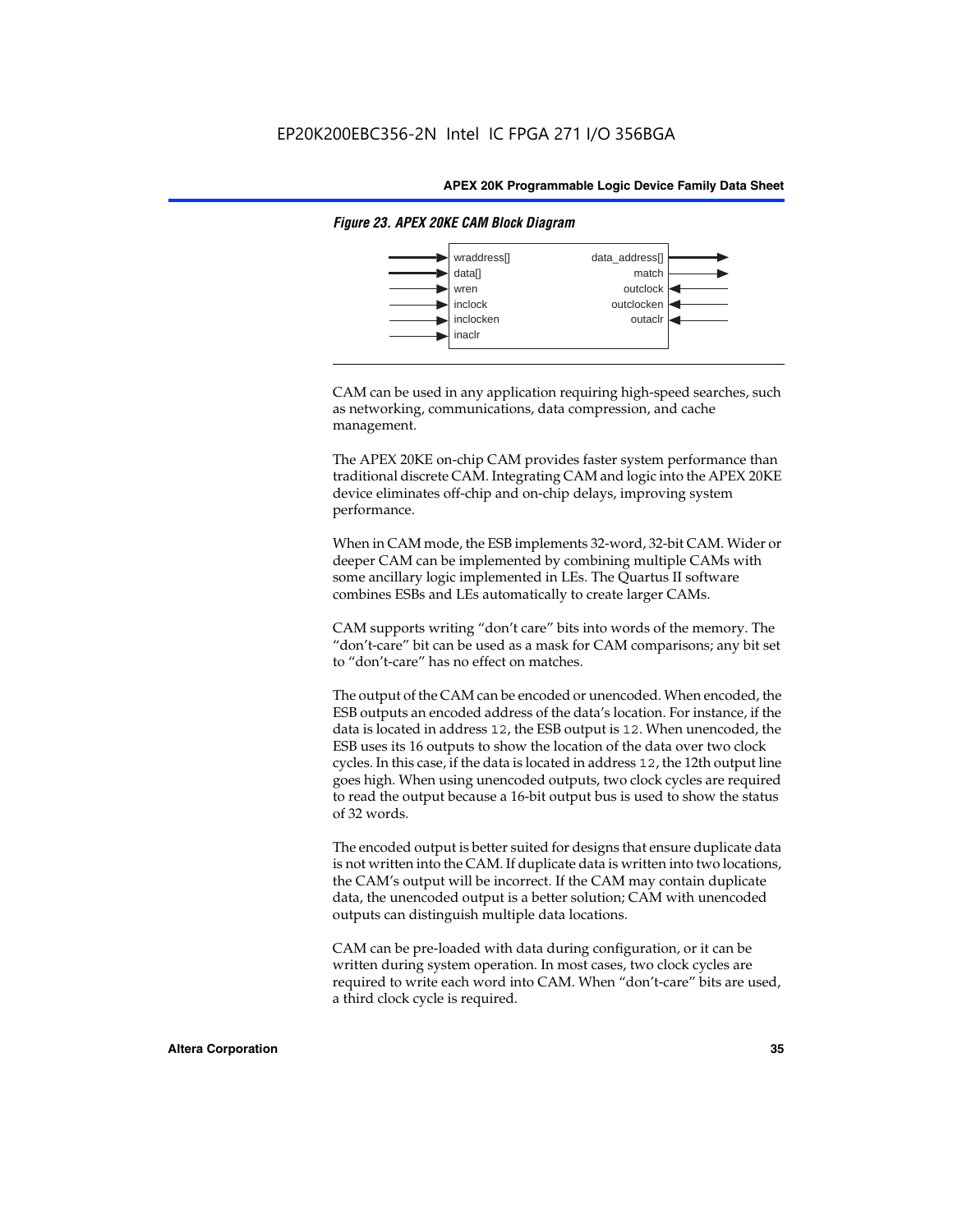

For more information on APEX 20KE devices and CAM, see *Application Note 119 (Implementing High-Speed Search Applications with APEX CAM).*

# **Driving Signals to the ESB**

ESBs provide flexible options for driving control signals. Different clocks can be used for the ESB inputs and outputs. Registers can be inserted independently on the data input, data output, read address, write address, WE, and RE signals. The global signals and the local interconnect can drive the WE and RE signals. The global signals, dedicated clock pins, and local interconnect can drive the ESB clock signals. Because the LEs drive the local interconnect, the LEs can control the WE and RE signals and the ESB clock, clock enable, and asynchronous clear signals. Figure 24 shows the ESB control signal generation logic.





#### *Note to Figure 24:*

(1) APEX 20KE devices have four dedicated clocks.

An ESB is fed by the local interconnect, which is driven by adjacent LEs (for high-speed connection to the ESB) or the MegaLAB interconnect. The ESB can drive the local, MegaLAB, or FastTrack Interconnect routing structure to drive LEs and IOEs in the same MegaLAB structure or anywhere in the device.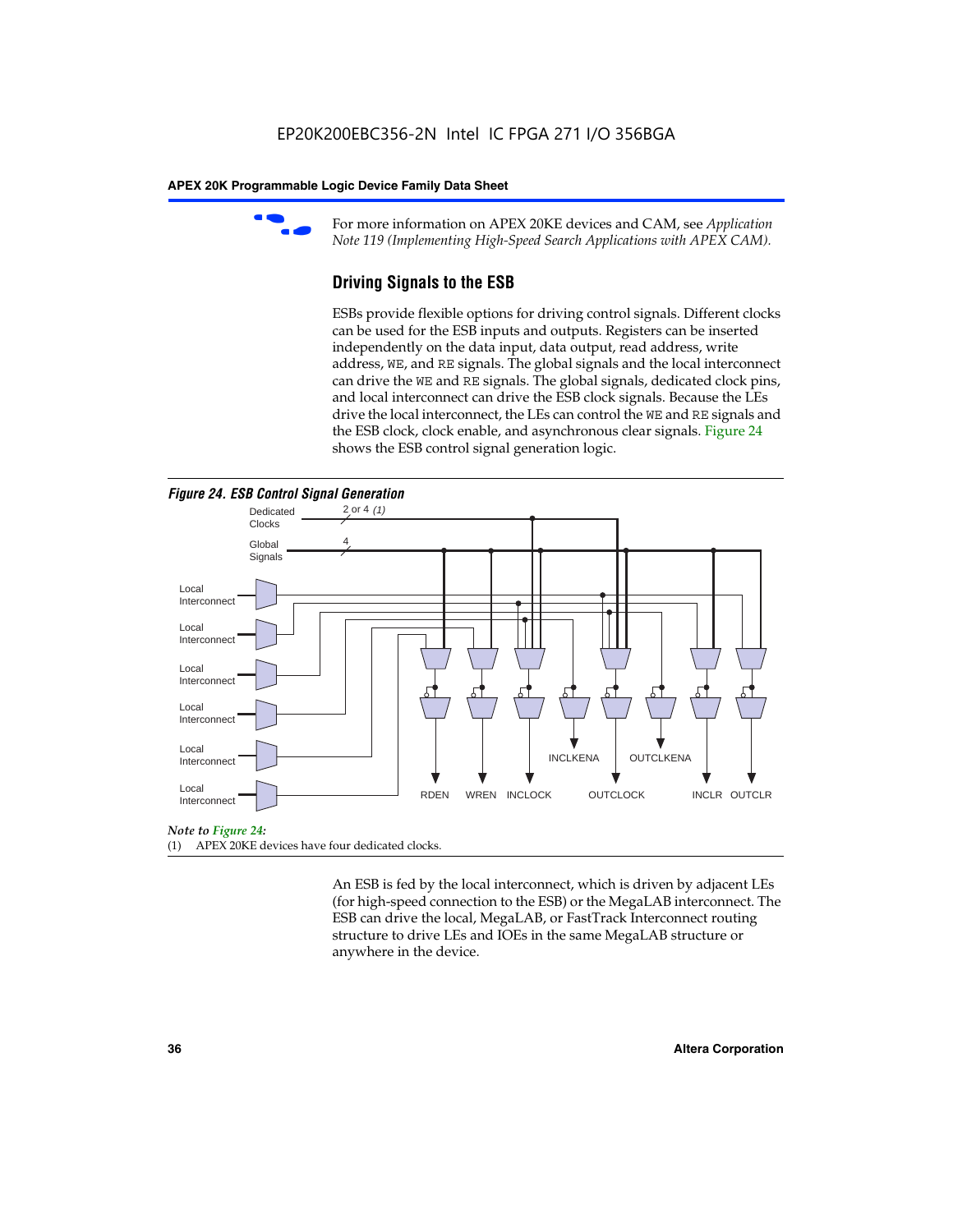# **Implementing Logic in ROM**

In addition to implementing logic with product terms, the ESB can implement logic functions when it is programmed with a read-only pattern during configuration, creating a large LUT. With LUTs, combinatorial functions are implemented by looking up the results, rather than by computing them. This implementation of combinatorial functions can be faster than using algorithms implemented in general logic, a performance advantage that is further enhanced by the fast access times of ESBs. The large capacity of ESBs enables designers to implement complex functions in one logic level without the routing delays associated with linked LEs or distributed RAM blocks. Parameterized functions such as LPM functions can take advantage of the ESB automatically. Further, the Quartus II software can implement portions of a design with ESBs where appropriate.

# **Programmable Speed/Power Control**

APEX 20K ESBs offer a high-speed mode that supports very fast operation on an ESB-by-ESB basis. When high speed is not required, this feature can be turned off to reduce the ESB's power dissipation by up to 50%. ESBs that run at low power incur a nominal timing delay adder. This Turbo  $Bit^{TM}$  option is available for ESBs that implement product-term logic or memory functions. An ESB that is not used will be powered down so that it does not consume DC current.

Designers can program each ESB in the APEX 20K device for either high-speed or low-power operation. As a result, speed-critical paths in the design can run at high speed, while the remaining paths operate at reduced power.

**I/O Structure** The APEX 20K IOE contains a bidirectional I/O buffer and a register that can be used either as an input register for external data requiring fast setup times, or as an output register for data requiring fast clock-to-output performance. IOEs can be used as input, output, or bidirectional pins. For fast bidirectional I/O timing, LE registers using local routing can improve setup times and OE timing. The Quartus II software Compiler uses the programmable inversion option to invert signals from the row and column interconnect automatically where appropriate. Because the APEX 20K IOE offers one output enable per pin, the Quartus II software Compiler can emulate open-drain operation efficiently.

> The APEX 20K IOE includes programmable delays that can be activated to ensure zero hold times, minimum clock-to-output times, input IOE register-to-core register transfers, or core-to-output IOE register transfers. A path in which a pin directly drives a register may require the delay to ensure zero hold time, whereas a path in which a pin drives a register through combinatorial logic may not require the delay.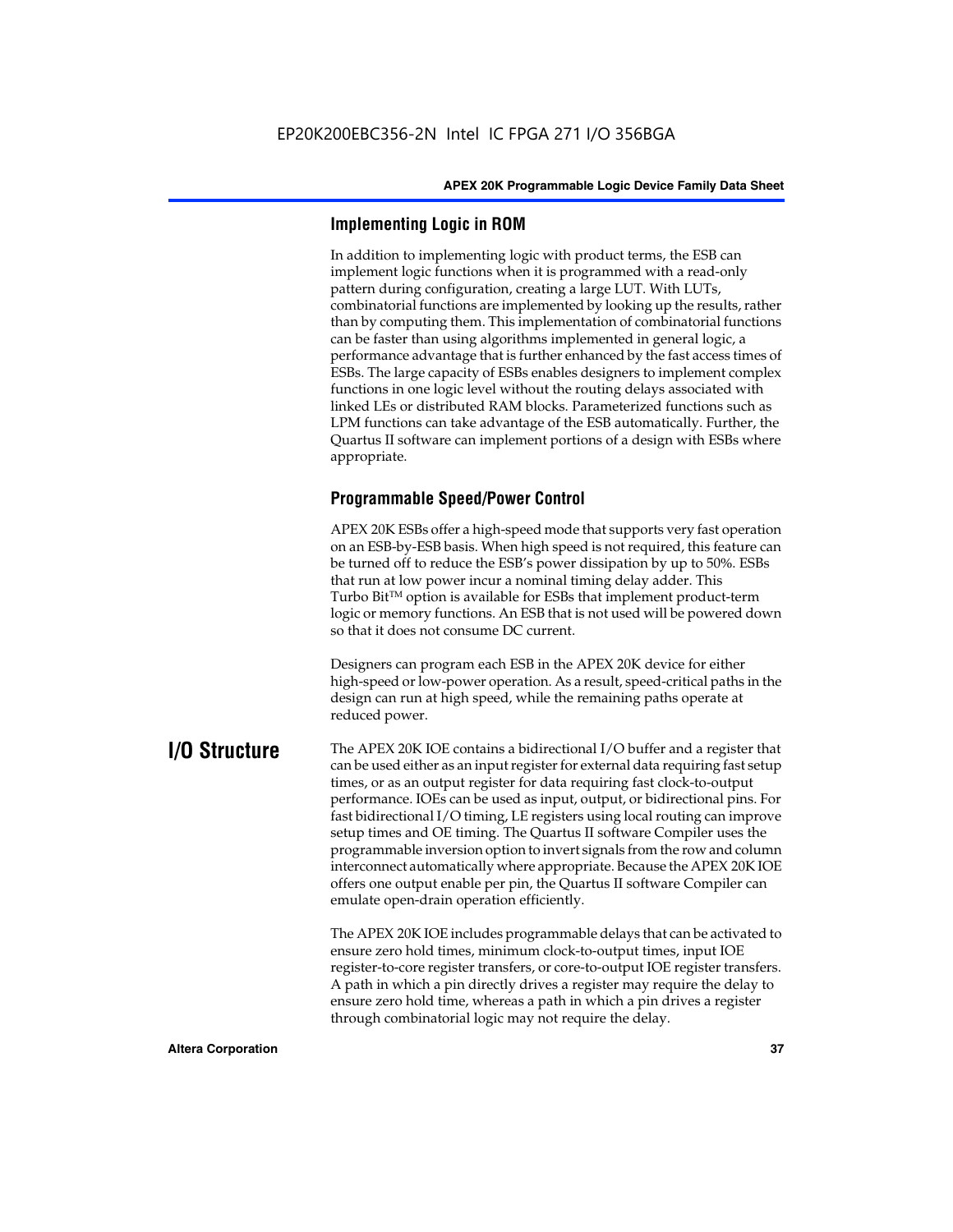Table 10 describes the APEX 20K programmable delays and their logic options in the Quartus II software.

| Table 10. APEX 20K Programmable Delay Chains |                                         |  |  |  |
|----------------------------------------------|-----------------------------------------|--|--|--|
| <b>Programmable Delays</b>                   | <b>Quartus II Logic Option</b>          |  |  |  |
| Input pin to core delay                      | Decrease input delay to internal cells  |  |  |  |
| Input pin to input register delay            | Decrease input delay to input register  |  |  |  |
| Core to output register delay                | Decrease input delay to output register |  |  |  |
| Output register $t_{\rm CO}$ delay           | Increase delay to output pin            |  |  |  |

The Quartus II software compiler can program these delays automatically to minimize setup time while providing a zero hold time. Figure 25 shows how fast bidirectional I/Os are implemented in APEX 20K devices.

The register in the APEX 20K IOE can be programmed to power-up high or low after configuration is complete. If it is programmed to power-up low, an asynchronous clear can control the register. If it is programmed to power-up high, the register cannot be asynchronously cleared or preset. This feature is useful for cases where the APEX 20K device controls an active-low input or another device; it prevents inadvertent activation of the input upon power-up.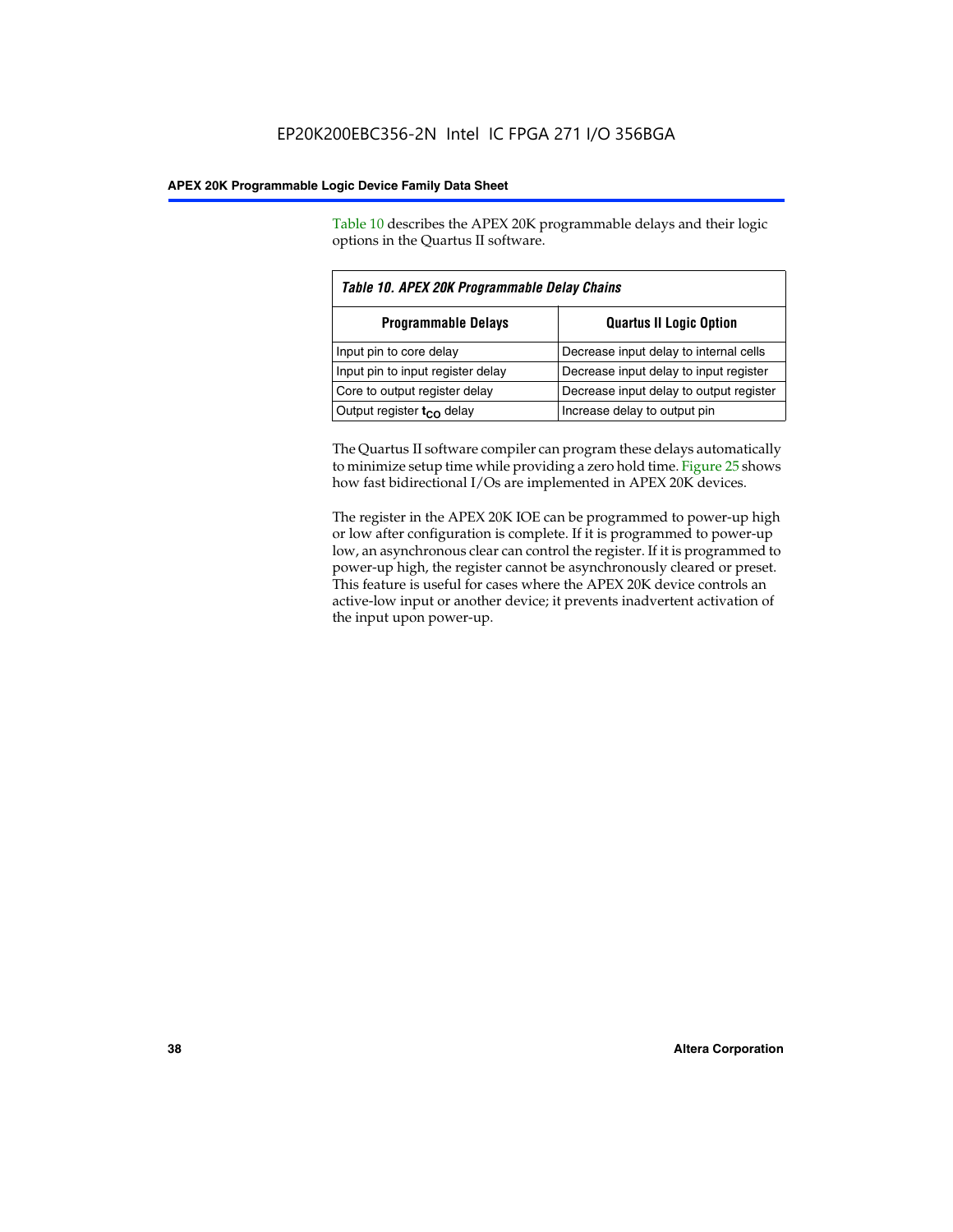

# *Figure 25. APEX 20K Bidirectional I/O Registers Note (1)*



#### **Altera Corporation 39**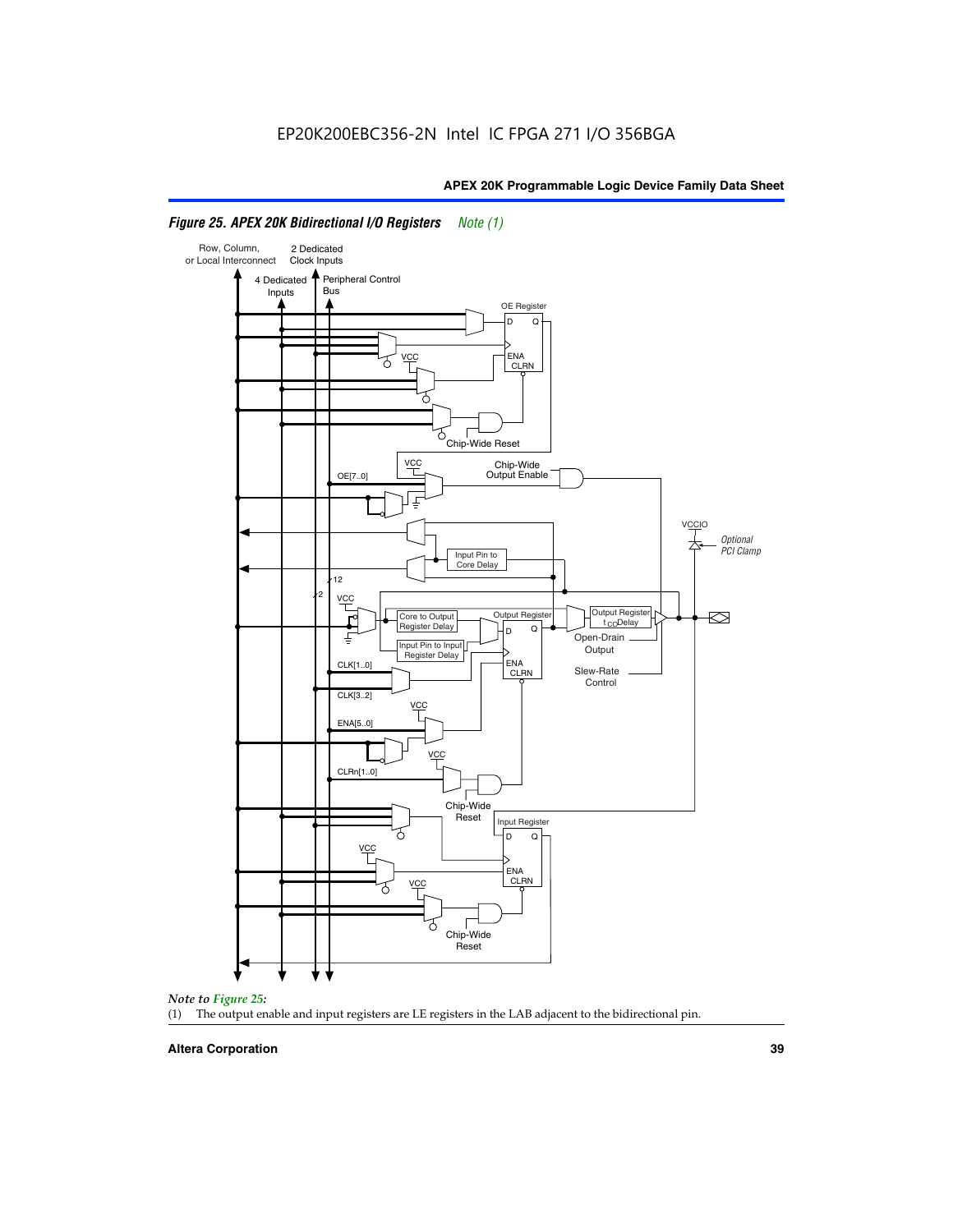APEX 20KE devices include an enhanced IOE, which drives the FastRow interconnect. The FastRow interconnect connects a column I/O pin directly to the LAB local interconnect within two MegaLAB structures. This feature provides fast setup times for pins that drive high fan-outs with complex logic, such as PCI designs. For fast bidirectional I/O timing, LE registers using local routing can improve setup times and OE timing. The APEX 20KE IOE also includes direct support for open-drain operation, giving faster clock-to-output for open-drain signals. Some programmable delays in the APEX 20KE IOE offer multiple levels of delay to fine-tune setup and hold time requirements. The Quartus II software compiler can set these delays automatically to minimize setup time while providing a zero hold time.

Table 11 describes the APEX 20KE programmable delays and their logic options in the Quartus II software.

| Table 11. APEX 20KE Programmable Delay Chains |                                         |  |  |  |
|-----------------------------------------------|-----------------------------------------|--|--|--|
| <b>Programmable Delays</b>                    | <b>Quartus II Logic Option</b>          |  |  |  |
| Input Pin to Core Delay                       | Decrease input delay to internal cells  |  |  |  |
| Input Pin to Input Register Delay             | Decrease input delay to input registers |  |  |  |
| Core to Output Register Delay                 | Decrease input delay to output register |  |  |  |
| Output Register t <sub>CO</sub> Delay         | Increase delay to output pin            |  |  |  |
| <b>Clock Enable Delay</b>                     | Increase clock enable delay             |  |  |  |

The register in the APEX 20KE IOE can be programmed to power-up high or low after configuration is complete. If it is programmed to power-up low, an asynchronous clear can control the register. If it is programmed to power-up high, an asynchronous preset can control the register. Figure 26 shows how fast bidirectional I/O pins are implemented in APEX 20KE devices. This feature is useful for cases where the APEX 20KE device controls an active-low input or another device; it prevents inadvertent activation of the input upon power-up.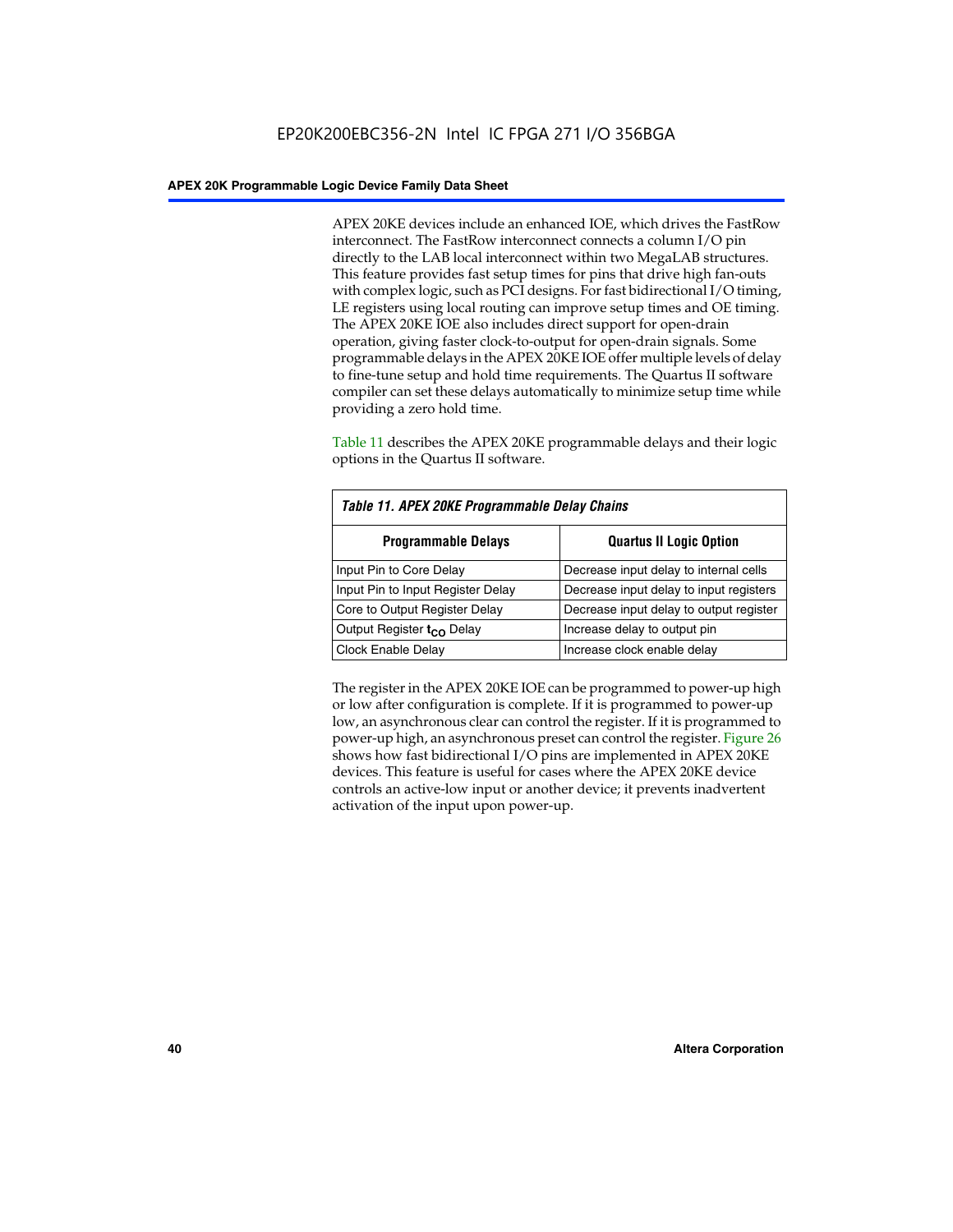#### Row, Column, FastRow, 4 Dedicated or Local Interconnect Clock Inputs Peripheral Control 4 Dedicated **Bus** Inputs OE Register D Q ENA VCC CLRN 7 Chip-Wide Reset vcc Chip-Wide Output Enable OE[7..0] VC Input Pin to **Optional** Core Delay (1) PCI Clamp Input Pin to Core Delay (1) 12 4 **VCC** Output Register **Output Registe**  $\approx$ Core to Output | Output Hegister | Durbut Tropieding | Contput Tropieding | Durbut Tropieding | Output Tropied<br>Register Delay | Durbut Tropieding | Contput Tropieding | Contput Tropieding | O t<sub>CO</sub>Delay  $D$  Q ī Open-Drain Input Pin to Input **Output** Register Delay ENA CLK[1..0] CLRN/ Slew-Rate PR<sub>N</sub> Control CLK[3..0] VCC ENA[5..0] Clock Enable Delay (1) VCC CLRn[1..0] Chip-Wide Input Pin to Core Delay (1) Reset Input Register D Q <u>vcc</u> .<br>ENA CLRN **VCC** Chip-Wide Reset

# *Figure 26. APEX 20KE Bidirectional I/O Registers Notes (1), (2)*

#### *Notes to Figure 26:*

- (1) This programmable delay has four settings: off and three levels of delay.<br>(2) The output enable and input registers are LE registers in the LAB adjacer
- The output enable and input registers are LE registers in the LAB adjacent to the bidirectional pin.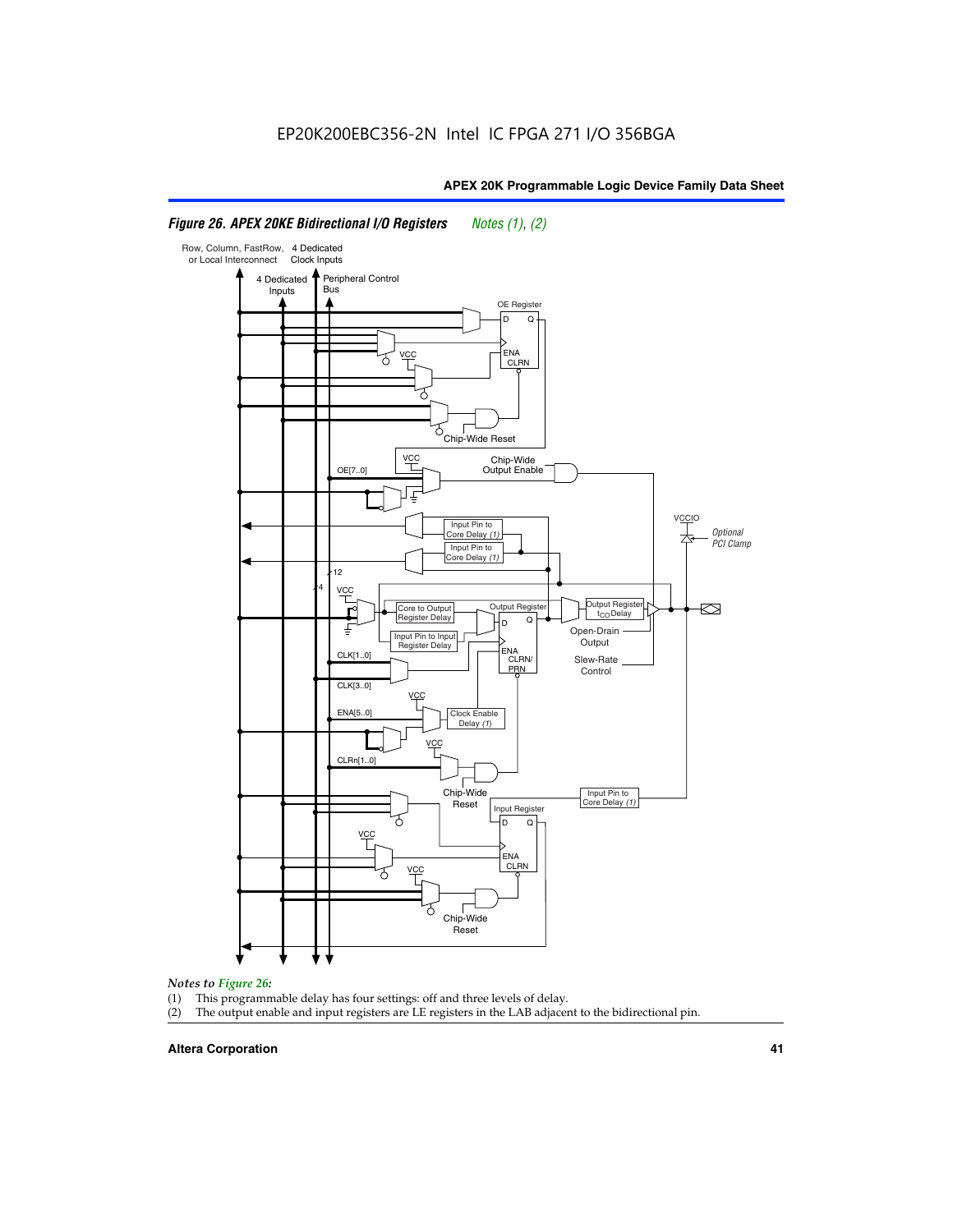Each IOE drives a row, column, MegaLAB, or local interconnect when used as an input or bidirectional pin. A row IOE can drive a local, MegaLAB, row, and column interconnect; a column IOE can drive the column interconnect. Figure 27 shows how a row IOE connects to the interconnect.

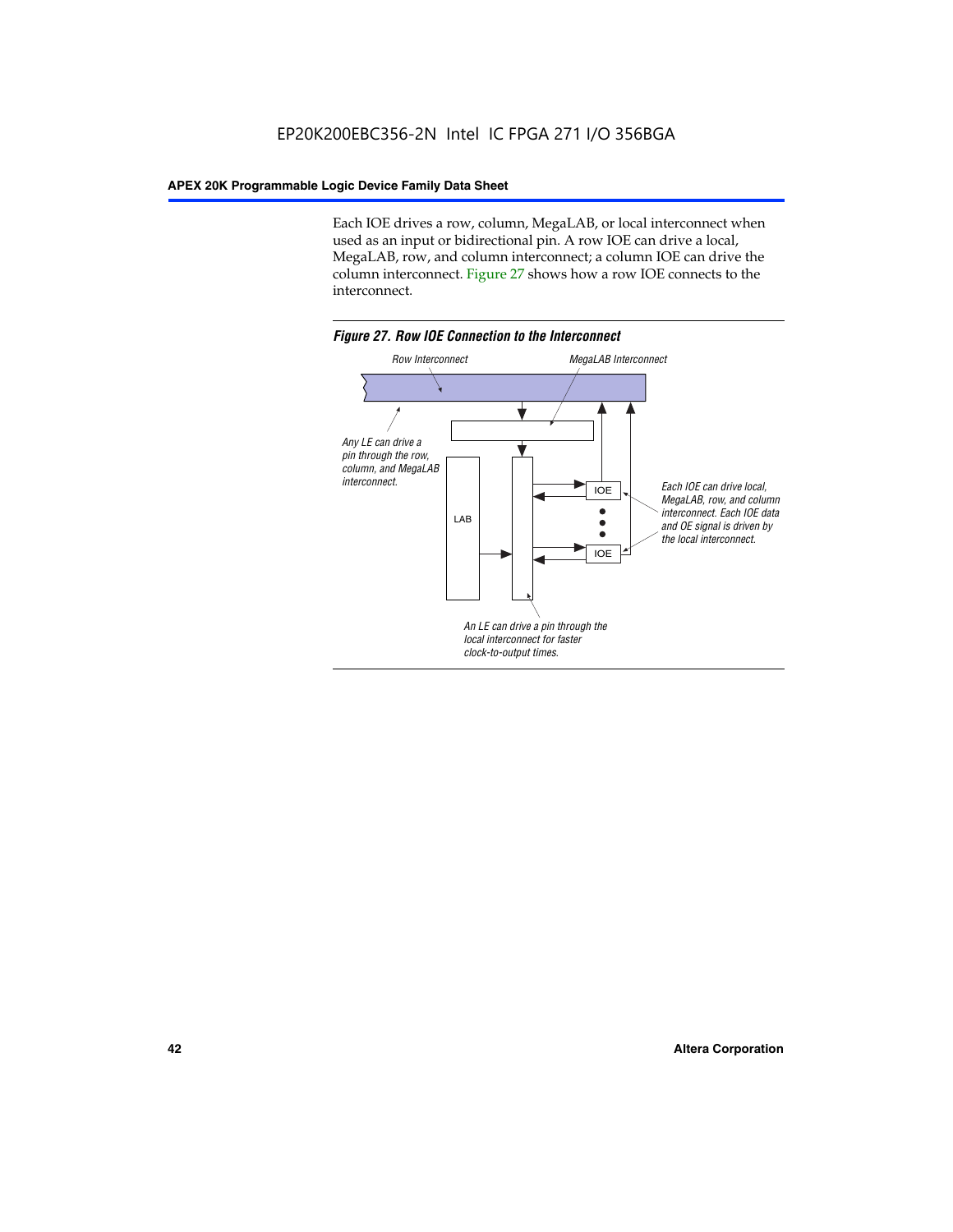Figure 28 shows how a column IOE connects to the interconnect.

# *Figure 28. Column IOE Connection to the Interconnect*



# **Dedicated Fast I/O Pins**

APEX 20KE devices incorporate an enhancement to support bidirectional pins with high internal fanout such as PCI control signals. These pins are called Dedicated Fast I/O pins (FAST1, FAST2, FAST3, and FAST4) and replace dedicated inputs. These pins can be used for fast clock, clear, or high fanout logic signal distribution. They also can drive out. The Dedicated Fast I/O pin data output and tri-state control are driven by local interconnect from the adjacent MegaLAB for high speed.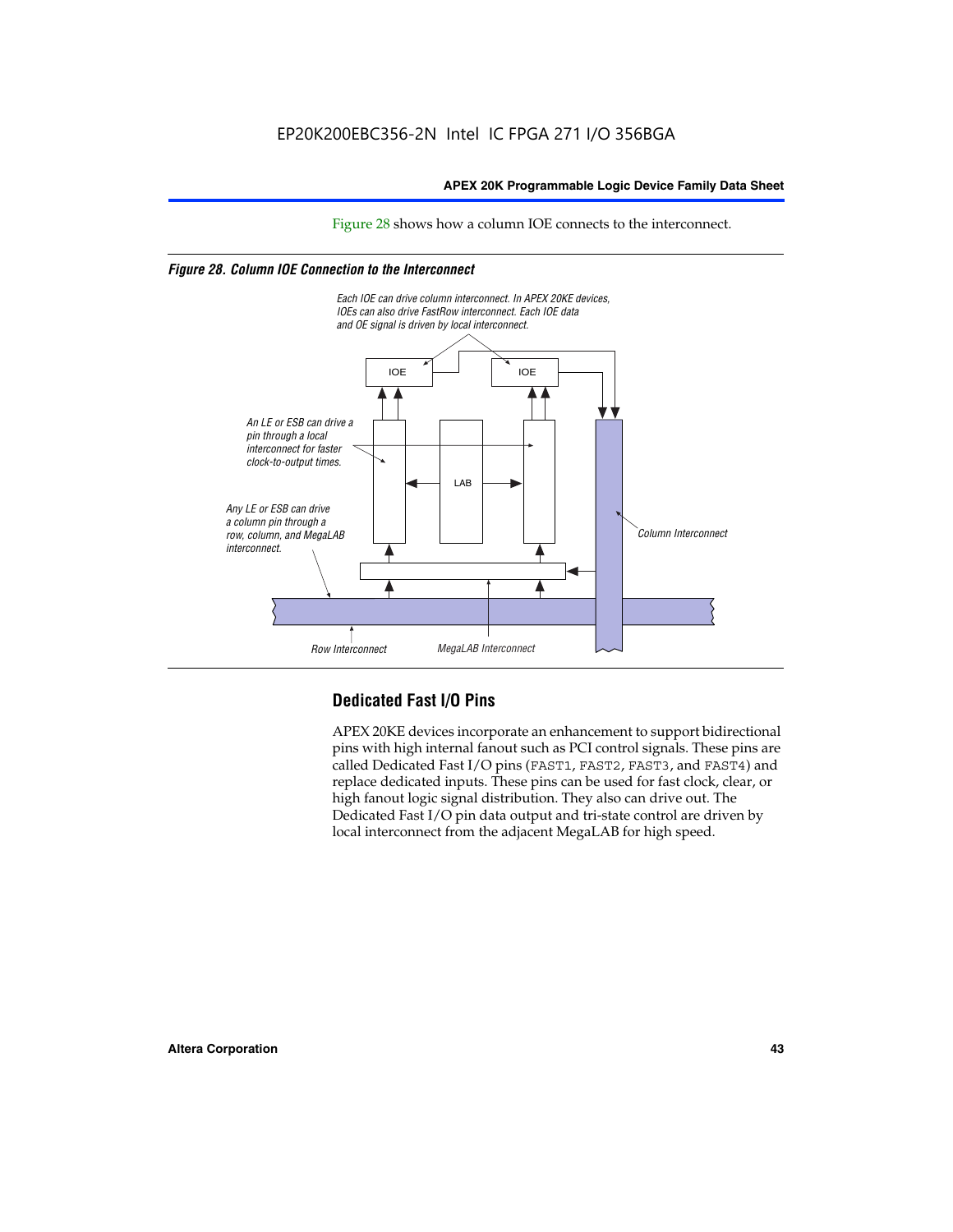# **Advanced I/O Standard Support**

APEX 20KE IOEs support the following I/O standards: LVTTL, LVCMOS, 1.8-V I/O, 2.5-V I/O, 3.3-V PCI, PCI-X, 3.3-V AGP, LVDS, LVPECL, GTL+, CTT, HSTL Class I, SSTL-3 Class I and II, and SSTL-2 Class I and II.



For more information on I/O standards supported by APEX 20KE devices, see *Application Note 117 (Using Selectable I/O Standards in Altera Devices)*.

The APEX 20KE device contains eight I/O banks. In QFP packages, the banks are linked to form four I/O banks. The I/O banks directly support all standards except LVDS and LVPECL. All I/O banks can support LVDS and LVPECL with the addition of external resistors. In addition, one block within a bank contains circuitry to support high-speed True-LVDS and LVPECL inputs, and another block within a particular bank supports high-speed True-LVDS and LVPECL outputs. The LVDS blocks support all of the I/O standards. Each I/O bank has its own VCCIO pins. A single device can support 1.8-V, 2.5-V, and 3.3-V interfaces; each bank can support a different standard independently. Each bank can also use a separate  $V_{\text{REF}}$  level so that each bank can support any of the terminated standards (such as SSTL-3) independently. Within a bank, any one of the terminated standards can be supported. EP20K300E and larger APEX 20KE devices support the LVDS interface for data pins (smaller devices support LVDS clock pins, but not data pins). All EP20K300E and larger devices support the LVDS interface for data pins up to 155 Mbit per channel; EP20K400E devices and larger with an X-suffix on the ordering code add a serializer/deserializer circuit and PLL for higher-speed support.

Each bank can support multiple standards with the same VCCIO for output pins. Each bank can support one voltage-referenced I/O standard, but it can support multiple I/O standards with the same VCCIO voltage level. For example, when VCCIO is 3.3 V, a bank can support LVTTL, LVCMOS, 3.3-V PCI, and SSTL-3 for inputs and outputs.

When the LVDS banks are not used as LVDS I/O banks, they support all of the other I/O standards. Figure 29 shows the arrangement of the APEX 20KE I/O banks.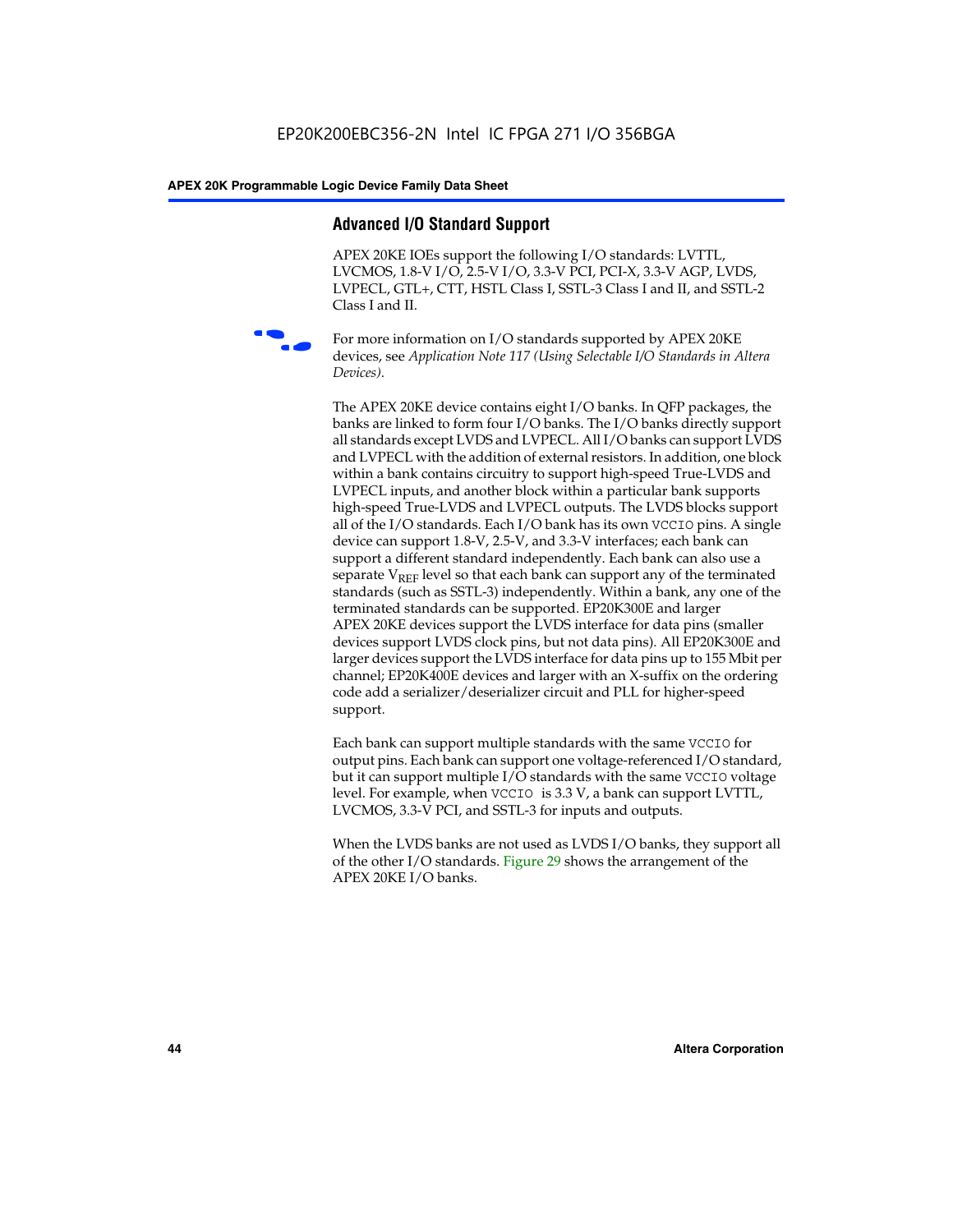

# *Figure 29. APEX 20KE I/O Banks*

#### *Notes to Figure 29:*

- (1) For more information on placing I/O pins in LVDS blocks, refer to the *Guidelines for Using LVDS Blocks* section in *Application Note 120 (Using LVDS in APEX 20KE Devices*).
- (2) If the LVDS input and output blocks are not used for LVDS, they can support all of the I/O standards and can be used as input, output, or bidirectional pins with  $V_{\text{C} \cap \text{O}}$  set to 3.3 V, 2.5 V, or 1.8 V.

# **Power Sequencing & Hot Socketing**

Because APEX 20K and APEX 20KE devices can be used in a mixedvoltage environment, they have been designed specifically to tolerate any possible power-up sequence. Therefore, the  $V_{\text{CCIO}}$  and  $V_{\text{CCINT}}$  power supplies may be powered in any order.

For more information, please refer to the "Power Sequencing Considerations" section in the *Configuring APEX 20KE & APEX 20KC Devices* chapter of the *Configuration Devices Handbook*.

Signals can be driven into APEX 20K devices before and during power-up without damaging the device. In addition, APEX 20K devices do not drive out during power-up. Once operating conditions are reached and the device is configured, APEX 20K and APEX 20KE devices operate as specified by the user.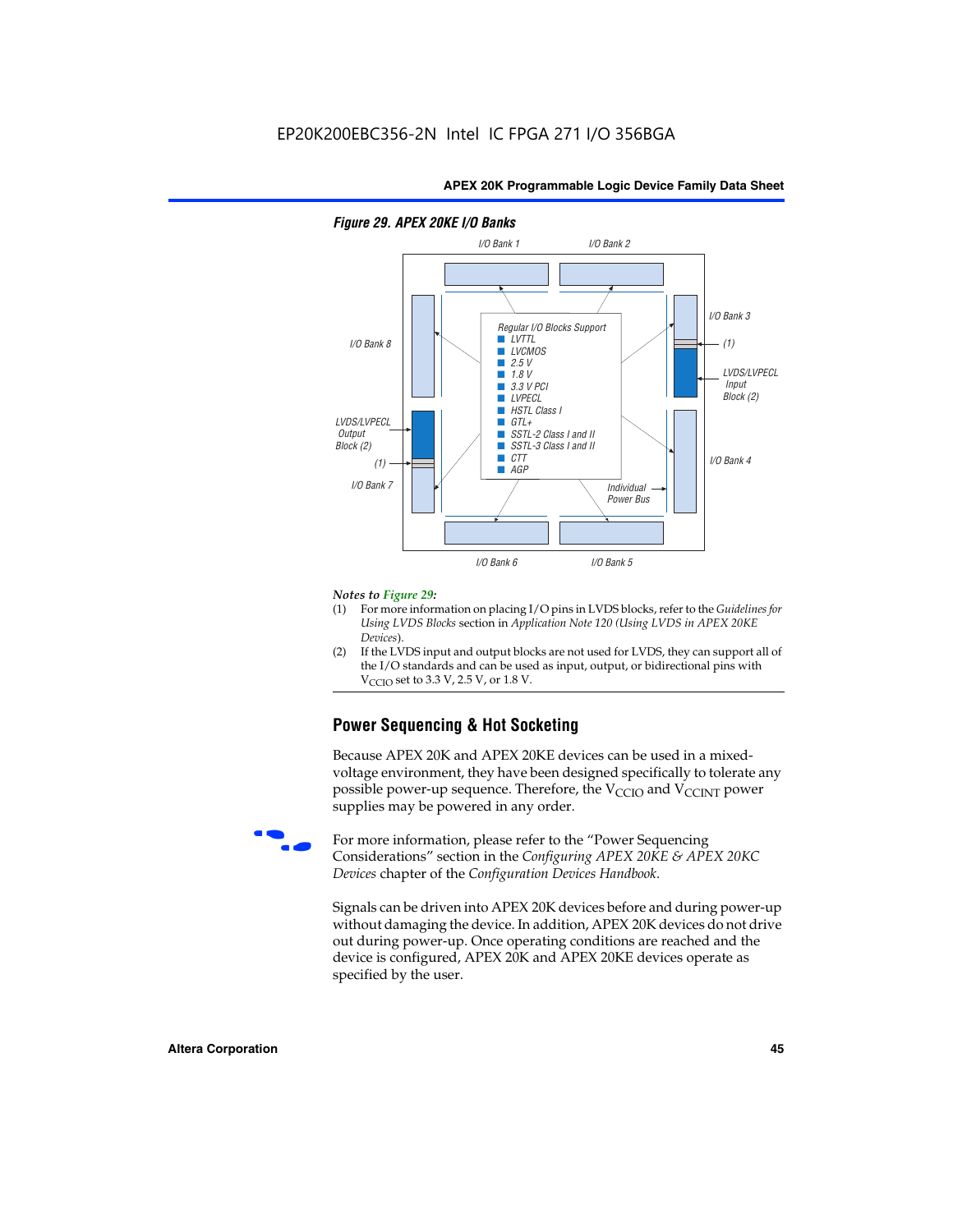Under hot socketing conditions, APEX 20KE devices will not sustain any damage, but the I/O pins will drive out.

# **MultiVolt I/O Interface**

The APEX device architecture supports the MultiVolt I/O interface feature, which allows APEX devices in all packages to interface with systems of different supply voltages. The devices have one set of VCC pins for internal operation and input buffers (VCCINT), and another set for I/O output drivers (VCCIO).

The APEX 20K VCCINT pins must always be connected to a 2.5 V power supply. With a 2.5-V  $V_{\text{CCMT}}$  level, input pins are 2.5-V, 3.3-V, and 5.0-V tolerant. The VCCIO pins can be connected to either a 2.5-V or 3.3-V power supply, depending on the output requirements. When VCCIO pins are connected to a 2.5-V power supply, the output levels are compatible with 2.5-V systems. When the VCCIO pins are connected to a 3.3-V power supply, the output high is 3.3 V and is compatible with 3.3-V or 5.0-V systems.

| Table 12. 5.0-V Tolerant APEX 20K MultiVolt I/O Support |                                                |                  |     |     |     |     |
|---------------------------------------------------------|------------------------------------------------|------------------|-----|-----|-----|-----|
| $V_{\text{CCIO}}(V)$                                    | Input Signals (V)<br><b>Output Signals (V)</b> |                  |     |     |     |     |
|                                                         | 2.5                                            | 3.3              | 5.0 | 2.5 | 3.3 | 5.0 |
| 2.5                                                     |                                                | $\checkmark$ (1) |     |     |     |     |
| 3.3                                                     |                                                |                  |     |     |     |     |

Table 12 summarizes 5.0-V tolerant APEX 20K MultiVolt I/O support.

#### *Notes to Table 12:*

- (1) The PCI clamping diode must be disabled to drive an input with voltages higher than  $V_{CCIO}$ .
- (2) When  $V_{CCIO} = 3.3 V$ , an APEX 20K device can drive a 2.5-V device with 3.3-V tolerant inputs.

Open-drain output pins on 5.0-V tolerant APEX 20K devices (with a pullup resistor to the 5.0-V supply) can drive 5.0-V CMOS input pins that require a  $V_{IH}$  of 3.5 V. When the pin is inactive, the trace will be pulled up to 5.0 V by the resistor. The open-drain pin will only drive low or tri-state; it will never drive high. The rise time is dependent on the value of the pullup resistor and load impedance. The  $I_{OI}$  current specification should be considered when selecting a pull-up resistor.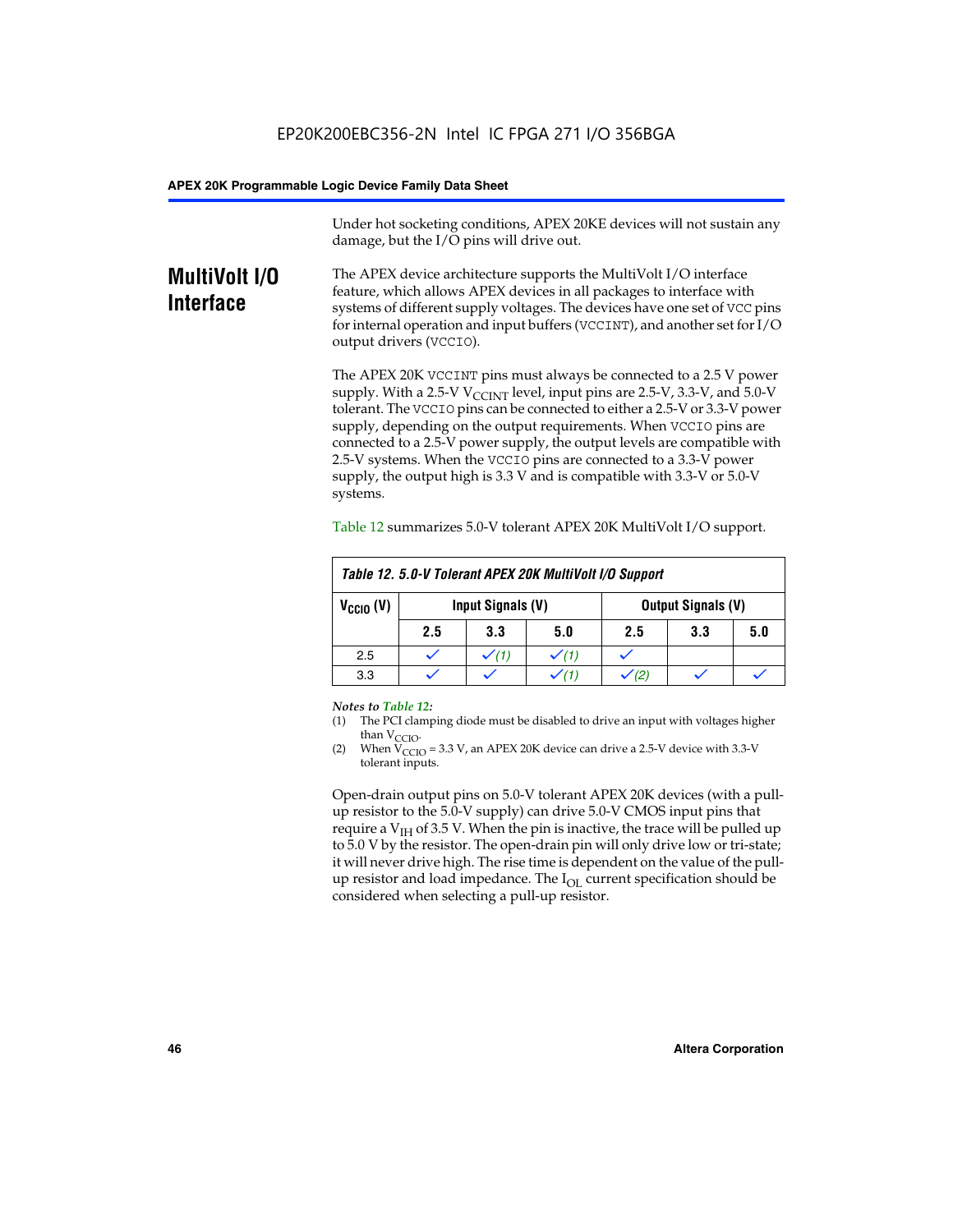APEX 20KE devices also support the MultiVolt I/O interface feature. The APEX 20KE VCCINT pins must always be connected to a 1.8-V power supply. With a 1.8-V  $V_{\text{CCINT}}$  level, input pins are 1.8-V, 2.5-V, and 3.3-V tolerant. The VCCIO pins can be connected to either a 1.8-V, 2.5-V, or 3.3-V power supply, depending on the I/O standard requirements. When the VCCIO pins are connected to a 1.8-V power supply, the output levels are compatible with 1.8-V systems. When VCCIO pins are connected to a 2.5-V power supply, the output levels are compatible with 2.5-V systems. When VCCIO pins are connected to a 3.3-V power supply, the output high is 3.3 V and compatible with 3.3-V or 5.0-V systems. An APEX 20KE device is 5.0-V tolerant with the addition of a resistor.

# Table 13 summarizes APEX 20KE MultiVolt I/O support.

|                                           | Table 13. APEX 20KE MultiVolt I/O Support<br>Note (1) |     |     |                   |     |                           |     |     |
|-------------------------------------------|-------------------------------------------------------|-----|-----|-------------------|-----|---------------------------|-----|-----|
| $V_{\text{CCIO}}(V)$<br>Input Signals (V) |                                                       |     |     |                   |     | <b>Output Signals (V)</b> |     |     |
|                                           | 1.8                                                   | 2.5 | 3.3 | 5.0               | 1.8 | 2.5                       | 3.3 | 5.0 |
| 1.8                                       |                                                       |     |     |                   |     |                           |     |     |
| 2.5                                       |                                                       |     |     |                   |     |                           |     |     |
| 3.3                                       |                                                       |     |     | $\left( 2\right)$ |     |                           | (3) |     |

## *Notes to Table 13:*

(1) The PCI clamping diode must be disabled to drive an input with voltages higher than  $V_{CCIO}$ , except for the 5.0-V input case.

(2) An APEX 20KE device can be made 5.0-V tolerant with the addition of an external resistor. You also need a PCI clamp and series resistor.

(3) When  $V_{\text{CCIO}} = 3.3$  V, an APEX 20KE device can drive a 2.5-V device with 3.3-V tolerant inputs.

# **ClockLock & ClockBoost Features**

APEX 20K devices support the ClockLock and ClockBoost clock management features, which are implemented with PLLs. The ClockLock circuitry uses a synchronizing PLL that reduces the clock delay and skew within a device. This reduction minimizes clock-to-output and setup times while maintaining zero hold times. The ClockBoost circuitry, which provides a clock multiplier, allows the designer to enhance device area efficiency by sharing resources within the device. The ClockBoost circuitry allows the designer to distribute a low-speed clock and multiply that clock on-device. APEX 20K devices include a high-speed clock tree; unlike ASICs, the user does not have to design and optimize the clock tree. The ClockLock and ClockBoost features work in conjunction with the APEX 20K device's high-speed clock to provide significant improvements in system performance and band-width. Devices with an X-suffix on the ordering code include the ClockLock circuit.

The ClockLock and ClockBoost features in APEX 20K devices are enabled through the Quartus II software. External devices are not required to use these features.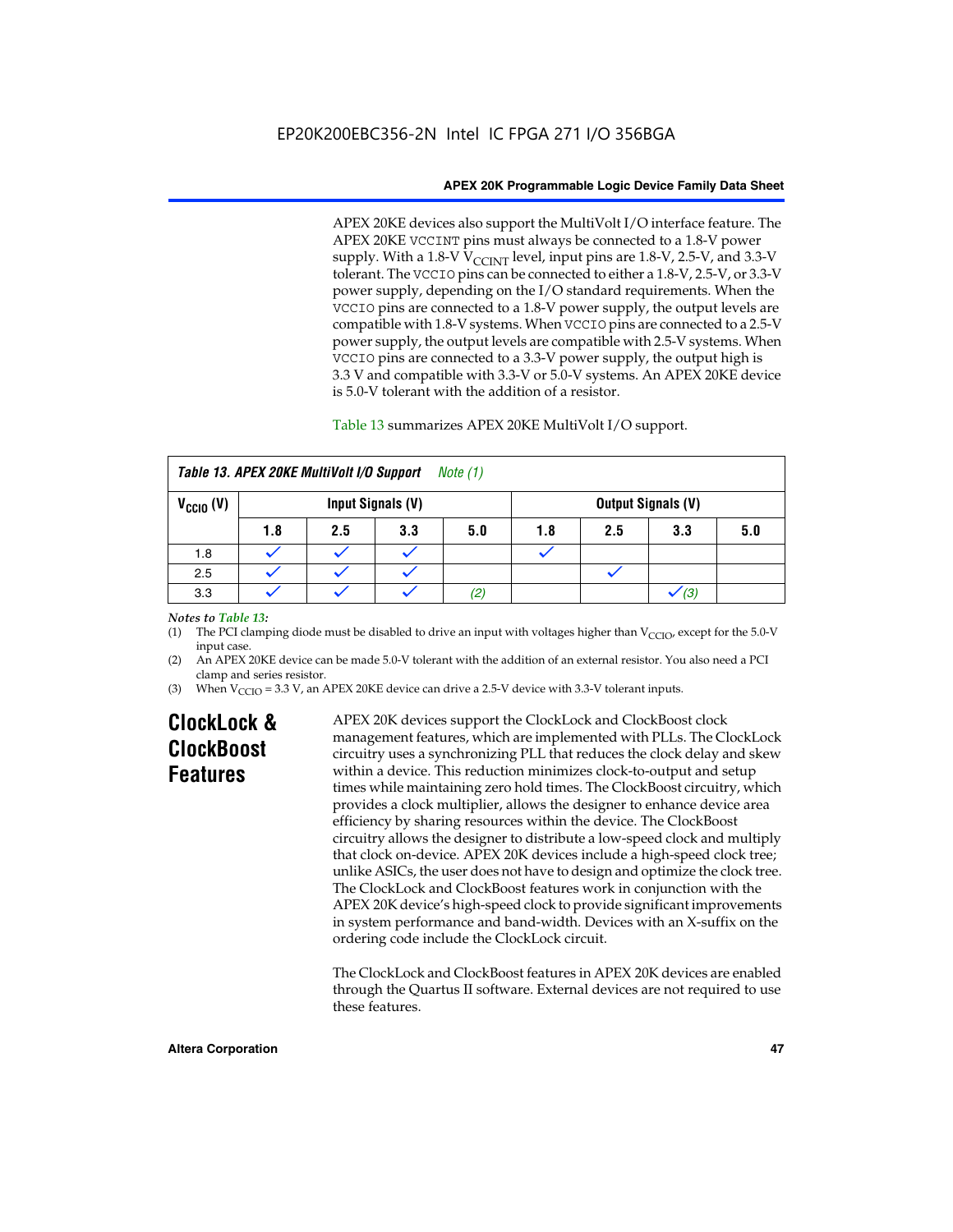For designs that require both a multiplied and non-multiplied clock, the clock trace on the board can be connected to CLK2p. Table 14 shows the combinations supported by the ClockLock and ClockBoost circuitry. The CLK2p pin can feed both the ClockLock and ClockBoost circuitry in the APEX 20K device. However, when both circuits are used, the other clock pin (CLK1p) cannot be used.

| <b>Table 14. Multiplication Factor Combinations</b> |                    |  |
|-----------------------------------------------------|--------------------|--|
| Clock 1                                             | Clock <sub>2</sub> |  |
| ×1                                                  | ×1                 |  |
| $\times$ 1, $\times$ 2                              | $\times 2$         |  |
| $\times$ 1, $\times$ 2, $\times$ 4                  | ×4                 |  |

# **APEX 20KE ClockLock Feature**

APEX 20KE devices include an enhanced ClockLock feature set. These devices include up to four PLLs, which can be used independently. Two PLLs are designed for either general-purpose use or LVDS use (on devices that support LVDS I/O pins). The remaining two PLLs are designed for general-purpose use. The EP20K200E and smaller devices have two PLLs; the EP20K300E and larger devices have four PLLs.

The following sections describe some of the features offered by the APEX 20KE PLLs.

# *External PLL Feedback*

The ClockLock circuit's output can be driven off-chip to clock other devices in the system; further, the feedback loop of the PLL can be routed off-chip. This feature allows the designer to exercise fine control over the I/O interface between the APEX 20KE device and another high-speed device, such as SDRAM.

# *Clock Multiplication*

The APEX 20KE ClockBoost circuit can multiply or divide clocks by a programmable number. The clock can be multiplied by *m*/(*n* × *k*) or  $m/(n \times v)$ , where *m* and *k* range from 2 to 160, and *n* and *v* range from 1 to 16. Clock multiplication and division can be used for time-domain multiplexing and other functions, which can reduce design LE requirements.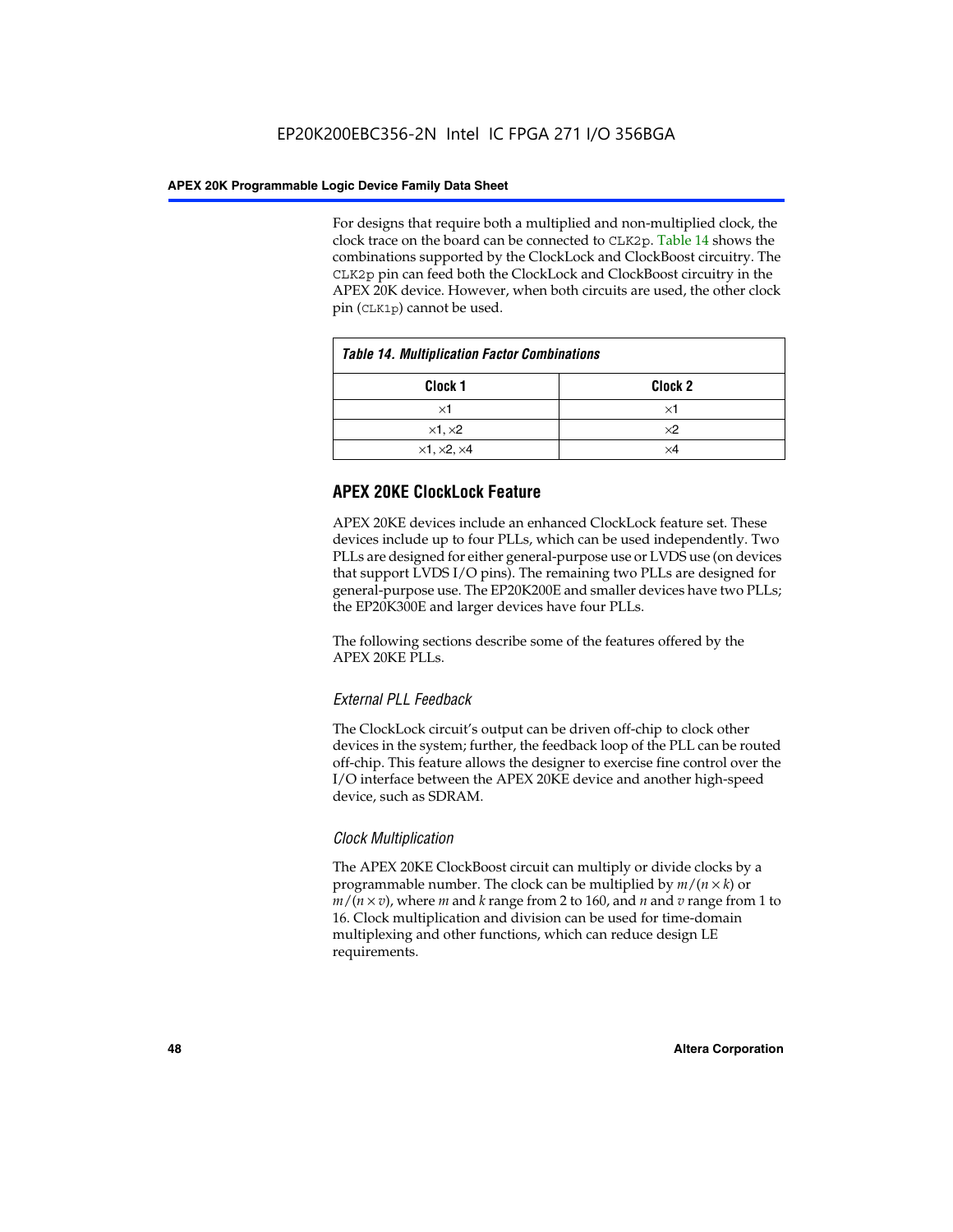# *Clock Phase & Delay Adjustment*

The APEX 20KE ClockShift feature allows the clock phase and delay to be adjusted. The clock phase can be adjusted by 90° steps. The clock delay can be adjusted to increase or decrease the clock delay by an arbitrary amount, up to one clock period.

# *LVDS Support*

Two PLLs are designed to support the LVDS interface. When using LVDS, the I/O clock runs at a slower rate than the data transfer rate. Thus, PLLs are used to multiply the I/O clock internally to capture the LVDS data. For example, an I/O clock may run at 105 MHz to support 840 megabits per second (Mbps) LVDS data transfer. In this example, the PLL multiplies the incoming clock by eight to support the high-speed data transfer. You can use PLLs in EP20K400E and larger devices for high-speed LVDS interfacing.

# *Lock Signals*

The APEX 20KE ClockLock circuitry supports individual LOCK signals. The LOCK signal drives high when the ClockLock circuit has locked onto the input clock. The LOCK signals are optional for each ClockLock circuit; when not used, they are I/O pins.

# **ClockLock & ClockBoost Timing Parameters**

For the ClockLock and ClockBoost circuitry to function properly, the incoming clock must meet certain requirements. If these specifications are not met, the circuitry may not lock onto the incoming clock, which generates an erroneous clock within the device. The clock generated by the ClockLock and ClockBoost circuitry must also meet certain specifications. If the incoming clock meets these requirements during configuration, the APEX 20K ClockLock and ClockBoost circuitry will lock onto the clock during configuration. The circuit will be ready for use immediately after configuration. In APEX 20KE devices, the clock input standard is programmable, so the PLL cannot respond to the clock until the device is configured. The PLL locks onto the input clock as soon as configuration is complete. Figure 30 shows the incoming and generated clock specifications.

 $\mathbb{I} \mathcal{F}$  For more information on ClockLock and ClockBoost circuitry, see *Application Note 115: Using the ClockLock and ClockBoost PLL Features in APEX Devices*.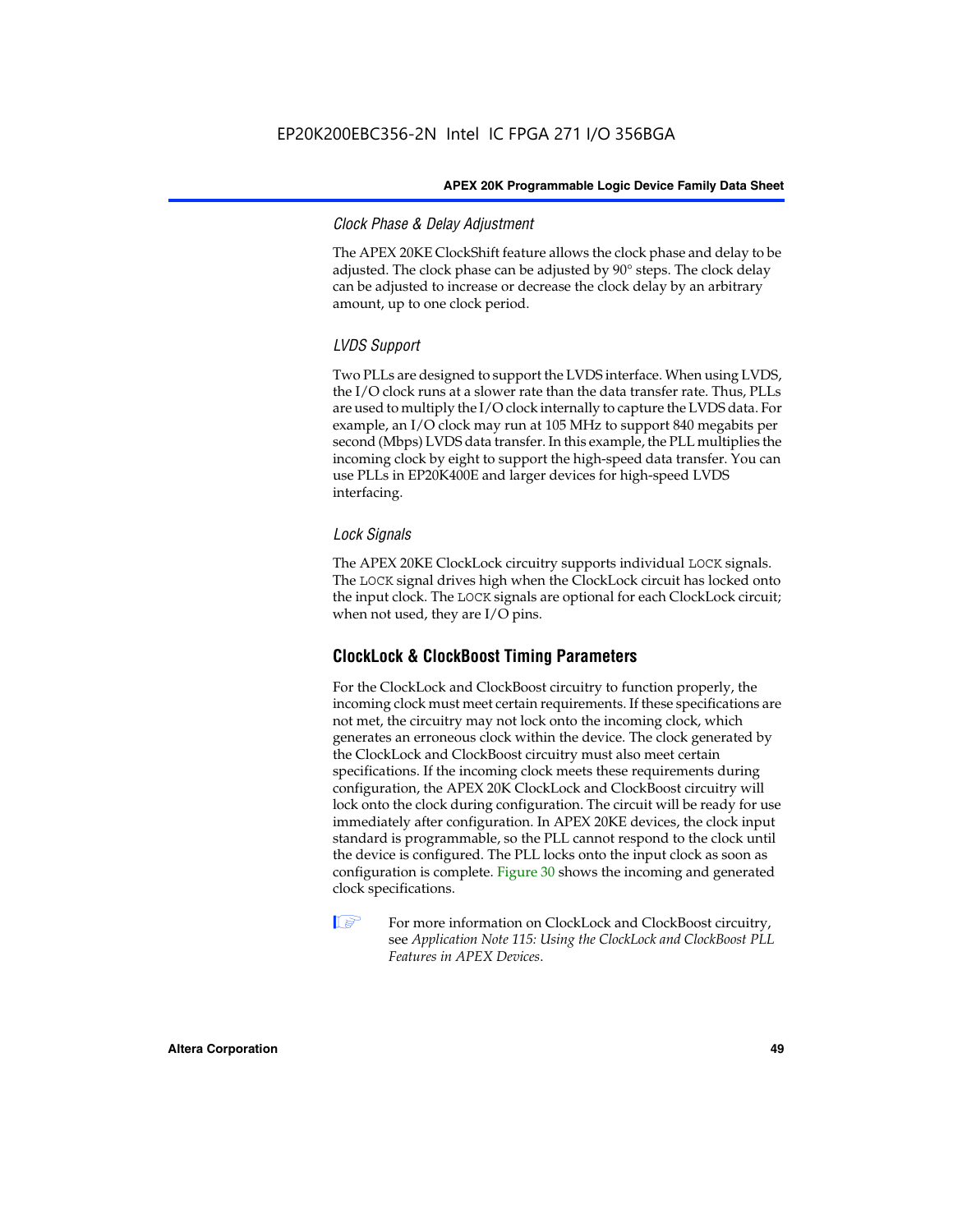

# *Figure 30. Specifications for the Incoming & Generated Clocks Note (1)*

# *Note to Figure 30:*

The tI parameter refers to the nominal input clock period; the tO parameter refers to the nominal output clock period.

Table 15 summarizes the APEX 20K ClockLock and ClockBoost parameters for -1 speed-grade devices.

| <b>Symbol</b>                                                                                                                                       | <b>Parameter</b>                                                           | Min | Max       | <b>Unit</b> |
|-----------------------------------------------------------------------------------------------------------------------------------------------------|----------------------------------------------------------------------------|-----|-----------|-------------|
| $f_{OUT}$                                                                                                                                           | Output frequency                                                           | 25  | 180       | MHz         |
| $f_{CLK1}$ $(1)$                                                                                                                                    | Input clock frequency (ClockBoost clock<br>multiplication factor equals 1) | 25  | 180 $(1)$ | <b>MHz</b>  |
| $f_{CLK2}$                                                                                                                                          | Input clock frequency (ClockBoost clock<br>multiplication factor equals 2) | 16  | 90        | <b>MHz</b>  |
| $f_{CLK4}$                                                                                                                                          | Input clock frequency (ClockBoost clock<br>multiplication factor equals 4) | 10  | 48        | <b>MHz</b>  |
| toutputy                                                                                                                                            | Duty cycle for ClockLock/ClockBoost-generated<br>clock                     | 40  | 60        | %           |
| Input deviation from user specification in the<br><b>f</b> CLKDEV<br>Quartus II software (ClockBoost clock<br>multiplication factor equals 1) $(2)$ |                                                                            |     | 25,000(3) | <b>PPM</b>  |
| $t_{\mathsf{R}}$                                                                                                                                    | Input rise time                                                            |     | 5         | ns          |
| $t_{\mathsf{F}}$                                                                                                                                    | Input fall time                                                            |     | 5         | ns          |
| <sup>t</sup> LOCK                                                                                                                                   | Time required for ClockLock/ClockBoost to<br>acquire lock (4)              |     | 10        | μs          |

 $\mathsf I$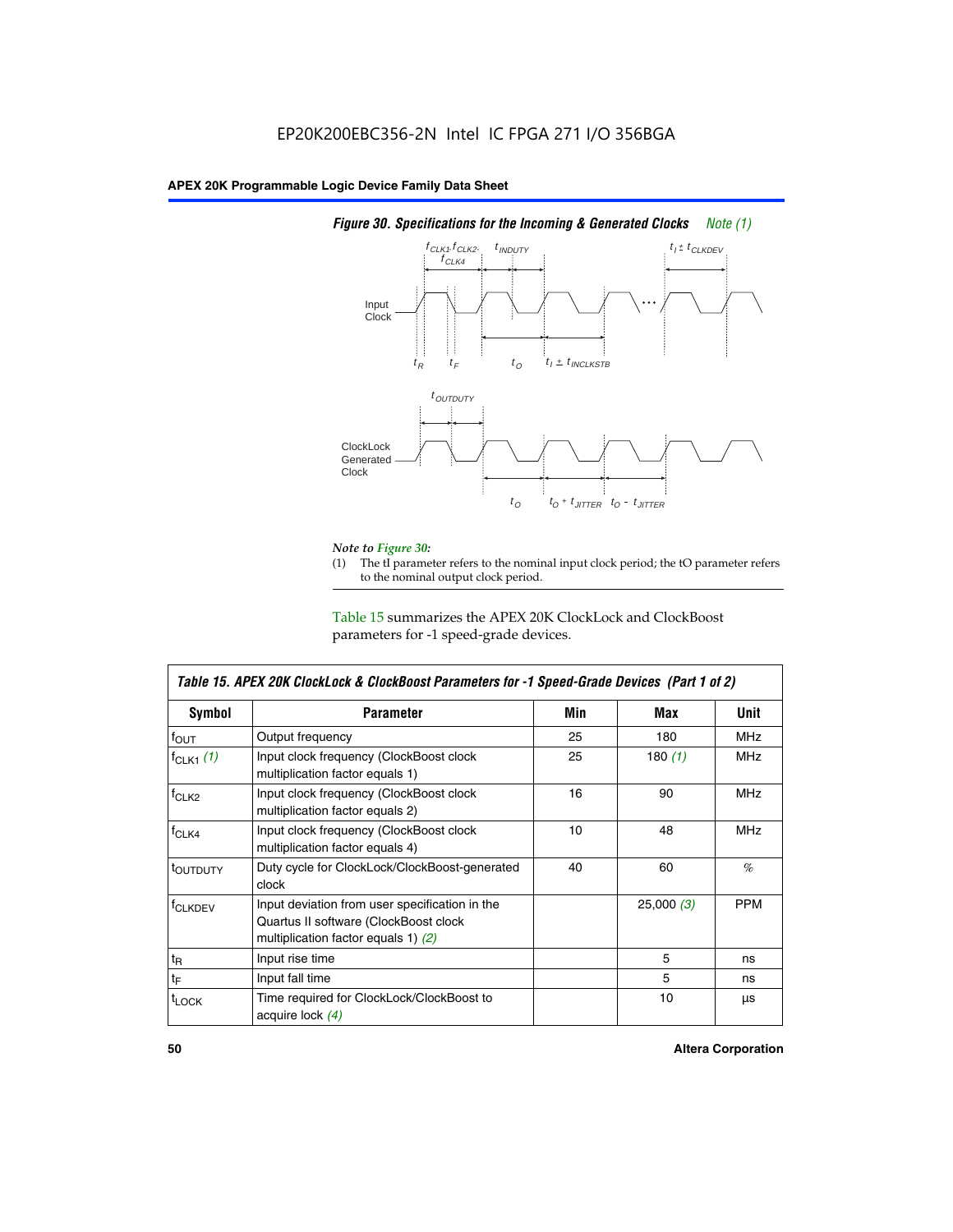| Table 15. APEX 20K ClockLock & ClockBoost Parameters for -1 Speed-Grade Devices (Part 2 of 2) |                                                                     |     |     |      |
|-----------------------------------------------------------------------------------------------|---------------------------------------------------------------------|-----|-----|------|
| <b>Symbol</b>                                                                                 | <b>Parameter</b>                                                    | Min | Max | Unit |
| t <sub>SKEW</sub>                                                                             | Skew delay between related<br>ClockLock/ClockBoost-generated clocks |     | 500 | ps   |
| <b>UITTER</b>                                                                                 | Jitter on ClockLock/ClockBoost-generated clock<br>(5)               |     | 200 | ps   |
| <b>INCLKSTB</b>                                                                               | Input clock stability (measured between adjacent<br>clocks)         |     | 50  | ps   |

*Notes to Table 15:*

- (1) The PLL input frequency range for the EP20K100-1X device for 1x multiplication is 25 MHz to 175 MHz.
- (2) All input clock specifications must be met. The PLL may not lock onto an incoming clock if the clock specifications are not met, creating an erroneous clock within the device.
- (3) During device configuration, the ClockLock and ClockBoost circuitry is configured first. If the incoming clock is supplied during configuration, the ClockLock and ClockBoost circuitry locks during configuration, because the lock time is less than the configuration time.
- (4) The jitter specification is measured under long-term observation.
- (5) If the input clock stability is 100 ps,  $t_{\text{JITTER}}$  is 250 ps.

# Table 16 summarizes the APEX 20K ClockLock and ClockBoost parameters for -2 speed grade devices.

| Symbol                                                                                          | <b>Parameter</b>                                                                                                                   | Min | Max       | Unit       |
|-------------------------------------------------------------------------------------------------|------------------------------------------------------------------------------------------------------------------------------------|-----|-----------|------------|
| $f_{\text{OUT}}$                                                                                | Output frequency                                                                                                                   | 25  | 170       | <b>MHz</b> |
| <sup>†</sup> CLK1                                                                               | Input clock frequency (ClockBoost clock multiplication<br>factor equals 1)                                                         | 25  | 170       | <b>MHz</b> |
| Input clock frequency (ClockBoost clock multiplication<br>f <sub>CLK2</sub><br>factor equals 2) |                                                                                                                                    | 16  | 80        | <b>MHz</b> |
| $f_{CLK4}$<br>Input clock frequency (ClockBoost clock multiplication<br>factor equals 4)        |                                                                                                                                    | 10  | 34        | <b>MHz</b> |
| <sup>τ</sup> ουτρυτγ                                                                            | Duty cycle for ClockLock/ClockBoost-generated clock                                                                                | 40  | 60        | $\%$       |
| <sup>T</sup> CLKDEV                                                                             | Input deviation from user specification in the Quartus II<br>software (ClockBoost clock multiplication factor equals<br>one) $(1)$ |     | 25,000(2) | <b>PPM</b> |
| $t_{\mathsf{R}}$                                                                                | Input rise time                                                                                                                    |     | 5         | ns         |
| $t_F$                                                                                           | Input fall time                                                                                                                    |     | 5         | ns         |
| $t_{\text{LOCK}}$                                                                               | Time required for ClockLock/ ClockBoost to acquire<br>lock $(3)$                                                                   |     | 10        | μs         |
| <sup>t</sup> SKEW                                                                               | Skew delay between related ClockLock/ ClockBoost-<br>generated clock                                                               | 500 | 500       | ps         |
| t <sub>JITTER</sub>                                                                             | Jitter on ClockLock/ ClockBoost-generated clock (4)                                                                                |     | 200       | ps         |
| <sup>I</sup> INCLKSTB                                                                           | Input clock stability (measured between adjacent<br>clocks)                                                                        |     | 50        | ps         |

# *Table 16. APEX 20K ClockLock & ClockBoost Parameters for -2 Speed Grade Devices*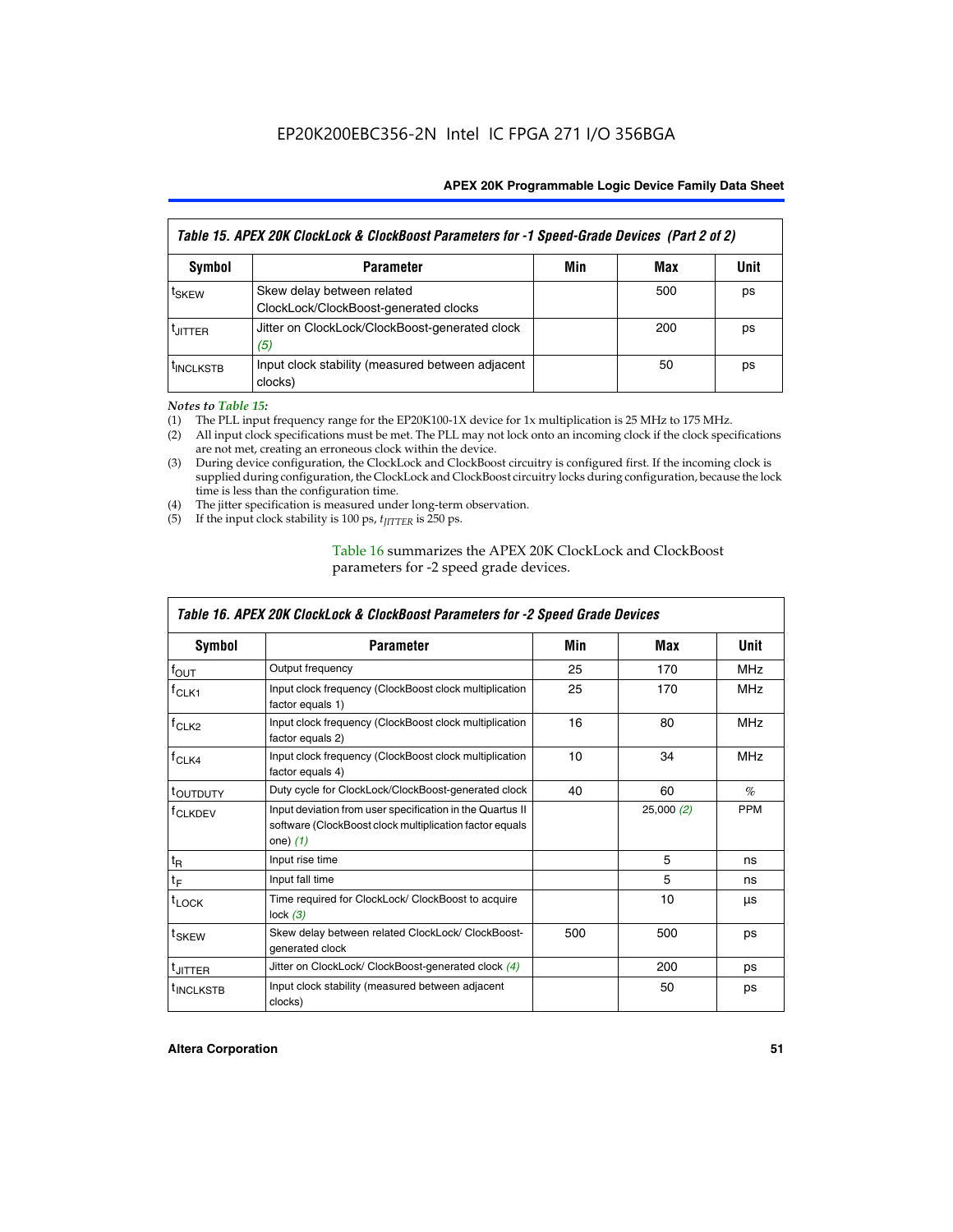- *Notes to Table 16:* (1) To implement the ClockLock and ClockBoost circuitry with the Quartus II software, designers must specify the input frequency. The Quartus II software tunes the PLL in the ClockLock and ClockBoost circuitry to this frequency. The *f<sub>CLKDEV</sub>* parameter specifies how much the incoming clock can differ from the specified frequency during device operation. Simulation does not reflect this parameter.
- (2) Twenty-five thousand parts per million (PPM) equates to 2.5% of input clock period.
- (3) During device configuration, the ClockLock and ClockBoost circuitry is configured before the rest of the device. If the incoming clock is supplied during configuration, the ClockLock and ClockBoost circuitry locks during configuration because the  $t_{LOCK}$  value is less than the time required for configuration.
- (4) The  $t_{\text{ITTTER}}$  specification is measured under long-term observation.

Tables 17 and 18 summarize the ClockLock and ClockBoost parameters for APEX 20KE devices.

|                            | Table 17. APEX 20KE ClockLock & ClockBoost Parameters        |                   | Note (1) |     |                             |                  |
|----------------------------|--------------------------------------------------------------|-------------------|----------|-----|-----------------------------|------------------|
| Symbol                     | <b>Parameter</b>                                             | <b>Conditions</b> | Min      | Typ | Max                         | <b>Unit</b>      |
| $t_{R}$                    | Input rise time                                              |                   |          |     | 5                           | ns               |
| tF                         | Input fall time                                              |                   |          |     | 5                           | ns               |
| <sup>t</sup> INDUTY        | Input duty cycle                                             |                   | 40       |     | 60                          | %                |
| <sup>t</sup> INJITTER      | Input jitter peak-to-peak                                    |                   |          |     | 2% of input<br>period       | peak-to-<br>peak |
| <sup>t</sup> OUTJITTER     | Jitter on ClockLock or ClockBoost-<br>generated clock        |                   |          |     | $0.35%$ of<br>output period | <b>RMS</b>       |
| t <sub>outputy</sub>       | Duty cycle for ClockLock or<br>ClockBoost-generated clock    |                   | 45       |     | 55                          | $\%$             |
| $t_{\text{LOCK}}$ (2), (3) | Time required for ClockLock or<br>ClockBoost to acquire lock |                   |          |     | 40                          | μs               |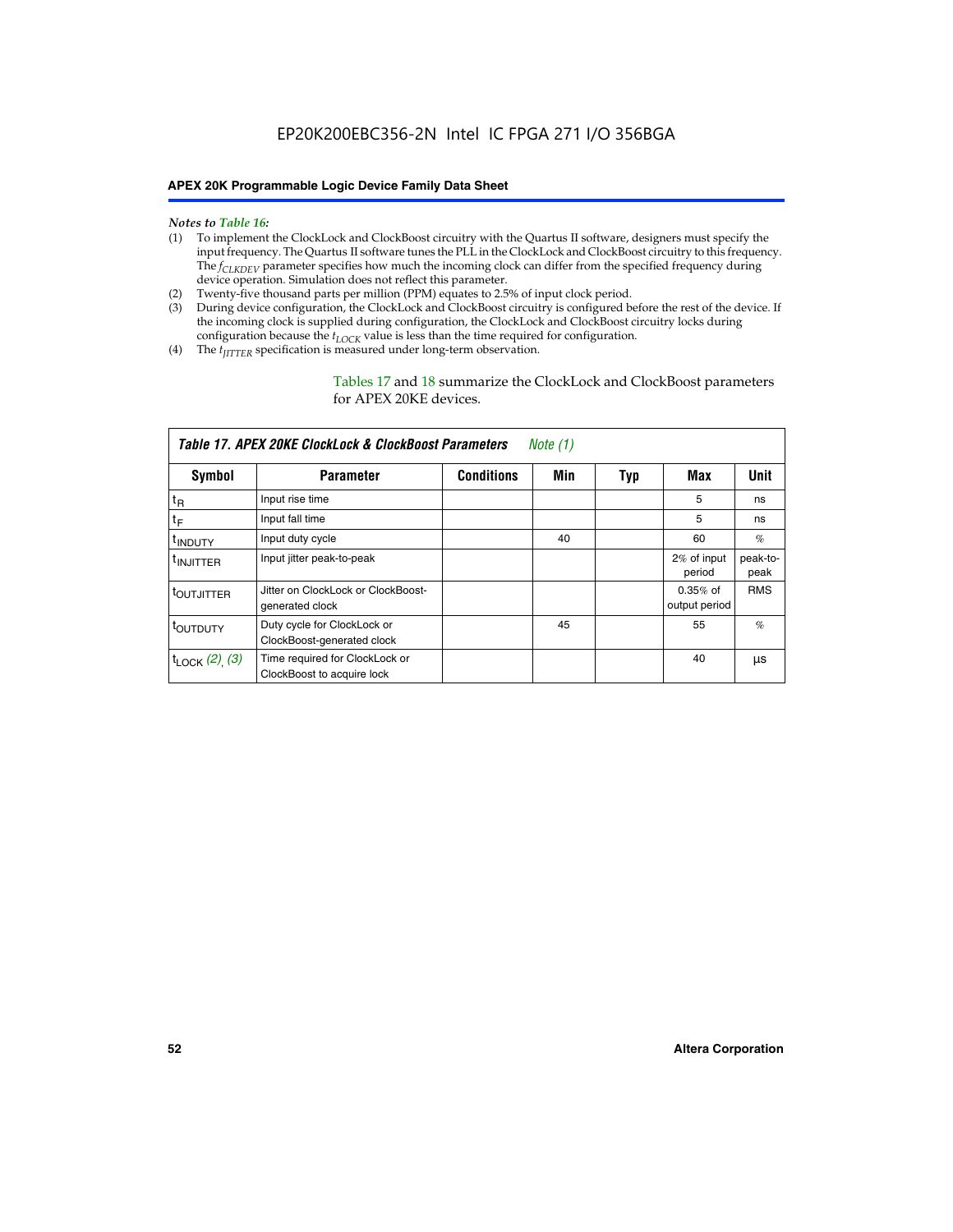| Table 18. APEX 20KE Clock Input & Output Parameters<br>(Part 1 of 2)<br>Note $(1)$ |                                                  |                   |     |                 |                 |     |              |
|------------------------------------------------------------------------------------|--------------------------------------------------|-------------------|-----|-----------------|-----------------|-----|--------------|
| <b>Symbol</b>                                                                      | <b>Parameter</b>                                 | I/O Standard      |     | -1X Speed Grade | -2X Speed Grade |     | <b>Units</b> |
|                                                                                    |                                                  |                   | Min | <b>Max</b>      | Min             | Max |              |
| $f_{VCO}$ $(4)$                                                                    | Voltage controlled oscillator<br>operating range |                   | 200 | 500             | 200             | 500 | <b>MHz</b>   |
| f <sub>CLOCK0</sub>                                                                | Clock0 PLL output frequency<br>for internal use  |                   | 1.5 | 335             | 1.5             | 200 | <b>MHz</b>   |
| f <sub>CLOCK1</sub>                                                                | Clock1 PLL output frequency<br>for internal use  |                   | 20  | 335             | 20              | 200 | <b>MHz</b>   |
| f <sub>CLOCK0_EXT</sub>                                                            | Output clock frequency for                       | 3.3-V LVTTL       | 1.5 | 245             | 1.5             | 226 | <b>MHz</b>   |
|                                                                                    | external clock0 output                           | 2.5-V LVTTL       | 1.5 | 234             | 1.5             | 221 | <b>MHz</b>   |
|                                                                                    |                                                  | 1.8-V LVTTL       | 1.5 | 223             | 1.5             | 216 | <b>MHz</b>   |
|                                                                                    |                                                  | $GTL+$            | 1.5 | 205             | 1.5             | 193 | <b>MHz</b>   |
|                                                                                    |                                                  | SSTL-2 Class<br>L | 1.5 | 158             | 1.5             | 157 | <b>MHz</b>   |
|                                                                                    |                                                  | SSTL-2 Class<br>Ш | 1.5 | 142             | 1.5             | 142 | <b>MHz</b>   |
|                                                                                    |                                                  | SSTL-3 Class<br>L | 1.5 | 166             | 1.5             | 162 | <b>MHz</b>   |
|                                                                                    |                                                  | SSTL-3 Class<br>Ш | 1.5 | 149             | 1.5             | 146 | <b>MHz</b>   |
|                                                                                    |                                                  | <b>LVDS</b>       | 1.5 | 420             | 1.5             | 350 | <b>MHz</b>   |
| f <sub>CLOCK1_EXT</sub>                                                            | Output clock frequency for                       | 3.3-V LVTTL       | 20  | 245             | 20              | 226 | <b>MHz</b>   |
|                                                                                    | external clock1 output                           | 2.5-V LVTTL       | 20  | 234             | 20              | 221 | <b>MHz</b>   |
|                                                                                    |                                                  | 1.8-V LVTTL       | 20  | 223             | 20              | 216 | <b>MHz</b>   |
|                                                                                    |                                                  | $GTL+$            | 20  | 205             | 20              | 193 | <b>MHz</b>   |
|                                                                                    |                                                  | SSTL-2 Class      | 20  | 158             | 20              | 157 | <b>MHz</b>   |
|                                                                                    |                                                  | SSTL-2 Class<br>Ш | 20  | 142             | 20              | 142 | <b>MHz</b>   |
|                                                                                    |                                                  | SSTL-3 Class      | 20  | 166             | 20              | 162 | <b>MHz</b>   |
|                                                                                    |                                                  | SSTL-3 Class<br>Ш | 20  | 149             | 20              | 146 | <b>MHz</b>   |
|                                                                                    |                                                  | <b>LVDS</b>       | 20  | 420             | 20              | 350 | MHz          |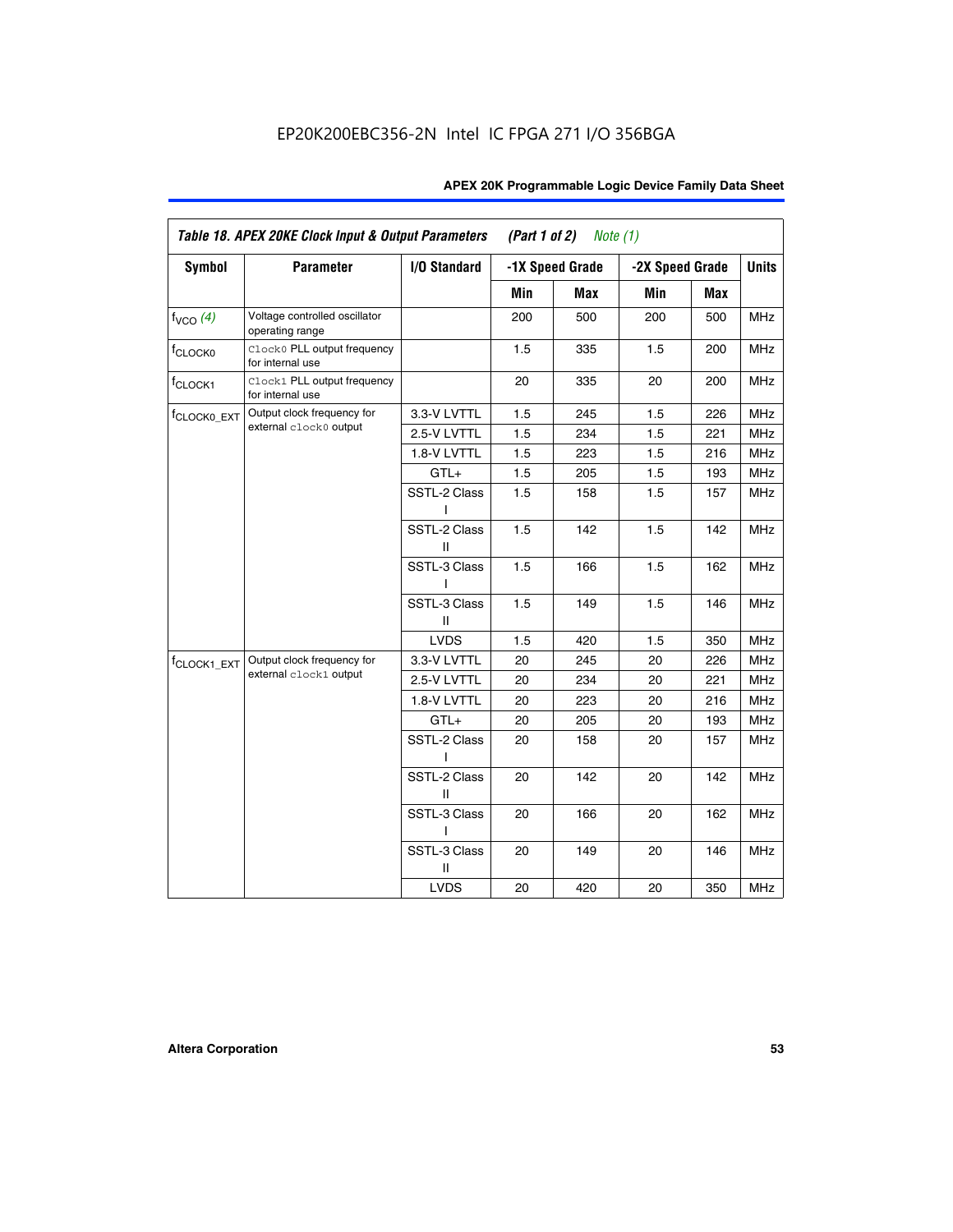|                 | Table 18. APEX 20KE Clock Input & Output Parameters<br>(Part 2 of 2)<br>Note (1) |                     |                                    |     |     |              |            |
|-----------------|----------------------------------------------------------------------------------|---------------------|------------------------------------|-----|-----|--------------|------------|
| Symbol          | <b>Parameter</b>                                                                 | <b>I/O Standard</b> | -1X Speed Grade<br>-2X Speed Grade |     |     | <b>Units</b> |            |
|                 |                                                                                  |                     | Min                                | Max | Min | Max          |            |
| $f_{\text{IN}}$ | Input clock frequency                                                            | 3.3-V LVTTL         | 1.5                                | 290 | 1.5 | 257          | MHz        |
|                 |                                                                                  | 2.5-V LVTTL         | 1.5                                | 281 | 1.5 | 250          | <b>MHz</b> |
|                 |                                                                                  | 1.8-V LVTTL         | 1.5                                | 272 | 1.5 | 243          | <b>MHz</b> |
|                 |                                                                                  | $GTL+$              | 1.5                                | 303 | 1.5 | 261          | <b>MHz</b> |
|                 |                                                                                  | SSTL-2 Class        | 1.5                                | 291 | 1.5 | 253          | <b>MHz</b> |
|                 |                                                                                  | SSTL-2 Class<br>Ш   | 1.5                                | 291 | 1.5 | 253          | <b>MHz</b> |
|                 |                                                                                  | SSTL-3 Class        | 1.5                                | 300 | 1.5 | 260          | <b>MHz</b> |
|                 |                                                                                  | SSTL-3 Class<br>Ш   | 1.5                                | 300 | 1.5 | 260          | <b>MHz</b> |
|                 |                                                                                  | <b>LVDS</b>         | 1.5                                | 420 | 1.5 | 350          | <b>MHz</b> |

#### *Notes to Tables 17 and 18:*

(1) All input clock specifications must be met. The PLL may not lock onto an incoming clock if the clock specifications are not met, creating an erroneous clock within the device.

- (2) The maximum lock time is 40 µs or 2000 input clock cycles, whichever occurs first.
- (3) Before configuration, the PLL circuits are disable and powered down. During configuration, the PLLs are still disabled. The PLLs begin to lock once the device is in the user mode. If the clock enable feature is used, lock begins once the CLKLK\_ENA pin goes high in user mode.
- (4) The PLL VCO operating range is 200 MHz  $\eth$  f<sub>VCO</sub>  $\eth$  840 MHz for LVDS mode.

# **SignalTap Embedded Logic Analyzer**

APEX 20K devices include device enhancements to support the SignalTap embedded logic analyzer. By including this circuitry, the APEX 20K device provides the ability to monitor design operation over a period of time through the IEEE Std. 1149.1 (JTAG) circuitry; a designer can analyze internal logic at speed without bringing internal signals to the I/O pins. This feature is particularly important for advanced packages such as FineLine BGA packages because adding a connection to a pin during the debugging process can be difficult after a board is designed and manufactured.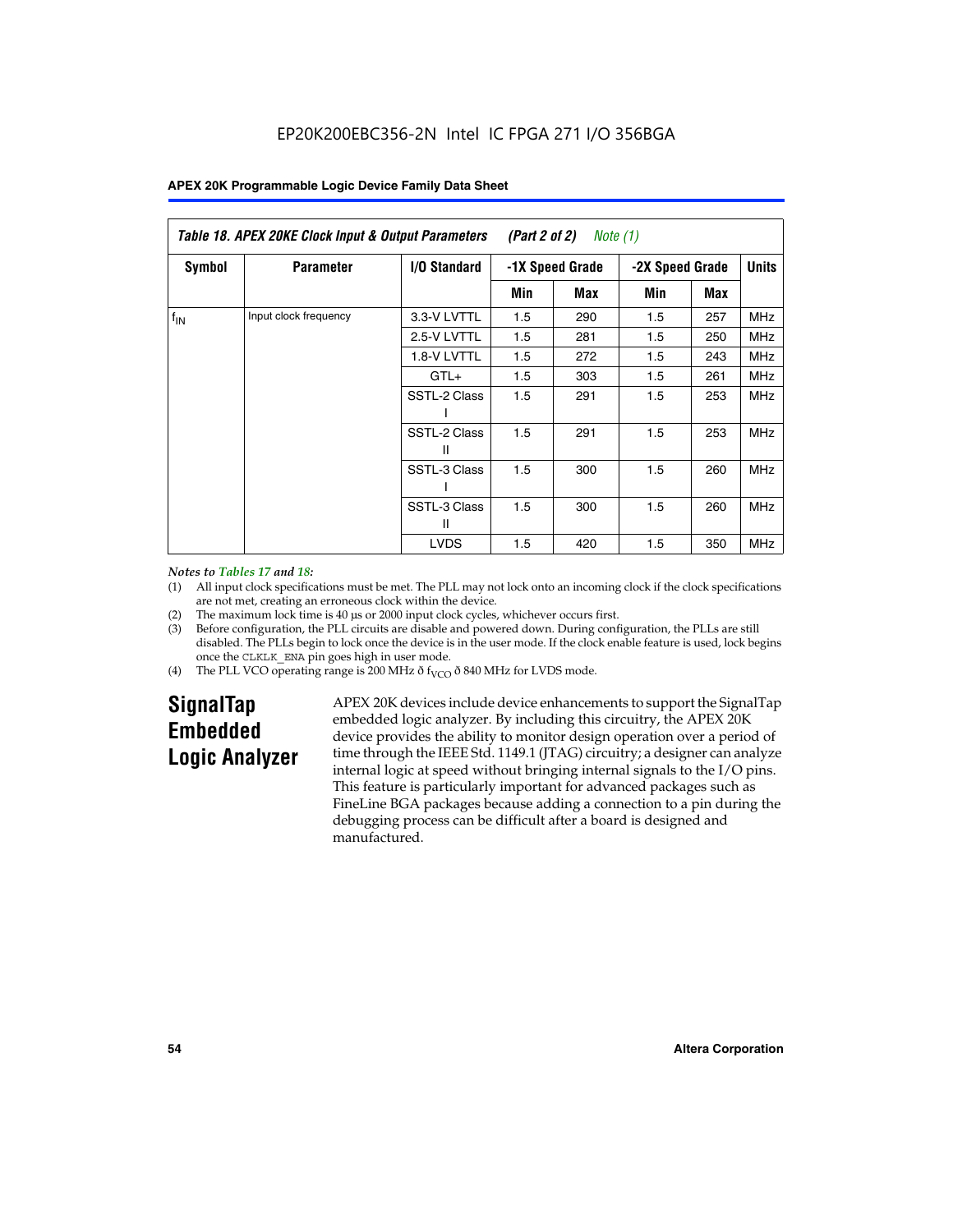# **IEEE Std. 1149.1 (JTAG) Boundary-Scan Support**

All APEX 20K devices provide JTAG BST circuitry that complies with the IEEE Std. 1149.1-1990 specification. JTAG boundary-scan testing can be performed before or after configuration, but not during configuration. APEX 20K devices can also use the JTAG port for configuration with the Quartus II software or with hardware using either Jam Files (**.jam**) or Jam Byte-Code Files (**.jbc**). Finally, APEX 20K devices use the JTAG port to monitor the logic operation of the device with the SignalTap embedded logic analyzer. APEX 20K devices support the JTAG instructions shown in Table 19. Although EP20K1500E devices support the JTAG BYPASS and SignalTap instructions, they do not support boundary-scan testing or the use of the JTAG port for configuration.

| <i><b>Table 19. APEX 20K JTAG Instructions</b></i> |                                                                                                                                                                                                                                            |
|----------------------------------------------------|--------------------------------------------------------------------------------------------------------------------------------------------------------------------------------------------------------------------------------------------|
| <b>JTAG Instruction</b>                            | <b>Description</b>                                                                                                                                                                                                                         |
| SAMPLE/PRELOAD                                     | Allows a snapshot of signals at the device pins to be captured and examined during<br>normal device operation, and permits an initial data pattern to be output at the device<br>pins. Also used by the SignalTap embedded logic analyzer. |
| <b>EXTEST</b>                                      | Allows the external circuitry and board-level interconnections to be tested by forcing a<br>test pattern at the output pins and capturing test results at the input pins.                                                                  |
| BYPASS (1)                                         | Places the 1-bit bypass register between the TDI and TDO pins, which allows the BST<br>data to pass synchronously through selected devices to adjacent devices during<br>normal device operation.                                          |
| <b>USERCODE</b>                                    | Selects the 32-bit USERCODE register and places it between the TDI and TDO pins,<br>allowing the USERCODE to be serially shifted out of TDO.                                                                                               |
| <b>IDCODE</b>                                      | Selects the IDCODE register and places it between TDI and TDO, allowing the<br>IDCODE to be serially shifted out of TDO.                                                                                                                   |
| <b>ICR Instructions</b>                            | Used when configuring an APEX 20K device via the JTAG port with a MasterBlaster™<br>or ByteBlasterMV™ download cable, or when using a Jam File or Jam Byte-Code File<br>via an embedded processor.                                         |
| SignalTap Instructions<br>(1)                      | Monitors internal device operation with the SignalTap embedded logic analyzer.                                                                                                                                                             |

 $\overline{\phantom{a}}$ 

*Note to Table 19:*

(1) The EP20K1500E device supports the JTAG BYPASS instruction and the SignalTap instructions.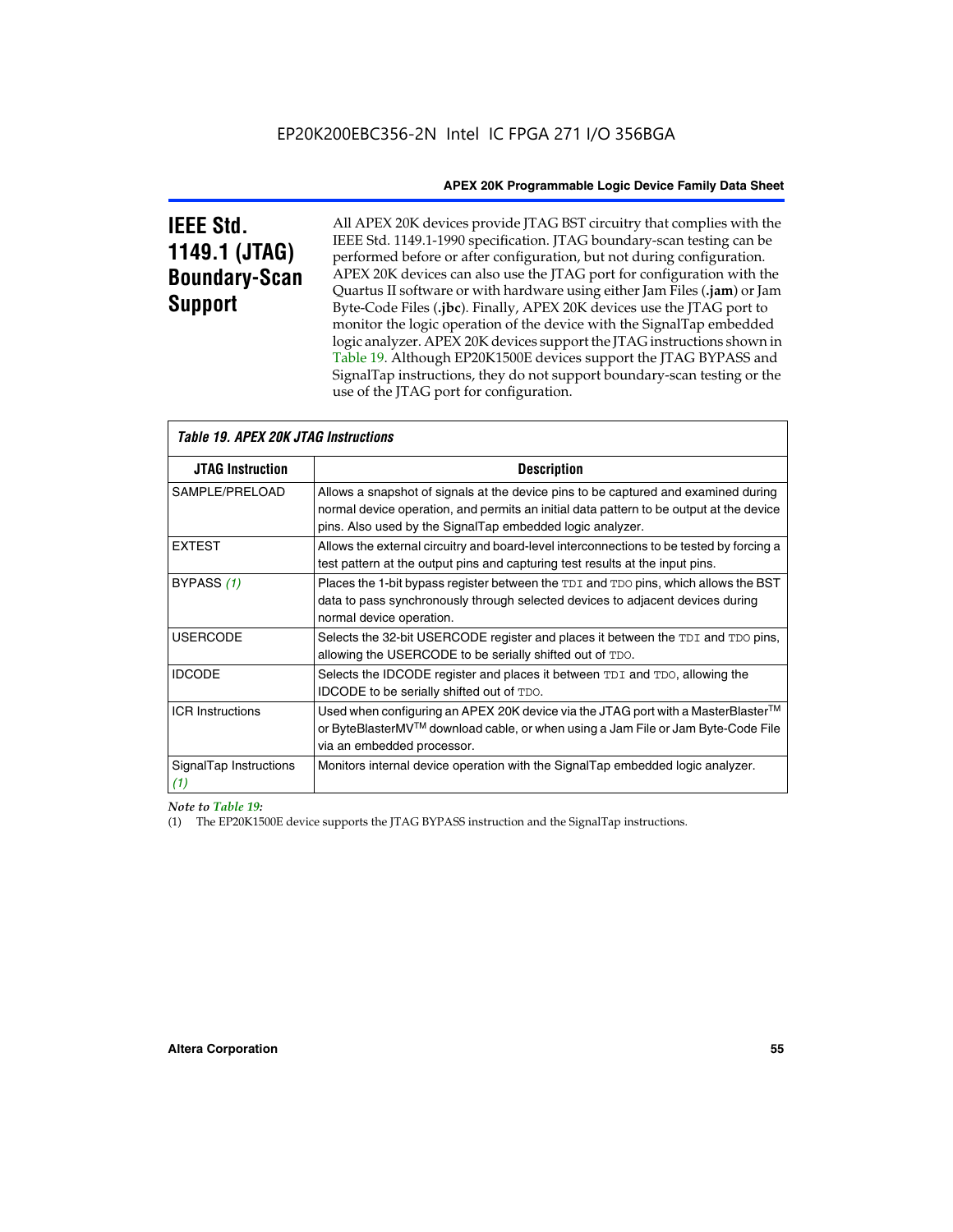The APEX 20K device instruction register length is 10 bits. The APEX 20K device USERCODE register length is 32 bits. Tables 20 and 21 show the boundary-scan register length and device IDCODE information for APEX 20K devices.

| Table 20. APEX 20K Boundary-Scan Register Length |                                      |  |  |  |
|--------------------------------------------------|--------------------------------------|--|--|--|
| <b>Device</b>                                    | <b>Boundary-Scan Register Length</b> |  |  |  |
| EP20K30E                                         | 420                                  |  |  |  |
| EP20K60E                                         | 624                                  |  |  |  |
| EP20K100                                         | 786                                  |  |  |  |
| EP20K100E                                        | 774                                  |  |  |  |
| EP20K160E                                        | 984                                  |  |  |  |
| EP20K200                                         | 1,176                                |  |  |  |
| EP20K200E                                        | 1,164                                |  |  |  |
| EP20K300E                                        | 1,266                                |  |  |  |
| EP20K400                                         | 1,536                                |  |  |  |
| EP20K400E                                        | 1,506                                |  |  |  |
| EP20K600E                                        | 1,806                                |  |  |  |
| EP20K1000E                                       | 2,190                                |  |  |  |
| EP20K1500E                                       | 1 $(1)$                              |  |  |  |

#### *Note to Table 20:*

(1) This device does not support JTAG boundary scan testing.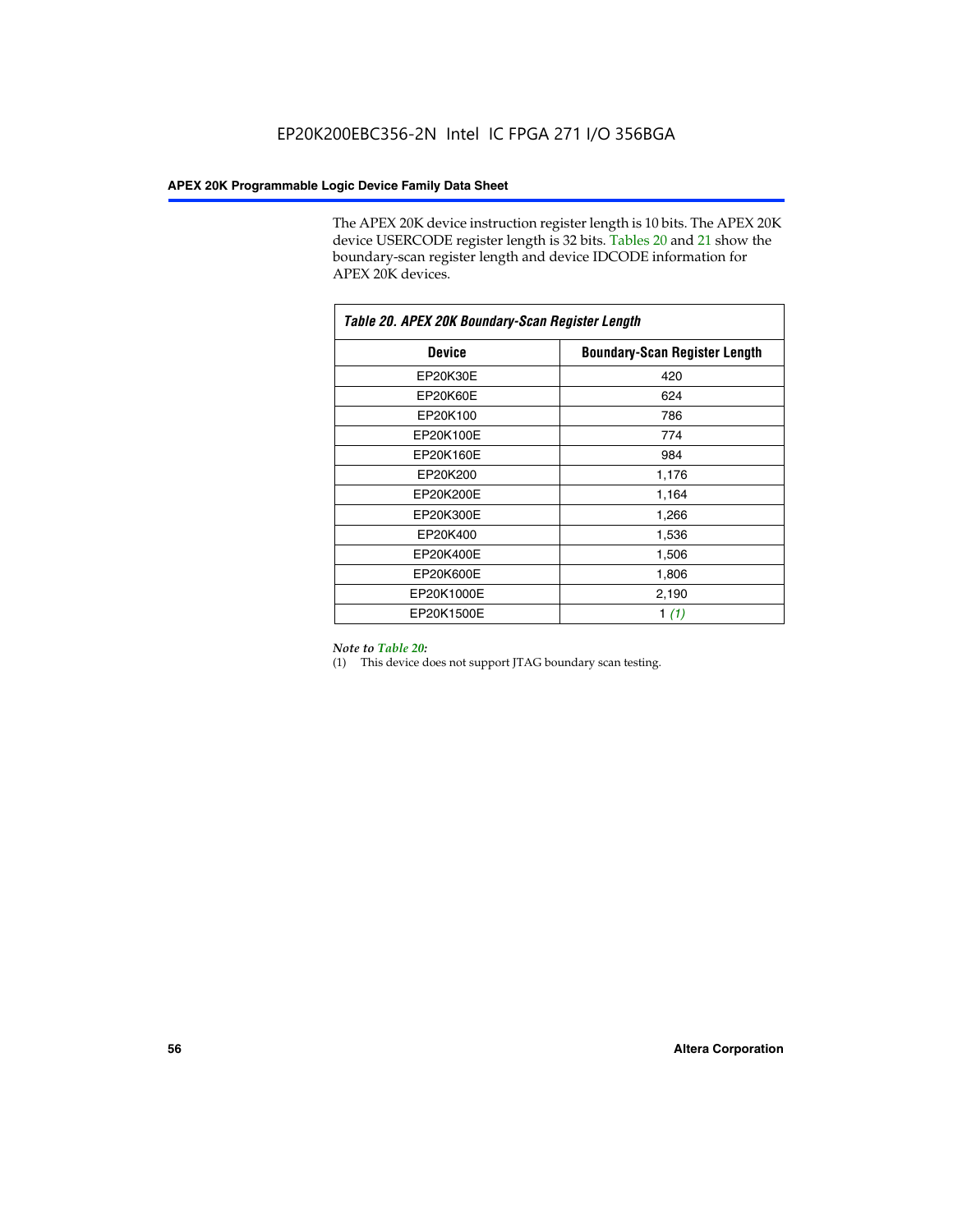| Table 21. 32-Bit APEX 20K Device IDCODE |                                          |                              |                                                  |                  |  |  |
|-----------------------------------------|------------------------------------------|------------------------------|--------------------------------------------------|------------------|--|--|
| <b>Device</b>                           | <b>IDCODE (32 Bits) <math>(1)</math></b> |                              |                                                  |                  |  |  |
|                                         | <b>Version</b><br>(4 Bits)               | Part Number (16 Bits)        | <b>Manufacturer</b><br><b>Identity (11 Bits)</b> | 1 (1 Bit)<br>(2) |  |  |
| EP20K30E                                | 0000                                     | 0000 0011 0000<br>1000       | 0110 1110<br>000                                 | 1                |  |  |
| EP20K60E                                | 0000                                     | 1000<br>0000 0110<br>0000    | 0110 1110<br>000                                 | 1                |  |  |
| EP20K100                                | 0000                                     | 0000<br>0100<br>0001 0110    | 000<br>0110 1110                                 | 1                |  |  |
| EP20K100E                               | 0000                                     | 1000<br>0001 0000<br>0000    | 0110 1110<br>000                                 | 1                |  |  |
| EP20K160E                               | 0000                                     | 0001 0110<br>0000<br>1000    | 000<br>0110 1110                                 | 1                |  |  |
| EP20K200                                | 0000                                     | 1000<br>0011 0010<br>0000    | 0110 1110<br>000                                 | 1                |  |  |
| EP20K200E                               | 0000                                     | 0010<br>0000<br>0000<br>1000 | 0110 1110<br>000                                 | 1                |  |  |
| EP20K300E                               | 0000                                     | 0011 0000<br>0000<br>1000    | 0110 1110<br>000                                 | 1                |  |  |
| EP20K400                                | 0000                                     | 0001<br>0110<br>0110<br>0100 | 0110 1110<br>000                                 | 1                |  |  |
| EP20K400E                               | 0000                                     | 0100<br>0000<br>0000<br>1000 | 0110 1110<br>000                                 | 1                |  |  |
| EP20K600E                               | 0000                                     | 1000<br>0110<br>0000<br>0000 | 0110 1110<br>000                                 | 1                |  |  |
| EP20K1000E                              | 0000                                     | 0000<br>0000<br>0000<br>1001 | 000<br>0110 1110                                 | 1                |  |  |

*Notes to Table 21:*

The most significant bit (MSB) is on the left.

(2) The IDCODE's least significant bit (LSB) is always 1.

# Figure 31 shows the timing requirements for the JTAG signals.





**Altera Corporation 57**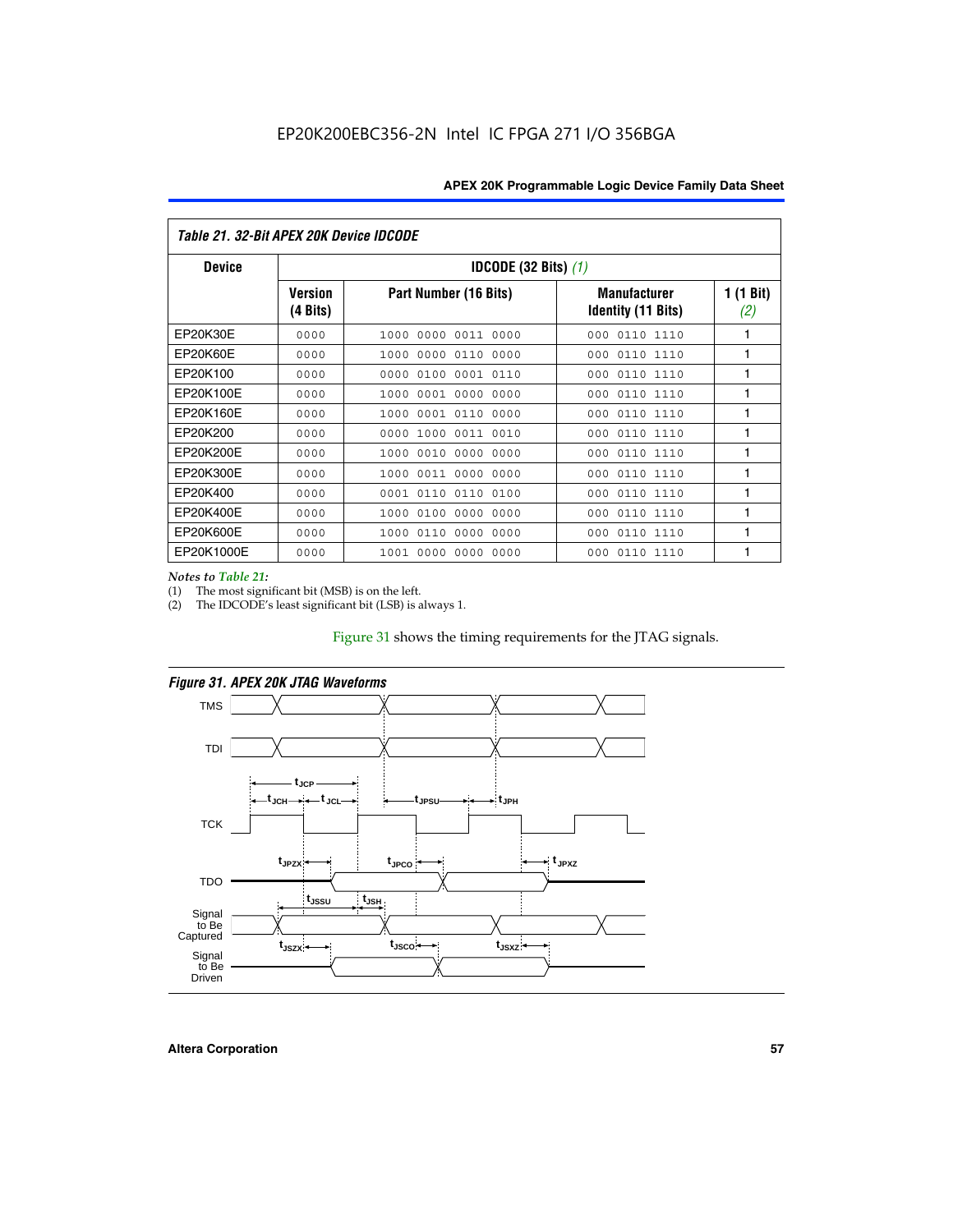Table 22 shows the JTAG timing parameters and values for APEX 20K devices.

|                   | TADIG LL. AF LA LUN JTAU THIIHIY FAIAHIGIGIS & VAIUGS |     |     |      |
|-------------------|-------------------------------------------------------|-----|-----|------|
| Symbol            | Parameter                                             | Min | Max | Unit |
| $t_{JCP}$         | <b>TCK clock period</b>                               | 100 |     | ns   |
| $t_{\text{JCH}}$  | TCK clock high time                                   | 50  |     | ns   |
| $t_{JCL}$         | TCK clock low time                                    | 50  |     | ns   |
| t <sub>JPSU</sub> | JTAG port setup time                                  | 20  |     | ns   |
| $t_{\rm JPH}$     | JTAG port hold time                                   | 45  |     | ns   |
| <sup>t</sup> JPCO | JTAG port clock to output                             |     | 25  | ns   |
| t <sub>JPZX</sub> | JTAG port high impedance to valid output              |     | 25  | ns   |
| t <sub>JPXZ</sub> | JTAG port valid output to high impedance              |     | 25  | ns   |
| tussu             | Capture register setup time                           | 20  |     | ns   |
| $t_{\rm JSH}$     | Capture register hold time                            | 45  |     | ns   |
| t <sub>JSCO</sub> | Update register clock to output                       |     | 35  | ns   |
| t <sub>JSZX</sub> | Update register high impedance to valid output        |     | 35  | ns   |
| t <sub>JSXZ</sub> | Update register valid output to high impedance        |     | 35  | ns   |

*Table 22. APEX 20K JTAG Timing Parameters & Values*



For more information, see the following documents:

- *Application Note 39 (IEEE Std. 1149.1 (JTAG) Boundary-Scan Testing in Altera Devices)*
- Jam Programming & Test Language Specification

**Generic Testing** Each APEX 20K device is functionally tested. Complete testing of each configurable static random access memory (SRAM) bit and all logic functionality ensures 100% yield. AC test measurements for APEX 20K devices are made under conditions equivalent to those shown in Figure 32. Multiple test patterns can be used to configure devices during all stages of the production flow.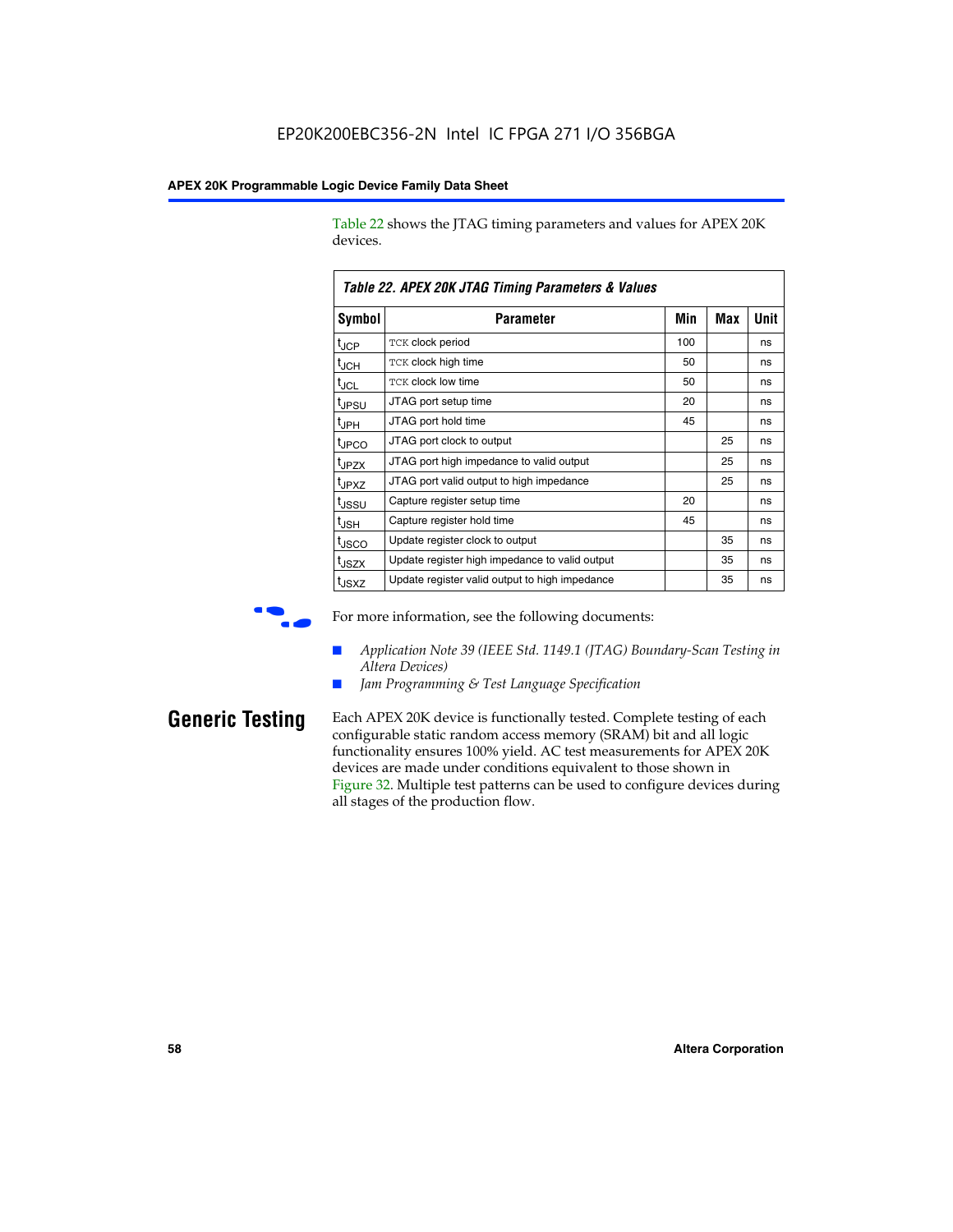

#### *Note to Figure 32:*

(1) Power supply transients can affect AC measurements. Simultaneous transitions of multiple outputs should be avoided for accurate measurement. Threshold tests must not be performed under AC conditions. Large-amplitude, fast-groundcurrent transients normally occur as the device outputs discharge the load capacitances. When these transients flow through the parasitic inductance between the device ground pin and the test system ground, significant reductions in observable noise immunity can result.

# **Operating Conditions**

Tables 23 through 26 provide information on absolute maximum ratings, recommended operating conditions, DC operating conditions, and capacitance for 2.5-V APEX 20K devices.

|                           |                            |                                                   | $1.00100 + 1.011 + 1.001$ |      |              |
|---------------------------|----------------------------|---------------------------------------------------|---------------------------|------|--------------|
| <b>Symbol</b>             | <b>Parameter</b>           | <b>Conditions</b>                                 | Min                       | Max  | Unit         |
| $V_{\text{CCINT}}$        | Supply voltage             | With respect to ground $(3)$                      | $-0.5$                    | 3.6  | v            |
| V <sub>CCIO</sub>         |                            |                                                   | $-0.5$                    | 4.6  | $\vee$       |
| $V_1$                     | DC input voltage           |                                                   | $-2.0$                    | 5.75 | v            |
| $I_{\text{OUT}}$          | DC output current, per pin |                                                   | $-25$                     | 25   | mA           |
| $\mathsf{T}_{\text{STG}}$ | Storage temperature        | No bias                                           | $-65$                     | 150  | $^{\circ}$ C |
| Т <sub>АМВ</sub>          | Ambient temperature        | Under bias                                        | $-65$                     | 135  | $^{\circ}$ C |
| $T_{\rm J}$               | Junction temperature       | PQFP, RQFP, TQFP, and BGA packages,<br>under bias |                           | 135  | $^{\circ}$ C |
|                           |                            | Ceramic PGA packages, under bias                  |                           | 150  | $^{\circ}$ C |

| <b>Table 23. APEX 20K 5.0-V Tolerant Device Absolute Maximum Ratings</b> Notes (1), (2) |  |
|-----------------------------------------------------------------------------------------|--|
|-----------------------------------------------------------------------------------------|--|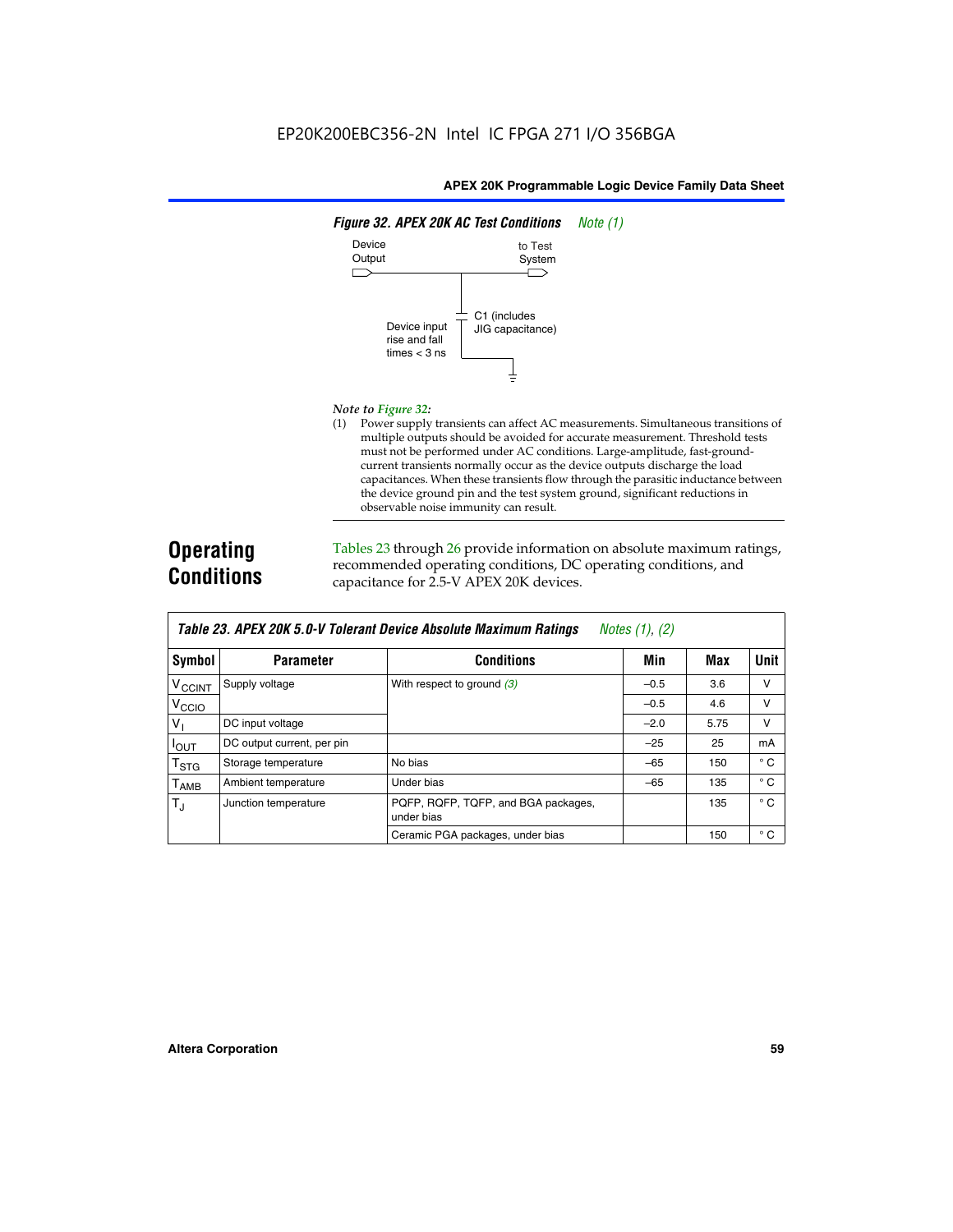# EP20K200EBC356-2N Intel IC FPGA 271 I/O 356BGA

# **APEX 20K Programmable Logic Device Family Data Sheet**

|                          | Table 24. APEX 20K 5.0-V Tolerant Device Recommended Operating Conditions<br><i>Note</i> $(2)$ |                    |                  |                  |              |  |
|--------------------------|------------------------------------------------------------------------------------------------|--------------------|------------------|------------------|--------------|--|
| Symbol                   | <b>Parameter</b>                                                                               | <b>Conditions</b>  | Min              | Max              | <b>Unit</b>  |  |
| <b>V<sub>CCINT</sub></b> | Supply voltage for internal logic<br>and input buffers                                         | $(4)$ , $(5)$      | 2.375<br>(2.375) | 2.625<br>(2.625) | $\vee$       |  |
| V <sub>CCIO</sub>        | Supply voltage for output buffers,<br>3.3-V operation                                          | (4), (5)           | 3.00(3.00)       | 3.60(3.60)       | $\vee$       |  |
|                          | Supply voltage for output buffers,<br>2.5-V operation                                          | (4), (5)           | 2.375<br>(2.375) | 2.625<br>(2.625) | $\vee$       |  |
| $V_1$                    | Input voltage                                                                                  | (3), (6)           | $-0.5$           | 5.75             | $\vee$       |  |
| $V_{\rm O}$              | Output voltage                                                                                 |                    | $\Omega$         | V <sub>CCO</sub> | $\vee$       |  |
| $T_{\rm J}$              | Junction temperature                                                                           | For commercial use | 0                | 85               | $^{\circ}$ C |  |
|                          |                                                                                                | For industrial use | $-40$            | 100              | $^{\circ}$ C |  |
| $t_{R}$                  | Input rise time                                                                                |                    |                  | 40               | ns           |  |
| $t_{\mathsf{F}}$         | Input fall time                                                                                |                    |                  | 40               | ns           |  |

|                 | Table 25. APEX 20K 5.0-V Tolerant Device DC Operating Conditions (Part 1 of 2) Notes (2), (7), (8) |                                                                      |                                          |     |                                          |              |  |  |
|-----------------|----------------------------------------------------------------------------------------------------|----------------------------------------------------------------------|------------------------------------------|-----|------------------------------------------|--------------|--|--|
| Symbol          | <b>Parameter</b>                                                                                   | <b>Conditions</b>                                                    | Min                                      | Typ | Max                                      | Unit         |  |  |
| $V_{\text{IH}}$ | High-level input voltage                                                                           |                                                                      | 1.7, $0.5 \times V_{\text{CCIO}}$<br>(9) |     | 5.75                                     | $\vee$       |  |  |
| $V_{IL}$        | Low-level input voltage                                                                            |                                                                      | $-0.5$                                   |     | 0.8, $0.3 \times V_{\text{CCIO}}$<br>(9) | v            |  |  |
| $V_{OH}$        | 3.3-V high-level TTL output<br>voltage                                                             | $I_{OH} = -8$ mA DC,<br>$V_{\text{CCIO}} = 3.00 V (10)$              | 2.4                                      |     |                                          | $\mathsf{v}$ |  |  |
|                 | 3.3-V high-level CMOS output<br>voltage                                                            | $I_{OH} = -0.1$ mA DC,<br>$V_{\text{CCIO}} = 3.00 V (10)$            | $V_{\text{CCIO}} - 0.2$                  |     |                                          | $\mathsf{V}$ |  |  |
|                 | 3.3-V high-level PCI output voltage                                                                | $I_{OH} = -0.5$ mA DC,<br>$V_{\text{CCIO}} = 3.00$ to 3.60 V<br>(10) | $0.9 \times V_{\text{CCIO}}$             |     |                                          | v            |  |  |
|                 | 2.5-V high-level output voltage                                                                    | $I_{OH} = -0.1$ mA DC,<br>$V_{\text{CCIO}} = 2.30 V (10)$            | 2.1                                      |     |                                          | $\mathsf{V}$ |  |  |
|                 |                                                                                                    | $I_{OH} = -1$ mA DC,<br>$V_{\text{CCIO}} = 2.30 V (10)$              | 2.0                                      |     |                                          | $\vee$       |  |  |
|                 |                                                                                                    | $I_{OH} = -2$ mA DC,<br>$V_{\text{CCIO}} = 2.30 V (10)$              | 1.7                                      |     |                                          | $\mathsf{V}$ |  |  |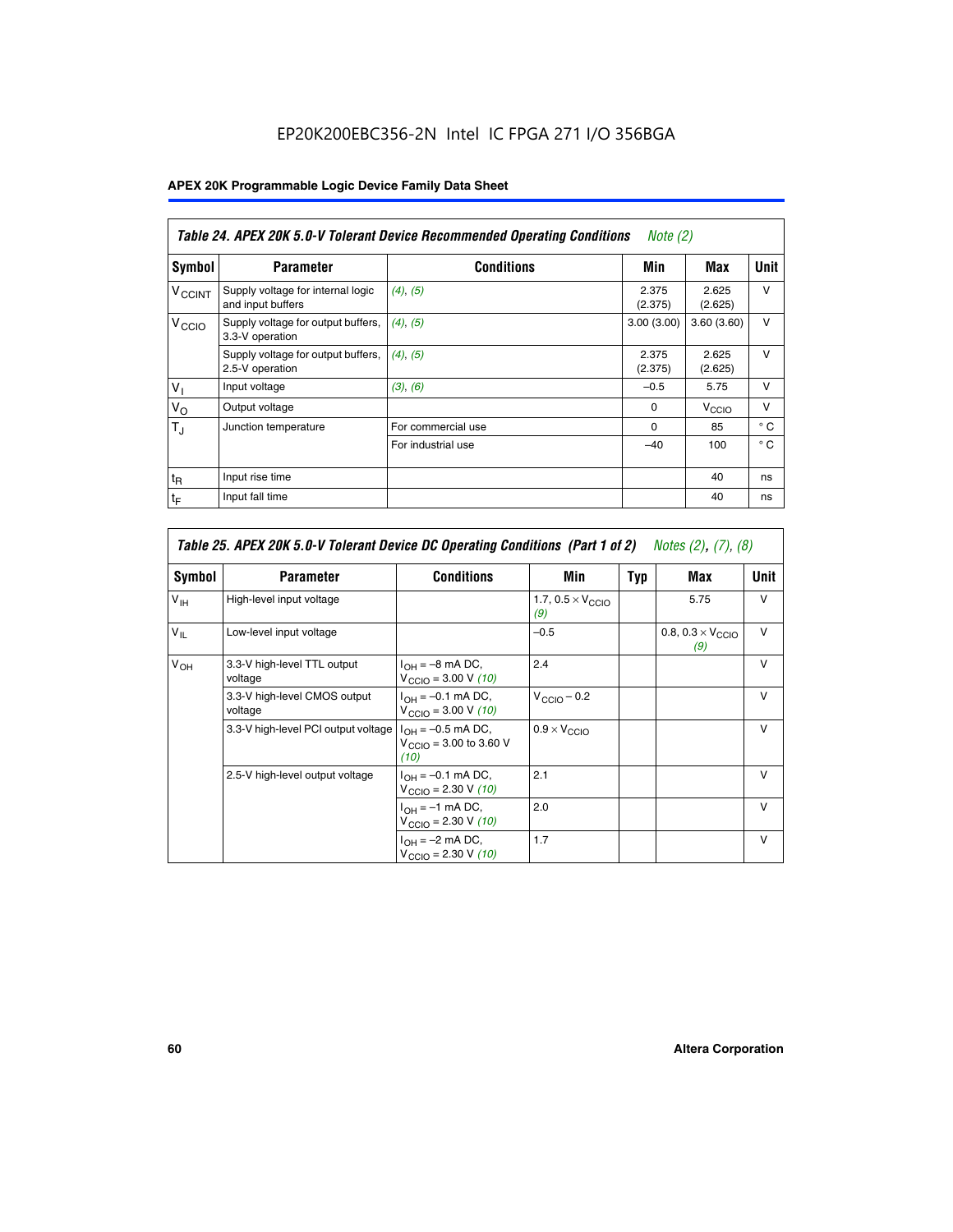|                   | Table 25. APEX 20K 5.0-V Tolerant Device DC Operating Conditions (Part 2 of 2) Notes (2), (7), (8) |                                                                                    |       |     |                              |        |  |
|-------------------|----------------------------------------------------------------------------------------------------|------------------------------------------------------------------------------------|-------|-----|------------------------------|--------|--|
| Symbol            | <b>Parameter</b>                                                                                   | <b>Conditions</b>                                                                  | Min   | Typ | Max                          | Unit   |  |
| $V_{OL}$          | 3.3-V low-level TTL output voltage                                                                 | $I_{\Omega}$ = 12 mA DC,<br>$V_{\text{CCIO}} = 3.00 V (11)$                        |       |     | 0.45                         | $\vee$ |  |
|                   | 3.3-V low-level CMOS output<br>voltage                                                             | $I_{\Omega I} = 0.1$ mA DC,<br>$V_{\text{CCIO}} = 3.00 V (11)$                     |       |     | 0.2                          | $\vee$ |  |
|                   | 3.3-V low-level PCI output voltage                                                                 | $I_{\Omega}$ = 1.5 mA DC,<br>$V_{CClO}$ = 3.00 to 3.60 V<br>(11)                   |       |     | $0.1 \times V_{\text{CCLO}}$ | $\vee$ |  |
|                   | 2.5-V low-level output voltage                                                                     | $I_{\Omega I} = 0.1$ mA DC,<br>$V_{\text{CCIO}} = 2.30 V (11)$                     |       |     | 0.2                          | $\vee$ |  |
|                   |                                                                                                    | $I_{\Omega}$ = 1 mA DC,<br>$V_{\text{CCIO}} = 2.30 V (11)$                         |       |     | 0.4                          | $\vee$ |  |
|                   |                                                                                                    | $I_{\Omega}$ = 2 mA DC,<br>$V_{\text{CCIO}} = 2.30 V (11)$                         |       |     | 0.7                          | $\vee$ |  |
| Τ,                | Input pin leakage current                                                                          | $V_1 = 5.75$ to $-0.5$ V                                                           | $-10$ |     | 10                           | μA     |  |
| $I_{OZ}$          | Tri-stated I/O pin leakage current                                                                 | $V_{\Omega}$ = 5.75 to -0.5 V                                                      | $-10$ |     | 10                           | μA     |  |
| $I_{CC0}$         | $V_{CC}$ supply current (standby)<br>(All ESBs in power-down mode)                                 | $V_1$ = ground, no load, no<br>toggling inputs, -1 speed<br>grade $(12)$           |       | 10  |                              | mA     |  |
|                   |                                                                                                    | $V_1$ = ground, no load, no<br>toggling inputs,<br>$-2$ , $-3$ speed grades $(12)$ |       | 5   |                              | mA     |  |
| R <sub>CONF</sub> | Value of I/O pin pull-up resistor                                                                  | $V_{\text{CCIO}} = 3.0 V (13)$                                                     | 20    |     | 50                           | W      |  |
|                   | before and during configuration                                                                    | $V_{\text{CCIO}} = 2.375 \text{ V} (13)$                                           | 30    |     | 80                           | W      |  |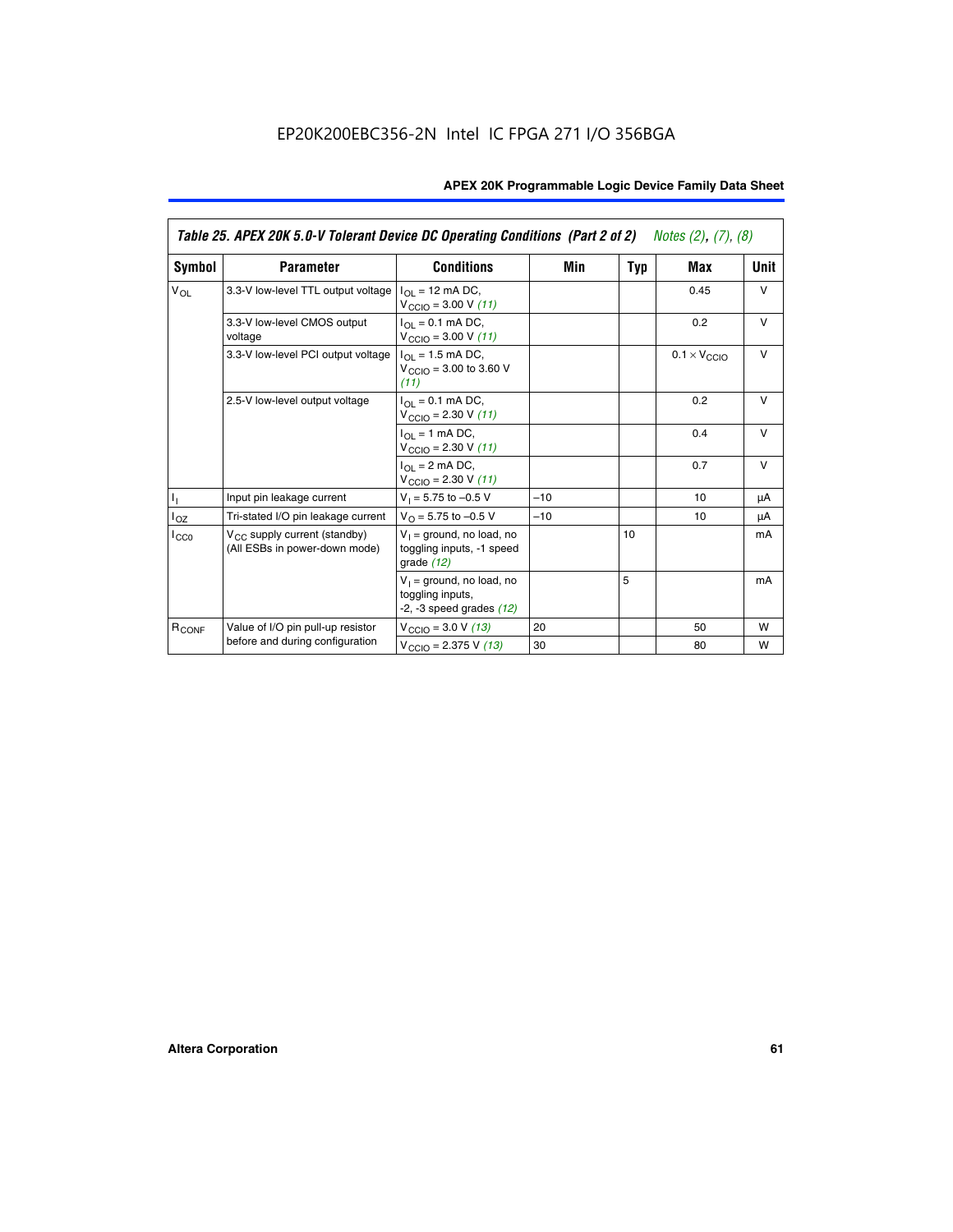|                    | Table 26. APEX 20K 5.0-V Tolerant Device Capacitance<br>Notes (2), (14) |                                     |     |     |      |  |  |
|--------------------|-------------------------------------------------------------------------|-------------------------------------|-----|-----|------|--|--|
| Symbol             | <b>Parameter</b>                                                        | <b>Conditions</b>                   | Min | Max | Unit |  |  |
| $C_{IN}$           | Input capacitance                                                       | $V_{1N} = 0 V$ , f = 1.0 MHz        |     | 8   | pF   |  |  |
| $C_{\text{INCLK}}$ | Input capacitance on dedicated<br>clock pin                             | $V_{IN} = 0 V$ , f = 1.0 MHz        |     | 12  | pF   |  |  |
| $C_{OUT}$          | Output capacitance                                                      | $V_{\text{OUT}} = 0 V, f = 1.0 MHz$ |     | 8   | pF   |  |  |

#### *Notes to Tables 23 through 26:*

- (1) See the *Operating Requirements for Altera Devices Data Sheet*.
- (2) All APEX 20K devices are 5.0-V tolerant.
- (3) Minimum DC input is –0.5 V. During transitions, the inputs may undershoot to –2.0 V or overshoot to 5.75 V for input currents less than 100 mA and periods shorter than 20 ns.
- (4) Numbers in parentheses are for industrial-temperature-range devices.
- (5) Maximum  $V_{CC}$  rise time is 100 ms, and  $V_{CC}$  must rise monotonically.<br>(6) All pins, including dedicated inputs, clock I/O, and JTAG pins, may b
- All pins, including dedicated inputs, clock I/O, and JTAG pins, may be driven before  $V_{\text{CCINT}}$  and  $V_{\text{CCIO}}$  are powered.
- (7) Typical values are for  $T_A = 25^\circ$  C, V<sub>CCINT</sub> = 2.5 V, and V<sub>CCIO</sub> = 2.5 or 3.3 V.<br>(8) These values are specified in the APEX 20K device recommended operat
- These values are specified in the APEX 20K device recommended operating conditions, shown in Table 26 on page 62.
- (9) The APEX 20K input buffers are compatible with 2.5-V and 3.3-V (LVTTL and LVCMOS) signals. Additionally, the input buffers are 3.3-V PCI compliant when  $V_{\text{CCIO}}$  and  $V_{\text{CCINI}}$  meet the relationship shown in Figure 33 on page 68.
- (10) The  $I<sub>OH</sub>$  parameter refers to high-level TTL, PCI or CMOS output current.
- (11) The I<sub>OL</sub> parameter refers to low-level TTL, PCI, or CMOS output current. This parameter applies to open-drain pins as well as output pins.
- (12) This value is specified for normal device operation. The value may vary during power-up.
- (13) Pin pull-up resistance values will be lower if an external source drives the pin higher than  $V_{\text{CCIO}}$ .
- (14) Capacitance is sample-tested only.

Tables 27 through 30 provide information on absolute maximum ratings, recommended operating conditions, DC operating conditions, and capacitance for 1.8-V APEX 20KE devices.

|                             | Table 27. APEX 20KE Device Absolute Maximum Ratings<br>Note (1) |                                                   |        |     |              |  |  |  |
|-----------------------------|-----------------------------------------------------------------|---------------------------------------------------|--------|-----|--------------|--|--|--|
| Symbol                      | <b>Parameter</b>                                                | <b>Conditions</b>                                 | Min    | Max | Unit         |  |  |  |
| $V_{\text{CCINT}}$          | Supply voltage                                                  | With respect to ground (2)                        | $-0.5$ | 2.5 | v            |  |  |  |
| V <sub>CCIO</sub>           |                                                                 |                                                   | $-0.5$ | 4.6 | v            |  |  |  |
| $V_{1}$                     | DC input voltage                                                |                                                   | $-0.5$ | 4.6 | $\vee$       |  |  |  |
| $I_{OUT}$                   | DC output current, per pin                                      |                                                   | $-25$  | 25  | mA           |  |  |  |
| $\mathsf{T}_{\texttt{STG}}$ | Storage temperature                                             | No bias                                           | $-65$  | 150 | $^{\circ}$ C |  |  |  |
| Т <sub>АМВ</sub>            | Ambient temperature                                             | Under bias                                        | $-65$  | 135 | $^{\circ}$ C |  |  |  |
| $\mathsf{T}_{\text{d}}$     | Junction temperature                                            | PQFP, RQFP, TQFP, and BGA packages,<br>under bias |        | 135 | $^{\circ}$ C |  |  |  |
|                             |                                                                 | Ceramic PGA packages, under bias                  |        | 150 | $^{\circ}$ C |  |  |  |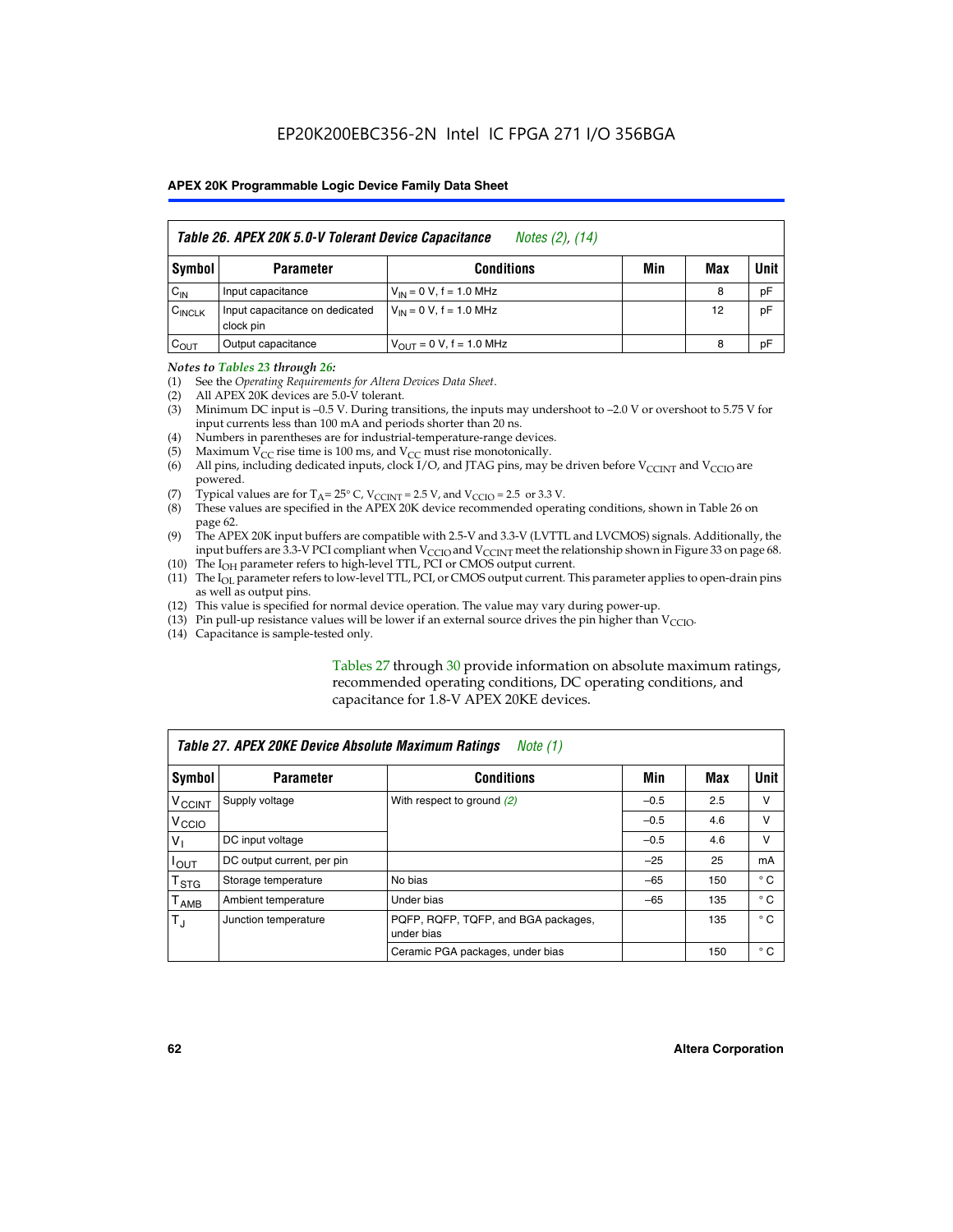|                             | <b>Table 28. APEX 20KE Device Recommended Operating Conditions</b> |                    |                  |                   |              |
|-----------------------------|--------------------------------------------------------------------|--------------------|------------------|-------------------|--------------|
| <b>Symbol</b>               | <b>Parameter</b>                                                   | <b>Conditions</b>  | Min              | Max               | <b>Unit</b>  |
| <b>V<sub>CCINT</sub></b>    | Supply voltage for internal logic and<br>input buffers             | (3), (4)           | 1.71(1.71)       | 1.89(1.89)        | $\vee$       |
| V <sub>CCIO</sub>           | Supply voltage for output buffers, 3.3-V<br>operation              | (3), (4)           | 3.00(3.00)       | 3.60(3.60)        | $\vee$       |
|                             | Supply voltage for output buffers, 2.5-V<br>operation              | (3), (4)           | 2.375<br>(2.375) | 2.625<br>(2.625)  | $\vee$       |
|                             | Supply voltage for output buffers, 1.8-V<br>operation              | (3), (4)           | 1.71(1.71)       | 1.89(1.89)        | $\vee$       |
| $V_1$                       | Input voltage                                                      | (5), (6)           | $-0.5$           | 4.0               | $\vee$       |
| $V_{\rm O}$                 | Output voltage                                                     |                    | $\Omega$         | V <sub>CCIO</sub> | v            |
| $T_{\rm J}$                 | Junction temperature                                               | For commercial use | $\Omega$         | 85                | $^{\circ}$ C |
|                             |                                                                    | For industrial use | $-40$            | 100               | $^{\circ}$ C |
| $t_{R}$                     | Input rise time                                                    |                    |                  | 40                | ns           |
| $\mathfrak{t}_{\mathsf{F}}$ | Input fall time                                                    |                    |                  | 40                | ns           |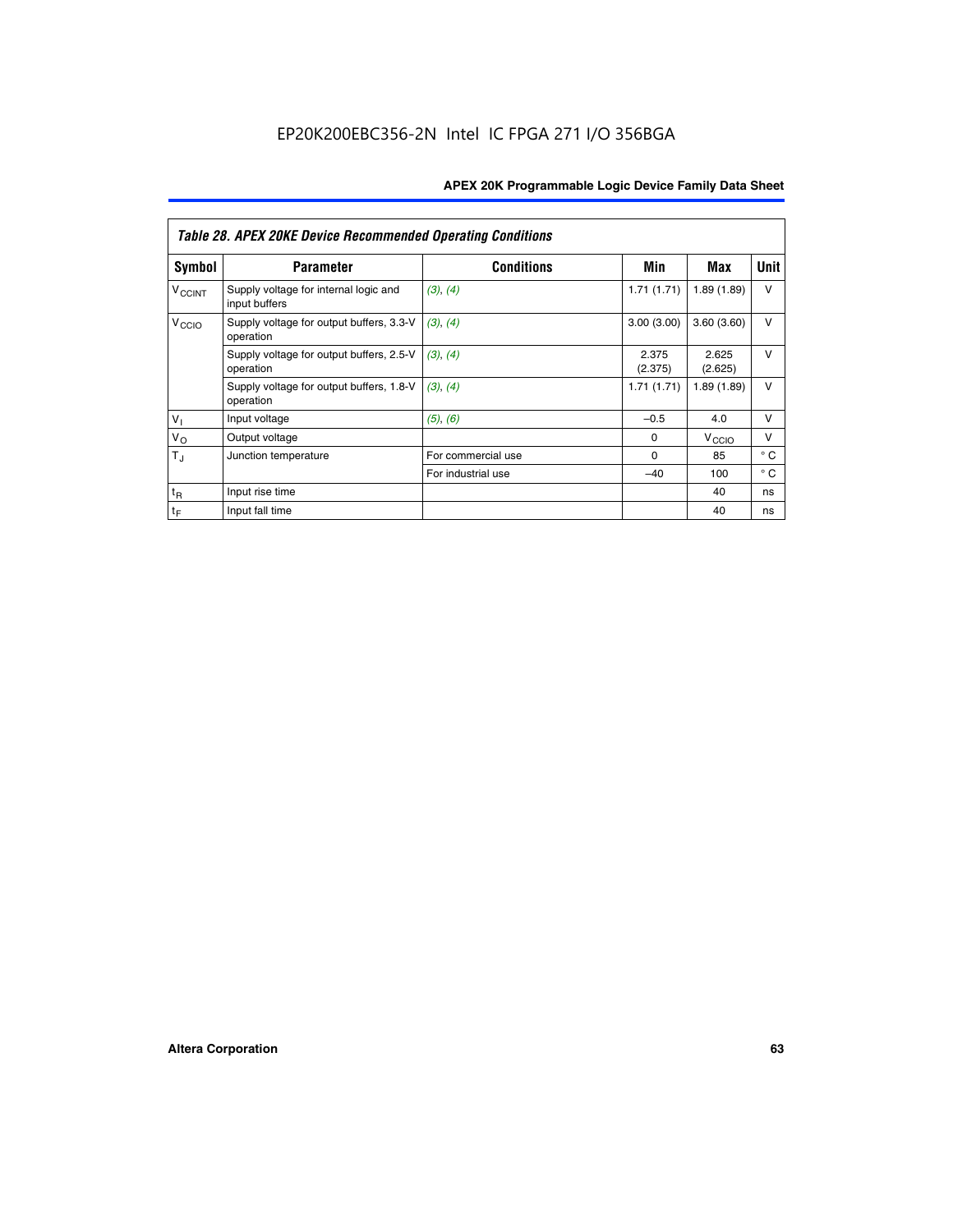# EP20K200EBC356-2N Intel IC FPGA 271 I/O 356BGA

# **APEX 20K Programmable Logic Device Family Data Sheet**

| Symbol                     | <b>Parameter</b>                                                   | <b>Conditions</b>                                                         | Min                                       | <b>Typ</b> | Max                                       | Unit      |
|----------------------------|--------------------------------------------------------------------|---------------------------------------------------------------------------|-------------------------------------------|------------|-------------------------------------------|-----------|
| $V_{\text{IH}}$            | High-level LVTTL, CMOS, or 3.3-V<br>PCI input voltage              |                                                                           | 1.7, $0.5 \times V_{\text{CCIO}}$<br>(10) |            | 4.1                                       | V         |
| $\mathsf{V}_{\mathsf{IL}}$ | Low-level LVTTL, CMOS, or 3.3-V<br>PCI input voltage               |                                                                           | $-0.5$                                    |            | 0.8, $0.3 \times V_{\text{CCIO}}$<br>(10) | $\vee$    |
| $V_{OH}$                   | 3.3-V high-level LVTTL output<br>voltage                           | $I_{OH} = -12$ mA DC,<br>$V_{\text{CCIO}} = 3.00 V (11)$                  | 2.4                                       |            |                                           | v         |
|                            | 3.3-V high-level LVCMOS output<br>voltage                          | $I_{OH} = -0.1$ mA DC,<br>$V_{\text{CCIO}} = 3.00 \text{ V} (11)$         | $V_{\text{CCIO}} - 0.2$                   |            |                                           | v         |
|                            | 3.3-V high-level PCI output voltage $ I_{OH} = -0.5$ mA DC,        | $V_{\text{CGIO}} = 3.00$ to 3.60 V<br>(11)                                | $0.9 \times V_{\text{CCIO}}$              |            |                                           | v         |
|                            | 2.5-V high-level output voltage                                    | $I_{OH} = -0.1$ mA DC,<br>$V_{\text{CCIO}} = 2.30 V (11)$                 | 2.1                                       |            |                                           | ν         |
|                            |                                                                    | $I_{OH} = -1$ mA DC,<br>$V_{\text{CCIO}} = 2.30 V (11)$                   | 2.0                                       |            |                                           | V         |
|                            |                                                                    | $I_{OH} = -2$ mA DC,<br>$V_{\text{CCIO}} = 2.30 V (11)$                   | 1.7                                       |            |                                           | v         |
| $V_{\Omega}$               | 3.3-V low-level LVTTL output<br>voltage                            | $I_{OL}$ = 12 mA DC,<br>$V_{\text{CCIO}} = 3.00 \text{ V} (12)$           |                                           |            | 0.4                                       | v         |
|                            | 3.3-V low-level LVCMOS output<br>voltage                           | $I_{\Omega} = 0.1$ mA DC,<br>$V_{\text{CCIO}} = 3.00 V (12)$              |                                           |            | 0.2                                       | $\vee$    |
|                            | 3.3-V low-level PCI output voltage                                 | $I_{\Omega I}$ = 1.5 mA DC,<br>$V_{\text{CGIO}} = 3.00$ to 3.60 V<br>(12) |                                           |            | $0.1 \times V_{\text{CCIO}}$              | v         |
|                            | 2.5-V low-level output voltage                                     | $I_{\Omega} = 0.1$ mA DC,<br>$V_{\text{CCIO}}$ = 2.30 V (12)              |                                           |            | 0.2                                       | v         |
|                            |                                                                    | $I_{\Omega}$ = 1 mA DC,<br>$V_{\text{CCIO}}$ = 2.30 V (12)                |                                           |            | 0.4                                       | $\vee$    |
|                            |                                                                    | $I_{\Omega}$ = 2 mA DC,<br>$V_{\text{CCIO}} = 2.30 V (12)$                |                                           |            | 0.7                                       | $\vee$    |
| ъ,                         | Input pin leakage current                                          | $V_1 = 4.1$ to -0.5 V (13)                                                | $-10$                                     |            | 10                                        | μA        |
| $I_{OZ}$                   | Tri-stated I/O pin leakage current                                 | $V_{\Omega}$ = 4.1 to -0.5 V (13)                                         | $-10$                                     |            | 10                                        | μA        |
| $I_{CC0}$                  | $V_{CC}$ supply current (standby)<br>(All ESBs in power-down mode) | $V_1$ = ground, no load, no<br>toggling inputs, -1 speed<br>grade         |                                           | 10         |                                           | mA        |
|                            |                                                                    | $V_1$ = ground, no load, no<br>toggling inputs,<br>-2, -3 speed grades    |                                           | 5          |                                           | mA        |
| R <sub>CONF</sub>          | Value of I/O pin pull-up resistor                                  | $V_{\text{CCIO}} = 3.0 V (14)$                                            | 20                                        |            | 50                                        | $k\Omega$ |
|                            | before and during configuration                                    | $V_{\text{CGIO}} = 2.375 V (14)$                                          | 30                                        |            | 80                                        | kΩ        |
|                            |                                                                    | $V_{\text{CCIO}} = 1.71 V (14)$                                           | 60                                        |            | 150                                       | $k\Omega$ |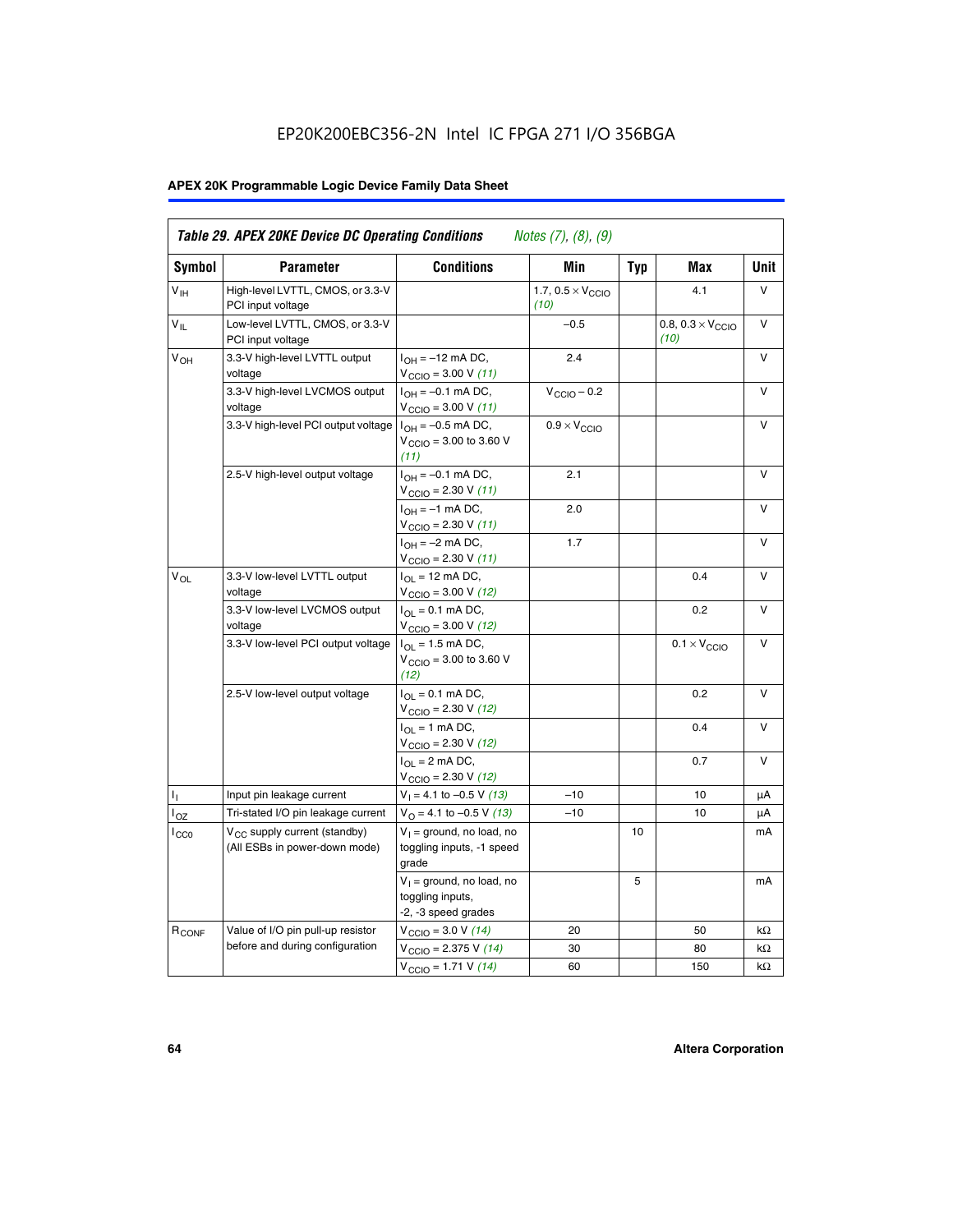**1 For DC Operating Specifications on APEX 20KE I/O standards,** please refer to *Application Note 117 (Using Selectable I/O Standards in Altera Devices).*

| Table 30. APEX 20KE Device Capacitance<br><i>Note</i> (15) |                                             |                                |     |     |      |
|------------------------------------------------------------|---------------------------------------------|--------------------------------|-----|-----|------|
| Symbol                                                     | <b>Parameter</b>                            | <b>Conditions</b>              | Min | Max | Unit |
| $C_{IN}$                                                   | Input capacitance                           | $V_{IN} = 0 V$ , f = 1.0 MHz   |     | 8   | рF   |
| CINCLK                                                     | Input capacitance on<br>dedicated clock pin | $V_{IN} = 0 V$ , f = 1.0 MHz   |     | 12  | pF   |
| $C_{OUT}$                                                  | Output capacitance                          | $V_{OUIT} = 0 V$ , f = 1.0 MHz |     | 8   | рF   |

#### *Notes to Tables 27 through 30:*

- (1) See the *Operating Requirements for Altera Devices Data Sheet*.
- (2) Minimum DC input is –0.5 V. During transitions, the inputs may undershoot to –2.0 V or overshoot to 5.75 V for input currents less than 100 mA and periods shorter than 20 ns.
- (3) Numbers in parentheses are for industrial-temperature-range devices.
- (4) Maximum  $V_{CC}$  rise time is 100 ms, and  $V_{CC}$  must rise monotonically.<br>(5) Minimum DC input is -0.5 V. During transitions, the inputs may und
- Minimum DC input is  $-0.5$  V. During transitions, the inputs may undershoot to  $-2.0$  V or overshoot to the voltage shown in the following table based on input duty cycle for input currents less than 100 mA. The overshoot is dependent upon duty cycle of the signal. The DC case is equivalent to 100% duty cycle.

| Vin  | Max. Duty Cycle |
|------|-----------------|
| 4.0V | 100% (DC)       |
| 4.1  | 90%             |
| 4.2  | 50%             |
| 4.3  | 30%             |
|      |                 |

- 4.4  $17\%$ <br>4.5  $10\%$
- 10%
- (6) All pins, including dedicated inputs, clock, I/O, and JTAG pins, may be driven before  $V_{\text{CCINT}}$  and  $V_{\text{CCIO}}$  are powered.
- (7) Typical values are for  $T_A = 25^\circ$  C, V<sub>CCINT</sub> = 1.8 V, and V<sub>CCIO</sub> = 1.8 V, 2.5 V or 3.3 V.
- (8) These values are specified under the APEX 20KE device recommended operating conditions, shown in Table 24 on page 60.
- (9) Refer to *Application Note 117 (Using Selectable I/O Standards in Altera Devices)* for the V<sub>IH</sub>, V<sub>IL</sub>, V<sub>OH</sub>, V<sub>OL</sub>, and I<sub>I</sub> parameters when VCCIO = 1.8 V.
- (10) The APEX 20KE input buffers are compatible with 1.8-V, 2.5-V and 3.3-V (LVTTL and LVCMOS) signals. Additionally, the input buffers are 3.3-V PCI compliant. Input buffers also meet specifications for GTL+, CTT, AGP, SSTL-2, SSTL-3, and HSTL.
- (11) The  $I_{OH}$  parameter refers to high-level TTL, PCI, or CMOS output current.
- (12) The I<sub>OL</sub> parameter refers to low-level TTL, PCI, or CMOS output current. This parameter applies to open-drain pins as well as output pins.
- (13) This value is specified for normal device operation. The value may vary during power-up.
- (14) Pin pull-up resistance values will be lower if an external source drives the pin higher than  $V_{CCIO}$ .
- (15) Capacitance is sample-tested only.

Figure 33 shows the relationship between  $V_{\text{CCIO}}$  and  $V_{\text{CCINT}}$  for 3.3-V PCI compliance on APEX 20K devices.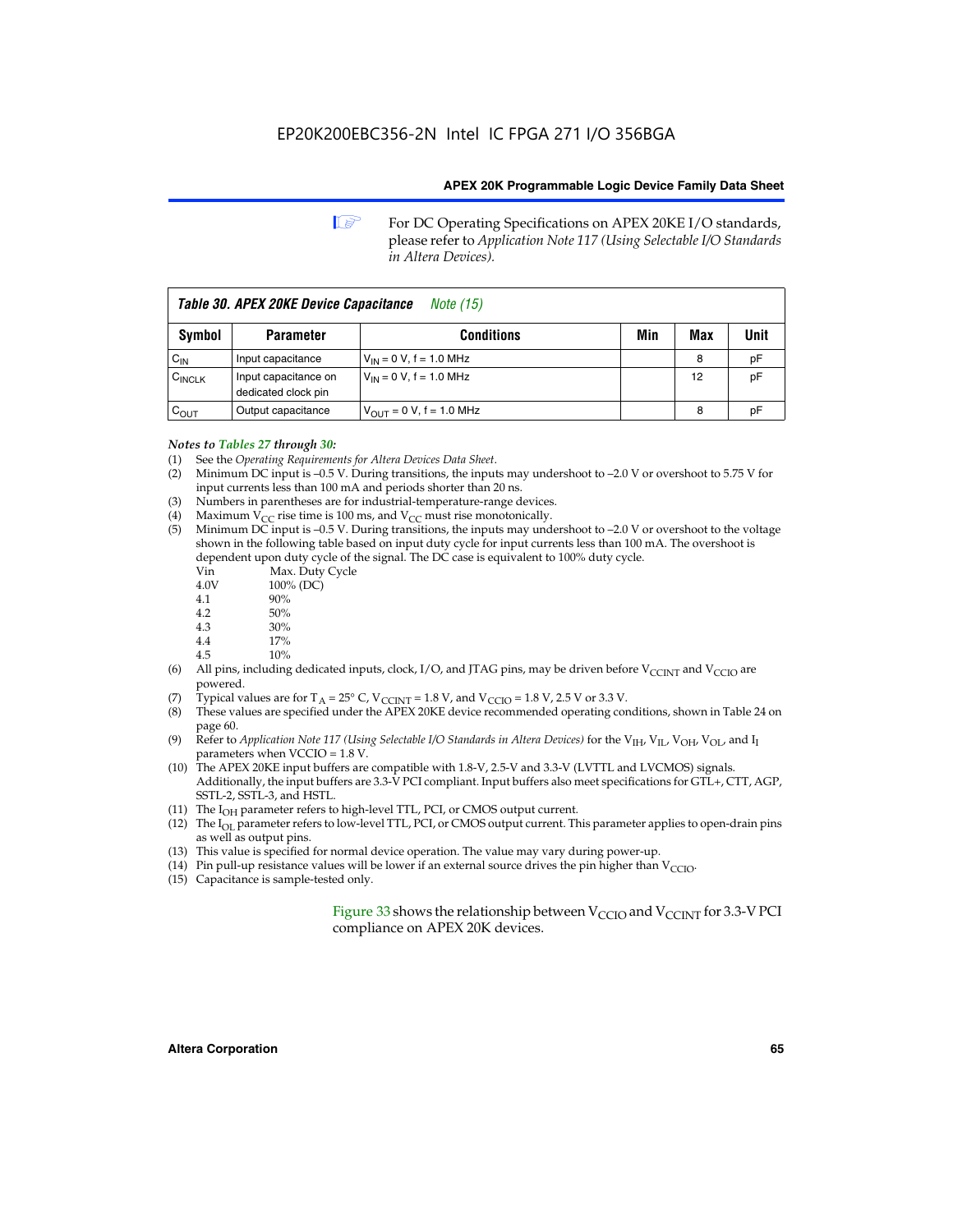

Figure 34 shows the typical output drive characteristics of APEX 20K devices with 3.3-V and 2.5-V V<sub>CCIO</sub>. The output driver is compatible with the 3.3-V *PCI Local Bus Specification, Revision 2.2* (when VCCIO pins are connected to 3.3 V). 5-V tolerant APEX 20K devices in the -1 speed grade are 5-V PCI compliant over all operating conditions.







**66 Altera Corporation**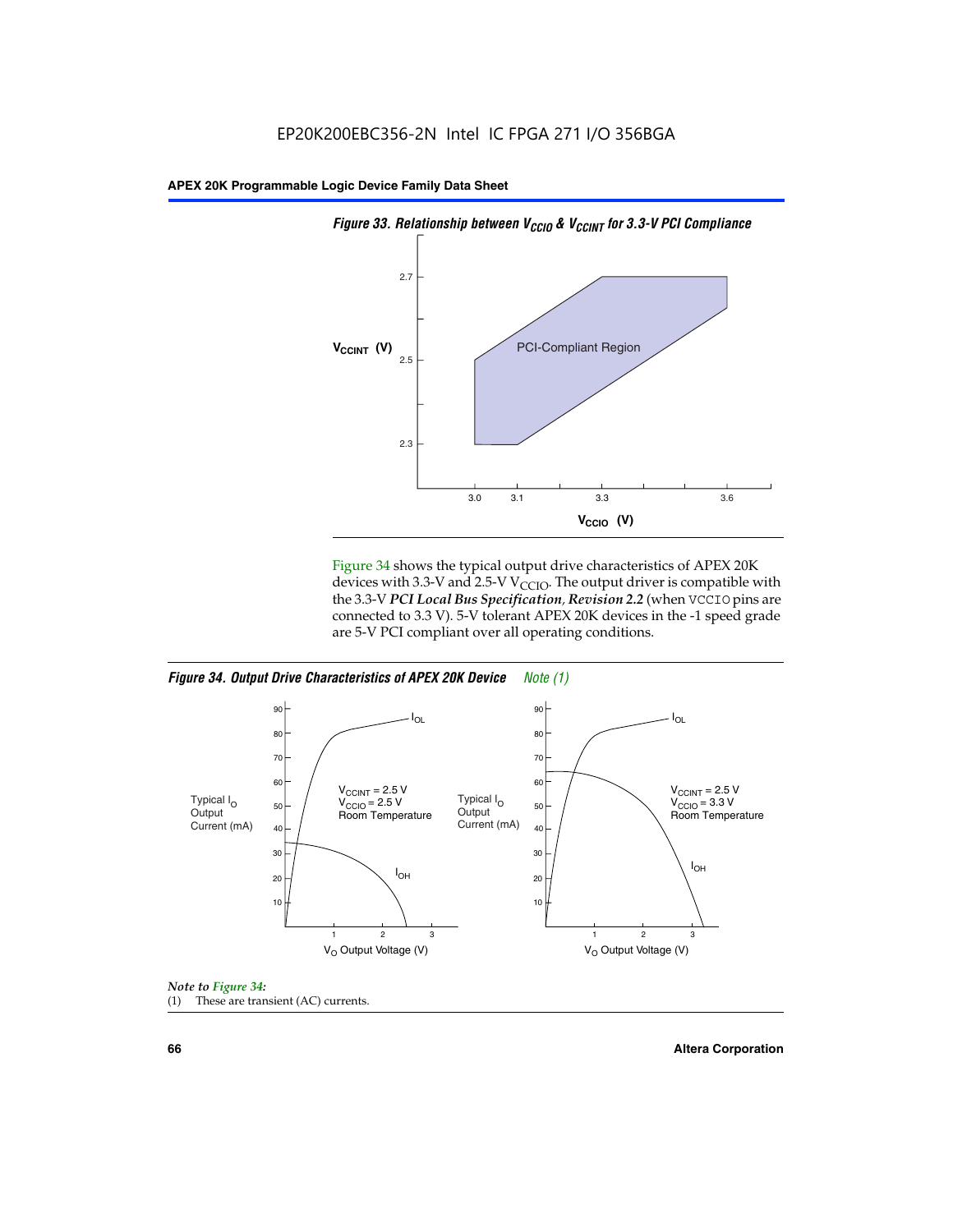

Figure 35 shows the output drive characteristics of APEX 20KE devices.

*Note to Figure 35:* (1) These are transient (AC) currents.

**Timing Model** The high-performance FastTrack and MegaLAB interconnect routing resources ensure predictable performance, accurate simulation, and accurate timing analysis. This predictable performance contrasts with that of FPGAs, which use a segmented connection scheme and therefore have unpredictable performance.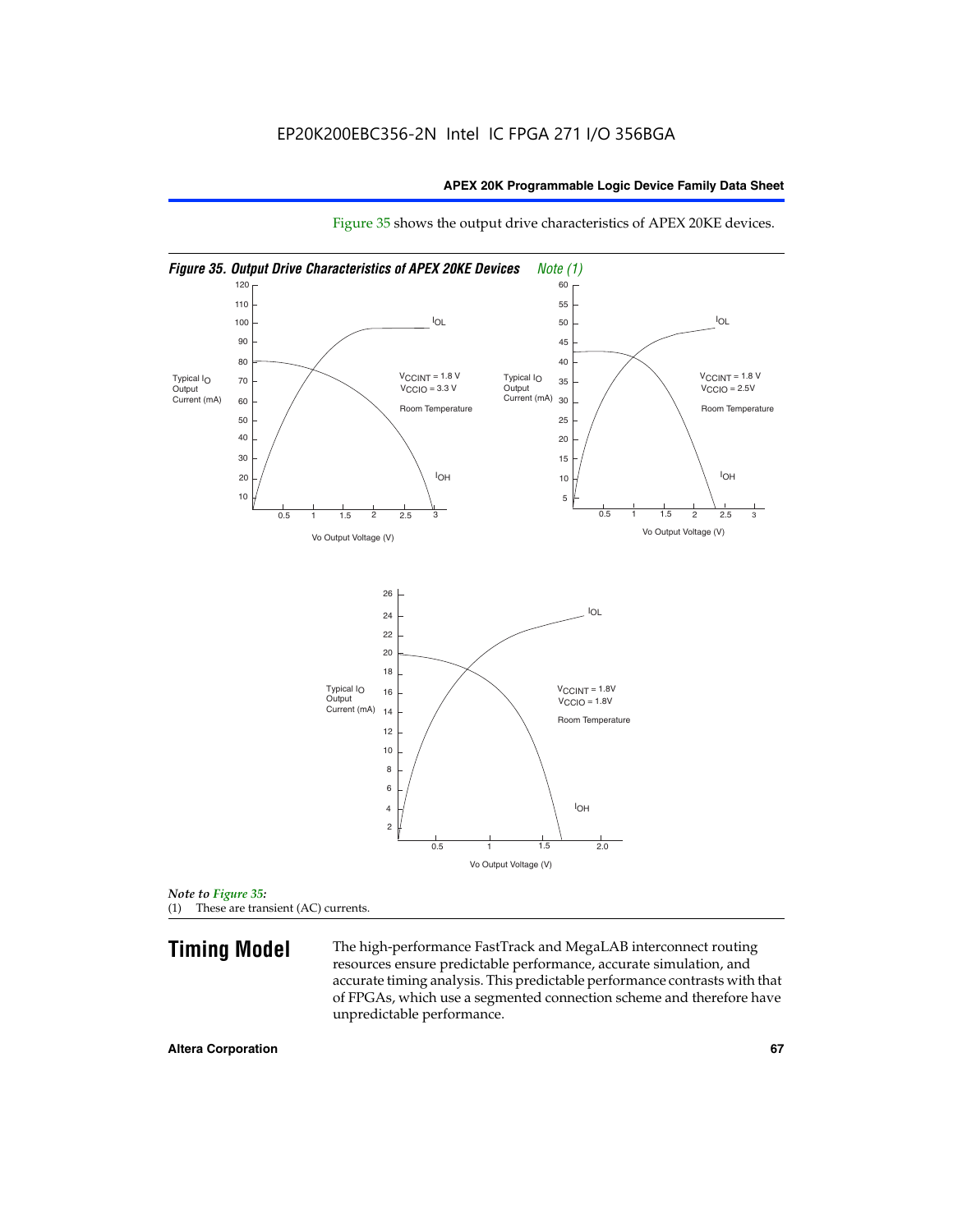All specifications are always representative of worst-case supply voltage and junction temperature conditions. All output-pin-timing specifications are reported for maximum driver strength.

Figure  $36$  shows the  $f_{MAX}$  timing model for APEX 20K devices.



Figure 37 shows the  $f_{MAX}$  timing model for APEX 20KE devices. These parameters can be used to estimate  $f_{MAX}$  for multiple levels of logic. Quartus II software timing analysis should be used for more accurate timing information.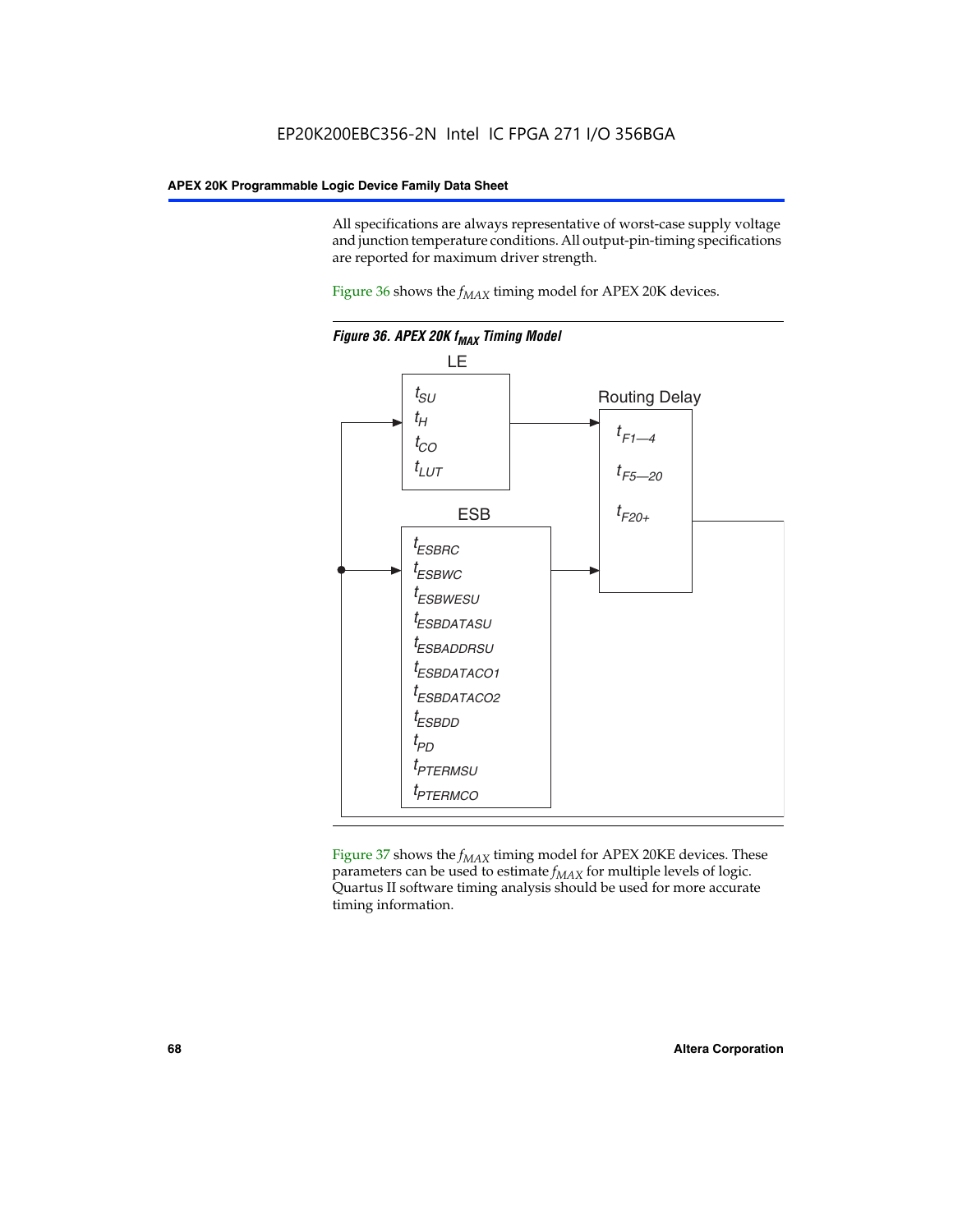

**Figure 37. APEX 20KE f<sub>MAX</sub> Timing Model**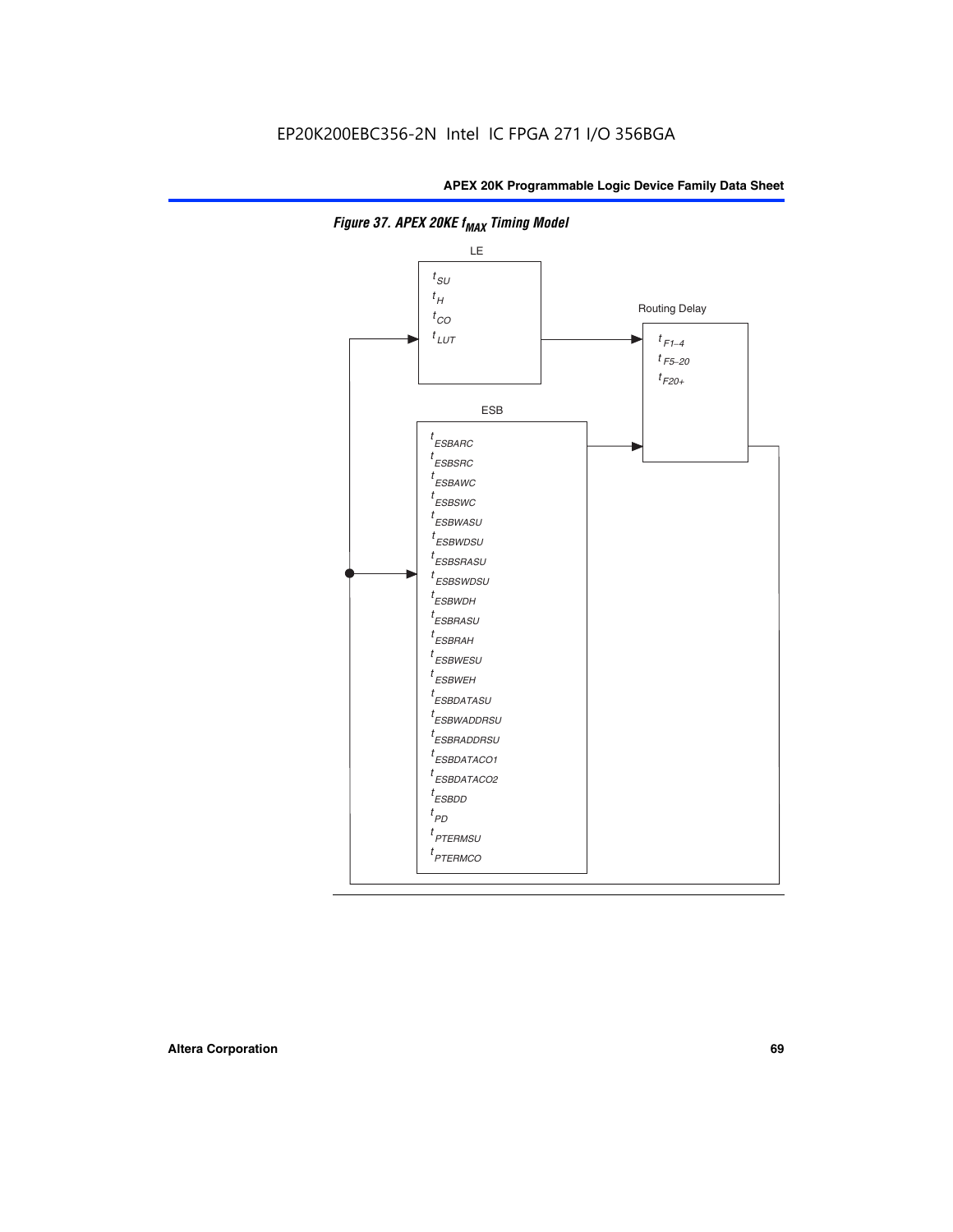Figures 38 and 39 show the asynchronous and synchronous timing waveforms, respectively, for the ESB macroparameters in Table 31.



*Figure 38. ESB Asynchronous Timing Waveforms*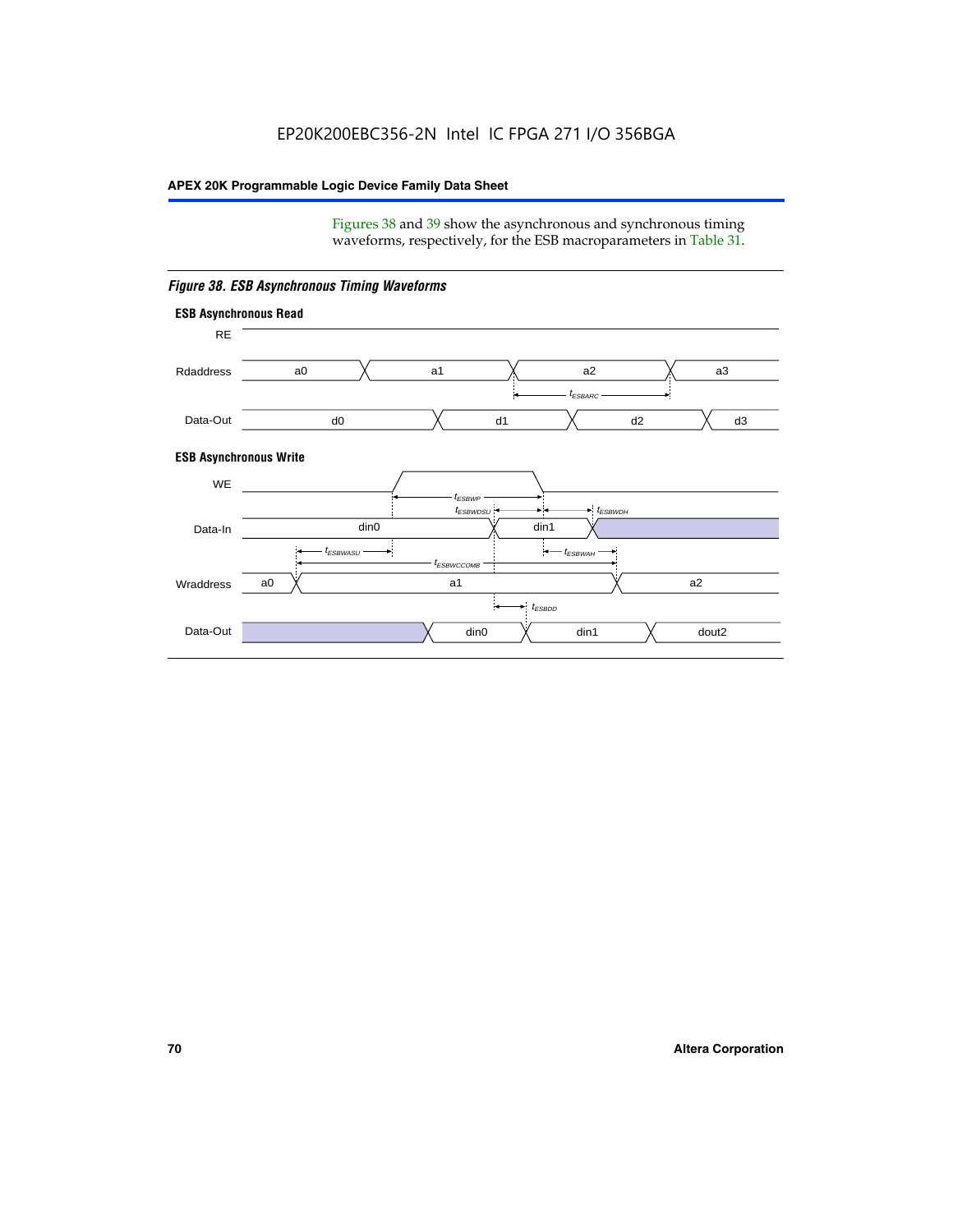# EP20K200EBC356-2N Intel IC FPGA 271 I/O 356BGA

# **APEX 20K Programmable Logic Device Family Data Sheet**



# *Figure 39. ESB Synchronous Timing Waveforms*

# **ESB Synchronous Write (ESB Output Registers Used)**



Figure 40 shows the timing model for bidirectional I/O pin timing.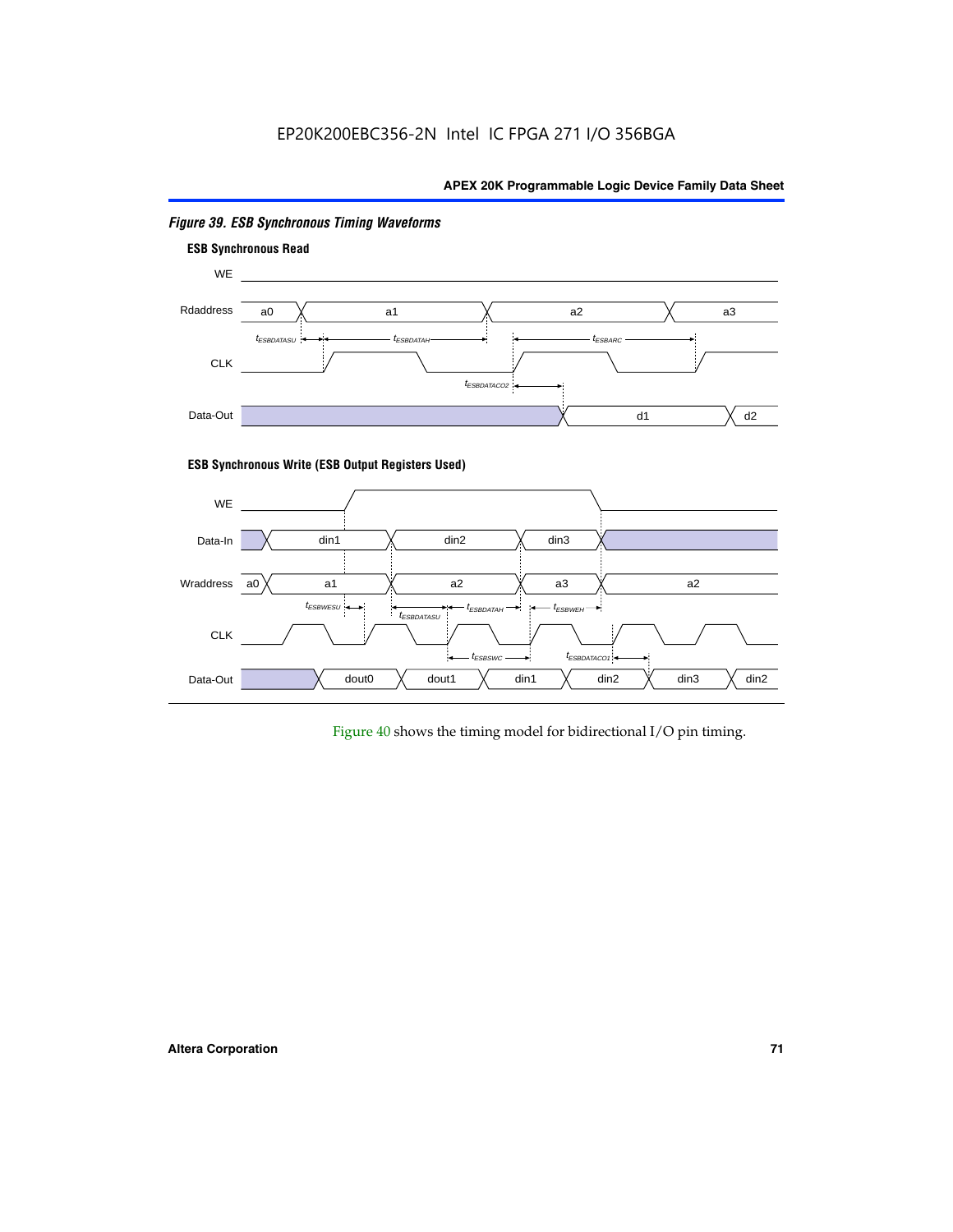

### *Figure 40. Synchronous Bidirectional Pin External Timing*

# *Notes to Figure 40:*

- The output enable and input registers are LE registers in the LAB adjacent to a bidirectional row pin. The output enable register is set with "Output Enable Routing= Signal-Pin" option in the Quartus II software.
- (2) The LAB adjacent input register is set with "Decrease Input Delay to Internal Cells= Off". This maintains a zero hold time for lab adjacent registers while giving a fast, position independent setup time. A faster setup time with zero hold time is possible by setting "Decrease Input Delay to Internal Cells= ON" and moving the input register farther away from the bidirectional pin. The exact position where zero hold occurs with the minimum setup time, varies with device density and speed grade.

Table 31 describes the  $f_{MAX}$  timing parameters shown in Figure 36 on page 68.

| Table 31. APEX 20K f <sub>MAX</sub> Timing Parameters<br>(Part 1 of 2) |                                                                |  |  |  |  |
|------------------------------------------------------------------------|----------------------------------------------------------------|--|--|--|--|
| Symbol                                                                 | <b>Parameter</b>                                               |  |  |  |  |
| $t_{\text{SU}}$                                                        | LE register setup time before clock                            |  |  |  |  |
| $t_H$                                                                  | LE register hold time after clock                              |  |  |  |  |
| $t_{CO}$                                                               | LE register clock-to-output delay                              |  |  |  |  |
| t <sub>LUT</sub>                                                       | LUT delay for data-in                                          |  |  |  |  |
| <sup>t</sup> ESBRC                                                     | ESB Asynchronous read cycle time                               |  |  |  |  |
| <sup>t</sup> ESBWC                                                     | ESB Asynchronous write cycle time                              |  |  |  |  |
| <sup>t</sup> ESBWESU                                                   | ESB WE setup time before clock when using input register       |  |  |  |  |
| <sup>t</sup> ESBDATASU                                                 | ESB data setup time before clock when using input register     |  |  |  |  |
| <sup>t</sup> ESBDATAH                                                  | ESB data hold time after clock when using input register       |  |  |  |  |
| <sup>t</sup> ESBADDRSU                                                 | ESB address setup time before clock when using input registers |  |  |  |  |
| ESBDATACO1                                                             | ESB clock-to-output delay when using output registers          |  |  |  |  |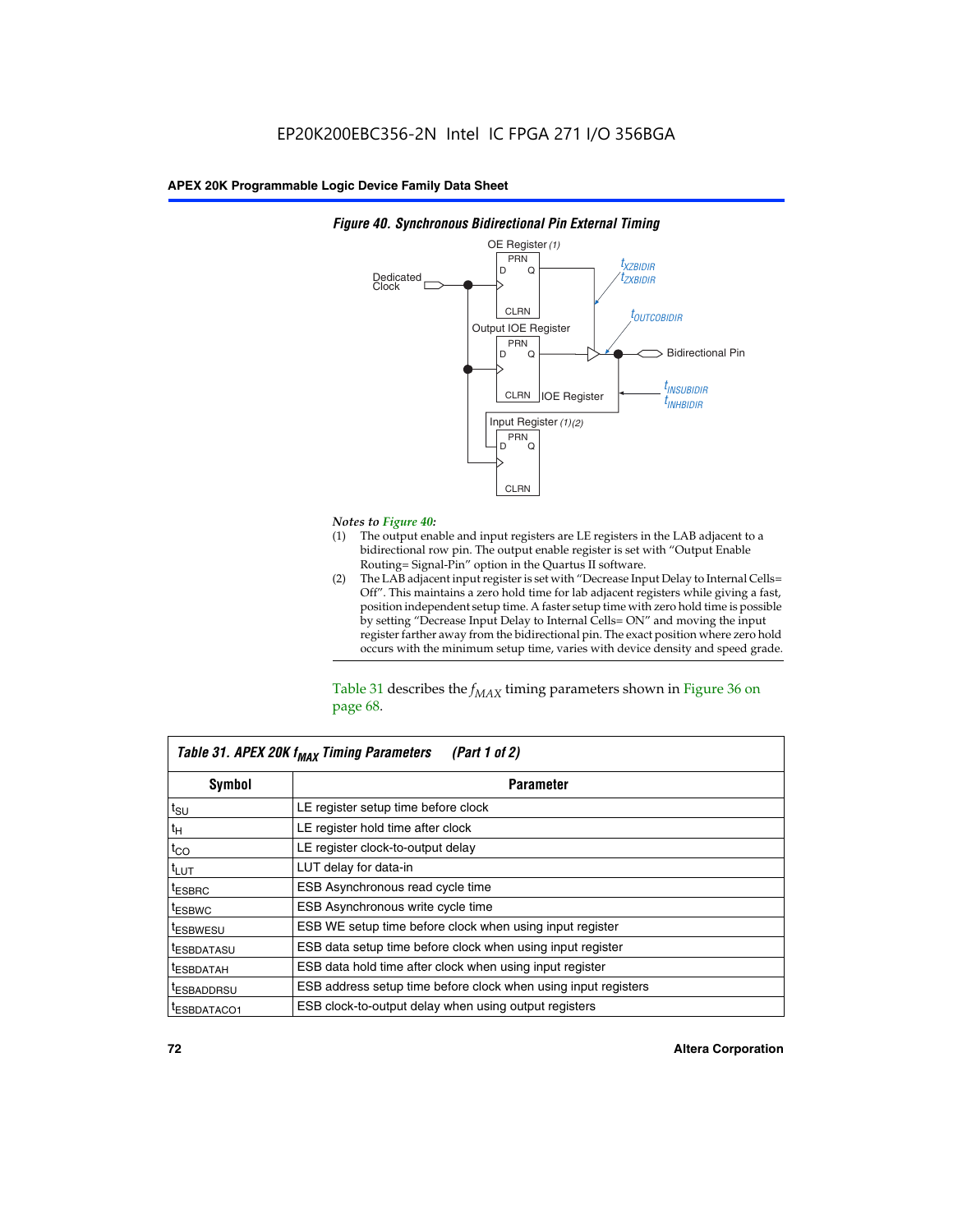| Table 31. APEX 20K f <sub>MAX</sub> Timing Parameters<br>(Part 2 of 2) |                                                    |  |  |  |  |
|------------------------------------------------------------------------|----------------------------------------------------|--|--|--|--|
| Symbol                                                                 | <b>Parameter</b>                                   |  |  |  |  |
| t <sub>ESBDATACO2</sub>                                                | ESB clock-to-output delay without output registers |  |  |  |  |
| <sup>t</sup> ESBDD                                                     | ESB data-in to data-out delay for RAM mode         |  |  |  |  |
| t <sub>PD</sub>                                                        | ESB macrocell input to non-registered output       |  |  |  |  |
| <sup>t</sup> PTERMSU                                                   | ESB macrocell register setup time before clock     |  |  |  |  |
| <sup>t</sup> PTERMCO                                                   | ESB macrocell register clock-to-output delay       |  |  |  |  |
| $t_{F1-4}$                                                             | Fanout delay using local interconnect              |  |  |  |  |
| $t_{F5-20}$                                                            | Fanout delay using MegaLab Interconnect            |  |  |  |  |
| $t_{F20+}$                                                             | Fanout delay using FastTrack Interconnect          |  |  |  |  |
| $t_{CH}$                                                               | Minimum clock high time from clock pin             |  |  |  |  |
| $t_{CL}$                                                               | Minimum clock low time from clock pin              |  |  |  |  |
| $t_{CLRP}$                                                             | LE clear pulse width                               |  |  |  |  |
| t <sub>PREP</sub>                                                      | LE preset pulse width                              |  |  |  |  |
| <sup>t</sup> ESBCH                                                     | Clock high time                                    |  |  |  |  |
| <sup>t</sup> ESBCL                                                     | Clock low time                                     |  |  |  |  |
| <sup>t</sup> ESBWP                                                     | Write pulse width                                  |  |  |  |  |
| <sup>t</sup> ESBRP                                                     | Read pulse width                                   |  |  |  |  |

## Tables 32 and 33 describe APEX 20K external timing parameters.

| Table 32. APEX 20K External Timing Parameters<br>Note (1) |                                                         |  |  |  |  |
|-----------------------------------------------------------|---------------------------------------------------------|--|--|--|--|
| Symbol                                                    | <b>Clock Parameter</b>                                  |  |  |  |  |
| <sup>t</sup> insu                                         | Setup time with global clock at IOE register            |  |  |  |  |
| $t_{\mathsf{INH}}$                                        | Hold time with global clock at IOE register             |  |  |  |  |
| toutco                                                    | Clock-to-output delay with global clock at IOE register |  |  |  |  |

| Table 33. APEX 20K External Bidirectional Timing Parameters<br>Note (1) |                                                                                                |              |  |  |  |  |
|-------------------------------------------------------------------------|------------------------------------------------------------------------------------------------|--------------|--|--|--|--|
| Symbol                                                                  | <b>Conditions</b><br><b>Parameter</b>                                                          |              |  |  |  |  |
| <sup>I</sup> INSUBIDIR                                                  | Setup time for bidirectional pins with global clock at same-row or same-<br>column LE register |              |  |  |  |  |
| <sup>t</sup> INHBIDIR                                                   | Hold time for bidirectional pins with global clock at same-row or same-<br>column LE register  |              |  |  |  |  |
| <sup>t</sup> OUTCOBIDIR                                                 | Clock-to-output delay for bidirectional pins with global clock at IOE<br>register              | $C1 = 10 pF$ |  |  |  |  |
| <sup>T</sup> XZBIDIR                                                    | Synchronous IOE output buffer disable delay                                                    | $C1 = 10 pF$ |  |  |  |  |
| <sup>I</sup> ZXBIDIR                                                    | Synchronous IOE output buffer enable delay, slow slew rate $=$ off                             | $C1 = 10 pF$ |  |  |  |  |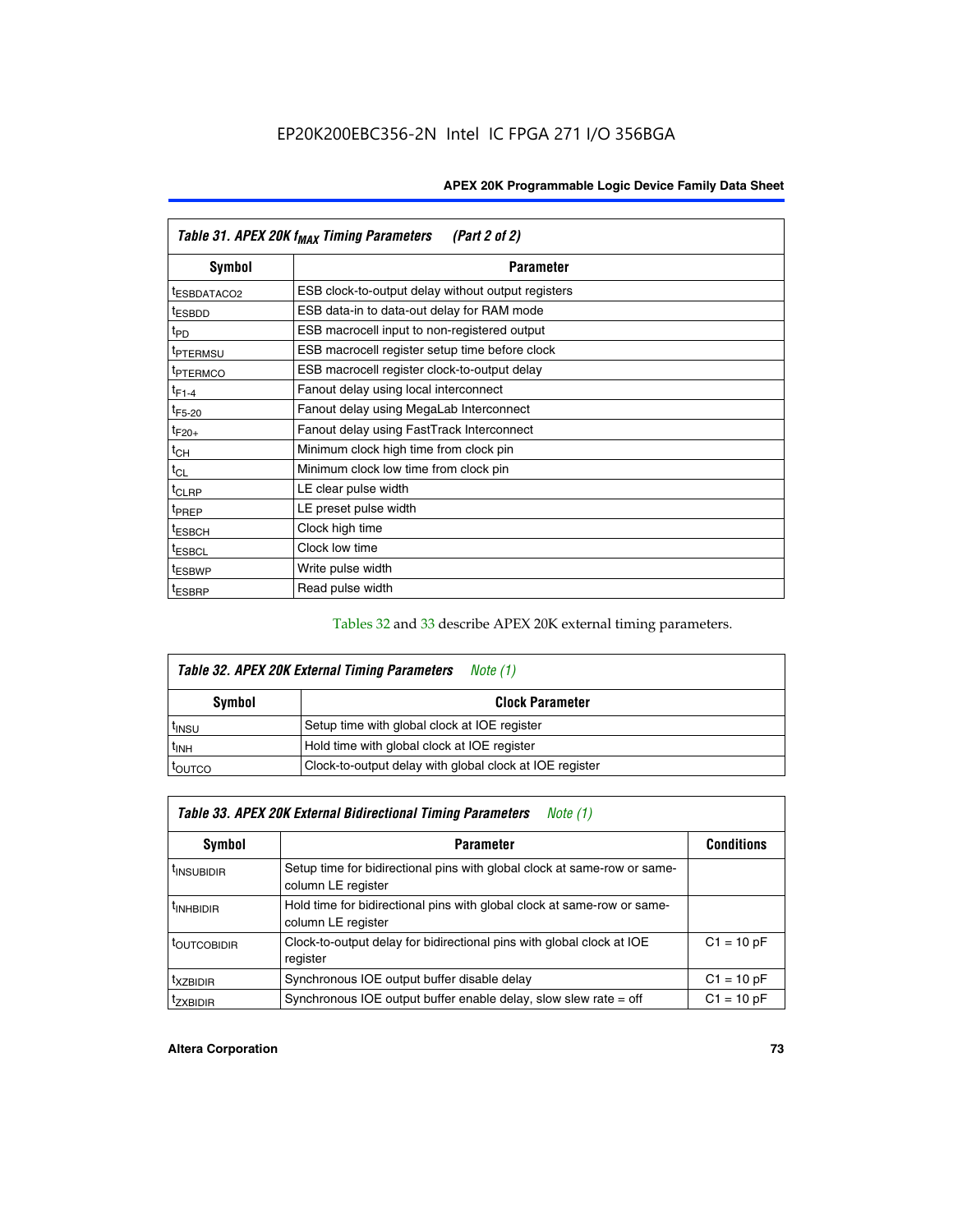#### *Note to Tables 32 and 33:*

(1) These timing parameters are sample-tested only.

Tables 34 through 37 show APEX 20KE LE, ESB, routing, and functional timing microparameters for the  $f_{MAX}$  timing model.

| <b>Table 34. APEX 20KE LE Timing Microparameters</b> |                                     |  |  |  |  |
|------------------------------------------------------|-------------------------------------|--|--|--|--|
| Symbol<br><b>Parameter</b>                           |                                     |  |  |  |  |
| t <sub>SU</sub>                                      | LE register setup time before clock |  |  |  |  |
| $t_H$                                                | LE register hold time after clock   |  |  |  |  |
| $t_{CO}$                                             | LE register clock-to-output delay   |  |  |  |  |
|                                                      | LUT delay for data-in to data-out   |  |  |  |  |

| Table 35. APEX 20KE ESB Timing Microparameters |                                                                        |  |  |  |
|------------------------------------------------|------------------------------------------------------------------------|--|--|--|
| Symbol                                         | <b>Parameter</b>                                                       |  |  |  |
| t <sub>ESBARC</sub>                            | ESB Asynchronous read cycle time                                       |  |  |  |
| <sup>t</sup> ESBSRC                            | <b>ESB Synchronous read cycle time</b>                                 |  |  |  |
| t <sub>ESBAWC</sub>                            | ESB Asynchronous write cycle time                                      |  |  |  |
| t <sub>ESBSWC</sub>                            | ESB Synchronous write cycle time                                       |  |  |  |
| tESBWASU                                       | ESB write address setup time with respect to WE                        |  |  |  |
| <sup>t</sup> ESBWAH                            | ESB write address hold time with respect to WE                         |  |  |  |
| t <sub>ESBWDSU</sub>                           | ESB data setup time with respect to WE                                 |  |  |  |
| <sup>t</sup> ESBWDH                            | ESB data hold time with respect to WE                                  |  |  |  |
| tESBRASU                                       | ESB read address setup time with respect to RE                         |  |  |  |
| t <sub>ESBRAH</sub>                            | ESB read address hold time with respect to RE                          |  |  |  |
| <sup>t</sup> ESBWESU                           | ESB WE setup time before clock when using input register               |  |  |  |
| <sup>t</sup> ESBWEH                            | ESB WE hold time after clock when using input register                 |  |  |  |
| <sup>t</sup> ESBDATASU                         | ESB data setup time before clock when using input register             |  |  |  |
| t <sub>ESBDATAH</sub>                          | ESB data hold time after clock when using input register               |  |  |  |
| <sup>t</sup> ESBWADDRSU                        | ESB write address setup time before clock when using input             |  |  |  |
|                                                | registers                                                              |  |  |  |
| tESBRADDRSU                                    | ESB read address setup time before clock when using input<br>registers |  |  |  |
| t <sub>ESBDATACO1</sub>                        | ESB clock-to-output delay when using output registers                  |  |  |  |
| t <sub>ESBDATACO2</sub>                        | ESB clock-to-output delay without output registers                     |  |  |  |
| $t_{ESBDD}$                                    | ESB data-in to data-out delay for RAM mode                             |  |  |  |
| $t_{PD}$                                       | ESB Macrocell input to non-registered output                           |  |  |  |
| t <sub>PTERMSU</sub>                           | ESB Macrocell register setup time before clock                         |  |  |  |
| t <sub>PTERMCO</sub>                           | ESB Macrocell register clock-to-output delay                           |  |  |  |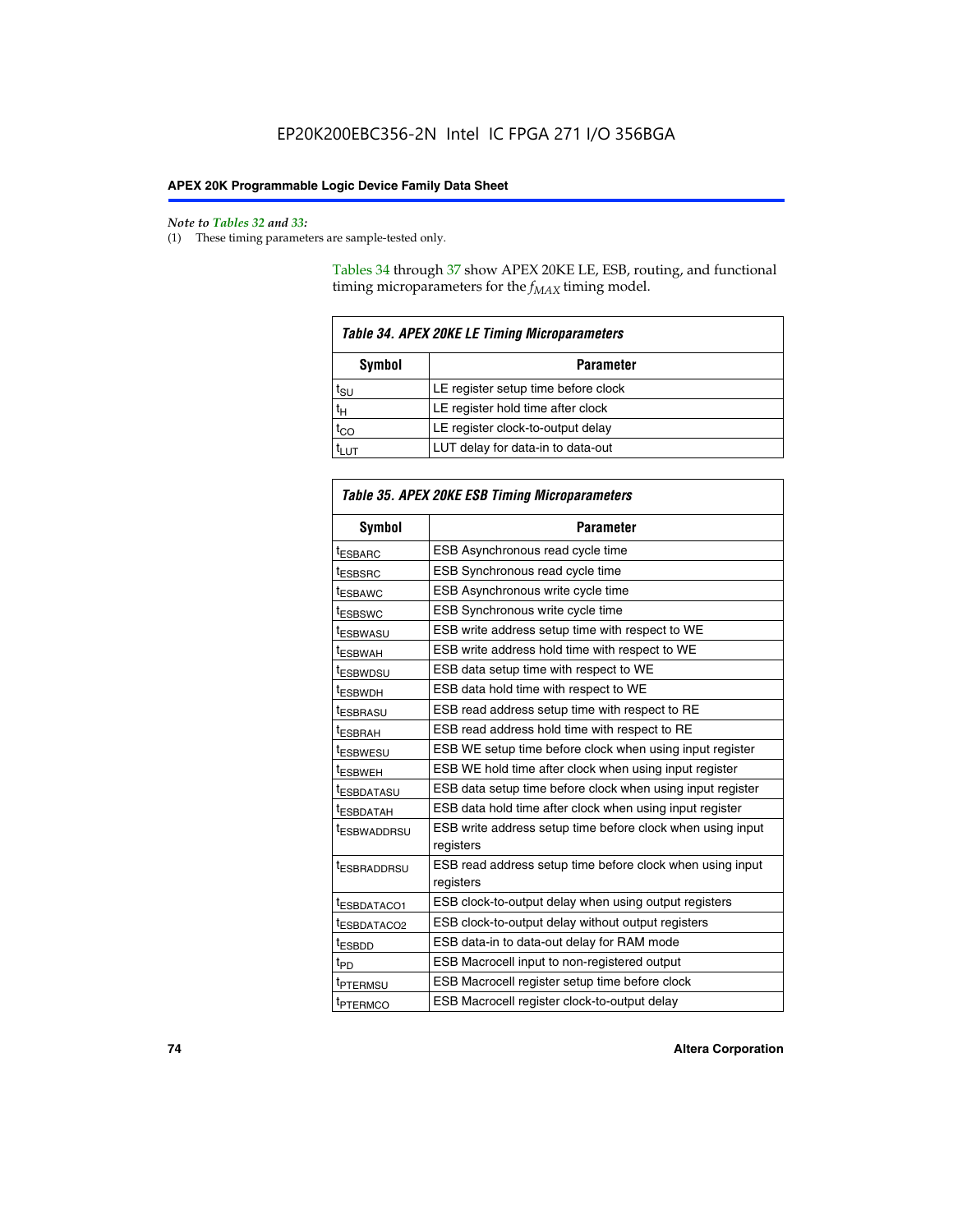| Table 36. APEX 20KE Routing Timing Microparameters<br>Note (1) |                                                    |  |  |  |  |
|----------------------------------------------------------------|----------------------------------------------------|--|--|--|--|
| Symbol<br><b>Parameter</b>                                     |                                                    |  |  |  |  |
| $t_{F1-4}$                                                     | Fanout delay using Local Interconnect              |  |  |  |  |
| $t_{F5-20}$                                                    | Fanout delay estimate using MegaLab Interconnect   |  |  |  |  |
| t <sub>F20+</sub>                                              | Fanout delay estimate using FastTrack Interconnect |  |  |  |  |

#### *Note to Table 36:*

(1) These parameters are worst-case values for typical applications. Post-compilation timing simulation and timing analysis are required to determine actual worst-case performance.

| Symbol        | <b>Parameter</b>                       |  |  |  |  |  |
|---------------|----------------------------------------|--|--|--|--|--|
| <b>TCH</b>    | Minimum clock high time from clock pin |  |  |  |  |  |
| <b>TCL</b>    | Minimum clock low time from clock pin  |  |  |  |  |  |
| <b>TCLRP</b>  | LE clear Pulse Width                   |  |  |  |  |  |
| <b>TPREP</b>  | LE preset pulse width                  |  |  |  |  |  |
| <b>TESBCH</b> | Clock high time for ESB                |  |  |  |  |  |
| <b>TESBCL</b> | Clock low time for ESB                 |  |  |  |  |  |
| <b>TESBWP</b> | Write pulse width                      |  |  |  |  |  |
| <b>TESBRP</b> | Read pulse width                       |  |  |  |  |  |

### *Table 37. APEX 20KE Functional Timing Microparameters*

Tables 38 and 39 describe the APEX 20KE external timing parameters.

| Table 38. APEX 20KE External Timing Parameters<br>Note (1) |                                                                |              |  |  |  |
|------------------------------------------------------------|----------------------------------------------------------------|--------------|--|--|--|
| <b>Clock Parameter</b><br>Symbol<br><b>Conditions</b>      |                                                                |              |  |  |  |
| <sup>t</sup> insu                                          | Setup time with global clock at IOE input register             |              |  |  |  |
| $t_{\text{INH}}$                                           | Hold time with global clock at IOE input register              |              |  |  |  |
| toutco                                                     | Clock-to-output delay with global clock at IOE output register | $C1 = 10 pF$ |  |  |  |
| <sup>t</sup> INSUPLL                                       | Setup time with PLL clock at IOE input register                |              |  |  |  |
| <sup>t</sup> INHPLL                                        | Hold time with PLL clock at IOE input register                 |              |  |  |  |
| <sup>I</sup> OUTCOPLL                                      | Clock-to-output delay with PLL clock at IOE output register    | $C1 = 10 pF$ |  |  |  |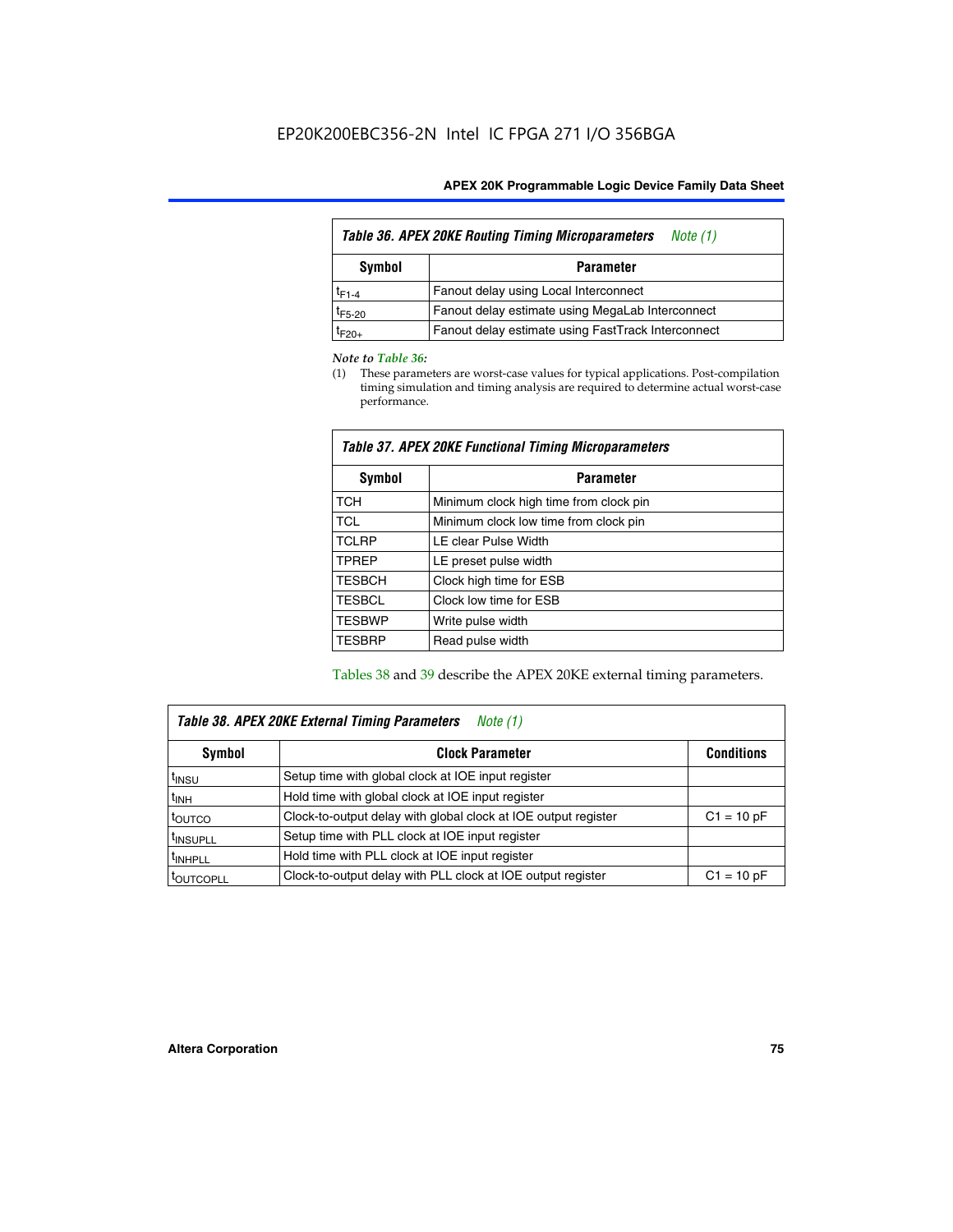| Table 39. APEX 20KE External Bidirectional Timing Parameters<br>Note $(1)$ |                                                                                                          |              |  |  |  |  |  |  |
|----------------------------------------------------------------------------|----------------------------------------------------------------------------------------------------------|--------------|--|--|--|--|--|--|
| <b>Symbol</b>                                                              | <b>Conditions</b><br><b>Parameter</b>                                                                    |              |  |  |  |  |  |  |
| <sup>t</sup> INSUBIDIR                                                     | Setup time for bidirectional pins with global clock at LAB adjacent Input<br>Register                    |              |  |  |  |  |  |  |
| <sup>t</sup> INHBIDIR                                                      | Hold time for bidirectional pins with global clock at LAB adjacent Input<br>Register                     |              |  |  |  |  |  |  |
| <b><i>LOUTCOBIDIR</i></b>                                                  | $C1 = 10 pF$<br>Clock-to-output delay for bidirectional pins with global clock at IOE output<br>register |              |  |  |  |  |  |  |
| t <sub>XZBIDIR</sub>                                                       | $C1 = 10 pF$<br>Synchronous Output Enable Register to output buffer disable delay                        |              |  |  |  |  |  |  |
| <sup>t</sup> zxbidir                                                       | Synchronous Output Enable Register output buffer enable delay                                            | $C1 = 10 pF$ |  |  |  |  |  |  |
| <sup>I</sup> INSUBIDIRPLL                                                  | Setup time for bidirectional pins with PLL clock at LAB adjacent Input<br>Register                       |              |  |  |  |  |  |  |
| <sup>t</sup> INHBIDIRPLL                                                   | Hold time for bidirectional pins with PLL clock at LAB adjacent Input<br>Register                        |              |  |  |  |  |  |  |
| <sup>t</sup> OUTCOBIDIRPLL                                                 | Clock-to-output delay for bidirectional pins with PLL clock at IOE output<br>register                    | $C1 = 10 pF$ |  |  |  |  |  |  |
| <sup>t</sup> XZBIDIRPLL                                                    | Synchronous Output Enable Register to output buffer disable delay with<br><b>PLL</b>                     | $C1 = 10 pF$ |  |  |  |  |  |  |
| <sup>I</sup> ZXBIDIRPLL                                                    | Synchronous Output Enable Register output buffer enable delay with PLL                                   | $C1 = 10 pF$ |  |  |  |  |  |  |

*Note to Tables 38 and 39:*

(1) These timing parameters are sample-tested only.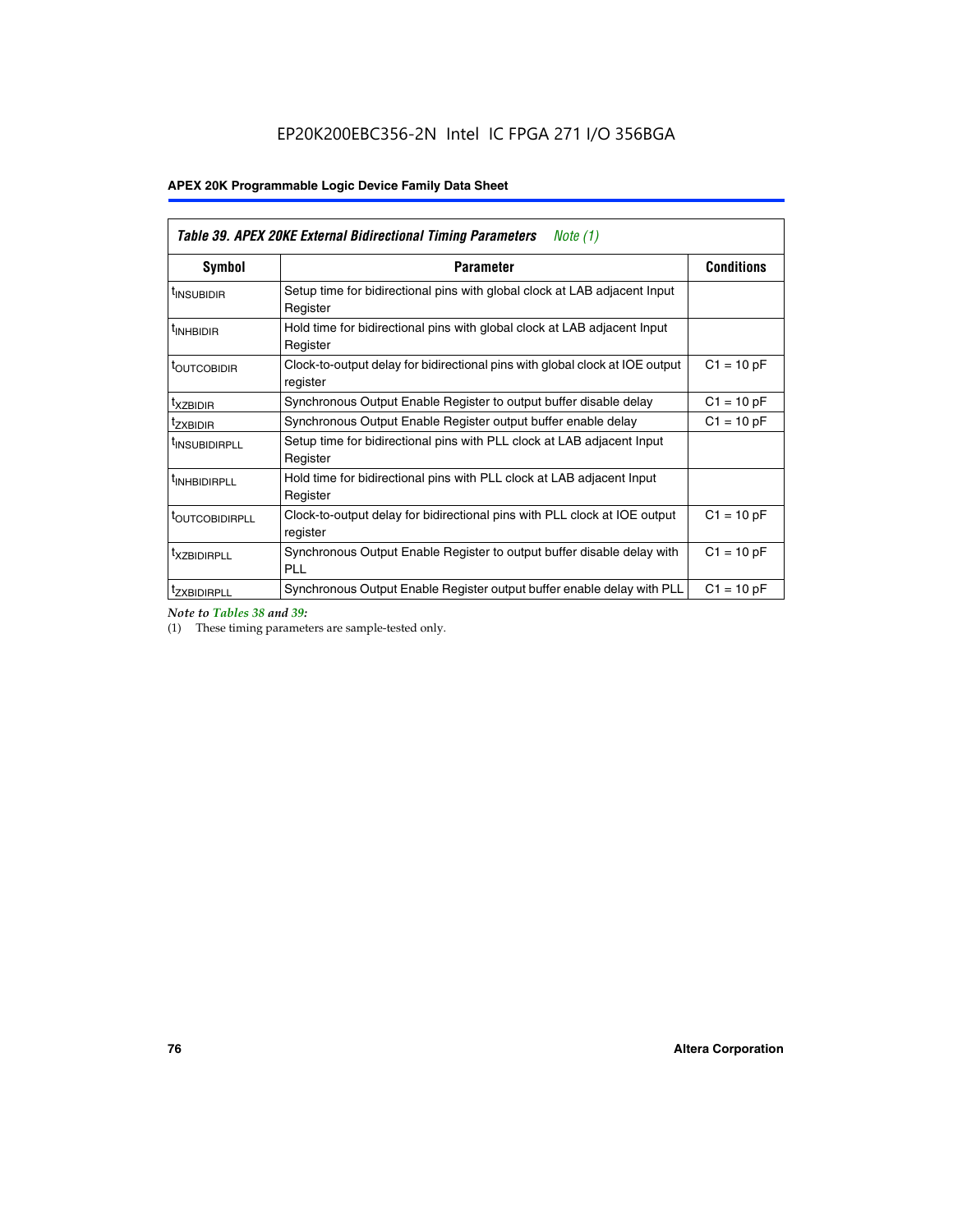Tables 40 through 42 show the **f<sub>MAX</sub>** timing parameters for EP20K100, EP20K200, and EP20K400 APEX 20K devices.

| Table 40. EP20K100 f <sub>MAX</sub> Timing Parameters |                |     |                |     |                |     |              |
|-------------------------------------------------------|----------------|-----|----------------|-----|----------------|-----|--------------|
| <b>Symbol</b>                                         | -1 Speed Grade |     | -2 Speed Grade |     | -3 Speed Grade |     | <b>Units</b> |
|                                                       | Min            | Max | Min            | Max | Min            | Max |              |
| $t_{\text{SU}}$                                       | 0.5            |     | 0.6            |     | 0.8            |     | ns           |
| $t_H$                                                 | 0.7            |     | 0.8            |     | 1.0            |     | ns           |
| $t_{CO}$                                              |                | 0.3 |                | 0.4 |                | 0.5 | ns           |
| $t_{LUT}$                                             |                | 0.8 |                | 1.0 |                | 1.3 | ns           |
| <sup>t</sup> ESBRC                                    |                | 1.7 |                | 2.1 |                | 2.4 | ns           |
| t <sub>ESBWC</sub>                                    |                | 5.7 |                | 6.9 |                | 8.1 | ns           |
| t <sub>ESBWESU</sub>                                  | 3.3            |     | 3.9            |     | 4.6            |     | ns           |
| <sup>t</sup> ESBDATASU                                | 2.2            |     | 2.7            |     | 3.1            |     | ns           |
| t <sub>ESBDATAH</sub>                                 | 0.6            |     | 0.8            |     | 0.9            |     | ns           |
| <sup>t</sup> ESBADDRSU                                | 2.4            |     | 2.9            |     | 3.3            |     | ns           |
| t <sub>ESBDATACO1</sub>                               |                | 1.3 |                | 1.6 |                | 1.8 | ns           |
| t <sub>ESBDATACO2</sub>                               |                | 2.6 |                | 3.1 |                | 3.6 | ns           |
| t <sub>ESBDD</sub>                                    |                | 2.5 |                | 3.3 |                | 3.6 | ns           |
| t <sub>PD</sub>                                       |                | 2.5 |                | 3.0 |                | 3.6 | ns           |
| <sup>t</sup> PTERMSU                                  | 2.3            |     | 2.6            |     | 3.2            |     | ns           |
| t <sub>PTERMCO</sub>                                  |                | 1.5 |                | 1.8 |                | 2.1 | ns           |
| $t_{F1-4}$                                            |                | 0.5 |                | 0.6 |                | 0.7 | ns           |
| $t_{F5-20}$                                           |                | 1.6 |                | 1.7 |                | 1.8 | ns           |
| $t_{F20+}$                                            |                | 2.2 |                | 2.2 |                | 2.3 | ns           |
| $t_{\mathsf{CH}}$                                     | 2.0            |     | 2.5            |     | 3.0            |     | ns           |
| $t_{CL}$                                              | 2.0            |     | 2.5            |     | 3.0            |     | ns           |
| t <sub>CLRP</sub>                                     | 0.3            |     | 0.4            |     | 0.4            |     | ns           |
| t <sub>PREP</sub>                                     | 0.5            |     | 0.5            |     | 0.5            |     | ns           |
| t <sub>ESBCH</sub>                                    | 2.0            |     | 2.5            |     | 3.0            |     | ns           |
| t <sub>ESBCL</sub>                                    | 2.0            |     | 2.5            |     | 3.0            |     | ns           |
| t <sub>ESBWP</sub>                                    | 1.6            |     | 1.9            |     | 2.2            |     | ns           |
| $t_{ESBRP}$                                           | 1.0            |     | 1.3            |     | 1.4            |     | ns           |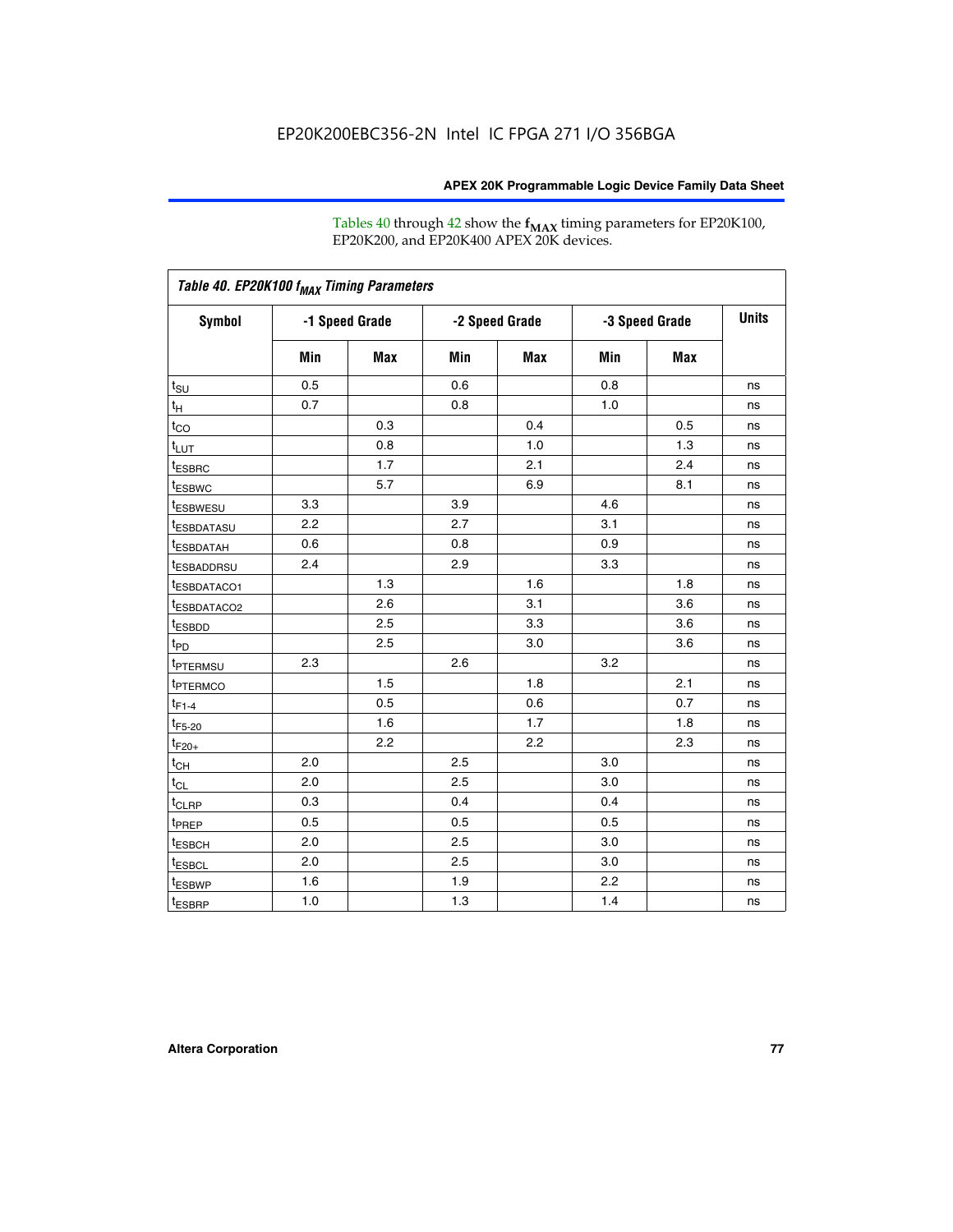| Table 41. EP20K200 f <sub>MAX</sub> Timing Parameters |                |     |     |                |     |                |    |
|-------------------------------------------------------|----------------|-----|-----|----------------|-----|----------------|----|
| Symbol                                                | -1 Speed Grade |     |     | -2 Speed Grade |     | -3 Speed Grade |    |
|                                                       | Min            | Max | Min | <b>Max</b>     | Min | Max            |    |
| $t_{\text{SU}}$                                       | 0.5            |     | 0.6 |                | 0.8 |                | ns |
| $t_H$                                                 | 0.7            |     | 0.8 |                | 1.0 |                | ns |
| $t_{CO}$                                              |                | 0.3 |     | 0.4            |     | 0.5            | ns |
| $t_{LUT}$                                             |                | 0.8 |     | 1.0            |     | 1.3            | ns |
| t <sub>ESBRC</sub>                                    |                | 1.7 |     | 2.1            |     | 2.4            | ns |
| t <sub>ESBWC</sub>                                    |                | 5.7 |     | 6.9            |     | 8.1            | ns |
| t <sub>ESBWESU</sub>                                  | 3.3            |     | 3.9 |                | 4.6 |                | ns |
| <sup>t</sup> ESBDATASU                                | 2.2            |     | 2.7 |                | 3.1 |                | ns |
| t <sub>ESBDATAH</sub>                                 | 0.6            |     | 0.8 |                | 0.9 |                | ns |
| t <sub>ESBADDRSU</sub>                                | 2.4            |     | 2.9 |                | 3.3 |                | ns |
| <u>t<sub>ESBDATACO1</sub></u>                         |                | 1.3 |     | 1.6            |     | 1.8            | ns |
| <sup>t</sup> ESBDATACO2                               |                | 2.6 |     | 3.1            |     | 3.6            | ns |
| t <sub>ESBDD</sub>                                    |                | 2.5 |     | 3.3            |     | 3.6            | ns |
| t <sub>PD</sub>                                       |                | 2.5 |     | 3.0            |     | 3.6            | ns |
| t <sub>PTERMSU</sub>                                  | 2.3            |     | 2.7 |                | 3.2 |                | ns |
| t <sub>PTERMCO</sub>                                  |                | 1.5 |     | 1.8            |     | 2.1            | ns |
| $t_{F1-4}$                                            |                | 0.5 |     | 0.6            |     | 0.7            | ns |
| $t_{F5-20}$                                           |                | 1.6 |     | 1.7            |     | 1.8            | ns |
| $t_{F20+}$                                            |                | 2.2 |     | 2.2            |     | 2.3            | ns |
| $\textnormal{t}_{\textnormal{CH}}$                    | 2.0            |     | 2.5 |                | 3.0 |                | ns |
| $t_{CL}$                                              | 2.0            |     | 2.5 |                | 3.0 |                | ns |
| t <sub>CLRP</sub>                                     | 0.3            |     | 0.4 |                | 0.4 |                | ns |
| t <sub>PREP</sub>                                     | 0.4            |     | 0.5 |                | 0.5 |                | ns |
| t <sub>ESBCH</sub>                                    | 2.0            |     | 2.5 |                | 3.0 |                | ns |
| t <sub>ESBCL</sub>                                    | 2.0            |     | 2.5 |                | 3.0 |                | ns |
| t <sub>ESBWP</sub>                                    | 1.6            |     | 1.9 |                | 2.2 |                | ns |
| t <sub>ESBRP</sub>                                    | 1.0            |     | 1.3 |                | 1.4 |                | ns |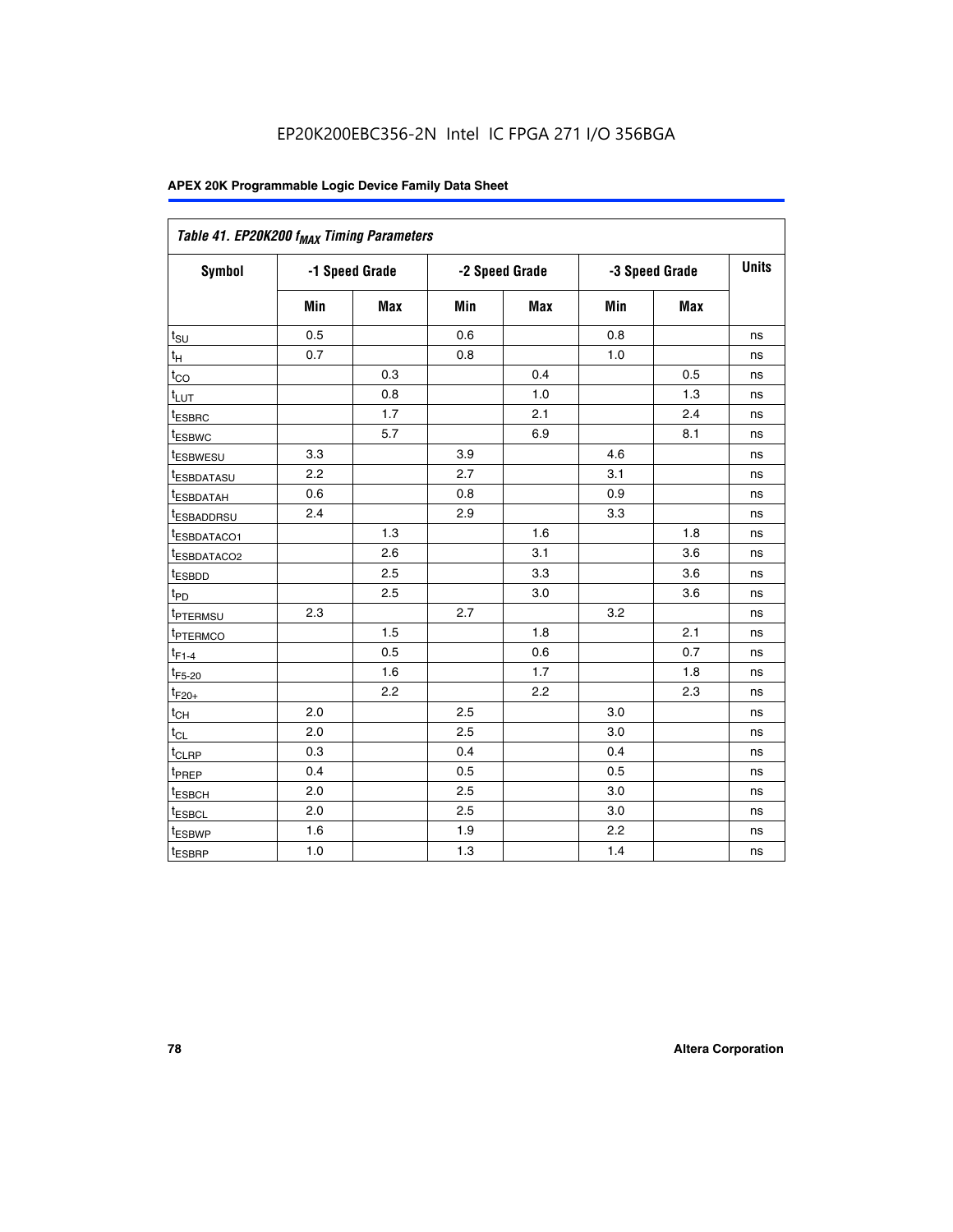|                           | Table 42. EP20K400 f <sub>MAX</sub> Timing Parameters |                |     |                |     |                |              |  |  |  |  |  |
|---------------------------|-------------------------------------------------------|----------------|-----|----------------|-----|----------------|--------------|--|--|--|--|--|
| <b>Symbol</b>             |                                                       | -1 Speed Grade |     | -2 Speed Grade |     | -3 Speed Grade | <b>Units</b> |  |  |  |  |  |
|                           | Min                                                   | Max            | Min | Max            | Min | <b>Max</b>     |              |  |  |  |  |  |
| $t_{\text{SU}}$           | 0.1                                                   |                | 0.3 |                | 0.6 |                | ns           |  |  |  |  |  |
| $t_H$                     | 0.5                                                   |                | 0.8 |                | 0.9 |                | ns           |  |  |  |  |  |
| $t_{CO}$                  |                                                       | 0.1            |     | 0.4            |     | 0.6            | ns           |  |  |  |  |  |
| $t_{LUT}$                 |                                                       | 1.0            |     | 1.2            |     | 1.4            | ns           |  |  |  |  |  |
| t <sub>ESBRC</sub>        |                                                       | 1.7            |     | 2.1            |     | 2.4            | ns           |  |  |  |  |  |
| <i>t</i> <sub>ESBWC</sub> |                                                       | 5.7            |     | 6.9            |     | 8.1            | ns           |  |  |  |  |  |
| <i>t</i> ESBWESU          | 3.3                                                   |                | 3.9 |                | 4.6 |                | ns           |  |  |  |  |  |
| <sup>t</sup> ESBDATASU    | 2.2                                                   |                | 2.7 |                | 3.1 |                | ns           |  |  |  |  |  |
| <b><i>ESBDATAH</i></b>    | 0.6                                                   |                | 0.8 |                | 0.9 |                | ns           |  |  |  |  |  |
| <sup>t</sup> ESBADDRSU    | 2.4                                                   |                | 2.9 |                | 3.3 |                | ns           |  |  |  |  |  |
| <sup>t</sup> ESBDATACO1   |                                                       | 1.3            |     | 1.6            |     | 1.8            | ns           |  |  |  |  |  |
| t <sub>ESBDATACO2</sub>   |                                                       | 2.5            |     | 3.1            |     | 3.6            | ns           |  |  |  |  |  |
| t <sub>ESBDD</sub>        |                                                       | 2.5            |     | 3.3            |     | 3.6            | ns           |  |  |  |  |  |
| t <sub>PD</sub>           |                                                       | 2.5            |     | 3.1            |     | 3.6            | ns           |  |  |  |  |  |
| t <sub>PTERMSU</sub>      | 1.7                                                   |                | 2.1 |                | 2.4 |                | ns           |  |  |  |  |  |
| <sup>t</sup> PTERMCO      |                                                       | 1.0            |     | 1.2            |     | 1.4            | ns           |  |  |  |  |  |
| $t_{F1-4}$                |                                                       | 0.4            |     | 0.5            |     | 0.6            | ns           |  |  |  |  |  |
| $t_{F5-20}$               |                                                       | 2.6            |     | 2.8            |     | 2.9            | ns           |  |  |  |  |  |
| $t_{F20+}$                |                                                       | 3.7            |     | 3.8            |     | 3.9            | ns           |  |  |  |  |  |
| $t_{CH}$                  | 2.0                                                   |                | 2.5 |                | 3.0 |                | ns           |  |  |  |  |  |
| $t_{CL}$                  | 2.0                                                   |                | 2.5 |                | 3.0 |                | ns           |  |  |  |  |  |
| t <sub>CLRP</sub>         | 0.5                                                   |                | 0.6 |                | 0.8 |                | ns           |  |  |  |  |  |
| t <sub>PREP</sub>         | 0.5                                                   |                | 0.5 |                | 0.5 |                | ns           |  |  |  |  |  |
| t <sub>ESBCH</sub>        | 2.0                                                   |                | 2.5 |                | 3.0 |                | ns           |  |  |  |  |  |
| t <sub>ESBCL</sub>        | 2.0                                                   |                | 2.5 |                | 3.0 |                | ns           |  |  |  |  |  |
| t <sub>ESBWP</sub>        | 1.5                                                   |                | 1.9 |                | 2.2 |                | ns           |  |  |  |  |  |
| t <sub>ESBRP</sub>        | 1.0                                                   |                | 1.2 |                | 1.4 |                | ns           |  |  |  |  |  |

Tables 43 through 48 show the I/O external and external bidirectional timing parameter values for EP20K100, EP20K200, and EP20K400 APEX 20K devices.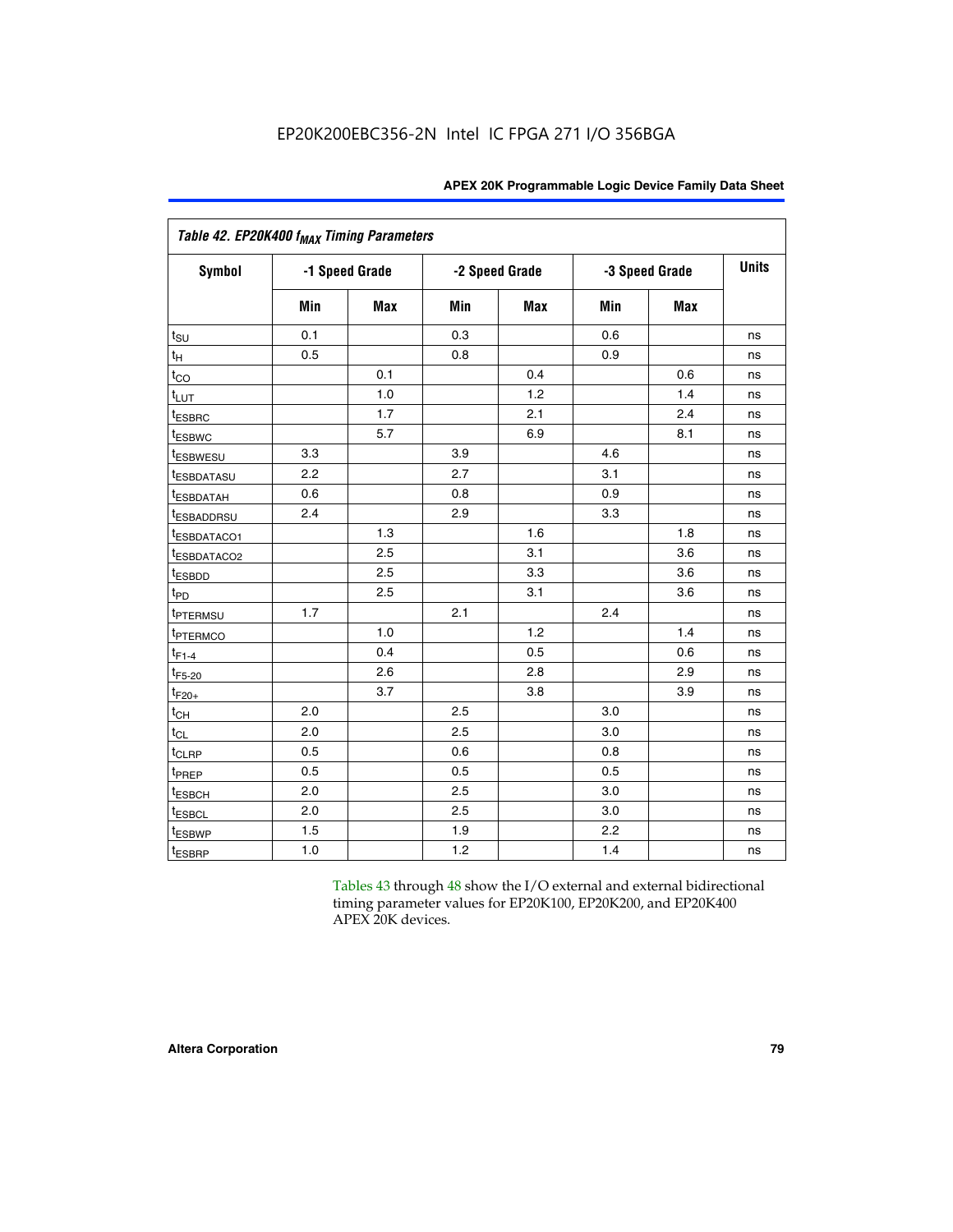| Table 43. EP20K100 External Timing Parameters |     |                |     |                |     |                |             |  |  |  |
|-----------------------------------------------|-----|----------------|-----|----------------|-----|----------------|-------------|--|--|--|
| Symbol                                        |     | -1 Speed Grade |     | -2 Speed Grade |     | -3 Speed Grade | <b>Unit</b> |  |  |  |
|                                               | Min | Max            | Min | <b>Max</b>     | Min | <b>Max</b>     |             |  |  |  |
| $t_{INSU}$ (1)                                | 2.3 |                | 2.8 |                | 3.2 |                | ns          |  |  |  |
| $t_{INH}$ (1)                                 | 0.0 |                | 0.0 |                | 0.0 |                | ns          |  |  |  |
| $t_{\text{OUTCO}}(1)$                         | 2.0 | 4.5            | 2.0 | 4.9            | 2.0 | 6.6            | ns          |  |  |  |
| $t_{INSU}(2)$                                 | 1.1 |                | 1.2 |                |     |                | ns          |  |  |  |
| $t_{INH}$ (2)                                 | 0.0 |                | 0.0 |                |     |                | ns          |  |  |  |
| $t_{\text{OUTCO}}$ (2)                        | 0.5 | 2.7            | 0.5 | 3.1            |     | 4.8            | ns          |  |  |  |

| <b>Table 44. EP20K100 External Bidirectional Timing Parameters</b> |     |                |     |                |     |                |    |
|--------------------------------------------------------------------|-----|----------------|-----|----------------|-----|----------------|----|
| Symbol                                                             |     | -1 Speed Grade |     | -2 Speed Grade |     | -3 Speed Grade |    |
|                                                                    | Min | Max            | Min | Max            | Min | Max            |    |
| $t_{\text{INSUBIDIR}}(1)$                                          | 2.3 |                | 2.8 |                | 3.2 |                | ns |
| $t_{INHBIDIR}$ (1)                                                 | 0.0 |                | 0.0 |                | 0.0 |                | ns |
| <sup>t</sup> OUTCOBIDIR<br>(1)                                     | 2.0 | 4.5            | 2.0 | 4.9            | 2.0 | 6.6            | ns |
| $t_{XZBIDIR}$ (1)                                                  |     | 5.0            |     | 5.9            |     | 6.9            | ns |
| $t_{ZXBIDIR}$ (1)                                                  |     | 5.0            |     | 5.9            |     | 6.9            | ns |
| $t_{INSUBIDIR}$ (2)                                                | 1.0 |                | 1.2 |                |     |                | ns |
| $t_{INHBIDIR}$ (2)                                                 | 0.0 |                | 0.0 |                |     |                | ns |
| <sup>t</sup> OUTCOBIDIR<br>(2)                                     | 0.5 | 2.7            | 0.5 | 3.1            |     |                | ns |
| $t_{XZBIDIR}$ (2)                                                  |     | 4.3            |     | 5.0            |     |                | ns |
| $t_{ZXBIDIR}$ (2)                                                  |     | 4.3            |     | 5.0            |     |                | ns |

| Table 45. EP20K200 External Timing Parameters |     |                |     |                |     |                |             |  |  |  |  |
|-----------------------------------------------|-----|----------------|-----|----------------|-----|----------------|-------------|--|--|--|--|
| Symbol                                        |     | -1 Speed Grade |     | -2 Speed Grade |     | -3 Speed Grade | <b>Unit</b> |  |  |  |  |
|                                               | Min | Max            | Min | <b>Max</b>     | Min | <b>Max</b>     |             |  |  |  |  |
| $t_{INSU}$ (1)                                | 1.9 |                | 2.3 |                | 2.6 |                | ns          |  |  |  |  |
| $t_{INH}$ (1)                                 | 0.0 |                | 0.0 |                | 0.0 |                | ns          |  |  |  |  |
| $t_{\text{OUTCO}}(1)$                         | 2.0 | 4.6            | 2.0 | 5.6            | 2.0 | 6.8            | ns          |  |  |  |  |
| $t_{INSU}$ (2)                                | 1.1 |                | 1.2 |                |     |                | ns          |  |  |  |  |
| $t_{INH}$ (2)                                 | 0.0 |                | 0.0 |                |     |                | ns          |  |  |  |  |
| $t_{\text{OUTCO}}$ (2)                        | 0.5 | 2.7            | 0.5 | 3.1            |     |                | ns          |  |  |  |  |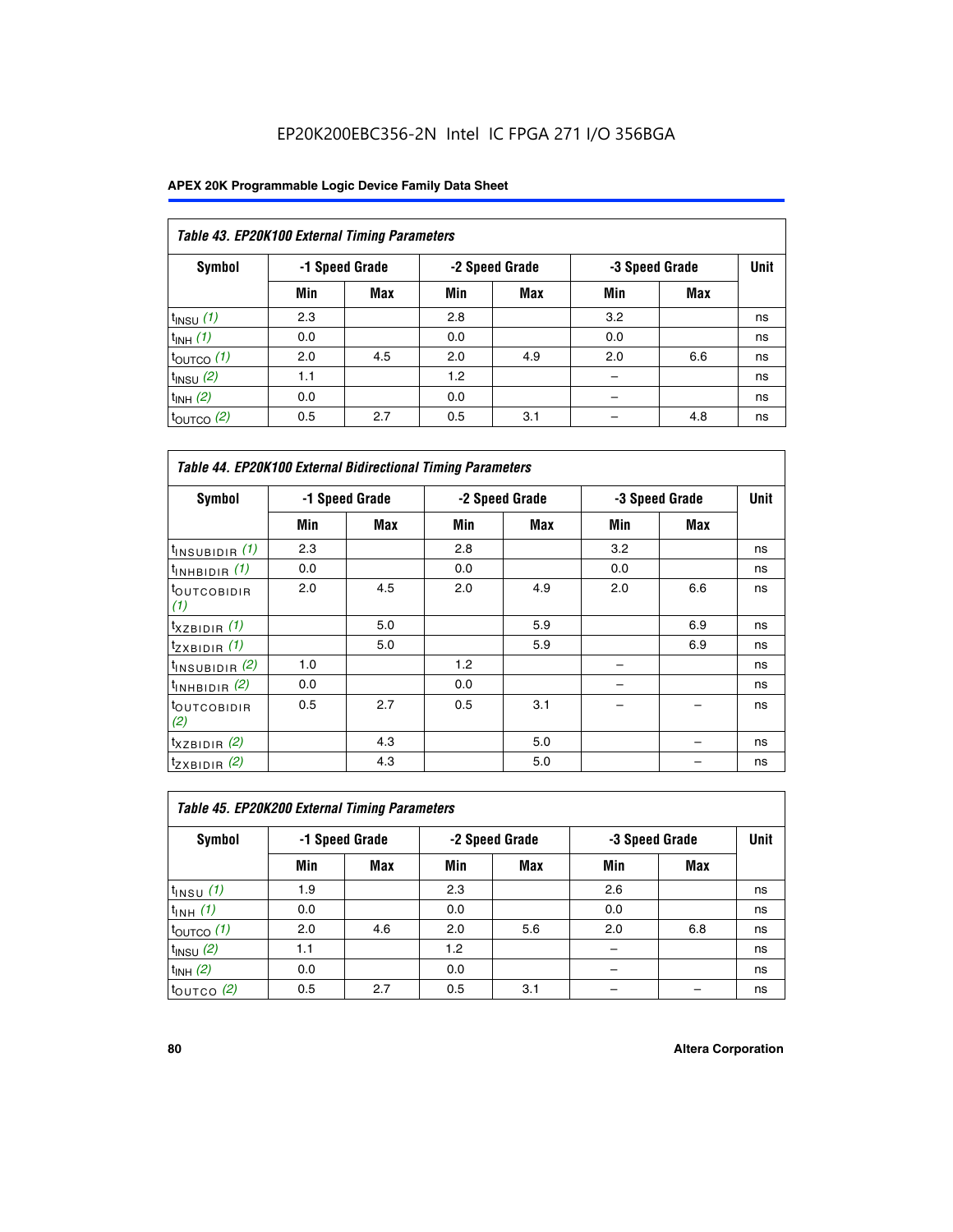| Table 46. EP20K200 External Bidirectional Timing Parameters |     |                |     |                |     |                |             |
|-------------------------------------------------------------|-----|----------------|-----|----------------|-----|----------------|-------------|
| Symbol                                                      |     | -1 Speed Grade |     | -2 Speed Grade |     | -3 Speed Grade | <b>Unit</b> |
|                                                             | Min | <b>Max</b>     | Min | Max            | Min | <b>Max</b>     |             |
| $t_{\text{INSUBIDIR}}(1)$                                   | 1.9 |                | 2.3 |                | 2.6 |                | ns          |
| $t_{INHBIDIR}$ (1)                                          | 0.0 |                | 0.0 |                | 0.0 |                | ns          |
| $t_{\text{OUTCOBIDIR}}(1)$                                  | 2.0 | 4.6            | 2.0 | 5.6            | 2.0 | 6.8            | ns          |
| $t_{XZBIDIR}$ (1)                                           |     | 5.0            |     | 5.9            |     | 6.9            | ns          |
| $t_{ZXBIDIR}$ (1)                                           |     | 5.0            |     | 5.9            |     | 6.9            | ns          |
| $t_{\text{INSUBIDIR}}(2)$                                   | 1.1 |                | 1.2 |                |     |                | ns          |
| $t_{INHBIDIR}$ (2)                                          | 0.0 |                | 0.0 |                |     |                | ns          |
| $t_{\text{OUTCOBIDIR}}$ (2)                                 | 0.5 | 2.7            | 0.5 | 3.1            |     |                | ns          |
| $t_{XZBIDIR}$ (2)                                           |     | 4.3            |     | 5.0            |     |                | ns          |
| $t_{ZXBIDIR}$ (2)                                           |     | 4.3            |     | 5.0            |     |                | ns          |

## *Table 47. EP20K400 External Timing Parameters*

| Symbol                | -1 Speed Grade<br>-2 Speed Grade |            | -3 Speed Grade |            | <b>Unit</b> |     |    |
|-----------------------|----------------------------------|------------|----------------|------------|-------------|-----|----|
|                       | Min                              | <b>Max</b> | Min            | <b>Max</b> | Min         | Max |    |
| $t_{INSU}$ (1)        | 1.4                              |            | 1.8            |            | 2.0         |     | ns |
| $t_{INH}$ (1)         | 0.0                              |            | 0.0            |            | 0.0         |     | ns |
| $t_{\text{OUTCO}}(1)$ | 2.0                              | 4.9        | 2.0            | 6.1        | 2.0         | 7.0 | ns |
| $t_{INSU}$ (2)        | 0.4                              |            | 1.0            |            |             |     | ns |
| $t_{INH}$ (2)         | 0.0                              |            | 0.0            |            | -           |     | ns |
| $t_{\text{OUTCO}}(2)$ | 0.5                              | 3.1        | 0.5            | 4.1        |             |     | ns |

*Table 48. EP20K400 External Bidirectional Timing Parameters*

| Symbol                      | -1 Speed Grade |     | -2 Speed Grade |            |     | -3 Speed Grade | <b>Unit</b> |
|-----------------------------|----------------|-----|----------------|------------|-----|----------------|-------------|
|                             | Min            | Max | Min            | <b>Max</b> | Min | <b>Max</b>     |             |
| $t_{\text{INSUBIDIR}}(1)$   | 1.4            |     | 1.8            |            | 2.0 |                | ns          |
| $t_{INHBIDIR}$ (1)          | 0.0            |     | 0.0            |            | 0.0 |                | ns          |
| $t_{\text{OUTCOBIDIR}}(1)$  | 2.0            | 4.9 | 2.0            | 6.1        | 2.0 | 7.0            | ns          |
| $t_{XZBIDIR}$ (1)           |                | 7.3 |                | 8.9        |     | 10.3           | ns          |
| $t_{ZXBIDIR}$ (1)           |                | 7.3 |                | 8.9        |     | 10.3           | ns          |
| $t_{\text{INSUBIDIR}}(2)$   | 0.5            |     | 1.0            |            |     |                | ns          |
| $t_{INHBIDIR}$ (2)          | 0.0            |     | 0.0            |            |     |                | ns          |
| $t_{\text{OUTCOBIDIR}}$ (2) | 0.5            | 3.1 | 0.5            | 4.1        |     |                | ns          |
| $t_{XZBIDIR}$ (2)           |                | 6.2 |                | 7.6        |     |                | ns          |
| $t_{ZXBIDIR}$ $(2)$         |                | 6.2 |                | 7.6        |     |                | ns          |

#### **Altera Corporation 81**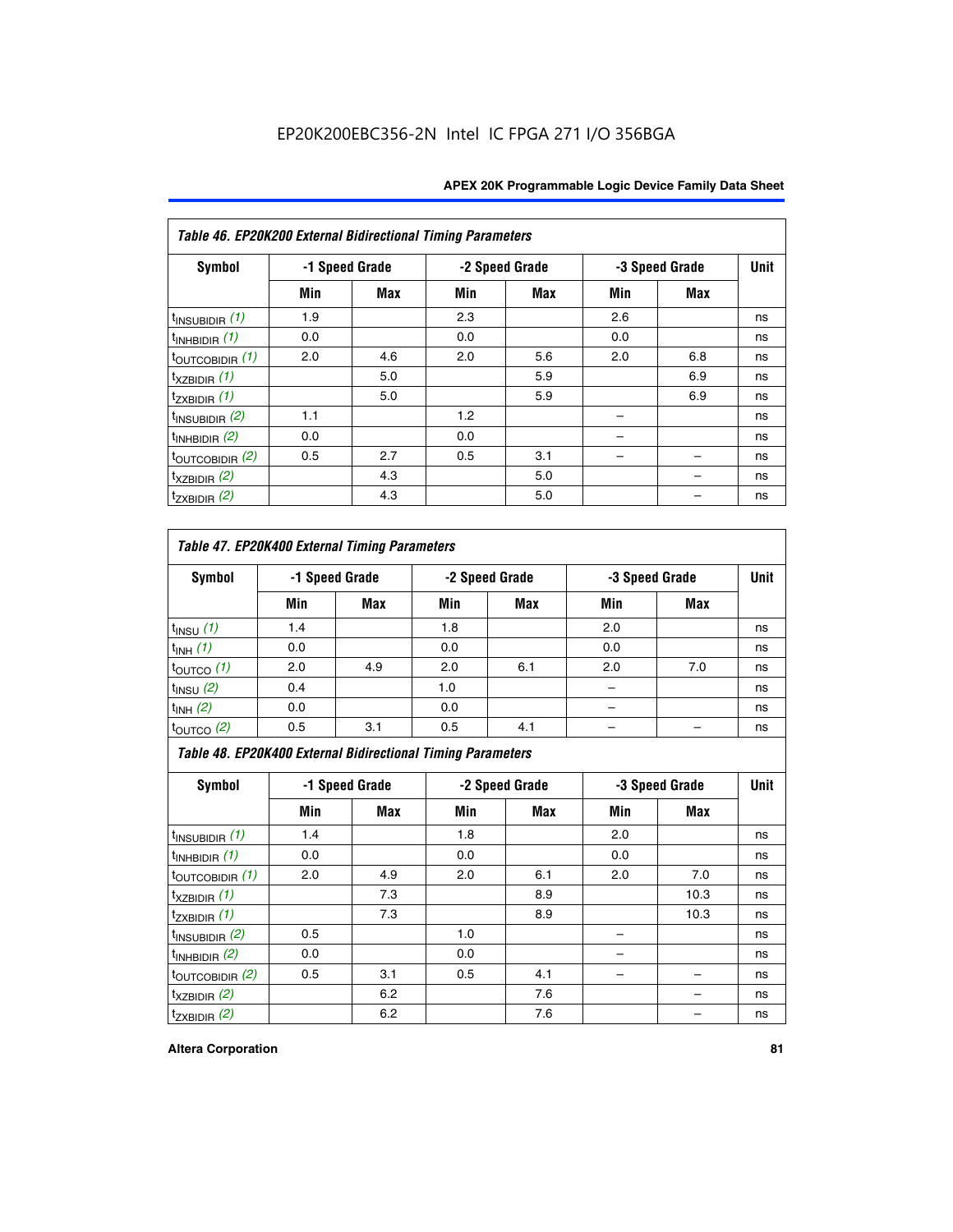#### *Notes to Tables 43 through 48:*

- (1) This parameter is measured without using ClockLock or ClockBoost circuits.
- (2) This parameter is measured using ClockLock or ClockBoost circuits.

Tables 49 through 54 describe  $f_{MAX}$  LE Timing Microparameters,  $f_{MAX}$ ESB Timing Microparameters, *f<sub>MAX</sub>* Routing Delays, Minimum Pulse Width Timing Parameters, External Timing Parameters, and External Bidirectional Timing Parameters for EP20K30E APEX 20KE devices.

| Table 49. EP20K30E f <sub>MAX</sub> LE Timing Microparameters |      |      |      |      |      |      |    |  |  |  |  |
|---------------------------------------------------------------|------|------|------|------|------|------|----|--|--|--|--|
| Symbol                                                        |      | -1   |      | -2   |      | -3   |    |  |  |  |  |
|                                                               | Min  | Max  | Min  | Max  | Min  | Max  |    |  |  |  |  |
| $t_{\text{SU}}$                                               | 0.01 |      | 0.02 |      | 0.02 |      | ns |  |  |  |  |
| $t_H$                                                         | 0.11 |      | 0.16 |      | 0.23 |      | ns |  |  |  |  |
| $t_{CO}$                                                      |      | 0.32 |      | 0.45 |      | 0.67 | ns |  |  |  |  |
| $t_{LUT}$                                                     |      | 0.85 |      | 1.20 |      | 1.77 | ns |  |  |  |  |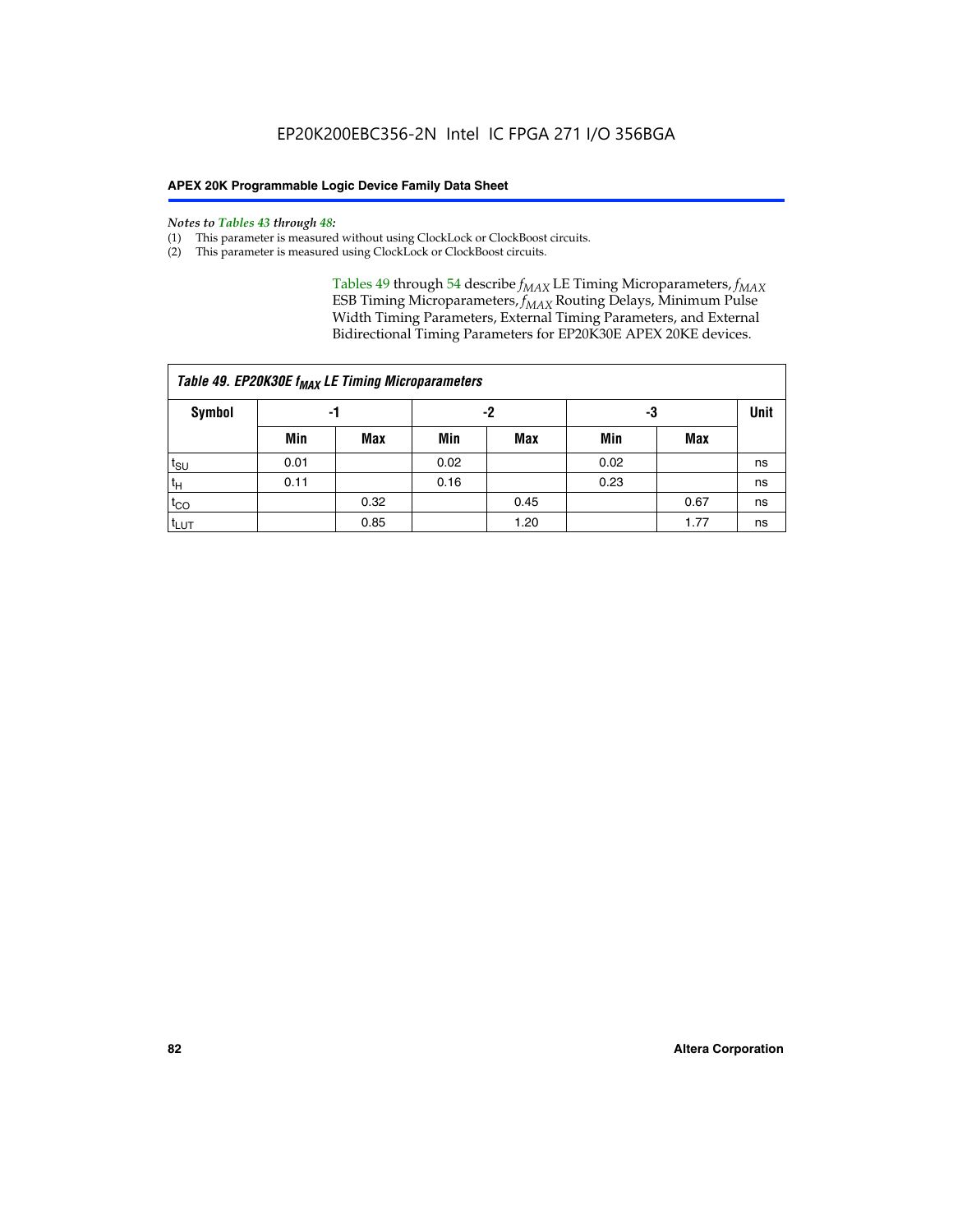| Table 50. EP20K30E f <sub>MAX</sub> ESB Timing Microparameters |      |      |      |            |      |            |             |
|----------------------------------------------------------------|------|------|------|------------|------|------------|-------------|
| <b>Symbol</b>                                                  |      | -1   |      | $-2$       |      | -3         | <b>Unit</b> |
|                                                                | Min  | Max  | Min  | <b>Max</b> | Min  | <b>Max</b> |             |
| <sup>t</sup> ESBARC                                            |      | 2.03 |      | 2.86       |      | 4.24       | ns          |
| <sup>t</sup> ESBSRC                                            |      | 2.58 |      | 3.49       |      | 5.02       | ns          |
| <sup>t</sup> ESBAWC                                            |      | 3.88 |      | 5.45       |      | 8.08       | ns          |
| <sup>t</sup> ESBSWC                                            |      | 4.08 |      | 5.35       |      | 7.48       | ns          |
| <sup>t</sup> ESBWASU                                           | 1.77 |      | 2.49 |            | 3.68 |            | ns          |
| <sup>t</sup> ESBWAH                                            | 0.00 |      | 0.00 |            | 0.00 |            | ns          |
| <sup>t</sup> ESBWDSU                                           | 1.95 |      | 2.74 |            | 4.05 |            | ns          |
| <sup>t</sup> ESBWDH                                            | 0.00 |      | 0.00 |            | 0.00 |            | ns          |
| <sup>t</sup> ESBRASU                                           | 1.96 |      | 2.75 |            | 4.07 |            | ns          |
| <sup>t</sup> ESBRAH                                            | 0.00 |      | 0.00 |            | 0.00 |            | ns          |
| <sup>t</sup> ESBWESU                                           | 1.80 |      | 2.73 |            | 4.28 |            | ns          |
| <sup>t</sup> ESBWEH                                            | 0.00 |      | 0.00 |            | 0.00 |            | ns          |
| t <sub>ESBDATASU</sub>                                         | 0.07 |      | 0.48 |            | 1.17 |            | ns          |
| <sup>t</sup> ESBDATAH                                          | 0.13 |      | 0.13 |            | 0.13 |            | ns          |
| <sup>t</sup> ESBWADDRSU                                        | 0.30 |      | 0.80 |            | 1.64 |            | ns          |
| <sup>t</sup> ESBRADDRSU                                        | 0.37 |      | 0.90 |            | 1.78 |            | ns          |
| ESBDATACO1                                                     |      | 1.11 |      | 1.32       |      | 1.67       | ns          |
| t <sub>ESBDATACO2</sub>                                        |      | 2.65 |      | 3.73       |      | 5.53       | ns          |
| <sup>t</sup> ESBDD                                             |      | 3.88 |      | 5.45       |      | 8.08       | ns          |
| t <sub>PD</sub>                                                |      | 1.91 |      | 2.69       |      | 3.98       | ns          |
| <sup>t</sup> PTERMSU                                           | 1.04 |      | 1.71 |            | 2.82 |            | ns          |
| t <sub>PTERMCO</sub>                                           |      | 1.13 |      | 1.34       |      | 1.69       | ns          |

## **Table 51. EP20K30E f<sub>MAX</sub> Routing Delays**

| Symbol      | - 1 |            | -2  |            | -3  |      | Unit |
|-------------|-----|------------|-----|------------|-----|------|------|
|             | Min | <b>Max</b> | Min | <b>Max</b> | Min | Max  |      |
| $t_{F1-4}$  |     | 0.24       |     | 0.27       |     | 0.31 | ns   |
| $t_{F5-20}$ |     | 1.03       |     | 1.14       |     | 1.30 | ns   |
| $t_{F20+}$  |     | 1.42       |     | 1.54       |     | 1.77 | ns   |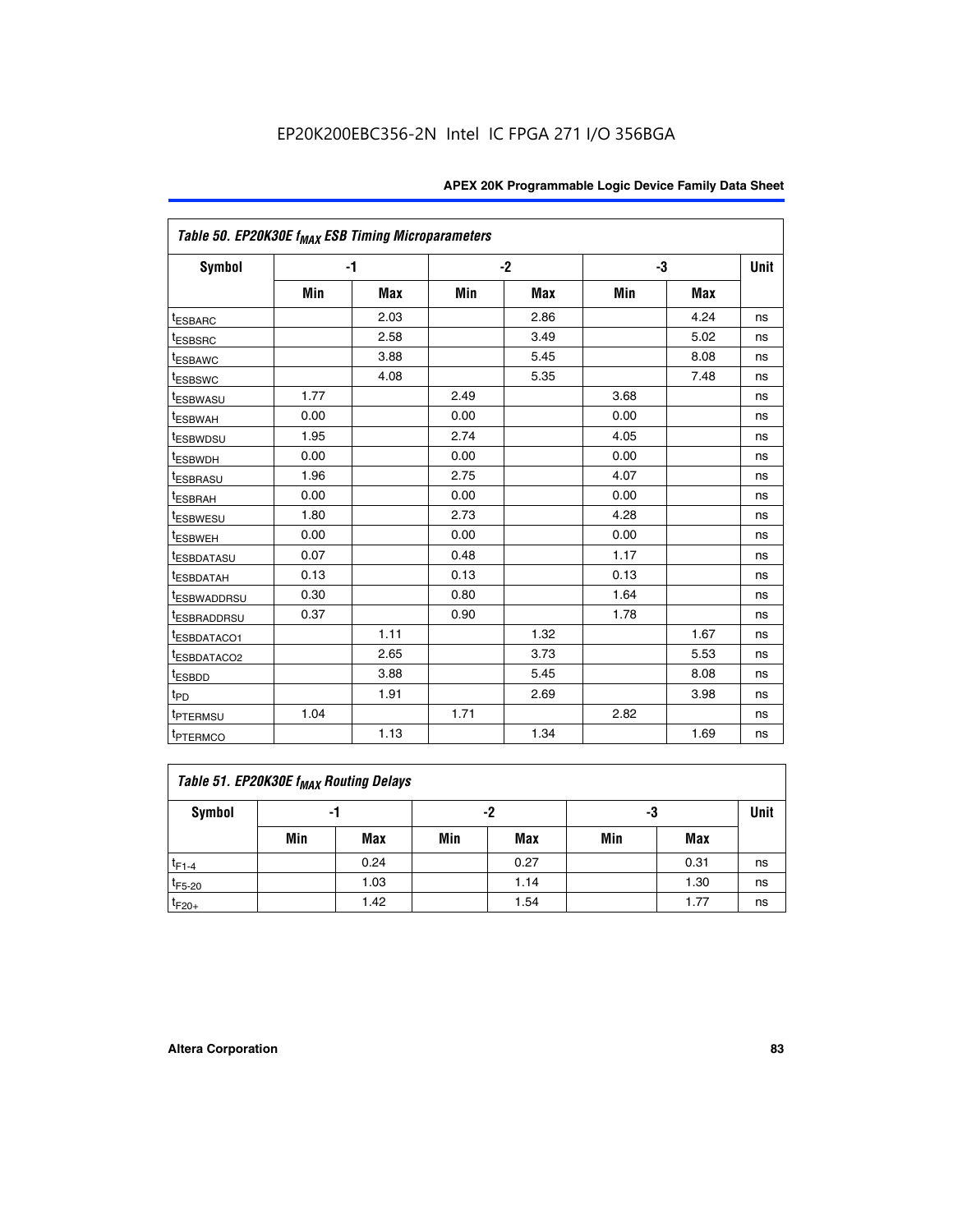### **APEX 20K Programmable Logic Device Family Data Sheet**

|                    | Table 52. EP20K30E Minimum Pulse Width Timing Parameters |                |      |            |             |     |    |  |  |  |  |  |
|--------------------|----------------------------------------------------------|----------------|------|------------|-------------|-----|----|--|--|--|--|--|
| <b>Symbol</b>      |                                                          | -2<br>-3<br>-1 |      |            | <b>Unit</b> |     |    |  |  |  |  |  |
|                    | Min                                                      | <b>Max</b>     | Min  | <b>Max</b> | Min         | Max |    |  |  |  |  |  |
| $t_{CH}$           | 0.55                                                     |                | 0.78 |            | 1.15        |     | ns |  |  |  |  |  |
| $t_{CL}$           | 0.55                                                     |                | 0.78 |            | 1.15        |     | ns |  |  |  |  |  |
| t <sub>CLRP</sub>  | 0.22                                                     |                | 0.31 |            | 0.46        |     | ns |  |  |  |  |  |
| <sup>t</sup> PREP  | 0.22                                                     |                | 0.31 |            | 0.46        |     | ns |  |  |  |  |  |
| t <sub>ESBCH</sub> | 0.55                                                     |                | 0.78 |            | 1.15        |     | ns |  |  |  |  |  |
| <sup>t</sup> ESBCL | 0.55                                                     |                | 0.78 |            | 1.15        |     | ns |  |  |  |  |  |
| <sup>t</sup> ESBWP | 1.43                                                     |                | 2.01 |            | 2.97        |     | ns |  |  |  |  |  |
| <sup>t</sup> ESBRP | 1.15                                                     |                | 1.62 |            | 2.39        |     | ns |  |  |  |  |  |

| Table 53. EP20K30E External Timing Parameters |      |            |      |            |                |            |             |  |  |  |  |
|-----------------------------------------------|------|------------|------|------------|----------------|------------|-------------|--|--|--|--|
| <b>Symbol</b>                                 | -1   |            |      | -2         |                | -3         | <b>Unit</b> |  |  |  |  |
|                                               | Min  | <b>Max</b> | Min  | <b>Max</b> | Min            | <b>Max</b> |             |  |  |  |  |
| t <sub>INSU</sub>                             | 2.02 |            | 2.13 |            | 2.24           |            | ns          |  |  |  |  |
| $t_{\text{INH}}$                              | 0.00 |            | 0.00 |            | 0.00           |            | ns          |  |  |  |  |
| toutco                                        | 2.00 | 4.88       | 2.00 | 5.36       | 2.00           | 5.88       | ns          |  |  |  |  |
| <sup>t</sup> INSUPLL                          | 2.11 |            | 2.23 |            |                |            | ns          |  |  |  |  |
| <sup>t</sup> INHPLL                           | 0.00 |            | 0.00 |            | $\blacksquare$ |            | ns          |  |  |  |  |
| <b>LOUTCOPLL</b>                              | 0.50 | 2.60       | 0.50 | 2.88       |                |            | ns          |  |  |  |  |

| Table 54. EP20K30E External Bidirectional Timing Parameters |      |      |      |      |                          |      |             |  |  |  |  |
|-------------------------------------------------------------|------|------|------|------|--------------------------|------|-------------|--|--|--|--|
| Symbol                                                      |      | -1   |      | $-2$ |                          | -3   | <b>Unit</b> |  |  |  |  |
|                                                             | Min  | Max  | Min  | Max  | Min                      | Max  |             |  |  |  |  |
| <sup>t</sup> INSUBIDIR                                      | 1.85 |      | 1.77 |      | 1.54                     |      | ns          |  |  |  |  |
| <b>INHBIDIR</b>                                             | 0.00 |      | 0.00 |      | 0.00                     |      | ns          |  |  |  |  |
| <b>LOUTCOBIDIR</b>                                          | 2.00 | 4.88 | 2.00 | 5.36 | 2.00                     | 5.88 | ns          |  |  |  |  |
| <sup>T</sup> XZBIDIR                                        |      | 7.48 |      | 8.46 |                          | 9.83 | ns          |  |  |  |  |
| <sup>t</sup> zxbidir                                        |      | 7.48 |      | 8.46 |                          | 9.83 | ns          |  |  |  |  |
| <sup>I</sup> INSUBIDIRPLL                                   | 4.12 |      | 4.24 |      | $\overline{\phantom{0}}$ |      | ns          |  |  |  |  |
| <b>INHBIDIRPLL</b>                                          | 0.00 |      | 0.00 |      |                          |      | ns          |  |  |  |  |
| <b><i>COUTCOBIDIRPLL</i></b>                                | 0.50 | 2.60 | 0.50 | 2.88 |                          |      | ns          |  |  |  |  |
| <sup>I</sup> XZBIDIRPLL                                     |      | 5.21 |      | 5.99 |                          |      | ns          |  |  |  |  |
| <sup>I</sup> ZXBIDIRPLL                                     |      | 5.21 |      | 5.99 |                          |      | ns          |  |  |  |  |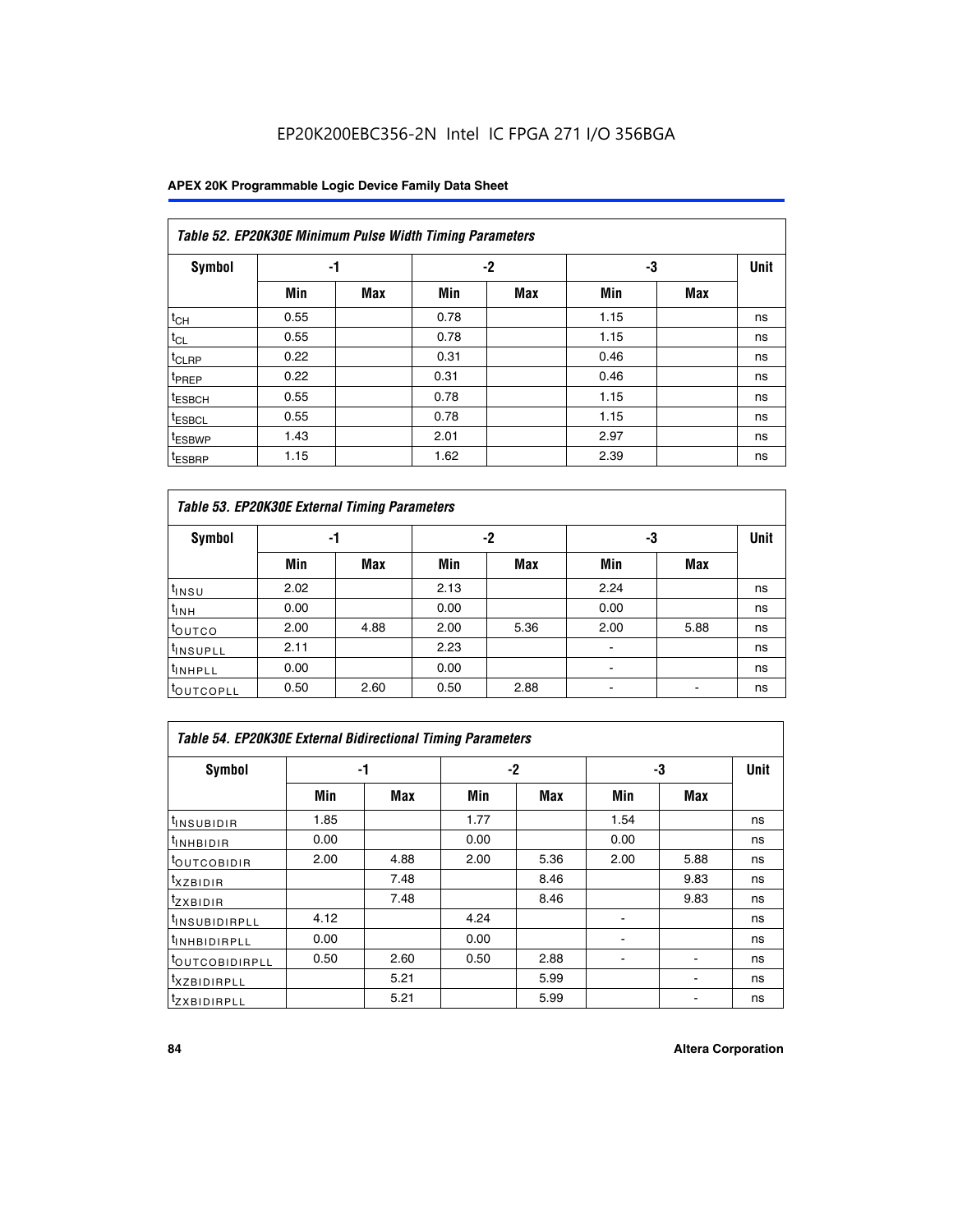Tables 55 through 60 describe *f<sub>MAX</sub>* LE Timing Microparameters, *f<sub>MAX</sub>* ESB Timing Microparameters, *f<sub>MAX</sub>* Routing Delays, Minimum Pulse Width Timing Parameters, External Timing Parameters, and External Bidirectional Timing Parameters for EP20K60E APEX 20KE devices.

| Table 55. EP20K60E f <sub>MAX</sub> LE Timing Microparameters |      |      |      |      |      |      |    |  |  |  |  |
|---------------------------------------------------------------|------|------|------|------|------|------|----|--|--|--|--|
| <b>Symbol</b>                                                 |      | -1   |      | -2   |      | -3   |    |  |  |  |  |
|                                                               | Min  | Max  | Min  | Max  | Min  | Max  |    |  |  |  |  |
| $t_{\text{SU}}$                                               | 0.17 |      | 0.15 |      | 0.16 |      | ns |  |  |  |  |
| $t_H$                                                         | 0.32 |      | 0.33 |      | 0.39 |      | ns |  |  |  |  |
| $t_{CO}$                                                      |      | 0.29 |      | 0.40 |      | 0.60 | ns |  |  |  |  |
| t <sub>lut</sub>                                              |      | 0.77 |      | 1.07 |      | 1.59 | ns |  |  |  |  |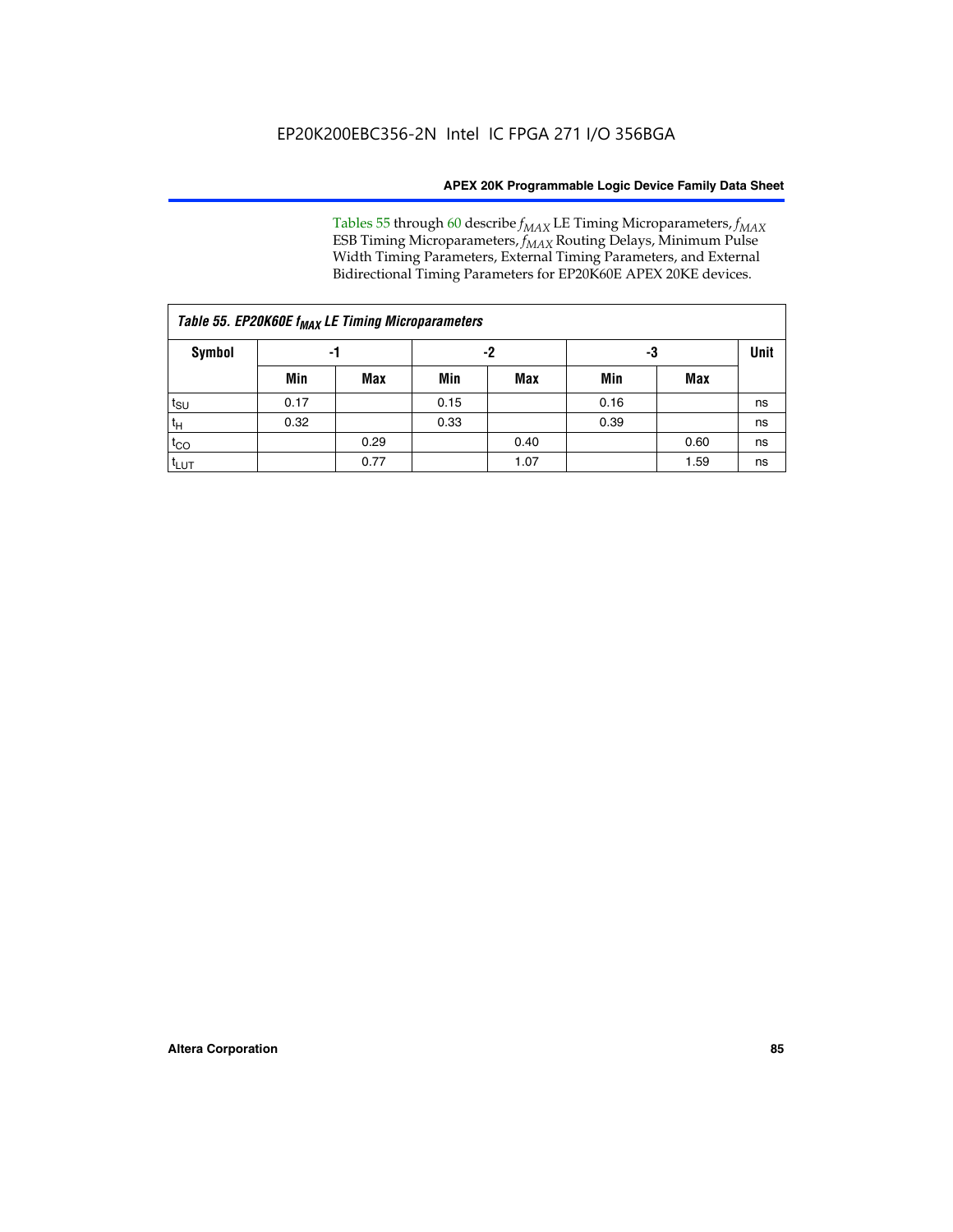| Table 56. EP20K60E f <sub>MAX</sub> ESB Timing Microparameters |      |      |      |      |      |            |      |
|----------------------------------------------------------------|------|------|------|------|------|------------|------|
| <b>Symbol</b>                                                  | $-1$ |      |      | $-2$ |      | -3         | Unit |
|                                                                | Min  | Max  | Min  | Max  | Min  | <b>Max</b> |      |
| <sup>t</sup> ESBARC                                            |      | 1.83 |      | 2.57 |      | 3.79       | ns   |
| t <sub>ESBSRC</sub>                                            |      | 2.46 |      | 3.26 |      | 4.61       | ns   |
| <sup>t</sup> ESBAWC                                            |      | 3.50 |      | 4.90 |      | 7.23       | ns   |
| t <sub>ESBSWC</sub>                                            |      | 3.77 |      | 4.90 |      | 6.79       | ns   |
| <sup>T</sup> ESBWASU                                           | 1.59 |      | 2.23 |      | 3.29 |            | ns   |
| <sup>t</sup> ESBWAH                                            | 0.00 |      | 0.00 |      | 0.00 |            | ns   |
| <sup>t</sup> ESBWDSU                                           | 1.75 |      | 2.46 |      | 3.62 |            | ns   |
| <sup>t</sup> ESBWDH                                            | 0.00 |      | 0.00 |      | 0.00 |            | ns   |
| <sup>t</sup> ESBRASU                                           | 1.76 |      | 2.47 |      | 3.64 |            | ns   |
| t <sub>ESBRAH</sub>                                            | 0.00 |      | 0.00 |      | 0.00 |            | ns   |
| <sup>t</sup> ESBWESU                                           | 1.68 |      | 2.49 |      | 3.87 |            | ns   |
| t <sub>ESBWEH</sub>                                            | 0.00 |      | 0.00 |      | 0.00 |            | ns   |
| <sup>t</sup> ESBDATASU                                         | 0.08 |      | 0.43 |      | 1.04 |            | ns   |
| <sup>t</sup> ESBDATAH                                          | 0.13 |      | 0.13 |      | 0.13 |            | ns   |
| <sup>t</sup> ESBWADDRSU                                        | 0.29 |      | 0.72 |      | 1.46 |            | ns   |
| <sup>t</sup> ESBRADDRSU                                        | 0.36 |      | 0.81 |      | 1.58 |            | ns   |
| <sup>I</sup> ESBDATACO1                                        |      | 1.06 |      | 1.24 |      | 1.55       | ns   |
| t <sub>ESBDATACO2</sub>                                        |      | 2.39 |      | 3.35 |      | 4.94       | ns   |
| <sup>t</sup> ESBDD                                             |      | 3.50 |      | 4.90 |      | 7.23       | ns   |
| t <sub>PD</sub>                                                |      | 1.72 |      | 2.41 |      | 3.56       | ns   |
| t <sub>PTERMSU</sub>                                           | 0.99 |      | 1.56 |      | 2.55 |            | ns   |
| t <sub>PTERMCO</sub>                                           |      | 1.07 |      | 1.26 |      | 1.08       | ns   |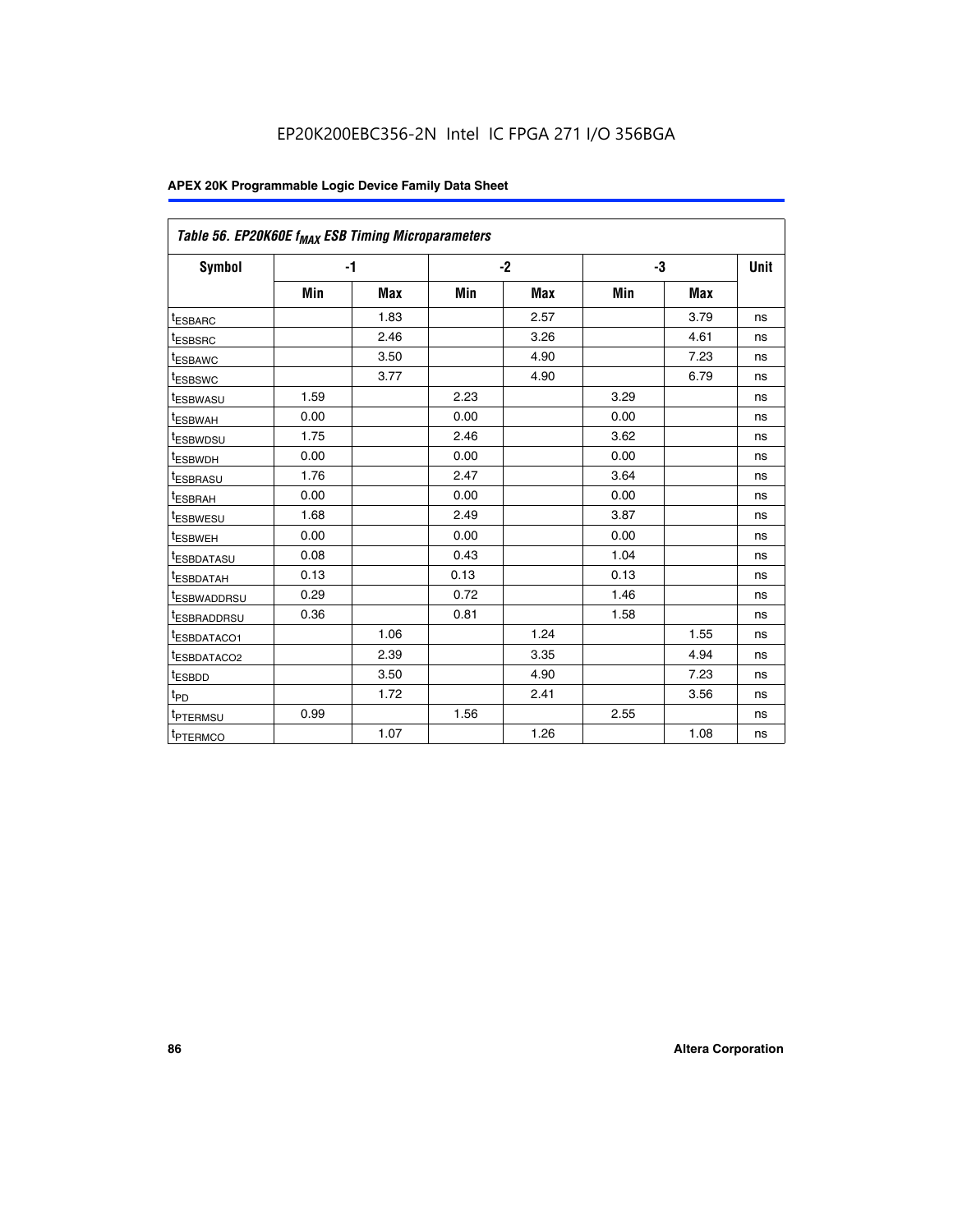| Table 57. EP20K60E f <sub>MAX</sub> Routing Delays |     |      |     |      |     |             |    |  |  |  |  |
|----------------------------------------------------|-----|------|-----|------|-----|-------------|----|--|--|--|--|
| Symbol                                             |     | -1   |     | -2   | -3  | <b>Unit</b> |    |  |  |  |  |
|                                                    | Min | Max  | Min | Max  | Min | Max         |    |  |  |  |  |
| $t_{F1-4}$                                         |     | 0.24 |     | 0.26 |     | 0.30        | ns |  |  |  |  |
| $t_{F5-20}$                                        |     | 1.45 |     | 1.58 |     | 1.79        | ns |  |  |  |  |
| $t_{F20+}$                                         |     | 1.96 |     | 2.14 |     | 2.45        | ns |  |  |  |  |

|                    | Table 58. EP20K60E Minimum Pulse Width Timing Parameters |            |      |     |      |     |             |  |  |  |  |  |  |
|--------------------|----------------------------------------------------------|------------|------|-----|------|-----|-------------|--|--|--|--|--|--|
| Symbol             |                                                          | -1         |      | -2  |      | -3  | <b>Unit</b> |  |  |  |  |  |  |
|                    | Min                                                      | <b>Max</b> | Min  | Max | Min  | Max |             |  |  |  |  |  |  |
| $t_{CH}$           | 2.00                                                     |            | 2.50 |     | 2.75 |     | ns          |  |  |  |  |  |  |
| $t_{CL}$           | 2.00                                                     |            | 2.50 |     | 2.75 |     | ns          |  |  |  |  |  |  |
| $t_{CLRP}$         | 0.20                                                     |            | 0.28 |     | 0.41 |     | ns          |  |  |  |  |  |  |
| t <sub>PREP</sub>  | 0.20                                                     |            | 0.28 |     | 0.41 |     | ns          |  |  |  |  |  |  |
| <sup>t</sup> ESBCH | 2.00                                                     |            | 2.50 |     | 2.75 |     | ns          |  |  |  |  |  |  |
| <sup>t</sup> ESBCL | 2.00                                                     |            | 2.50 |     | 2.75 |     | ns          |  |  |  |  |  |  |
| <sup>t</sup> ESBWP | 1.29                                                     |            | 1.80 |     | 2.66 |     | ns          |  |  |  |  |  |  |
| <sup>t</sup> ESBRP | 1.04                                                     |            | 1.45 |     | 2.14 |     | ns          |  |  |  |  |  |  |

| <b>Table 59. EP20K60E External Timing Parameters</b> |      |      |      |      |      |      |      |  |  |  |  |  |
|------------------------------------------------------|------|------|------|------|------|------|------|--|--|--|--|--|
| Symbol                                               | -1   |      |      | -2   | -3   |      | Unit |  |  |  |  |  |
|                                                      | Min  | Max  | Min  | Max  | Min  | Max  |      |  |  |  |  |  |
| $t_{INSU}$                                           | 2.03 |      | 2.12 |      | 2.23 |      | ns   |  |  |  |  |  |
| $t_{INH}$                                            | 0.00 |      | 0.00 |      | 0.00 |      | ns   |  |  |  |  |  |
| toutco                                               | 2.00 | 4.84 | 2.00 | 5.31 | 2.00 | 5.81 | ns   |  |  |  |  |  |
| <sup>t</sup> INSUPLL                                 | 1.12 |      | 1.15 |      | ٠    |      | ns   |  |  |  |  |  |
| <sup>t</sup> INHPLL                                  | 0.00 |      | 0.00 |      | ۰    |      | ns   |  |  |  |  |  |
| toutcopll                                            | 0.50 | 3.37 | 0.50 | 3.69 |      |      | ns   |  |  |  |  |  |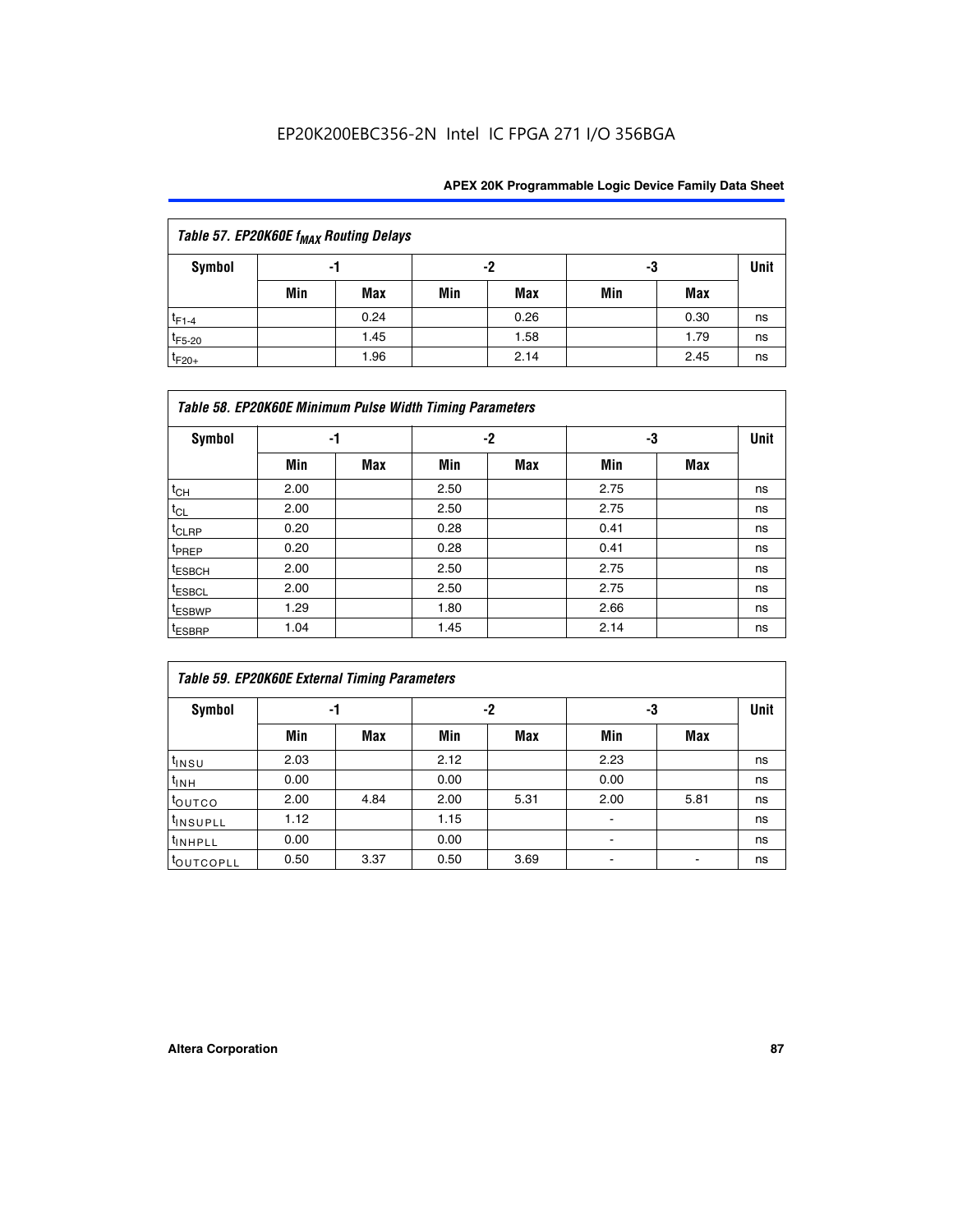| Table 60. EP20K60E External Bidirectional Timing Parameters |      |            |      |      |      |            |      |  |  |  |  |
|-------------------------------------------------------------|------|------------|------|------|------|------------|------|--|--|--|--|
| Symbol                                                      |      | -1         |      | -2   |      | -3         | Unit |  |  |  |  |
|                                                             | Min  | <b>Max</b> | Min  | Max  | Min  | <b>Max</b> |      |  |  |  |  |
| <sup>t</sup> INSUBIDIR                                      | 2.77 |            | 2.91 |      | 3.11 |            | ns   |  |  |  |  |
| $t_{\rm INHBIDIR}$                                          | 0.00 |            | 0.00 |      | 0.00 |            | ns   |  |  |  |  |
| <sup>t</sup> OUTCOBIDIR                                     | 2.00 | 4.84       | 2.00 | 5.31 | 2.00 | 5.81       | ns   |  |  |  |  |
| txzBIDIR                                                    |      | 6.47       |      | 7.44 |      | 8.65       | ns   |  |  |  |  |
| $t_{ZXBIDIR}$                                               |      | 6.47       |      | 7.44 |      | 8.65       | ns   |  |  |  |  |
| <sup>t</sup> INSUBIDIRPLL                                   | 3.44 |            | 3.24 |      |      |            | ns   |  |  |  |  |
| <sup>t</sup> INHBIDIRPLL                                    | 0.00 |            | 0.00 |      |      |            | ns   |  |  |  |  |
| <sup>t</sup> OUTCOBIDIRPLL                                  | 0.50 | 3.37       | 0.50 | 3.69 |      |            | ns   |  |  |  |  |
| <sup>t</sup> XZBIDIRPLL                                     |      | 5.00       |      | 5.82 |      |            | ns   |  |  |  |  |
| <sup>I</sup> ZXBIDIRPLL                                     |      | 5.00       |      | 5.82 |      |            | ns   |  |  |  |  |

Tables 61 through 66 describe  $f_{MAX}$  LE Timing Microparameters, *fMAX* ESB Timing Microparameters, *fMAX* Routing Delays, Minimum Pulse Width Timing Parameters, External Timing Parameters, and External Bidirectional Timing Parameters for EP20K100E APEX 20KE devices.

| Table 61. EP20K100E f <sub>MAX</sub> LE Timing Microparameters |      |      |      |            |      |            |             |  |  |  |  |
|----------------------------------------------------------------|------|------|------|------------|------|------------|-------------|--|--|--|--|
| <b>Symbol</b>                                                  |      | -1   |      | -2         |      | -3         | <b>Unit</b> |  |  |  |  |
|                                                                | Min  | Max  | Min  | <b>Max</b> | Min  | <b>Max</b> |             |  |  |  |  |
| $t_{\text{SU}}$                                                | 0.25 |      | 0.25 |            | 0.25 |            | ns          |  |  |  |  |
| tμ                                                             | 0.25 |      | 0.25 |            | 0.25 |            | ns          |  |  |  |  |
| $t_{CO}$                                                       |      | 0.28 |      | 0.28       |      | 0.34       | ns          |  |  |  |  |
| t <sub>LUT</sub>                                               |      | 0.80 |      | 0.95       |      | 1.13       | ns          |  |  |  |  |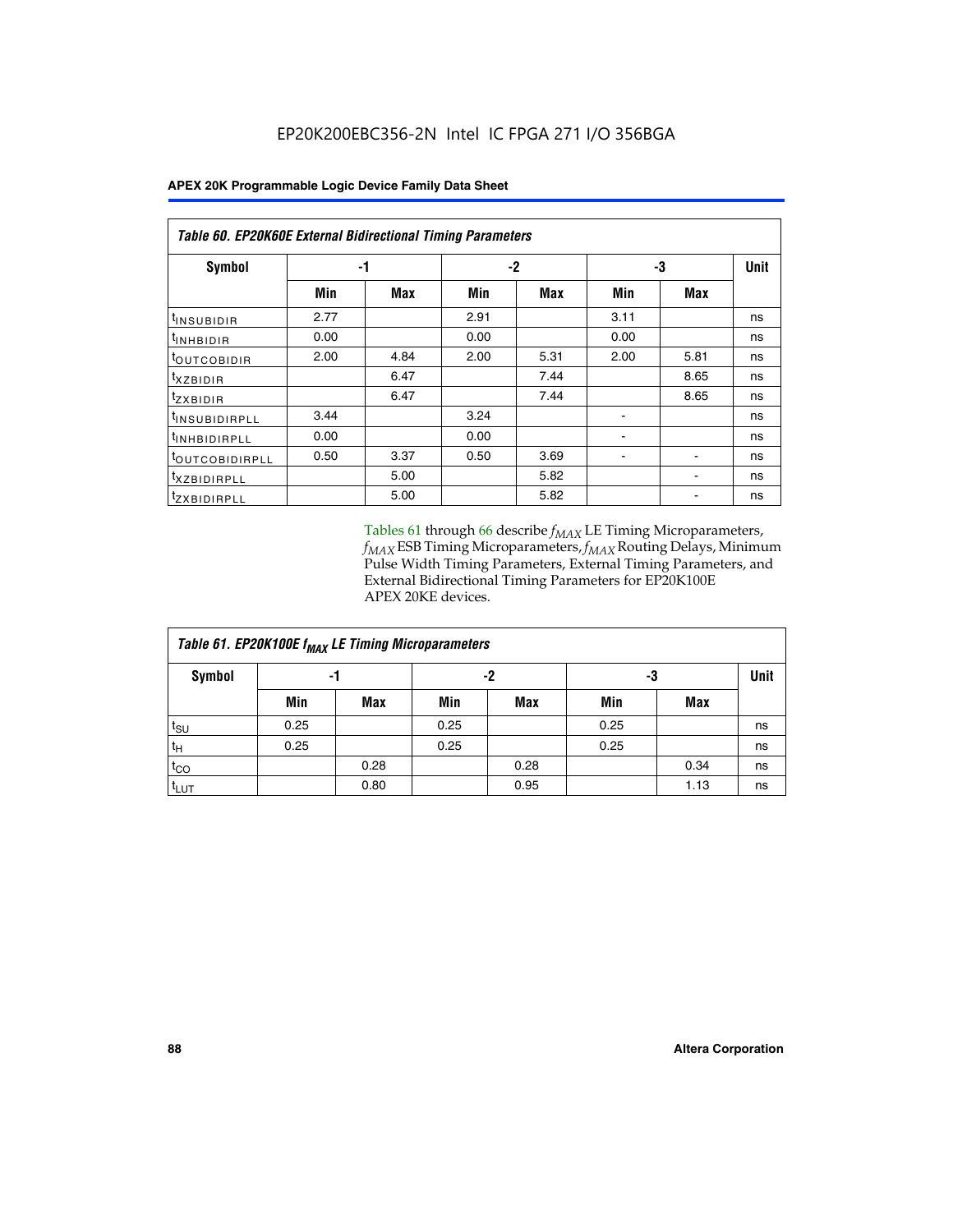| Table 62. EP20K100E f <sub>MAX</sub> ESB Timing Microparameters |         |      |         |            |         |            |             |
|-----------------------------------------------------------------|---------|------|---------|------------|---------|------------|-------------|
| Symbol                                                          |         | -1   |         | $-2$       |         | -3         | <b>Unit</b> |
|                                                                 | Min     | Max  | Min     | <b>Max</b> | Min     | <b>Max</b> |             |
| <sup>t</sup> ESBARC                                             |         | 1.61 |         | 1.84       |         | 1.97       | ns          |
| <sup>t</sup> ESBSRC                                             |         | 2.57 |         | 2.97       |         | 3.20       | ns          |
| <sup>t</sup> ESBAWC                                             |         | 0.52 |         | 4.09       |         | 4.39       | ns          |
| <sup>t</sup> ESBSWC                                             |         | 3.17 |         | 3.78       |         | 4.09       | ns          |
| <sup>t</sup> ESBWASU                                            | 0.56    |      | 6.41    |            | 0.63    |            | ns          |
| t <sub>ESBWAH</sub>                                             | 0.48    |      | 0.54    |            | 0.55    |            | ns          |
| <sup>t</sup> ESBWDSU                                            | 0.71    |      | 0.80    |            | 0.81    |            | ns          |
| <sup>t</sup> ESBWDH                                             | .048    |      | 0.54    |            | 0.55    |            | ns          |
| <sup>t</sup> ESBRASU                                            | 1.57    |      | 1.75    |            | 1.87    |            | ns          |
| <sup>t</sup> ESBRAH                                             | 0.00    |      | 0.00    |            | 0.20    |            | ns          |
| <sup>t</sup> ESBWESU                                            | 1.54    |      | 1.72    |            | 1.80    |            | ns          |
| <sup>t</sup> ESBWEH                                             | 0.00    |      | 0.00    |            | 0.00    |            | ns          |
| <sup>t</sup> ESBDATASU                                          | $-0.16$ |      | $-0.20$ |            | $-0.20$ |            | ns          |
| <sup>t</sup> ESBDATAH                                           | 0.13    |      | 0.13    |            | 0.13    |            | ns          |
| <sup>T</sup> ESBWADDRSU                                         | 0.12    |      | 0.08    |            | 0.13    |            | ns          |
| <sup>T</sup> ESBRADDRSU                                         | 0.17    |      | 0.15    |            | 0.19    |            | ns          |
| <sup>I</sup> ESBDATACO1                                         |         | 1.20 |         | 1.39       |         | 1.52       | ns          |
| <sup>t</sup> ESBDATACO2                                         |         | 2.54 |         | 2.99       |         | 3.22       | ns          |
| <sup>t</sup> ESBDD                                              |         | 3.06 |         | 3.56       |         | 3.85       | ns          |
| t <sub>PD</sub>                                                 |         | 1.73 |         | 2.02       |         | 2.20       | ns          |
| <sup>I</sup> PTERMSU                                            | 1.11    |      | 1.26    |            | 1.38    |            | ns          |
| t <sub>PTERMCO</sub>                                            |         | 1.19 |         | 1.40       |         | 1.08       | ns          |

| Table 63. EP20K100E f <sub>MAX</sub> Routing Delays |     |                |     |            |     |      |    |  |  |  |
|-----------------------------------------------------|-----|----------------|-----|------------|-----|------|----|--|--|--|
| Symbol                                              |     | -2<br>-3<br>-1 |     |            |     |      |    |  |  |  |
|                                                     | Min | Max            | Min | <b>Max</b> | Min | Max  |    |  |  |  |
| $t_{F1-4}$                                          |     | 0.24           |     | 0.27       |     | 0.29 | ns |  |  |  |
| $t_{F5-20}$                                         |     | 1.04           |     | 1.26       |     | 1.52 | ns |  |  |  |
| $t_{F20+}$                                          |     | 1.12           |     | 1.36       |     | 1.86 | ns |  |  |  |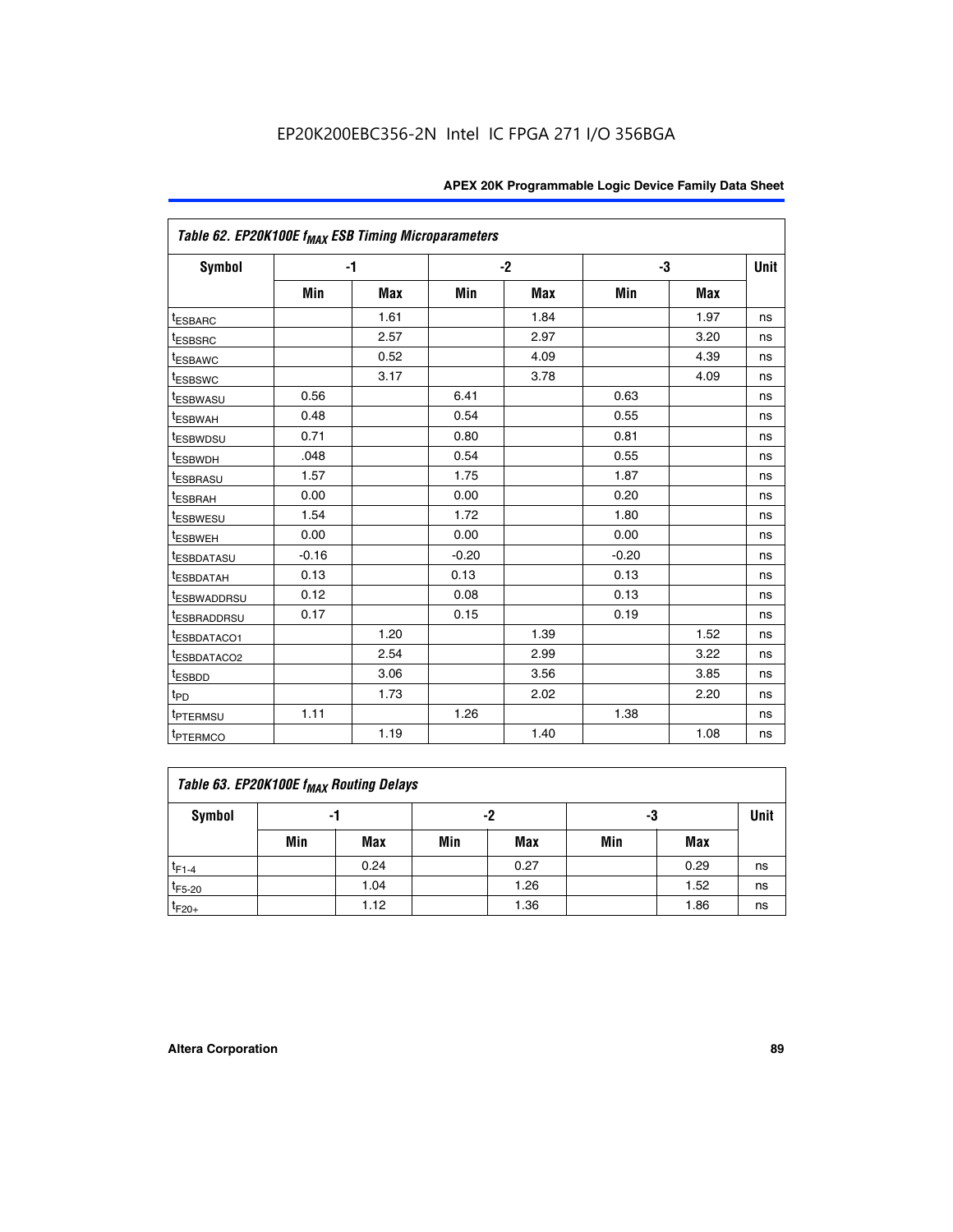| Table 64. EP20K100E Minimum Pulse Width Timing Parameters |      |            |      |            |      |            |             |  |  |  |  |  |
|-----------------------------------------------------------|------|------------|------|------------|------|------------|-------------|--|--|--|--|--|
| <b>Symbol</b>                                             | -1   |            |      | -2         | -3   |            | <b>Unit</b> |  |  |  |  |  |
|                                                           | Min  | <b>Max</b> | Min  | <b>Max</b> | Min  | <b>Max</b> |             |  |  |  |  |  |
| $t_{CH}$                                                  | 2.00 |            | 2.00 |            | 2.00 |            | ns          |  |  |  |  |  |
| $t_{CL}$                                                  | 2.00 |            | 2.00 |            | 2.00 |            | ns          |  |  |  |  |  |
| $t_{CLRP}$                                                | 0.20 |            | 0.20 |            | 0.20 |            | ns          |  |  |  |  |  |
| <sup>t</sup> PREP                                         | 0.20 |            | 0.20 |            | 0.20 |            | ns          |  |  |  |  |  |
| <sup>t</sup> ESBCH                                        | 2.00 |            | 2.00 |            | 2.00 |            | ns          |  |  |  |  |  |
| <sup>t</sup> ESBCL                                        | 2.00 |            | 2.00 |            | 2.00 |            | ns          |  |  |  |  |  |
| <sup>t</sup> ESBWP                                        | 1.29 |            | 1.53 |            | 1.66 |            | ns          |  |  |  |  |  |
| <sup>t</sup> ESBRP                                        | 1.11 |            | 1.29 |            | 1.41 |            | ns          |  |  |  |  |  |

|                      | Table 65. EP20K100E External Timing Parameters |            |      |            |                |            |    |  |  |  |  |  |
|----------------------|------------------------------------------------|------------|------|------------|----------------|------------|----|--|--|--|--|--|
| <b>Symbol</b>        | -1                                             |            |      | -2         |                | -3         |    |  |  |  |  |  |
|                      | Min                                            | <b>Max</b> | Min  | <b>Max</b> | Min            | <b>Max</b> |    |  |  |  |  |  |
| $t_{INSU}$           | 2.23                                           |            | 2.32 |            | 2.43           |            | ns |  |  |  |  |  |
| $t_{\rm INH}$        | 0.00                                           |            | 0.00 |            | 0.00           |            | ns |  |  |  |  |  |
| toutco               | 2.00                                           | 4.86       | 2.00 | 5.35       | 2.00           | 5.84       | ns |  |  |  |  |  |
| <sup>t</sup> INSUPLL | 1.58                                           |            | 1.66 |            |                |            | ns |  |  |  |  |  |
| <sup>t</sup> INHPLL  | 0.00                                           |            | 0.00 |            | $\blacksquare$ |            | ns |  |  |  |  |  |
| <b>LOUTCOPLL</b>     | 0.50                                           | 2.96       | 0.50 | 3.29       | -              |            | ns |  |  |  |  |  |

| <b>Table 66. EP20K100E External Bidirectional Timing Parameters</b> |      |      |      |      |      |                          |             |  |  |  |
|---------------------------------------------------------------------|------|------|------|------|------|--------------------------|-------------|--|--|--|
| Symbol                                                              |      | -1   | -2   |      | -3   |                          | <b>Unit</b> |  |  |  |
|                                                                     | Min  | Max  | Min  | Max  | Min  | Max                      |             |  |  |  |
| <sup>t</sup> INSUBIDIR                                              | 2.74 |      | 2.96 |      | 3.19 |                          | ns          |  |  |  |
| <sup>t</sup> INHBIDIR                                               | 0.00 |      | 0.00 |      | 0.00 |                          | ns          |  |  |  |
| <b>LOUTCOBIDIR</b>                                                  | 2.00 | 4.86 | 2.00 | 5.35 | 2.00 | 5.84                     | ns          |  |  |  |
| txzBIDIR                                                            |      | 5.00 |      | 5.48 |      | 5.89                     | ns          |  |  |  |
| <sup>t</sup> zxbidir                                                |      | 5.00 |      | 5.48 |      | 5.89                     | ns          |  |  |  |
| <sup>t</sup> INSUBIDIRPLL                                           | 4.64 |      | 5.03 |      |      |                          | ns          |  |  |  |
| <sup>t</sup> INHBIDIRPLL                                            | 0.00 |      | 0.00 |      |      |                          | ns          |  |  |  |
| <b><i>LOUTCOBIDIRPLL</i></b>                                        | 0.50 | 2.96 | 0.50 | 3.29 |      | $\overline{\phantom{a}}$ | ns          |  |  |  |
| <sup>t</sup> XZBIDIRPLL                                             |      | 3.10 |      | 3.42 |      |                          | ns          |  |  |  |
| <sup>I</sup> ZXBIDIRPLL                                             |      | 3.10 |      | 3.42 |      |                          | ns          |  |  |  |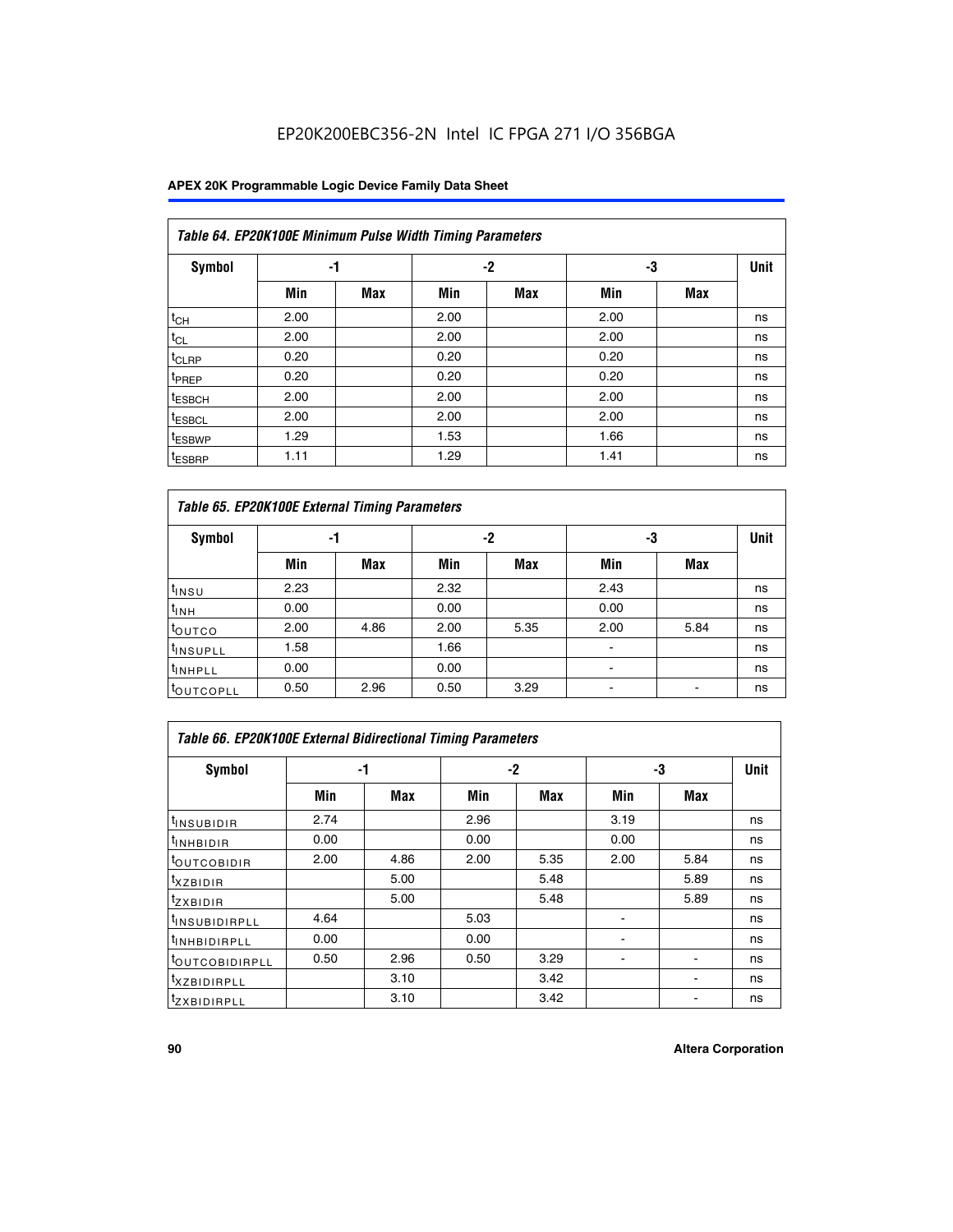Tables 67 through 72 describe *f<sub>MAX</sub>* LE Timing Microparameters, *f<sub>MAX</sub>* ESB Timing Microparameters, *f<sub>MAX</sub>* Routing Delays, Minimum Pulse Width Timing Parameters, External Timing Parameters, and External Bidirectional Timing Parameters for EP20K160E APEX 20KE devices.

| Table 67. EP20K160E f <sub>MAX</sub> LE Timing Microparameters |      |            |      |            |      |      |             |  |  |  |
|----------------------------------------------------------------|------|------------|------|------------|------|------|-------------|--|--|--|
| <b>Symbol</b>                                                  | -1   |            | -2   |            | -3   |      | <b>Unit</b> |  |  |  |
|                                                                | Min  | <b>Max</b> | Min  | <b>Max</b> | Min  | Max  |             |  |  |  |
| $t_{\text{SU}}$                                                | 0.22 |            | 0.24 |            | 0.26 |      | ns          |  |  |  |
| $t_H$                                                          | 0.22 |            | 0.24 |            | 0.26 |      | ns          |  |  |  |
| $t_{CO}$                                                       |      | 0.25       |      | 0.31       |      | 0.35 | ns          |  |  |  |
| t <sub>LUT</sub>                                               |      | 0.69       |      | 0.88       |      | 1.12 | ns          |  |  |  |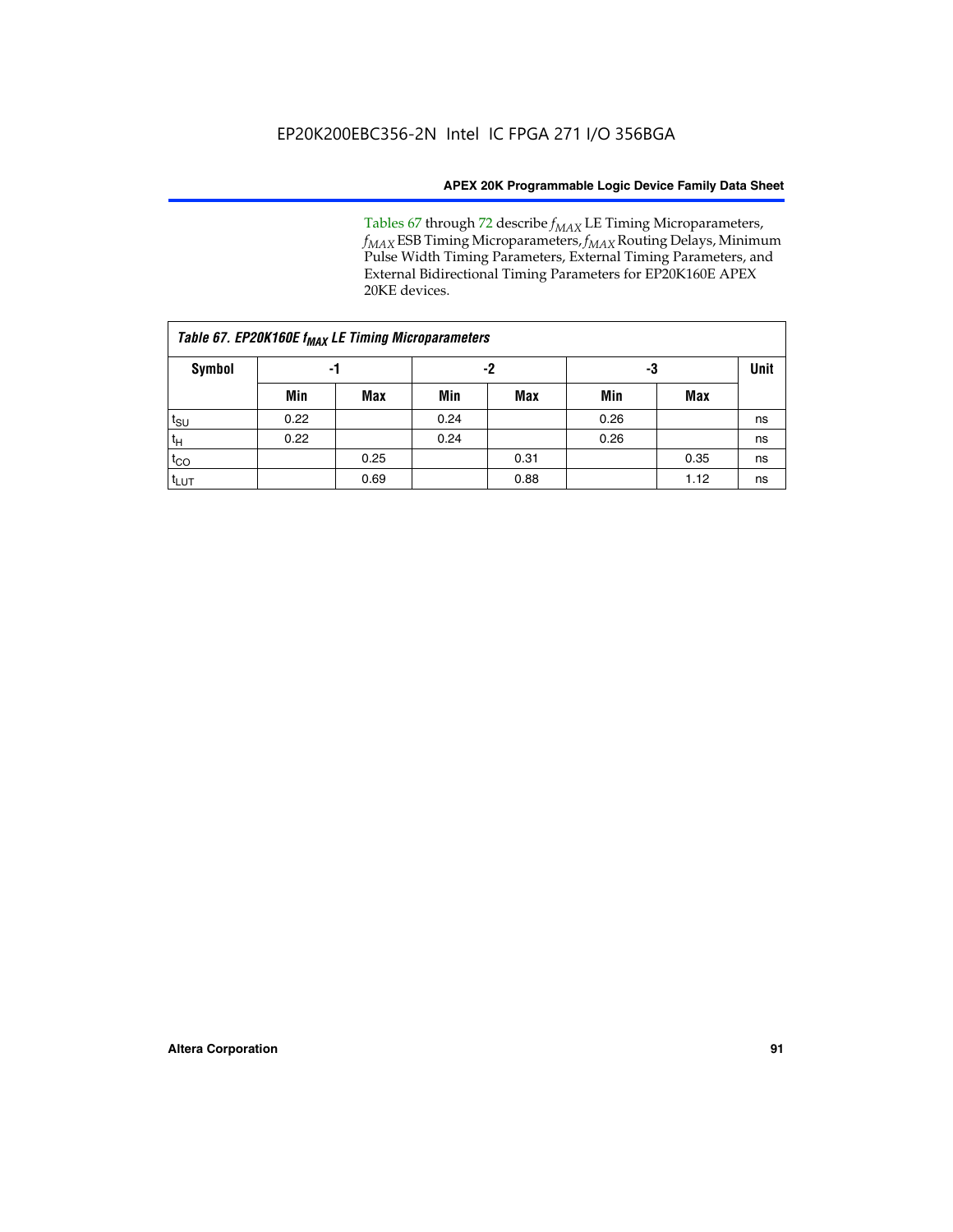| Table 68. EP20K160E f <sub>MAX</sub> ESB Timing Microparameters |         |            |         |            |      |      |      |
|-----------------------------------------------------------------|---------|------------|---------|------------|------|------|------|
| <b>Symbol</b>                                                   |         | $-1$       |         | $-2$       |      | -3   | Unit |
|                                                                 | Min     | <b>Max</b> | Min     | <b>Max</b> | Min  | Max  |      |
| <sup>t</sup> ESBARC                                             |         | 1.65       |         | 2.02       |      | 2.11 | ns   |
| t <sub>ESBSRC</sub>                                             |         | 2.21       |         | 2.70       |      | 3.11 | ns   |
| <sup>t</sup> ESBAWC                                             |         | 3.04       |         | 3.79       |      | 4.42 | ns   |
| t <sub>ESBSWC</sub>                                             |         | 2.81       |         | 3.56       |      | 4.10 | ns   |
| <sup>t</sup> ESBWASU                                            | 0.54    |            | 0.66    |            | 0.73 |      | ns   |
| <sup>t</sup> ESBWAH                                             | 0.36    |            | 0.45    |            | 0.47 |      | ns   |
| t <sub>ESBWDSU</sub>                                            | 0.68    |            | 0.81    |            | 0.94 |      | ns   |
| <sup>t</sup> ESBWDH                                             | 0.36    |            | 0.45    |            | 0.47 |      | ns   |
| t <sub>ESBRASU</sub>                                            | 1.58    |            | 1.87    |            | 2.06 |      | ns   |
| <sup>t</sup> ESBRAH                                             | 0.00    |            | 0.00    |            | 0.01 |      | ns   |
| <sup>t</sup> ESBWESU                                            | 1.41    |            | 1.71    |            | 2.00 |      | ns   |
| t <sub>ESBWEH</sub>                                             | 0.00    |            | 0.00    |            | 0.00 |      | ns   |
| t <sub>ESBDATASU</sub>                                          | $-0.02$ |            | $-0.03$ |            | 0.09 |      | ns   |
| t <sub>ESBDATAH</sub>                                           | 0.13    |            | 0.13    |            | 0.13 |      | ns   |
| t <sub>ESBWADDRSU</sub>                                         | 0.14    |            | 0.17    |            | 0.35 |      | ns   |
| <sup>t</sup> ESBRADDRSU                                         | 0.21    |            | 0.27    |            | 0.43 |      | ns   |
| <sup>I</sup> ESBDATACO1                                         |         | 1.04       |         | 1.30       |      | 1.46 | ns   |
| t <sub>ESBDATACO2</sub>                                         |         | 2.15       |         | 2.70       |      | 3.16 | ns   |
| <sup>t</sup> ESBDD                                              |         | 2.69       |         | 3.35       |      | 3.97 | ns   |
| $t_{\mathsf{PD}}$                                               |         | 1.55       |         | 1.93       |      | 2.29 | ns   |
| t <sub>PTERMSU</sub>                                            | 1.01    |            | 1.23    |            | 1.52 |      | ns   |
| t <sub>PTERMCO</sub>                                            |         | 1.06       |         | 1.32       |      | 1.04 | ns   |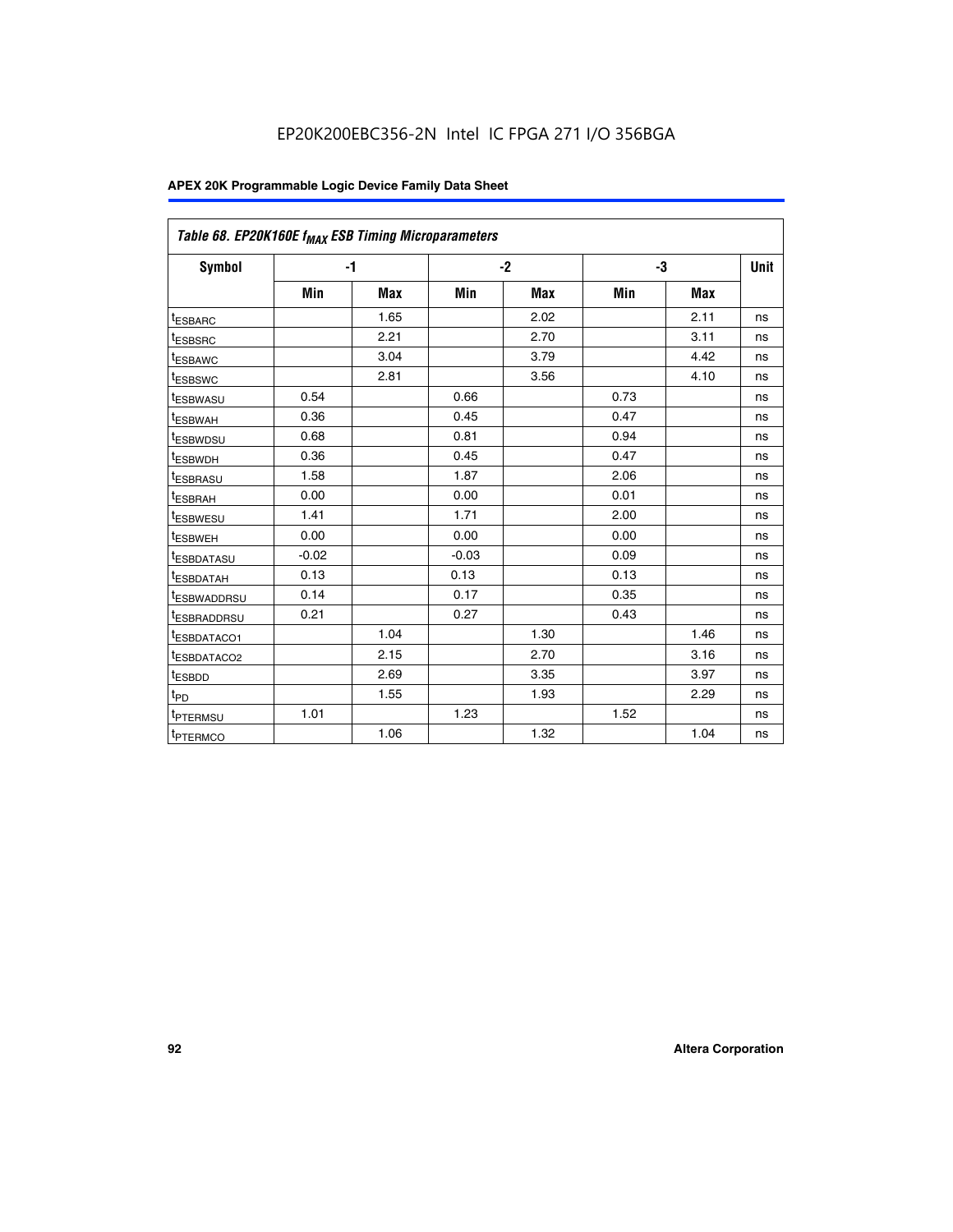| Table 69. EP20K160E f <sub>MAX</sub> Routing Delays |     |      |     |      |     |      |             |  |  |  |  |
|-----------------------------------------------------|-----|------|-----|------|-----|------|-------------|--|--|--|--|
| Symbol                                              | -1  |      |     | -2   | -3  |      | <b>Unit</b> |  |  |  |  |
|                                                     | Min | Max  | Min | Max  | Min | Max  |             |  |  |  |  |
| $t_{F1-4}$                                          |     | 0.25 |     | 0.26 |     | 0.28 | ns          |  |  |  |  |
| $t_{F5-20}$                                         |     | 1.00 |     | 1.18 |     | 1.35 | ns          |  |  |  |  |
| $t_{F20+}$                                          |     | 1.95 |     | 2.19 |     | 2.30 | ns          |  |  |  |  |

| Table 70. EP20K160E Minimum Pulse Width Timing Parameters |      |     |      |     |      |     |             |  |  |  |  |
|-----------------------------------------------------------|------|-----|------|-----|------|-----|-------------|--|--|--|--|
| <b>Symbol</b>                                             | -1   |     |      | -2  | -3   |     | <b>Unit</b> |  |  |  |  |
|                                                           | Min  | Max | Min  | Max | Min  | Max |             |  |  |  |  |
| $t_{CH}$                                                  | 1.34 |     | 1.43 |     | 1.55 |     | ns          |  |  |  |  |
| $t_{CL}$                                                  | 1.34 |     | 1.43 |     | 1.55 |     | ns          |  |  |  |  |
| $t_{CLRP}$                                                | 0.18 |     | 0.19 |     | 0.21 |     | ns          |  |  |  |  |
| t <sub>PREP</sub>                                         | 0.18 |     | 0.19 |     | 0.21 |     | ns          |  |  |  |  |
| <sup>t</sup> ESBCH                                        | 1.34 |     | 1.43 |     | 1.55 |     | ns          |  |  |  |  |
| <sup>t</sup> ESBCL                                        | 1.34 |     | 1.43 |     | 1.55 |     | ns          |  |  |  |  |
| <sup>t</sup> ESBWP                                        | 1.15 |     | 1.45 |     | 1.73 |     | ns          |  |  |  |  |
| <sup>t</sup> ESBRP                                        | 0.93 |     | 1.15 |     | 1.38 |     | ns          |  |  |  |  |

| Table 71. EP20K160E External Timing Parameters |      |      |      |      |                |      |      |  |  |  |  |
|------------------------------------------------|------|------|------|------|----------------|------|------|--|--|--|--|
| Symbol                                         | -1   |      |      | -2   | -3             |      | Unit |  |  |  |  |
|                                                | Min  | Max  | Min  | Max  | Min            | Max  |      |  |  |  |  |
| $t_{INSU}$                                     | 2.23 |      | 2.34 |      | 2.47           |      | ns   |  |  |  |  |
| $t_{INH}$                                      | 0.00 |      | 0.00 |      | 0.00           |      | ns   |  |  |  |  |
| toutco                                         | 2.00 | 5.07 | 2.00 | 5.59 | 2.00           | 6.13 | ns   |  |  |  |  |
| <sup>t</sup> INSUPLL                           | 2.12 |      | 2.07 |      | $\blacksquare$ |      | ns   |  |  |  |  |
| <sup>t</sup> INHPLL                            | 0.00 |      | 0.00 |      | ۰              |      | ns   |  |  |  |  |
| toutcopll                                      | 0.50 | 3.00 | 0.50 | 3.35 |                |      | ns   |  |  |  |  |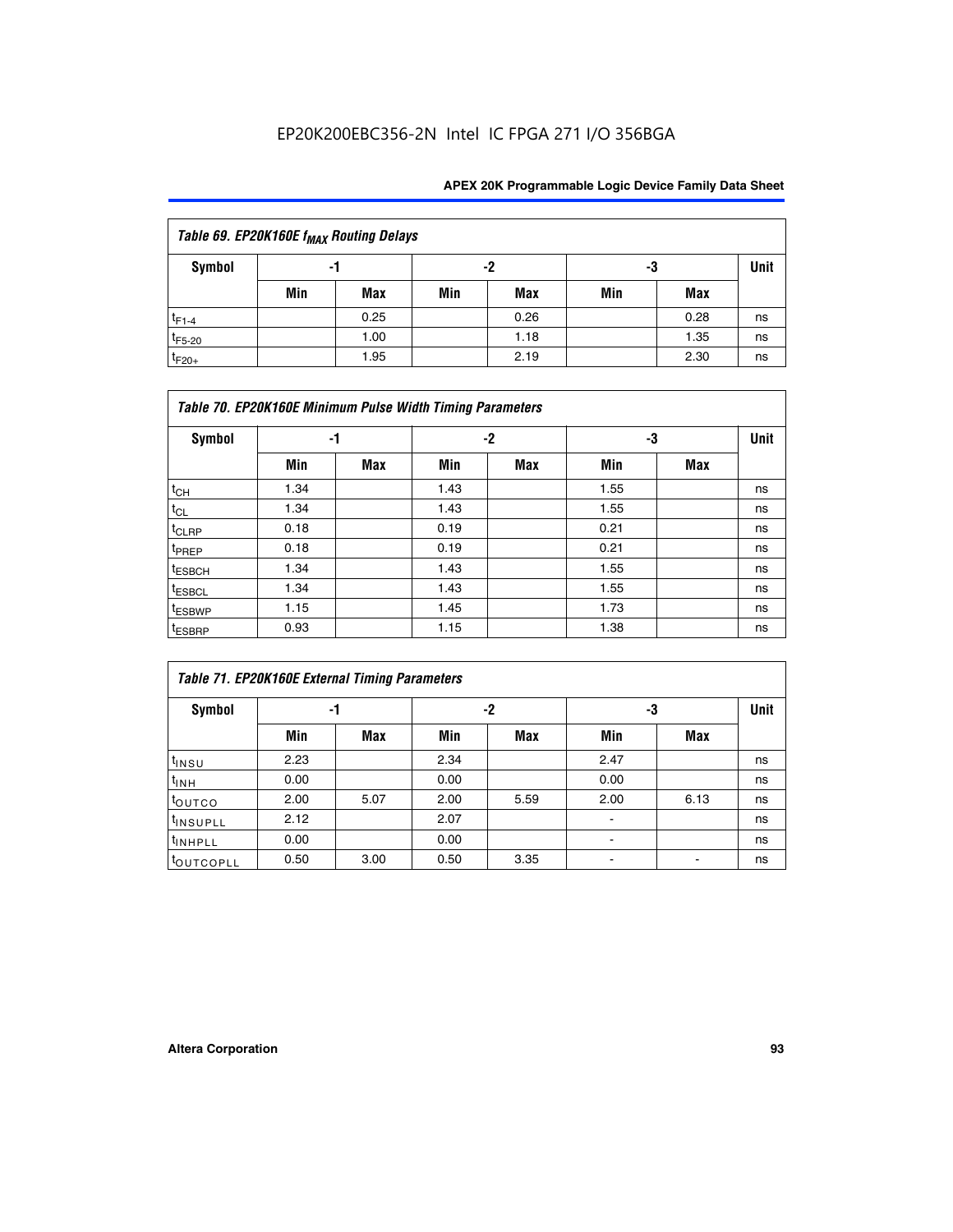|  |  |  | APEX 20K Programmable Logic Device Family Data Sheet |
|--|--|--|------------------------------------------------------|
|--|--|--|------------------------------------------------------|

|                                | Table 72. EP20K160E External Bidirectional Timing Parameters |      |      |      |      |      |             |  |  |  |  |
|--------------------------------|--------------------------------------------------------------|------|------|------|------|------|-------------|--|--|--|--|
| Symbol                         |                                                              | -1   |      | $-2$ | -3   |      | <b>Unit</b> |  |  |  |  |
|                                | Min                                                          | Max  | Min  | Max  | Min  | Max  |             |  |  |  |  |
| <sup>t</sup> INSUB <u>IDIR</u> | 2.86                                                         |      | 3.24 |      | 3.54 |      | ns          |  |  |  |  |
| <b>UNHBIDIR</b>                | 0.00                                                         |      | 0.00 |      | 0.00 |      | ns          |  |  |  |  |
| <b>LOUTCOBIDIR</b>             | 2.00                                                         | 5.07 | 2.00 | 5.59 | 2.00 | 6.13 | ns          |  |  |  |  |
| KZBIDIR                        |                                                              | 7.43 |      | 8.23 |      | 8.58 | ns          |  |  |  |  |
| <sup>t</sup> zxbidir           |                                                              | 7.43 |      | 8.23 |      | 8.58 | ns          |  |  |  |  |
| <sup>t</sup> INSUBIDIRPLL      | 4.93                                                         |      | 5.48 |      |      |      | ns          |  |  |  |  |
| <sup>I</sup> INHBIDIRPLL       | 0.00                                                         |      | 0.00 |      | ۰    |      | ns          |  |  |  |  |
| <b><i>LOUTCOBIDIRPLL</i></b>   | 0.50                                                         | 3.00 | 0.50 | 3.35 |      |      | ns          |  |  |  |  |
| <sup>T</sup> XZBIDIRPLL        |                                                              | 5.36 |      | 5.99 |      |      | ns          |  |  |  |  |
| <sup>t</sup> ZXBIDIRPLL        |                                                              | 5.36 |      | 5.99 |      |      | ns          |  |  |  |  |

Tables 73 through 78 describe  $f_{MAX}$  LE Timing Microparameters,  $f_{MAX}$ ESB Timing Microparameters, *f<sub>MAX</sub>* Routing Delays, Minimum Pulse Width Timing Parameters, External Timing Parameters, and External Bidirectional Timing Parameters for EP20K200E APEX 20KE devices.

| Table 73. EP20K200E f <sub>MAX</sub> LE Timing Microparameters |      |      |      |            |      |      |             |  |  |  |  |
|----------------------------------------------------------------|------|------|------|------------|------|------|-------------|--|--|--|--|
| <b>Symbol</b>                                                  | -1   |      | -2   |            | -3   |      | <b>Unit</b> |  |  |  |  |
|                                                                | Min  | Max  | Min  | <b>Max</b> | Min  | Max  |             |  |  |  |  |
| $t_{\text{SU}}$                                                | 0.23 |      | 0.24 |            | 0.26 |      | ns          |  |  |  |  |
| $t_H$                                                          | 0.23 |      | 0.24 |            | 0.26 |      | ns          |  |  |  |  |
| $t_{CO}$                                                       |      | 0.26 |      | 0.31       |      | 0.36 | ns          |  |  |  |  |
| t <sub>LUT</sub>                                               |      | 0.70 |      | 0.90       |      | 1.14 | ns          |  |  |  |  |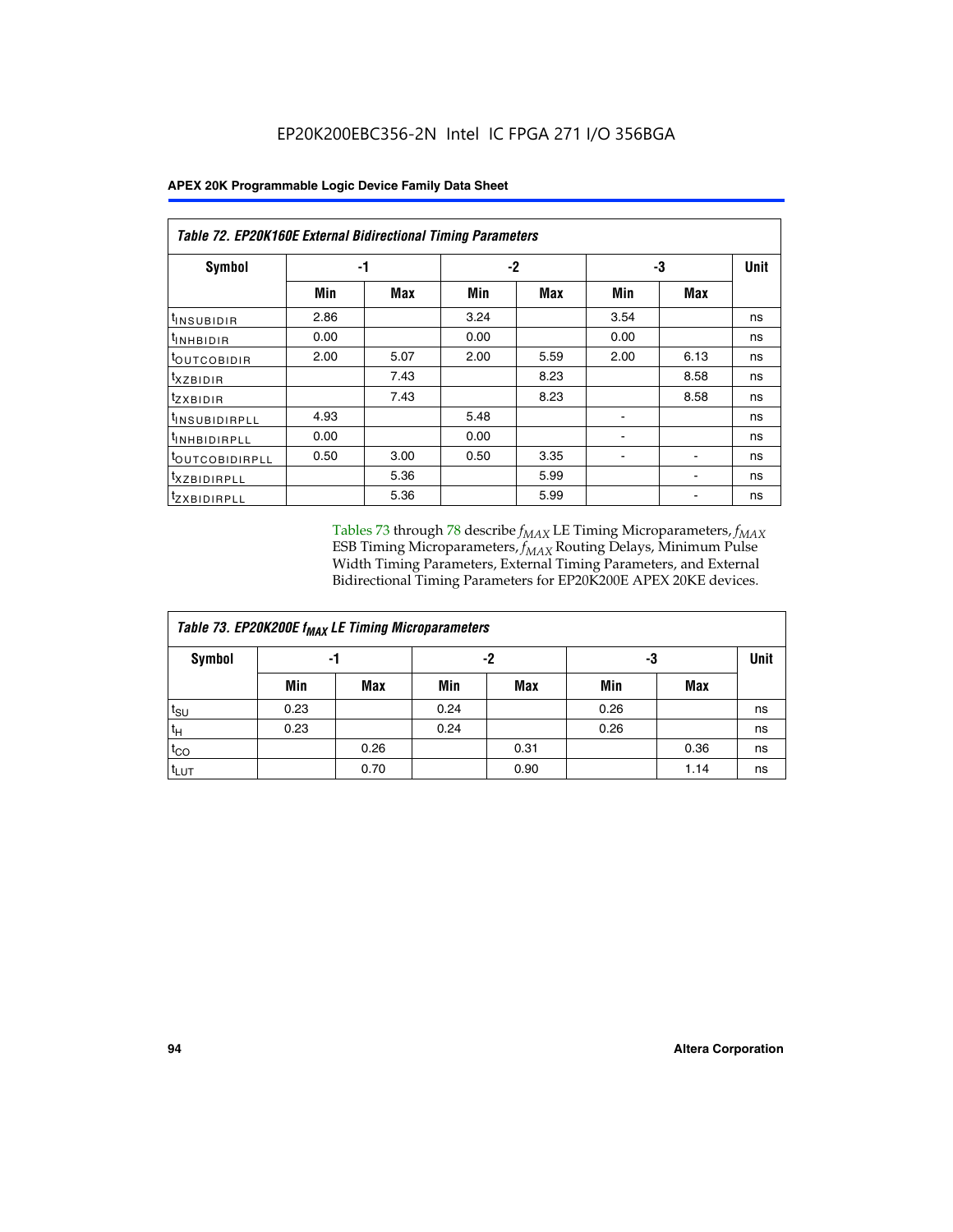|                                     | Table 74. EP20K200E f <sub>MAX</sub> ESB Timing Microparameters |            |         |            |      |            |      |  |  |  |  |
|-------------------------------------|-----------------------------------------------------------------|------------|---------|------------|------|------------|------|--|--|--|--|
| Symbol                              |                                                                 | $-1$       |         | $-2$       |      | -3         | Unit |  |  |  |  |
|                                     | Min                                                             | <b>Max</b> | Min     | <b>Max</b> | Min  | <b>Max</b> |      |  |  |  |  |
| <sup>t</sup> ESBARC                 |                                                                 | 1.68       |         | 2.06       |      | 2.24       | ns   |  |  |  |  |
| <sup>t</sup> ESBSRC                 |                                                                 | 2.27       |         | 2.77       |      | 3.18       | ns   |  |  |  |  |
| t <sub>ESBAWC</sub>                 |                                                                 | 3.10       |         | 3.86       |      | 4.50       | ns   |  |  |  |  |
| <sup>t</sup> ESBSWC                 |                                                                 | 2.90       |         | 3.67       |      | 4.21       | ns   |  |  |  |  |
| t <sub>ESBWASU</sub>                | 0.55                                                            |            | 0.67    |            | 0.74 |            | ns   |  |  |  |  |
| <sup>t</sup> ESBWAH                 | 0.36                                                            |            | 0.46    |            | 0.48 |            | ns   |  |  |  |  |
| <sup>t</sup> ESBWDSU                | 0.69                                                            |            | 0.83    |            | 0.95 |            | ns   |  |  |  |  |
| t <sub>ESBWDH</sub>                 | 0.36                                                            |            | 0.46    |            | 0.48 |            | ns   |  |  |  |  |
| <sup>t</sup> ESBRASU                | 1.61                                                            |            | 1.90    |            | 2.09 |            | ns   |  |  |  |  |
| <sup>t</sup> ESBRAH                 | 0.00                                                            |            | 0.00    |            | 0.01 |            | ns   |  |  |  |  |
| <i>t</i> ESBWESU                    | 1.42                                                            |            | 1.71    |            | 2.01 |            | ns   |  |  |  |  |
| <sup>t</sup> ESBWEH                 | 0.00                                                            |            | 0.00    |            | 0.00 |            | ns   |  |  |  |  |
| <sup>t</sup> ESBDATASU              | $-0.06$                                                         |            | $-0.07$ |            | 0.05 |            | ns   |  |  |  |  |
| <sup>I</sup> ESBDATAH               | 0.13                                                            |            | 0.13    |            | 0.13 |            | ns   |  |  |  |  |
| <sup>t</sup> ESBWADDRSU             | 0.11                                                            |            | 0.13    |            | 0.31 |            | ns   |  |  |  |  |
| <sup>t</sup> ESBRADDRSU             | 0.18                                                            |            | 0.23    |            | 0.39 |            | ns   |  |  |  |  |
| <sup>t</sup> ESBDATACO1             |                                                                 | 1.09       |         | 1.35       |      | 1.51       | ns   |  |  |  |  |
| <sup>t</sup> ESBDATACO <sub>2</sub> |                                                                 | 2.19       |         | 2.75       |      | 3.22       | ns   |  |  |  |  |
| t <sub>ESBDD</sub>                  |                                                                 | 2.75       |         | 3.41       |      | 4.03       | ns   |  |  |  |  |
| $t_{\text{PD}}$                     |                                                                 | 1.58       |         | 1.97       |      | 2.33       | ns   |  |  |  |  |
| <sup>t</sup> PTERMSU                | 1.00                                                            |            | 1.22    |            | 1.51 |            | ns   |  |  |  |  |
| t <sub>PTERMCO</sub>                |                                                                 | 1.10       |         | 1.37       |      | 1.09       | ns   |  |  |  |  |

| Table 75. EP20K200E f <sub>MAX</sub> Routing Delays |     |      |     |            |     |      |    |  |  |  |
|-----------------------------------------------------|-----|------|-----|------------|-----|------|----|--|--|--|
| Symbol                                              | -1  |      |     | -2         |     | -3   |    |  |  |  |
|                                                     | Min | Max  | Min | <b>Max</b> | Min | Max  |    |  |  |  |
| $t_{F1-4}$                                          |     | 0.25 |     | 0.27       |     | 0.29 | ns |  |  |  |
| $t_{F5-20}$                                         |     | 1.02 |     | 1.20       |     | 1.41 | ns |  |  |  |
| $t_{F20+}$                                          |     | 1.99 |     | 2.23       |     | 2.53 | ns |  |  |  |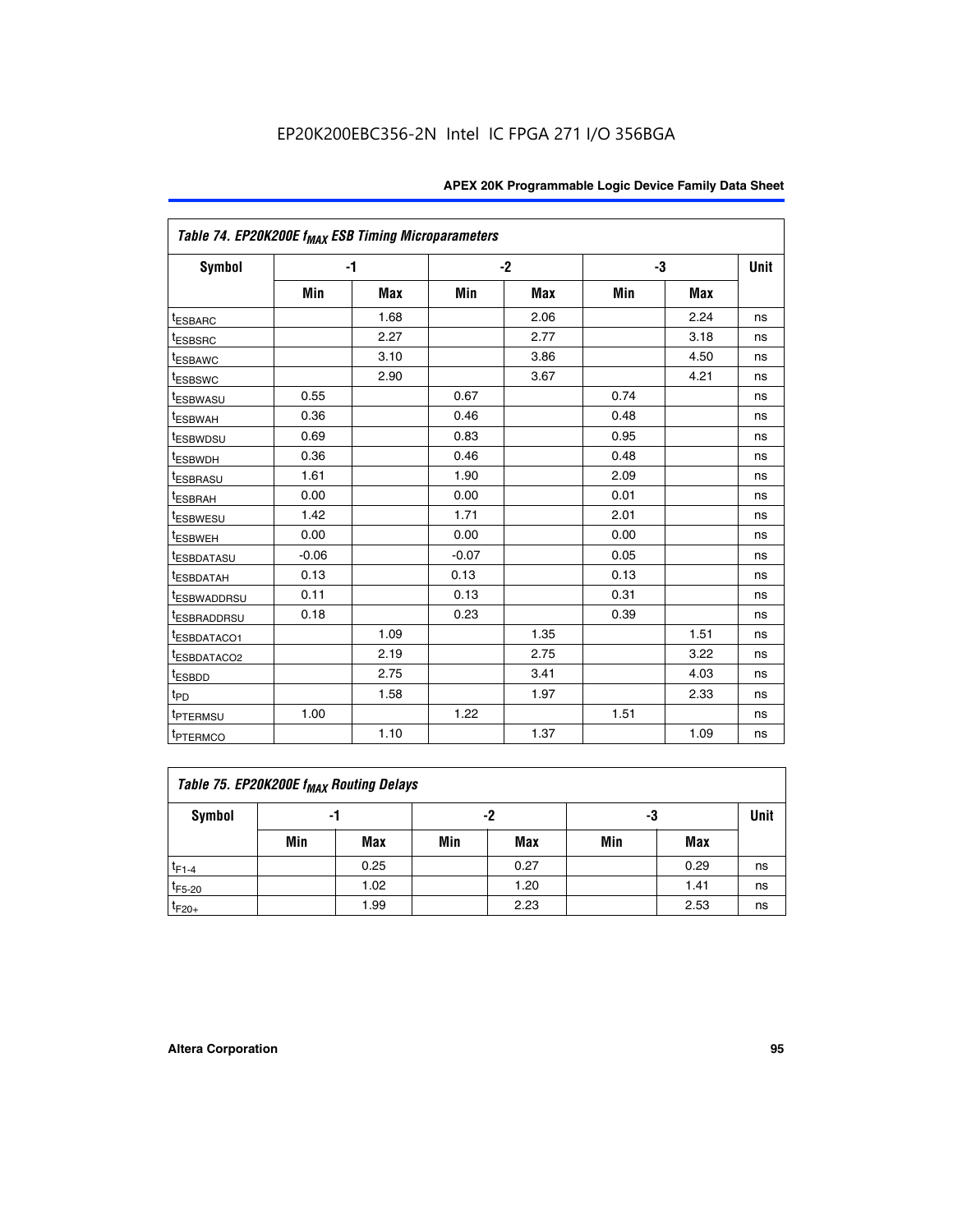| Table 76. EP20K200E Minimum Pulse Width Timing Parameters |      |            |      |            |      |            |             |  |  |  |
|-----------------------------------------------------------|------|------------|------|------------|------|------------|-------------|--|--|--|
| <b>Symbol</b>                                             | -1   |            |      | $-2$       | -3   |            | <b>Unit</b> |  |  |  |
|                                                           | Min  | <b>Max</b> | Min  | <b>Max</b> | Min  | <b>Max</b> |             |  |  |  |
| $t_{CH}$                                                  | 1.36 |            | 2.44 |            | 2.65 |            | ns          |  |  |  |
| $t_{CL}$                                                  | 1.36 |            | 2.44 |            | 2.65 |            | ns          |  |  |  |
| $t_{CLRP}$                                                | 0.18 |            | 0.19 |            | 0.21 |            | ns          |  |  |  |
| t <sub>PREP</sub>                                         | 0.18 |            | 0.19 |            | 0.21 |            | ns          |  |  |  |
| <sup>t</sup> ESBCH                                        | 1.36 |            | 2.44 |            | 2.65 |            | ns          |  |  |  |
| <sup>t</sup> ESBCL                                        | 1.36 |            | 2.44 |            | 2.65 |            | ns          |  |  |  |
| t <sub>ESBWP</sub>                                        | 1.18 |            | 1.48 |            | 1.76 |            | ns          |  |  |  |
| <sup>t</sup> ESBRP                                        | 0.95 |            | 1.17 |            | 1.41 |            | ns          |  |  |  |

|                       | Table 77. EP20K200E External Timing Parameters |            |      |            |      |      |    |  |  |  |  |  |
|-----------------------|------------------------------------------------|------------|------|------------|------|------|----|--|--|--|--|--|
| <b>Symbol</b>         |                                                | -1         |      | -2         |      | -3   |    |  |  |  |  |  |
|                       | Min                                            | <b>Max</b> | Min  | <b>Max</b> | Min  | Max  |    |  |  |  |  |  |
| t <sub>INSU</sub>     | 2.24                                           |            | 2.35 |            | 2.47 |      | ns |  |  |  |  |  |
| $t_{\text{INH}}$      | 0.00                                           |            | 0.00 |            | 0.00 |      | ns |  |  |  |  |  |
| toutco                | 2.00                                           | 5.12       | 2.00 | 5.62       | 2.00 | 6.11 | ns |  |  |  |  |  |
| <sup>t</sup> INSUPLL  | 2.13                                           |            | 2.07 |            |      |      | ns |  |  |  |  |  |
| <sup>t</sup> INHPLL   | 0.00                                           |            | 0.00 |            | -    |      | ns |  |  |  |  |  |
| <sup>I</sup> OUTCOPLL | 0.50                                           | 3.01       | 0.50 | 3.36       |      |      | ns |  |  |  |  |  |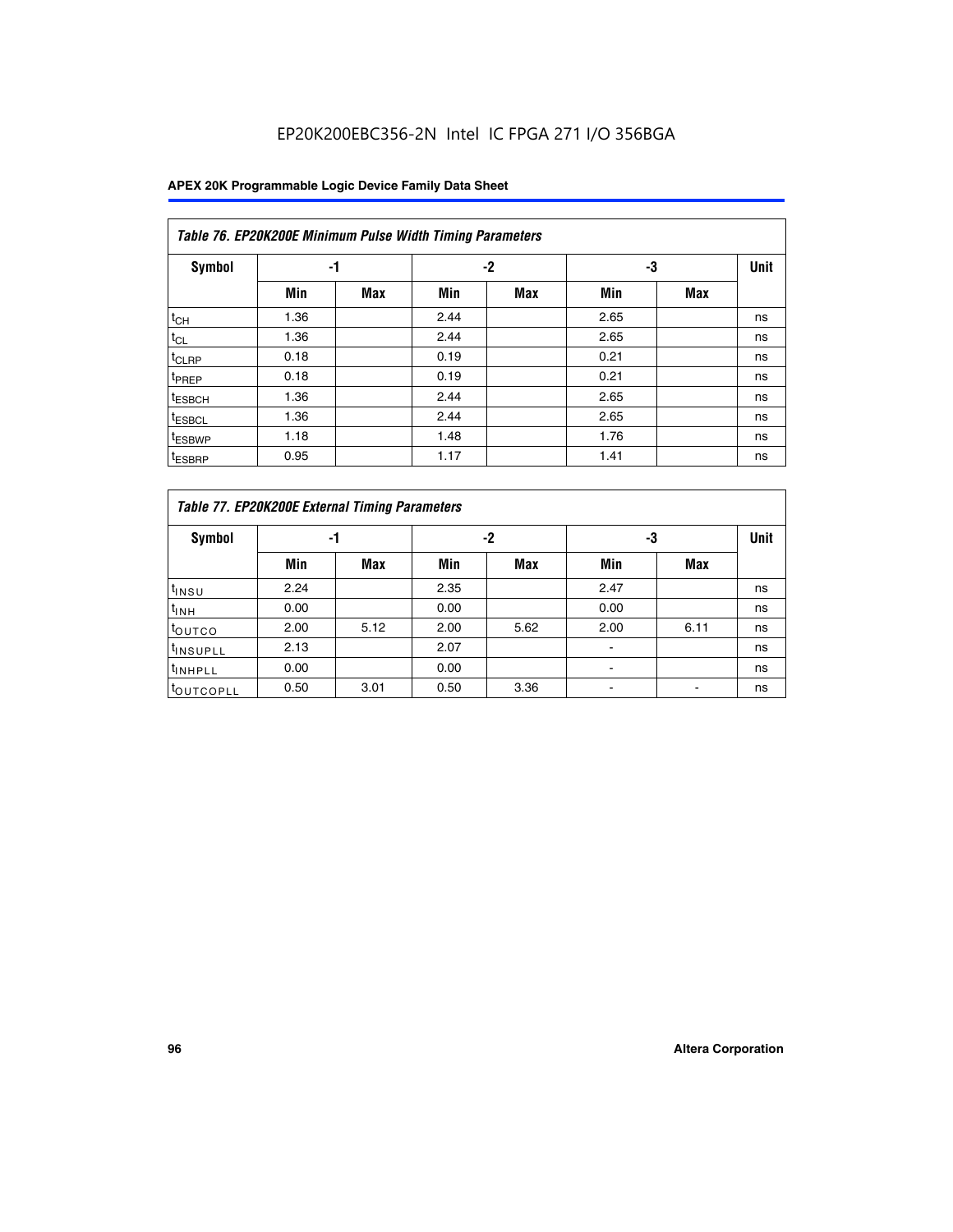| <b>Table 78. EP20K200E External Bidirectional Timing Parameters</b> |      |      |      |      |      |             |    |  |  |  |  |
|---------------------------------------------------------------------|------|------|------|------|------|-------------|----|--|--|--|--|
| Symbol                                                              |      | -1   |      | -2   | -3   | <b>Unit</b> |    |  |  |  |  |
|                                                                     | Min  | Max  | Min  | Max  | Min  | Max         |    |  |  |  |  |
| t <sub>INSUBIDIR</sub>                                              | 2.81 |      | 3.19 |      | 3.54 |             | ns |  |  |  |  |
| t <sub>INHBIDIR</sub>                                               | 0.00 |      | 0.00 |      | 0.00 |             | ns |  |  |  |  |
| toutcobidir                                                         | 2.00 | 5.12 | 2.00 | 5.62 | 2.00 | 6.11        | ns |  |  |  |  |
| <i>txzbidir</i>                                                     |      | 7.51 |      | 8.32 |      | 8.67        | ns |  |  |  |  |
| tzxbidir                                                            |      | 7.51 |      | 8.32 |      | 8.67        | ns |  |  |  |  |
| t <sub>INSUBIDIRPLL</sub>                                           | 3.30 |      | 3.64 |      |      |             | ns |  |  |  |  |
| tINHBIDIRPLL                                                        | 0.00 |      | 0.00 |      |      |             | ns |  |  |  |  |
| toutco <u>bidirpll</u>                                              | 0.50 | 3.01 | 0.50 | 3.36 |      |             | ns |  |  |  |  |
| txzBIDIRPLL                                                         |      | 5.40 |      | 6.05 |      |             | ns |  |  |  |  |
| tzxBIDIRPLL                                                         |      | 5.40 |      | 6.05 |      |             | ns |  |  |  |  |

Tables 79 through 84 describe  $f_{MAX}$  LE Timing Microparameters,  $f_{MAX}$ ESB Timing Microparameters, *f<sub>MAX</sub>* Routing Delays, Minimum Pulse Width Timing Parameters, External Timing Parameters, and External Bidirectional Timing Parameters for EP20K300E APEX 20KE devices.

| Table 79. EP20K300E f <sub>MAX</sub> LE Timing Microparameters |      |            |      |            |      |            |    |  |  |  |  |
|----------------------------------------------------------------|------|------------|------|------------|------|------------|----|--|--|--|--|
| <b>Symbol</b>                                                  |      | -1         |      | -2         |      | -3         |    |  |  |  |  |
|                                                                | Min  | <b>Max</b> | Min  | <b>Max</b> | Min  | <b>Max</b> |    |  |  |  |  |
| $t_{\text{SU}}$                                                | 0.16 |            | 0.17 |            | 0.18 |            | ns |  |  |  |  |
| $t_H$                                                          | 0.31 |            | 0.33 |            | 0.38 |            | ns |  |  |  |  |
| $t_{CO}$                                                       |      | 0.28       |      | 0.38       |      | 0.51       | ns |  |  |  |  |
| $t_{LUT}$                                                      |      | 0.79       |      | 1.07       |      | 1.43       | ns |  |  |  |  |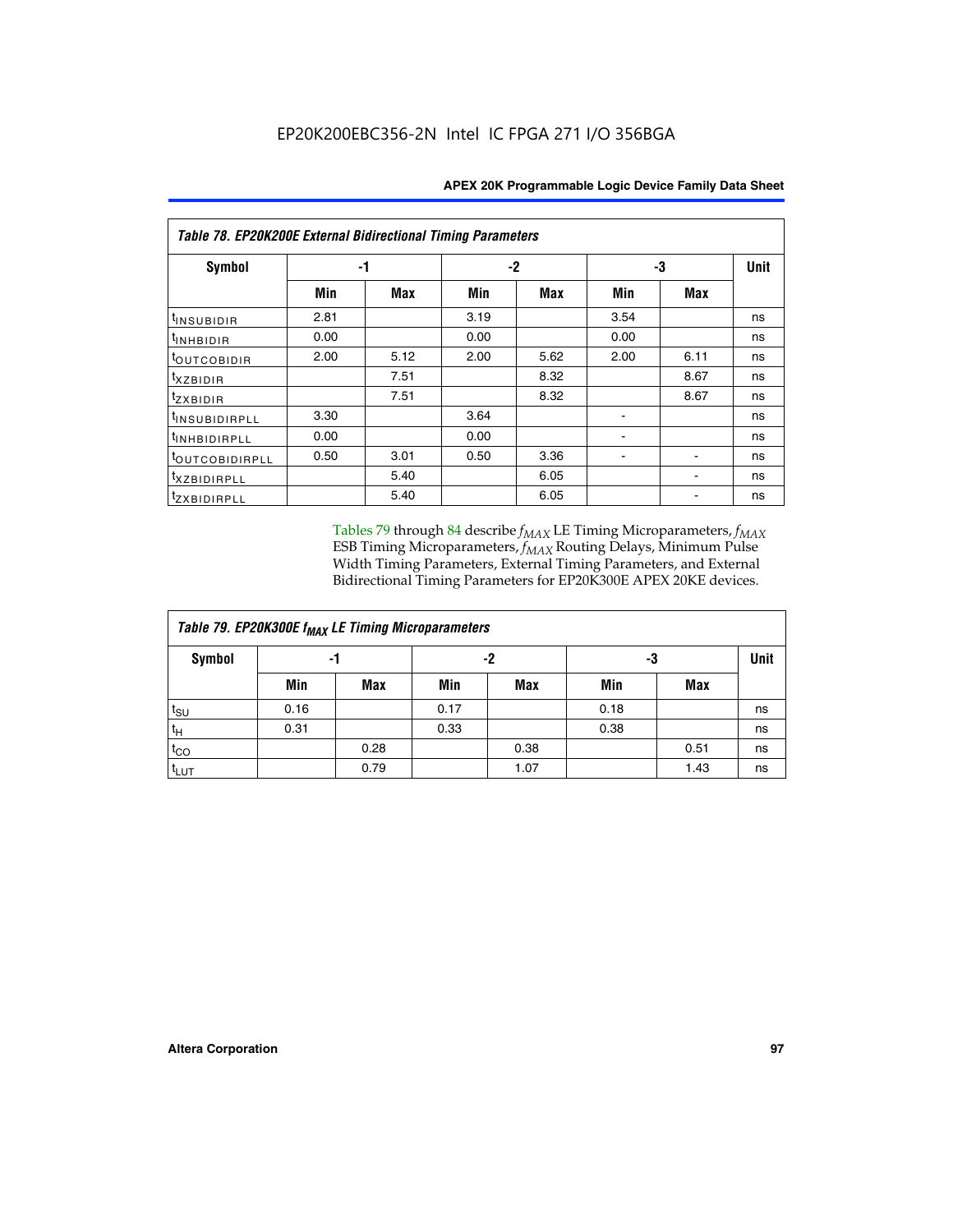| Table 80. EP20K300E f <sub>MAX</sub> ESB Timing Microparameters |      |      |      |      |      |      |      |
|-----------------------------------------------------------------|------|------|------|------|------|------|------|
| <b>Symbol</b>                                                   |      | $-1$ |      | $-2$ |      | -3   | Unit |
|                                                                 | Min  | Max  | Min  | Max  | Min  | Max  |      |
| <sup>t</sup> ESBARC                                             |      | 1.79 |      | 2.44 |      | 3.25 | ns   |
| t <sub>ESBSRC</sub>                                             |      | 2.40 |      | 3.12 |      | 4.01 | ns   |
| t <sub>ESBAWC</sub>                                             |      | 3.41 |      | 4.65 |      | 6.20 | ns   |
| <sup>t</sup> ESBSWC                                             |      | 3.68 |      | 4.68 |      | 5.93 | ns   |
| t <sub>ESBWASU</sub>                                            | 1.55 |      | 2.12 |      | 2.83 |      | ns   |
| t <sub>ESBWAH</sub>                                             | 0.00 |      | 0.00 |      | 0.00 |      | ns   |
| <sup>t</sup> ESBWDSU                                            | 1.71 |      | 2.33 |      | 3.11 |      | ns   |
| <sup>t</sup> ESBWDH                                             | 0.00 |      | 0.00 |      | 0.00 |      | ns   |
| t <sub>ESBRASU</sub>                                            | 1.72 |      | 2.34 |      | 3.13 |      | ns   |
| <sup>t</sup> ESBRAH                                             | 0.00 |      | 0.00 |      | 0.00 |      | ns   |
| t <sub>ESBWESU</sub>                                            | 1.63 |      | 2.36 |      | 3.28 |      | ns   |
| <sup>t</sup> ESBWEH                                             | 0.00 |      | 0.00 |      | 0.00 |      | ns   |
| <sup>t</sup> ESBDATASU                                          | 0.07 |      | 0.39 |      | 0.80 |      | ns   |
| <sup>t</sup> ESBDATAH                                           | 0.13 |      | 0.13 |      | 0.13 |      | ns   |
| <sup>t</sup> ESBWADDRSU                                         | 0.27 |      | 0.67 |      | 1.17 |      | ns   |
| tESBRADDRSU                                                     | 0.34 |      | 0.75 |      | 1.28 |      | ns   |
| <sup>I</sup> ESBDATACO1                                         |      | 1.03 |      | 1.20 |      | 1.40 | ns   |
| <sup>t</sup> ESBDATACO2                                         |      | 2.33 |      | 3.18 |      | 4.24 | ns   |
| <sup>t</sup> ESBDD                                              |      | 3.41 |      | 4.65 |      | 6.20 | ns   |
| t <sub>PD</sub>                                                 |      | 1.68 |      | 2.29 |      | 3.06 | ns   |
| t <sub>PTERMSU</sub>                                            | 0.96 |      | 1.48 |      | 2.14 |      | ns   |
| t <sub>PTERMCO</sub>                                            |      | 1.05 |      | 1.22 |      | 1.42 | ns   |

| Table 81. EP20K300E f <sub>MAX</sub> Routing Delays |     |      |     |            |     |      |      |  |  |  |
|-----------------------------------------------------|-----|------|-----|------------|-----|------|------|--|--|--|
| Symbol                                              |     | -1   | -2  |            | -3  |      | Unit |  |  |  |
|                                                     | Min | Max  | Min | <b>Max</b> | Min | Max  |      |  |  |  |
| $t_{F1-4}$                                          |     | 0.22 |     | 0.24       |     | 0.26 | ns   |  |  |  |
| $t_{F5-20}$                                         |     | 1.33 |     | 1.43       |     | 1.58 | ns   |  |  |  |
| $t_{F20+}$                                          |     | 3.63 |     | 3.93       |     | 4.35 | ns   |  |  |  |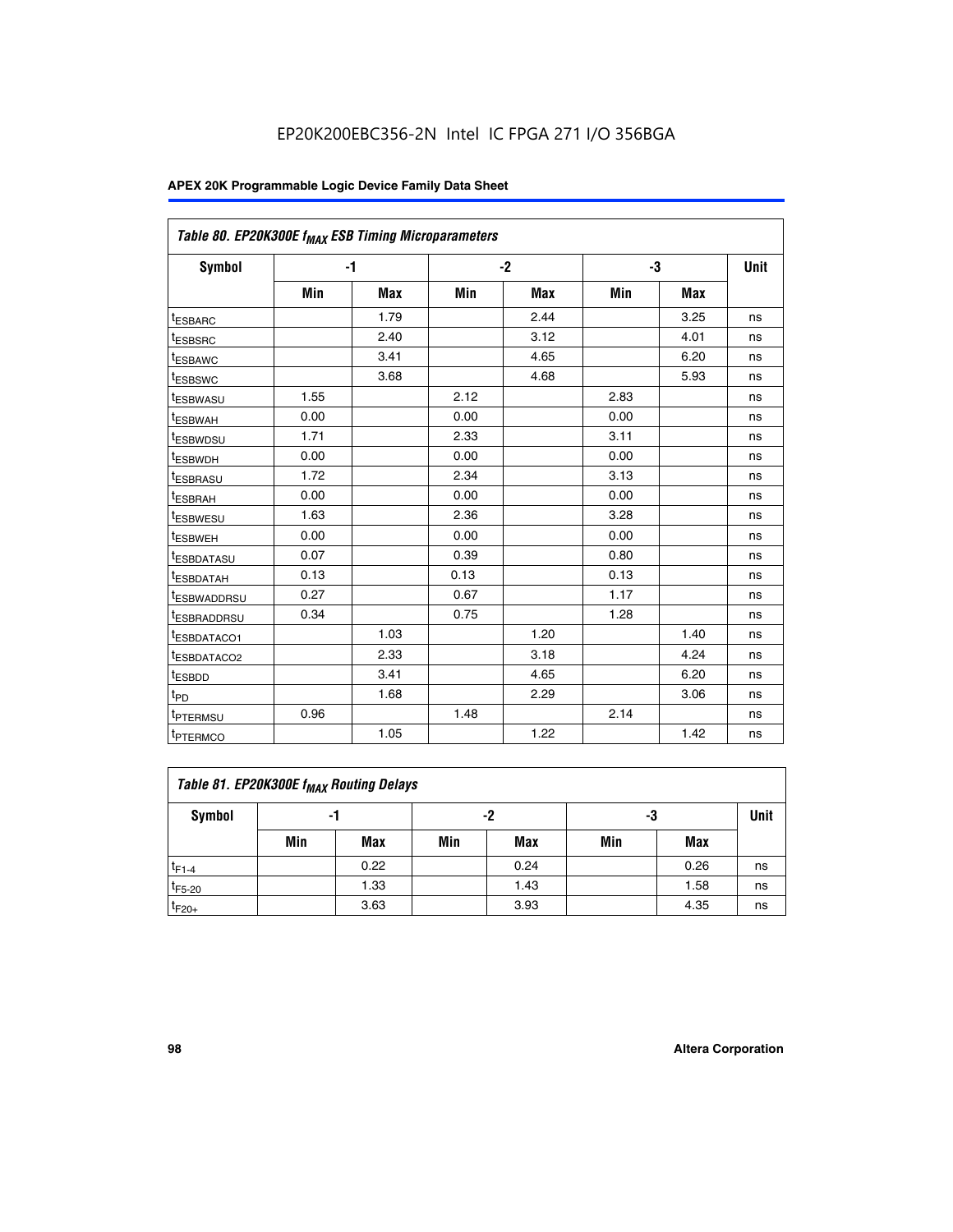|                    | Table 82. EP20K300E Minimum Pulse Width Timing Parameters |            |      |      |      |     |             |  |  |  |  |  |
|--------------------|-----------------------------------------------------------|------------|------|------|------|-----|-------------|--|--|--|--|--|
| <b>Symbol</b>      | -1                                                        |            |      | $-2$ | -3   |     | <b>Unit</b> |  |  |  |  |  |
|                    | Min                                                       | <b>Max</b> | Min  | Max  | Min  | Max |             |  |  |  |  |  |
| $t_{CH}$           | 1.25                                                      |            | 1.43 |      | 1.67 |     | ns          |  |  |  |  |  |
| $t_{CL}$           | 1.25                                                      |            | 1.43 |      | 1.67 |     | ns          |  |  |  |  |  |
| t <sub>CLRP</sub>  | 0.19                                                      |            | 0.26 |      | 0.35 |     | ns          |  |  |  |  |  |
| t <sub>PREP</sub>  | 0.19                                                      |            | 0.26 |      | 0.35 |     | ns          |  |  |  |  |  |
| t <sub>ESBCH</sub> | 1.25                                                      |            | 1.43 |      | 1.67 |     | ns          |  |  |  |  |  |
| <sup>t</sup> ESBCL | 1.25                                                      |            | 1.43 |      | 1.67 |     | ns          |  |  |  |  |  |
| <sup>t</sup> ESBWP | 1.25                                                      |            | 1.71 |      | 2.28 |     | ns          |  |  |  |  |  |
| <sup>t</sup> ESBRP | 1.01                                                      |            | 1.38 |      | 1.84 |     | ns          |  |  |  |  |  |

|                       | Table 83. EP20K300E External Timing Parameters |      |      |      |      |            |             |  |  |  |  |  |  |
|-----------------------|------------------------------------------------|------|------|------|------|------------|-------------|--|--|--|--|--|--|
| Symbol                |                                                | -1   |      | -2   |      | -3         | <b>Unit</b> |  |  |  |  |  |  |
|                       | Min                                            | Max  | Min  | Max  | Min  | <b>Max</b> |             |  |  |  |  |  |  |
| t <sub>INSU</sub>     | 2.31                                           |      | 2.44 |      | 2.57 |            | ns          |  |  |  |  |  |  |
| $t_{INH}$             | 0.00                                           |      | 0.00 |      | 0.00 |            | ns          |  |  |  |  |  |  |
| toutco                | 2.00                                           | 5.29 | 2.00 | 5.82 | 2.00 | 6.24       | ns          |  |  |  |  |  |  |
| <sup>t</sup> INSUPLL  | 1.76                                           |      | 1.85 |      |      |            | ns          |  |  |  |  |  |  |
| <sup>t</sup> INHPLL   | 0.00                                           |      | 0.00 |      | -    |            | ns          |  |  |  |  |  |  |
| <sup>t</sup> OUTCOPLL | 0.50                                           | 2.65 | 0.50 | 2.95 |      |            | ns          |  |  |  |  |  |  |

| Table 84. EP20K300E External Bidirectional Timing Parameters |      |      |      |      |      |             |    |  |  |  |  |
|--------------------------------------------------------------|------|------|------|------|------|-------------|----|--|--|--|--|
| Symbol                                                       |      | -1   | -2   |      | -3   | <b>Unit</b> |    |  |  |  |  |
|                                                              | Min  | Max  | Min  | Max  | Min  | Max         |    |  |  |  |  |
| <sup>t</sup> INSUBIDIR                                       | 2.77 |      | 2.85 |      | 3.11 |             | ns |  |  |  |  |
| <b>TINHBIDIR</b>                                             | 0.00 |      | 0.00 |      | 0.00 |             | ns |  |  |  |  |
| <sup>t</sup> OUTCOBIDIR                                      | 2.00 | 5.29 | 2.00 | 5.82 | 2.00 | 6.24        | ns |  |  |  |  |
| KZBIDIR                                                      |      | 7.59 |      | 8.30 |      | 9.09        | ns |  |  |  |  |
| $t_{Z}$ <i>x</i> BIDIR                                       |      | 7.59 |      | 8.30 |      | 9.09        | ns |  |  |  |  |
| <sup>I</sup> INSUBIDIRPLL                                    | 2.50 |      | 2.76 |      |      |             | ns |  |  |  |  |
| <sup>t</sup> INHBIDIRPLL                                     | 0.00 |      | 0.00 |      |      |             | ns |  |  |  |  |
| <b><i>LOUTCOBIDIRPLL</i></b>                                 | 0.50 | 2.65 | 0.50 | 2.95 |      |             | ns |  |  |  |  |
| <sup>T</sup> XZBIDIRPLL                                      |      | 5.00 |      | 5.43 |      |             | ns |  |  |  |  |
| <sup>t</sup> ZXBIDIRPLL                                      |      | 5.00 |      | 5.43 |      |             | ns |  |  |  |  |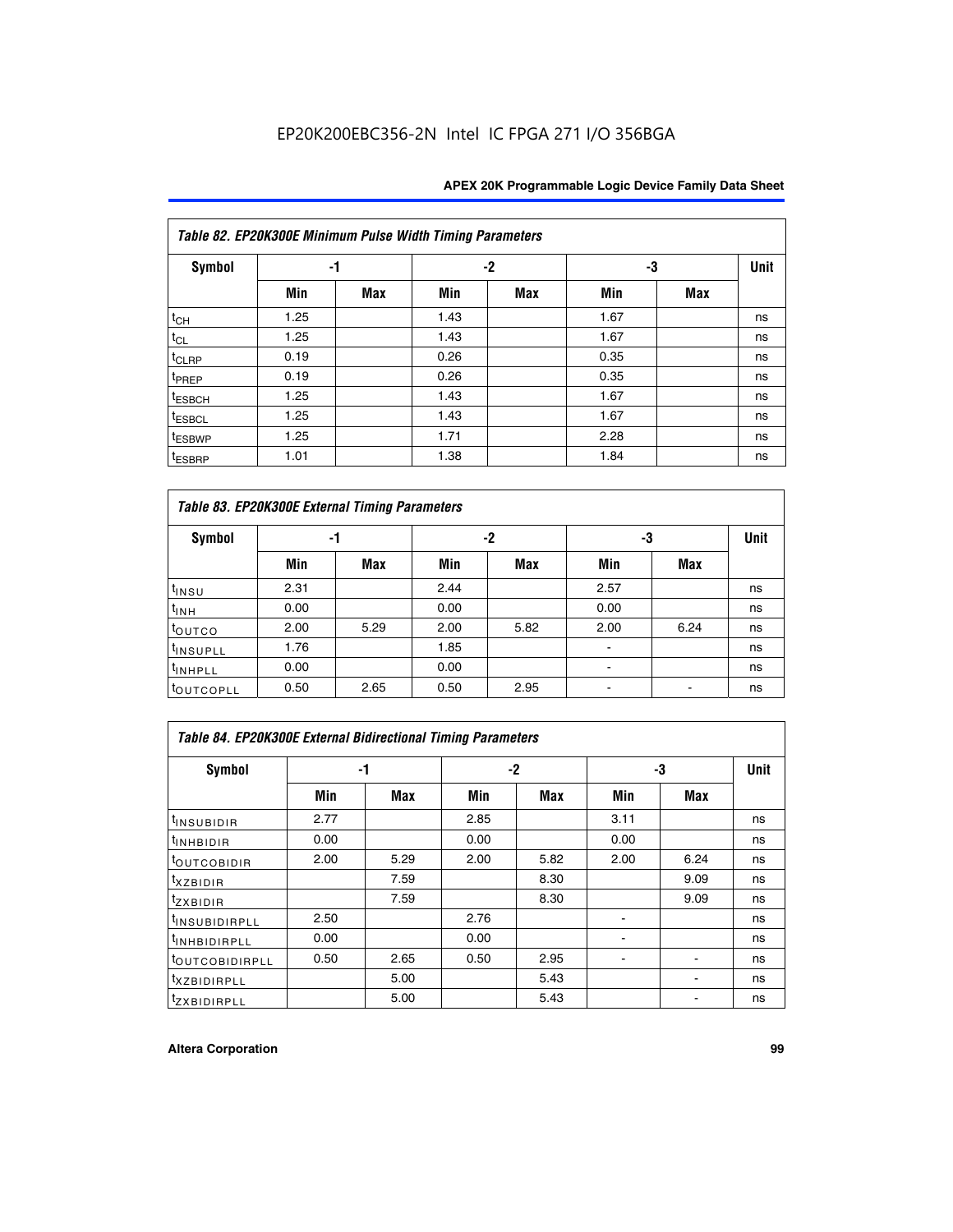Tables 85 through 90 describe  $f_{MAX}$  LE Timing Microparameters,  $f_{MAX}$ ESB Timing Microparameters, *f<sub>MAX</sub>* Routing Delays, Minimum Pulse Width Timing Parameters, External Timing Parameters, and External Bidirectional Timing Parameters for EP20K400E APEX 20KE devices.

| Table 85. EP20K400E f <sub>MAX</sub> LE Timing Microparameters |      |                |      |                |      |                |    |  |  |  |
|----------------------------------------------------------------|------|----------------|------|----------------|------|----------------|----|--|--|--|
| <b>Symbol</b>                                                  |      | -1 Speed Grade |      | -2 Speed Grade |      | -3 Speed Grade |    |  |  |  |
|                                                                | Min  | <b>Max</b>     | Min  | Max            | Min  | Max            |    |  |  |  |
| t <sub>SU</sub>                                                | 0.23 |                | 0.23 |                | 0.23 |                | ns |  |  |  |
| tн                                                             | 0.23 |                | 0.23 |                | 0.23 |                | ns |  |  |  |
| $t_{CO}$                                                       |      | 0.25           |      | 0.29           |      | 0.32           | ns |  |  |  |
| <sup>t</sup> LUT                                               |      | 0.70           |      | 0.83           |      | 1.01           | ns |  |  |  |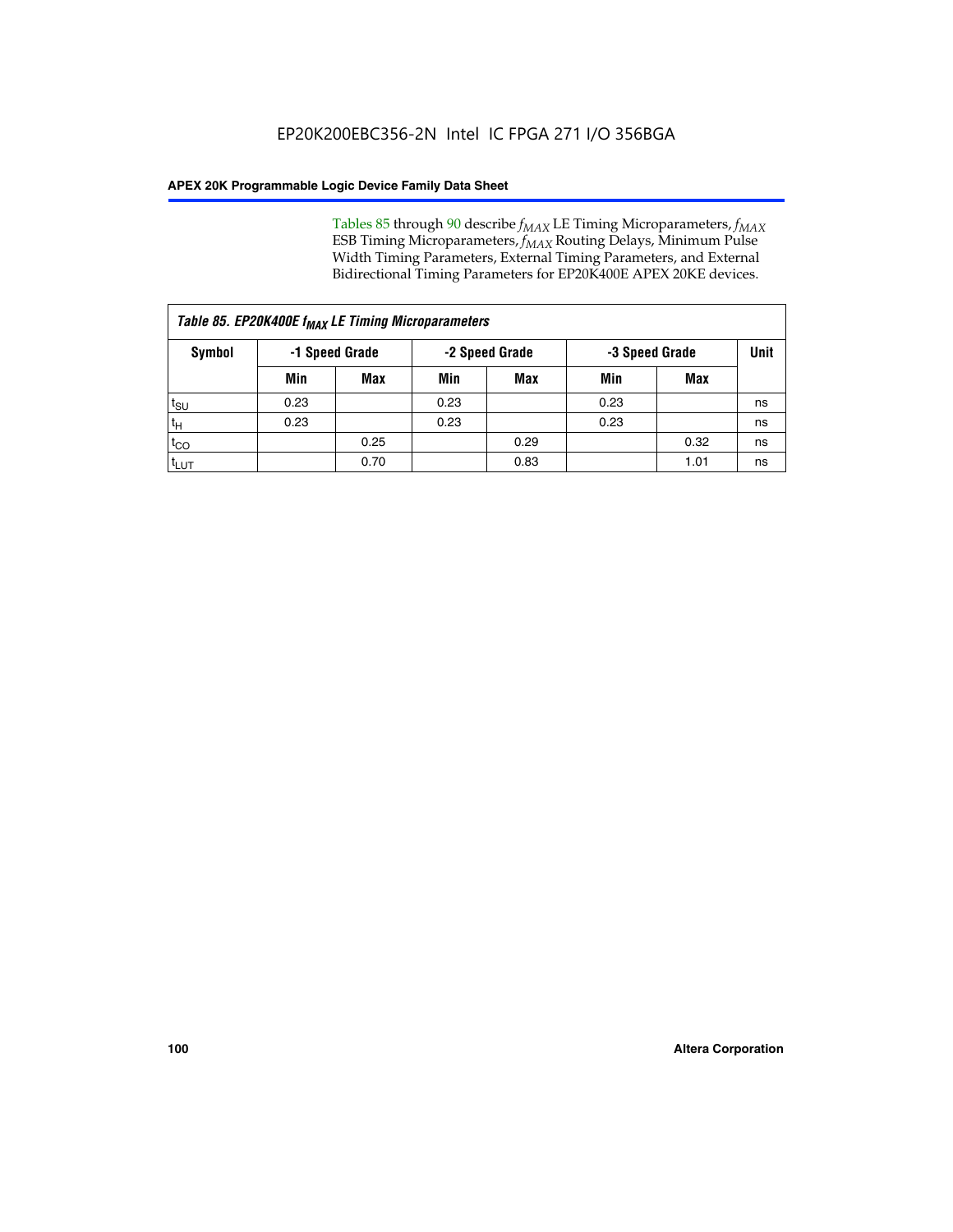| Table 86. EP20K400E f <sub>MAX</sub> ESB Timing Microparameters |         |                |         |                |                |            |      |
|-----------------------------------------------------------------|---------|----------------|---------|----------------|----------------|------------|------|
| <b>Symbol</b>                                                   |         | -1 Speed Grade |         | -2 Speed Grade | -3 Speed Grade |            | Unit |
|                                                                 | Min     | <b>Max</b>     | Min     | Max            | Min            | <b>Max</b> |      |
| <b>tESBARC</b>                                                  |         | 1.67           |         | 1.91           |                | 1.99       | ns   |
| <sup>t</sup> ESBSRC                                             |         | 2.30           |         | 2.66           |                | 2.93       | ns   |
| <sup>t</sup> ESBAWC                                             |         | 3.09           |         | 3.58           |                | 3.99       | ns   |
| <sup>t</sup> ESBSWC                                             |         | 3.01           |         | 3.65           |                | 4.05       | ns   |
| <sup>t</sup> ESBWASU                                            | 0.54    |                | 0.63    |                | 0.65           |            | ns   |
| t <sub>ESBWAH</sub>                                             | 0.36    |                | 0.43    |                | 0.42           |            | ns   |
| <sup>t</sup> ESBWDSU                                            | 0.69    |                | 0.77    |                | 0.84           |            | ns   |
| <sup>I</sup> ESBWDH                                             | 0.36    |                | 0.43    |                | 0.42           |            | ns   |
| t <sub>ESBRASU</sub>                                            | 1.61    |                | 1.77    |                | 1.86           |            | ns   |
| t <sub>ESBRAH</sub>                                             | 0.00    |                | 0.00    |                | 0.01           |            | ns   |
| <sup>t</sup> ESBWESU                                            | 1.35    |                | 1.47    |                | 1.61           |            | ns   |
| t <sub>ESBWEH</sub>                                             | 0.00    |                | 0.00    |                | 0.00           |            | ns   |
| <sup>I</sup> ESBDATASU                                          | $-0.18$ |                | $-0.30$ |                | $-0.27$        |            | ns   |
| <b>ESBDATAH</b>                                                 | 0.13    |                | 0.13    |                | 0.13           |            | ns   |
| <sup>T</sup> ESBWADDRSU                                         | $-0.02$ |                | $-0.11$ |                | $-0.03$        |            | ns   |
| <sup>T</sup> ESBRADDRSU                                         | 0.06    |                | $-0.01$ |                | $-0.05$        |            | ns   |
| <sup>t</sup> ESBDATACO1                                         |         | 1.16           |         | 1.40           |                | 1.54       | ns   |
| <sup>t</sup> ESBDATACO2                                         |         | 2.18           |         | 2.55           |                | 2.85       | ns   |
| <sup>t</sup> ESBDD                                              |         | 2.73           |         | 3.17           |                | 3.58       | ns   |
| $t_{P\underline{D}}$                                            |         | 1.57           |         | 1.83           |                | 2.07       | ns   |
| t <sub>PTERMSU</sub>                                            | 0.92    |                | 0.99    |                | 1.18           |            | ns   |
| <sup>t</sup> PTERMCO                                            |         | 1.18           |         | 1.43           |                | 1.17       | ns   |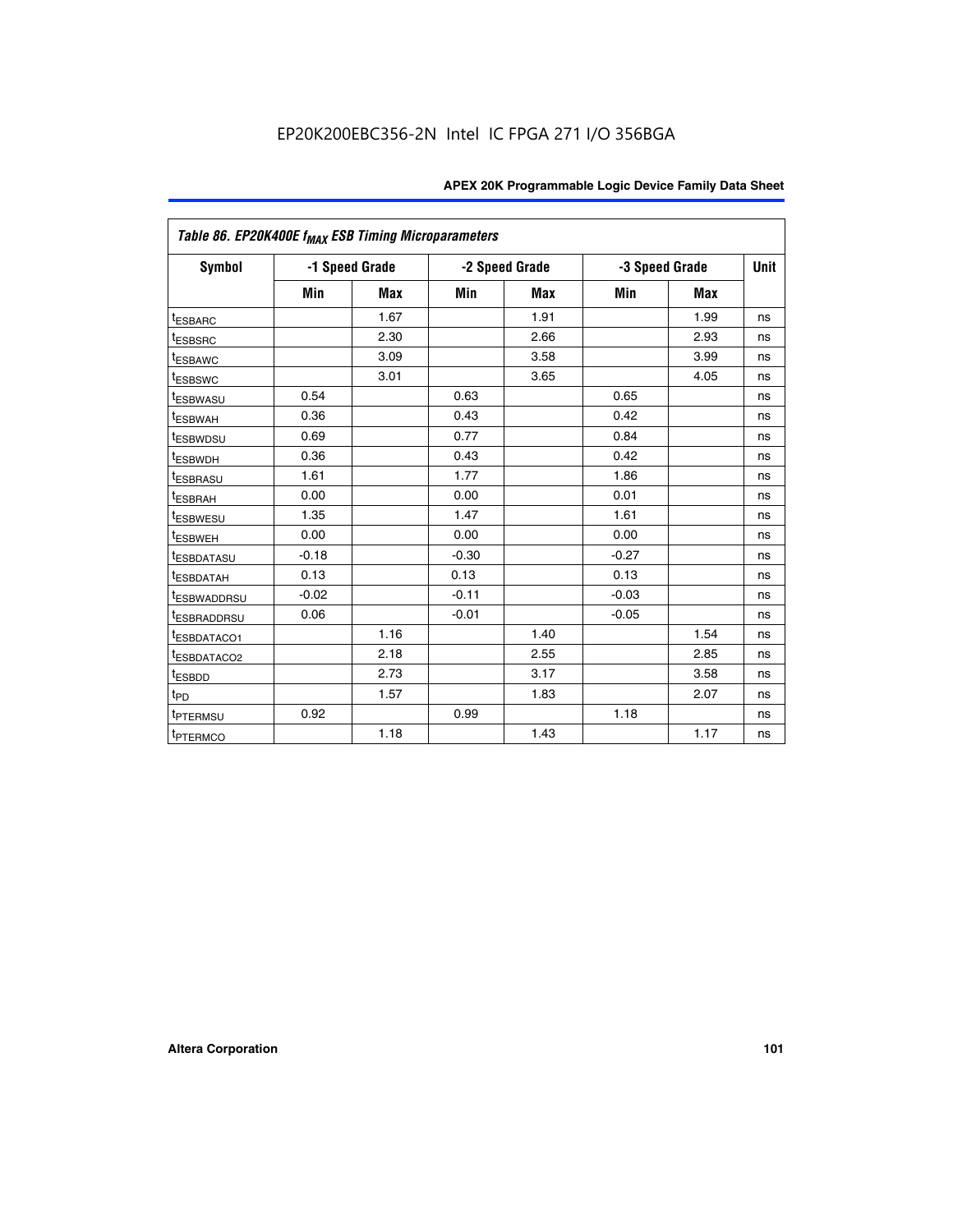| Table 87. EP20K400E f <sub>MAX</sub> Routing Delays |     |                |     |                |     |                |      |  |  |  |
|-----------------------------------------------------|-----|----------------|-----|----------------|-----|----------------|------|--|--|--|
| Symbol                                              |     | -1 Speed Grade |     | -2 Speed Grade |     | -3 Speed Grade | Unit |  |  |  |
|                                                     | Min | <b>Max</b>     | Min | Max            | Min | Max            |      |  |  |  |
| $t_{F1-4}$                                          |     | 0.25           |     | 0.25           |     | 0.26           | ns   |  |  |  |
| $t_{F5-20}$                                         |     | 1.01           |     | 1.12           |     | 1.25           | ns   |  |  |  |
| $t_{F20+}$                                          |     | 3.71           |     | 3.92           |     | 4.17           | ns   |  |  |  |

|                    | Table 88. EP20K400E Minimum Pulse Width Timing Parameters |                |      |                |      |                |             |  |  |  |  |
|--------------------|-----------------------------------------------------------|----------------|------|----------------|------|----------------|-------------|--|--|--|--|
| Symbol             |                                                           | -1 Speed Grade |      | -2 Speed Grade |      | -3 Speed Grade | <b>Unit</b> |  |  |  |  |
|                    | Min                                                       | <b>Max</b>     | Min  | <b>Max</b>     | Min  | Max            |             |  |  |  |  |
| $t_{CH}$           | 1.36                                                      |                | 2.22 |                | 2.35 |                | ns          |  |  |  |  |
| $t_{CL}$           | 1.36                                                      |                | 2.26 |                | 2.35 |                | ns          |  |  |  |  |
| $t_{CLRP}$         | 0.18                                                      |                | 0.18 |                | 0.19 |                | ns          |  |  |  |  |
| t <sub>PREP</sub>  | 0.18                                                      |                | 0.18 |                | 0.19 |                | ns          |  |  |  |  |
| t <sub>ESBCH</sub> | 1.36                                                      |                | 2.26 |                | 2.35 |                | ns          |  |  |  |  |
| <sup>t</sup> ESBCL | 1.36                                                      |                | 2.26 |                | 2.35 |                | ns          |  |  |  |  |
| <sup>t</sup> ESBWP | 1.17                                                      |                | 1.38 |                | 1.56 |                | ns          |  |  |  |  |
| <sup>t</sup> ESBRP | 0.94                                                      |                | 1.09 |                | 1.25 |                | ns          |  |  |  |  |

| Table 89. EP20K400E External Timing Parameters |                |            |                |            |                |      |             |  |  |
|------------------------------------------------|----------------|------------|----------------|------------|----------------|------|-------------|--|--|
| Symbol                                         | -1 Speed Grade |            | -2 Speed Grade |            | -3 Speed Grade |      | <b>Unit</b> |  |  |
|                                                | Min            | <b>Max</b> | Min            | <b>Max</b> | Min            | Max  |             |  |  |
| t <sub>INSU</sub>                              | 2.51           |            | 2.64           |            | 2.77           |      | ns          |  |  |
| $t_{INH}$                                      | 0.00           |            | 0.00           |            | 0.00           |      | ns          |  |  |
| <b>t</b> outco                                 | 2.00           | 5.25       | 2.00           | 5.79       | 2.00           | 6.32 | ns          |  |  |
| <sup>t</sup> INSUPLL                           | 3.221          |            | 3.38           |            | -              |      | ns          |  |  |
| I <sup>t</sup> INHPLL                          | 0.00           |            | 0.00           |            | -              |      | ns          |  |  |
| toutcopll                                      | 0.50           | 2.25       | 0.50           | 2.45       | -              |      | ns          |  |  |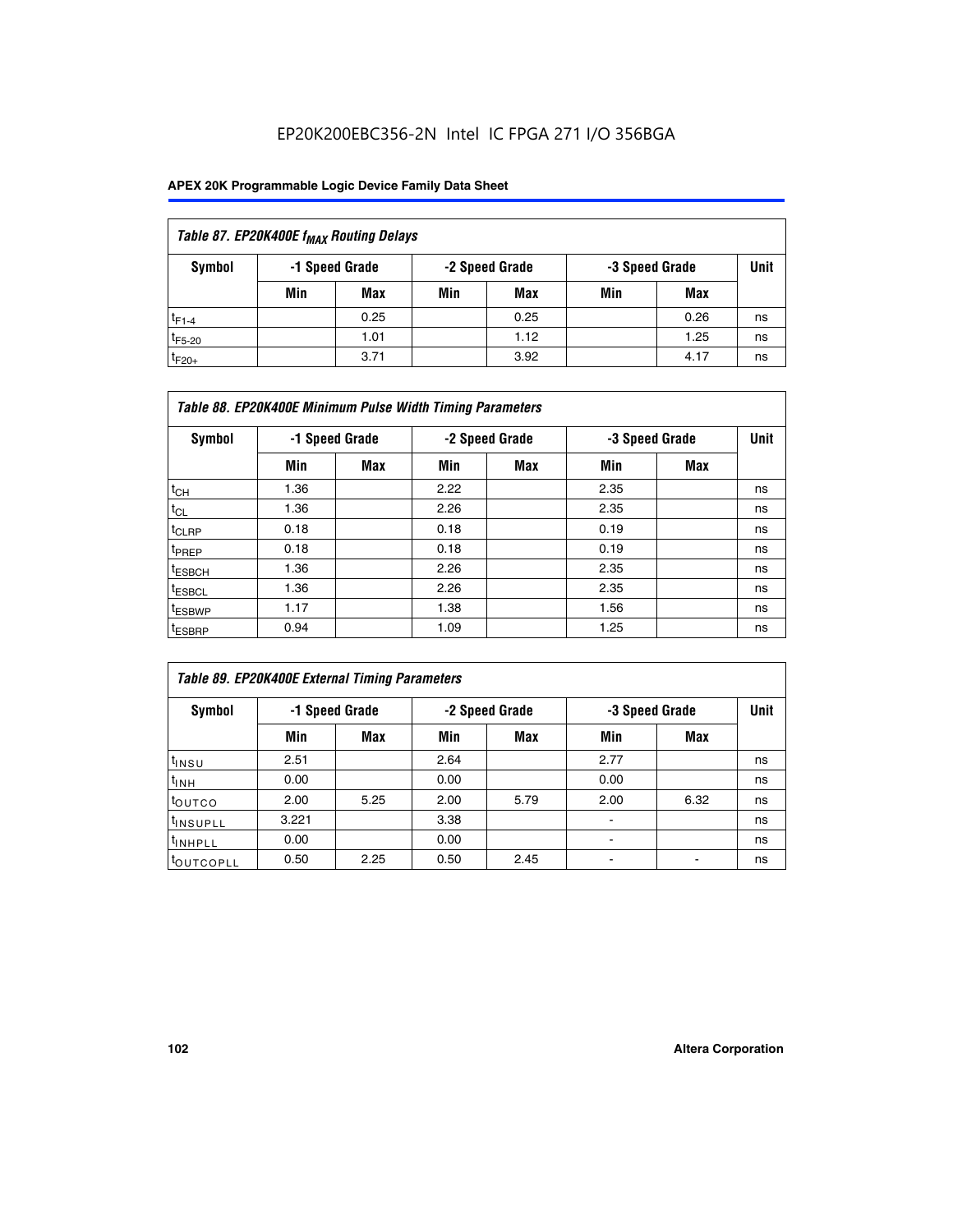| Table 90. EP20K400E External Bidirectional Timing Parameters |                |      |                |            |                |             |    |  |  |
|--------------------------------------------------------------|----------------|------|----------------|------------|----------------|-------------|----|--|--|
| Symbol                                                       | -1 Speed Grade |      | -2 Speed Grade |            | -3 Speed Grade | <b>Unit</b> |    |  |  |
|                                                              | Min            | Max  | Min            | <b>Max</b> | Min            | Max         |    |  |  |
| <sup>t</sup> INSUBIDIR                                       | 2.93           |      | 3.23           |            | 3.44           |             | ns |  |  |
| $t_{\rm INHBIDIR}$                                           | 0.00           |      | 0.00           |            | 0.00           |             | ns |  |  |
| <sup>t</sup> OUTCOBIDIR                                      | 2.00           | 5.25 | 2.00           | 5.79       | 2.00           | 6.32        | ns |  |  |
| $t_{XZBIDIR}$                                                |                | 5.95 |                | 6.77       |                | 7.12        | ns |  |  |
| tzxbidir                                                     |                | 5.95 |                | 6.77       |                | 7.12        | ns |  |  |
| <sup>t</sup> insubidirpll                                    | 4.31           |      | 4.76           |            |                |             | ns |  |  |
| <sup>t</sup> INHBIDIRPLL                                     | 0.00           |      | 0.00           |            |                |             | ns |  |  |
| <sup>t</sup> OUTCOBIDIRPLL                                   | 0.50           | 2.25 | 0.50           | 2.45       |                |             | ns |  |  |
| <sup>t</sup> XZBIDIRPLL                                      |                | 2.94 |                | 3.43       |                |             | ns |  |  |
| <sup>t</sup> zxbidirpll                                      |                | 2.94 |                | 3.43       |                |             | ns |  |  |

Tables 91 through 96 describe  $f_{MAX}$  LE Timing Microparameters,  $f_{MAX}$ ESB Timing Microparameters, *f<sub>MAX</sub>* Routing Delays, Minimum Pulse Width Timing Parameters, External Timing Parameters, and External Bidirectional Timing Parameters for EP20K600E APEX 20KE devices.

| Table 91. EP20K600E f <sub>MAX</sub> LE Timing Microparameters |                |            |                |            |                |      |             |  |  |
|----------------------------------------------------------------|----------------|------------|----------------|------------|----------------|------|-------------|--|--|
| Symbol                                                         | -1 Speed Grade |            | -2 Speed Grade |            | -3 Speed Grade |      | <b>Unit</b> |  |  |
|                                                                | Min            | <b>Max</b> | Min            | <b>Max</b> | Min            | Max  |             |  |  |
| t <sub>SU</sub>                                                | 0.16           |            | 0.16           |            | 0.17           |      | ns          |  |  |
| $t_H$                                                          | 0.29           |            | 0.33           |            | 0.37           |      | ns          |  |  |
| $t_{CO}$                                                       |                | 0.65       |                | 0.38       |                | 0.49 | ns          |  |  |
| t <sub>LUT</sub>                                               |                | 0.70       |                | 1.00       |                | 1.30 | ns          |  |  |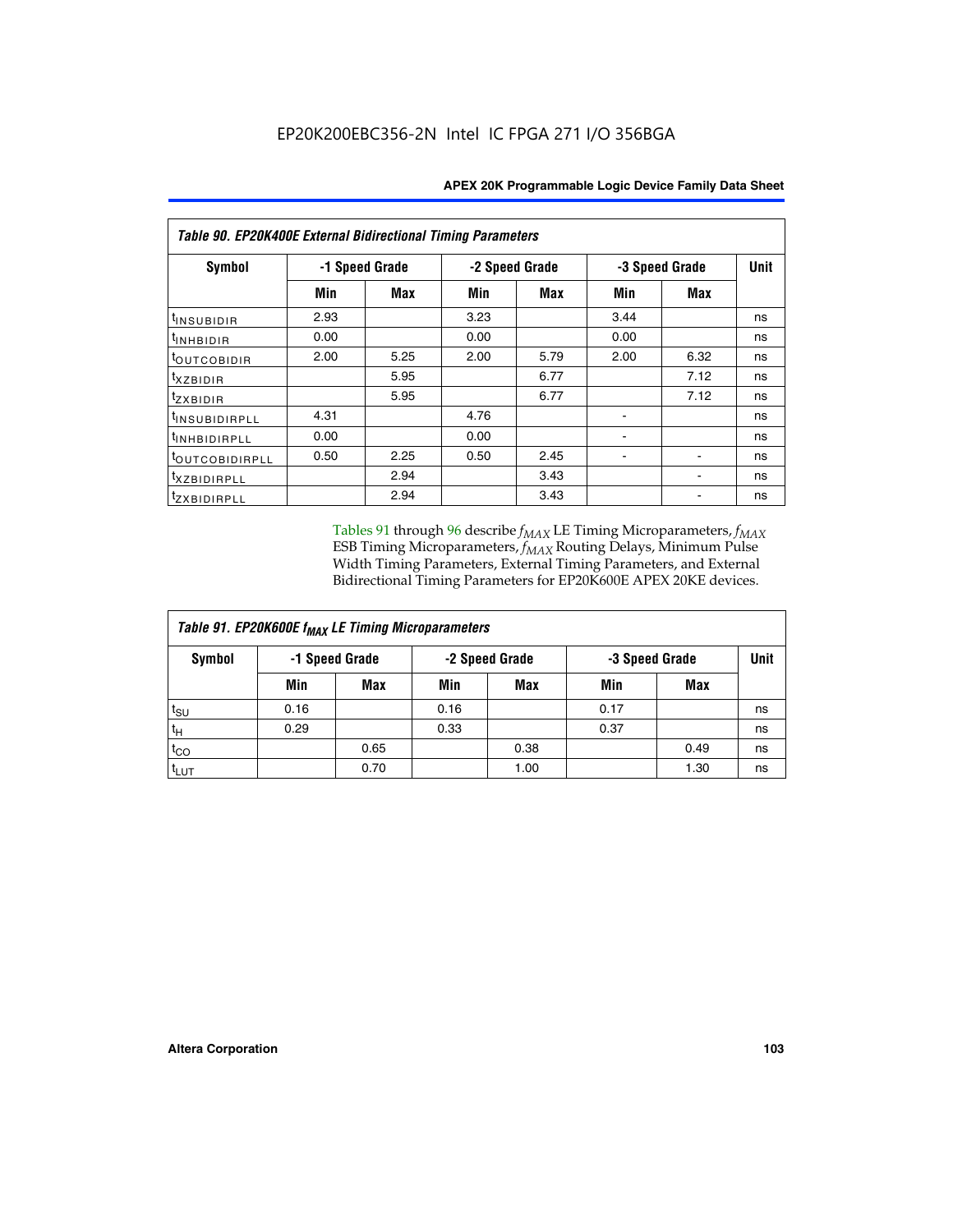| Table 92. EP20K600E f <sub>MAX</sub> ESB Timing Microparameters |         |                |      |                |      |                |             |
|-----------------------------------------------------------------|---------|----------------|------|----------------|------|----------------|-------------|
| <b>Symbol</b>                                                   |         | -1 Speed Grade |      | -2 Speed Grade |      | -3 Speed Grade | <b>Unit</b> |
|                                                                 | Min     | <b>Max</b>     | Min  | <b>Max</b>     | Min  | <b>Max</b>     |             |
| t <sub>ESBARC</sub>                                             |         | 1.67           |      | 2.39           |      | 3.11           | ns          |
| t <sub>ESBSRC</sub>                                             |         | 2.27           |      | 3.07           |      | 3.86           | ns          |
| <sup>t</sup> ESBAWC                                             |         | 3.19           |      | 4.56           |      | 5.93           | ns          |
| t <sub>ESBSWC</sub>                                             |         | 3.51           |      | 4.62           |      | 5.72           | ns          |
| <sup>t</sup> ESBWASU                                            | 1.46    |                | 2.08 |                | 2.70 |                | ns          |
| t <sub>ESBWAH</sub>                                             | 0.00    |                | 0.00 |                | 0.00 |                | ns          |
| t <sub>ESBWDSU</sub>                                            | 1.60    |                | 2.29 |                | 2.97 |                | ns          |
| <sup>t</sup> ESBWDH                                             | 0.00    |                | 0.00 |                | 0.00 |                | ns          |
| <sup>t</sup> ESBRASU                                            | 1.61    |                | 2.30 |                | 2.99 |                | ns          |
| t <sub>ESBRAH</sub>                                             | 0.00    |                | 0.00 |                | 0.00 |                | ns          |
| t <sub>ESBWESU</sub>                                            | 1.49    |                | 2.30 |                | 3.11 |                | ns          |
| <sup>t</sup> ESBWEH                                             | 0.00    |                | 0.00 |                | 0.00 |                | ns          |
| <sup>t</sup> ESBDATASU                                          | $-0.01$ |                | 0.35 |                | 0.71 |                | ns          |
| <sup>t</sup> ESBDATAH                                           | 0.13    |                | 0.13 |                | 0.13 |                | ns          |
| <sup>t</sup> ESBWADDRSU                                         | 0.19    |                | 0.62 |                | 1.06 |                | ns          |
| <sup>t</sup> ESBRADDRSU                                         | 0.25    |                | 0.71 |                | 1.17 |                | ns          |
| <sup>I</sup> ESBDATACO1                                         |         | 1.01           |      | 1.19           |      | 1.37           | ns          |
| <sup>t</sup> ESBDATACO2                                         |         | 2.18           |      | 3.12           |      | 4.05           | ns          |
| <sup>t</sup> ESBDD                                              |         | 3.19           |      | 4.56           |      | 5.93           | ns          |
| t <sub>PD</sub>                                                 |         | 1.57           |      | 2.25           |      | 2.92           | ns          |
| t <sub>PTERMSU</sub>                                            | 0.85    |                | 1.43 |                | 2.01 |                | ns          |
| t <sub>PTERMCO</sub>                                            |         | 1.03           |      | 1.21           |      | 1.39           | ns          |

| Table 93. EP20K600E f <sub>MAX</sub> Routing Delays |                                                    |      |     |      |      |      |    |  |  |
|-----------------------------------------------------|----------------------------------------------------|------|-----|------|------|------|----|--|--|
| Symbol                                              | -1 Speed Grade<br>-2 Speed Grade<br>-3 Speed Grade |      |     |      | Unit |      |    |  |  |
|                                                     | Min                                                | Max  | Min | Max  | Min  | Max  |    |  |  |
| $t_{F1-4}$                                          |                                                    | 0.22 |     | 0.25 |      | 0.26 | ns |  |  |
| $t_{F5-20}$                                         |                                                    | 1.26 |     | 1.39 |      | 1.52 | ns |  |  |
| $t_{F20+}$                                          |                                                    | 3.51 |     | 3.88 |      | 4.26 | ns |  |  |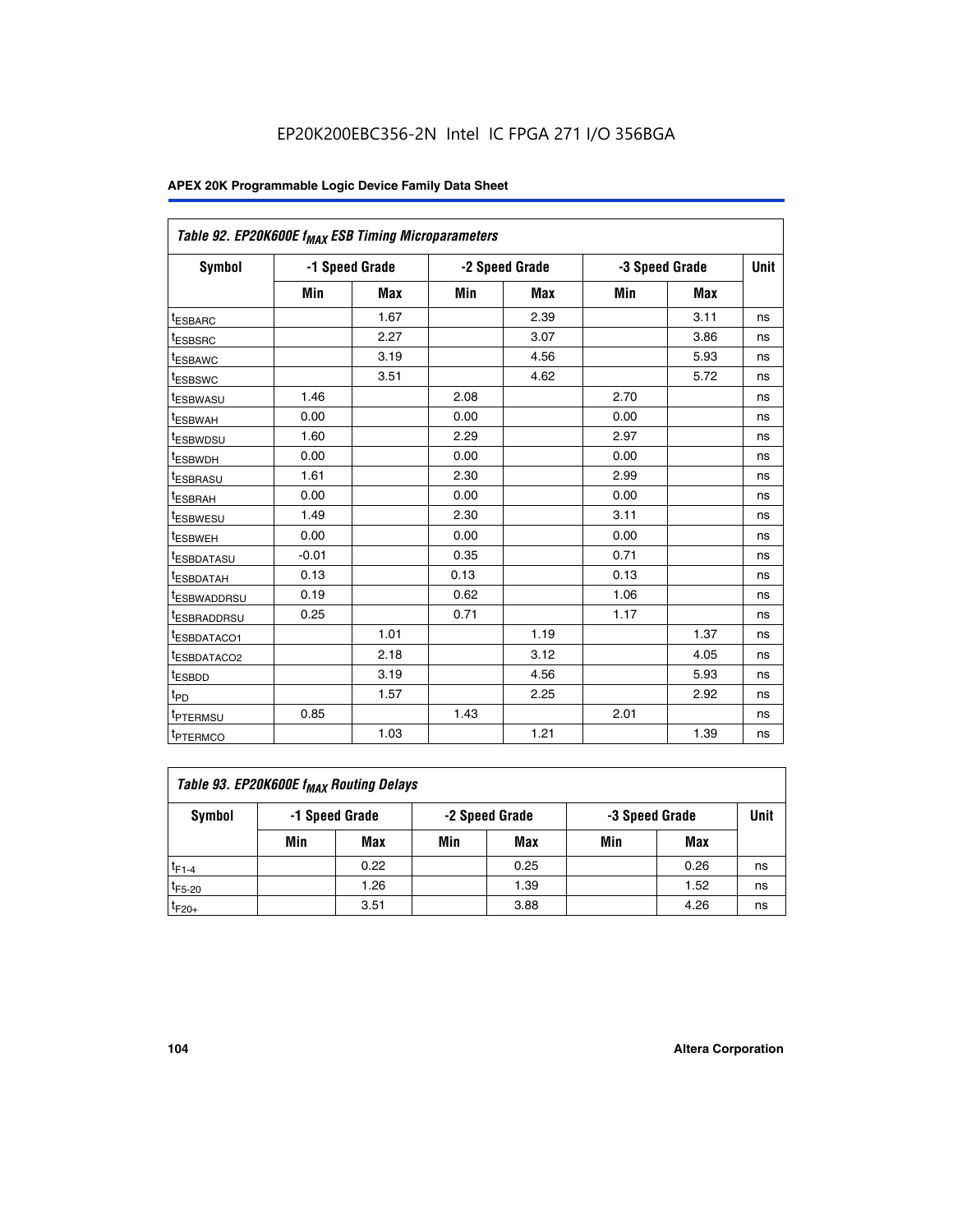| Table 94. EP20K600E Minimum Pulse Width Timing Parameters |      |                |      |                |                |            |             |  |  |
|-----------------------------------------------------------|------|----------------|------|----------------|----------------|------------|-------------|--|--|
| Symbol                                                    |      | -1 Speed Grade |      | -2 Speed Grade | -3 Speed Grade |            | <b>Unit</b> |  |  |
|                                                           | Min  | Max            | Min  | Max            | Min            | <b>Max</b> |             |  |  |
| $t_{CH}$                                                  | 2.00 |                | 2.50 |                | 2.75           |            | ns          |  |  |
| $t_{CL}$                                                  | 2.00 |                | 2.50 |                | 2.75           |            | ns          |  |  |
| t <sub>CLRP</sub>                                         | 0.18 |                | 0.26 |                | 0.34           |            | ns          |  |  |
| t <sub>PREP</sub>                                         | 0.18 |                | 0.26 |                | 0.34           |            | ns          |  |  |
| <sup>t</sup> ESBCH                                        | 2.00 |                | 2.50 |                | 2.75           |            | ns          |  |  |
| <sup>t</sup> ESBCL                                        | 2.00 |                | 2.50 |                | 2.75           |            | ns          |  |  |
| <sup>t</sup> ESBWP                                        | 1.17 |                | 1.68 |                | 2.18           |            | ns          |  |  |
| <sup>t</sup> ESBRP                                        | 0.95 |                | 1.35 |                | 1.76           |            | ns          |  |  |

| Table 95. EP20K600E External Timing Parameters |      |                |      |                |                          |      |    |  |  |
|------------------------------------------------|------|----------------|------|----------------|--------------------------|------|----|--|--|
| Symbol                                         |      | -1 Speed Grade |      | -2 Speed Grade | -3 Speed Grade           | Unit |    |  |  |
|                                                | Min  | Max            | Min  | <b>Max</b>     | Min                      | Max  |    |  |  |
| t <sub>insu</sub>                              | 2.74 |                | 2.74 |                | 2.87                     |      | ns |  |  |
| $t_{INH}$                                      | 0.00 |                | 0.00 |                | 0.00                     |      | ns |  |  |
| toutco                                         | 2.00 | 5.51           | 2.00 | 6.06           | 2.00                     | 6.61 | ns |  |  |
| <sup>t</sup> INSUPLL                           | 1.86 |                | 1.96 |                |                          |      | ns |  |  |
| <sup>t</sup> INHPLL                            | 0.00 |                | 0.00 |                | $\overline{\phantom{a}}$ |      | ns |  |  |
| <b>LOUTCOPLL</b>                               | 0.50 | 2.62           | 0.50 | 2.91           |                          |      | ns |  |  |

| Table 96. EP20K600E External Bidirectional Timing Parameters |                |      |      |                |                |             |    |  |  |
|--------------------------------------------------------------|----------------|------|------|----------------|----------------|-------------|----|--|--|
| Symbol                                                       | -1 Speed Grade |      |      | -2 Speed Grade | -3 Speed Grade | <b>Unit</b> |    |  |  |
|                                                              | Min            | Max  | Min  | Max            | Min            | Max         |    |  |  |
| <sup>t</sup> INSUBIDIR                                       | 0.64           |      | 0.98 |                | 1.08           |             | ns |  |  |
| <sup>t</sup> INHBIDIR                                        | 0.00           |      | 0.00 |                | 0.00           |             | ns |  |  |
| <sup>t</sup> OUTCOBIDIR                                      | 2.00           | 5.51 | 2.00 | 6.06           | 2.00           | 6.61        | ns |  |  |
| $txz$ BIDIR                                                  |                | 6.10 |      | 6.74           |                | 7.10        | ns |  |  |
| $t_{ZXBIDIR}$                                                |                | 6.10 |      | 6.74           |                | 7.10        | ns |  |  |
| <sup>t</sup> INSUBIDIRPLL                                    | 2.26           |      | 2.68 |                |                |             | ns |  |  |
| <sup>t</sup> INHBIDIRPLL                                     | 0.00           |      | 0.00 |                |                |             | ns |  |  |
| <b><i>LOUTCOBIDIRPLL</i></b>                                 | 0.50           | 2.62 | 0.50 | 2.91           |                |             | ns |  |  |
| <sup>t</sup> XZBIDIRPLL                                      |                | 3.21 |      | 3.59           |                |             | ns |  |  |
| <sup>t</sup> zxbidirpll                                      |                | 3.21 |      | 3.59           |                |             | ns |  |  |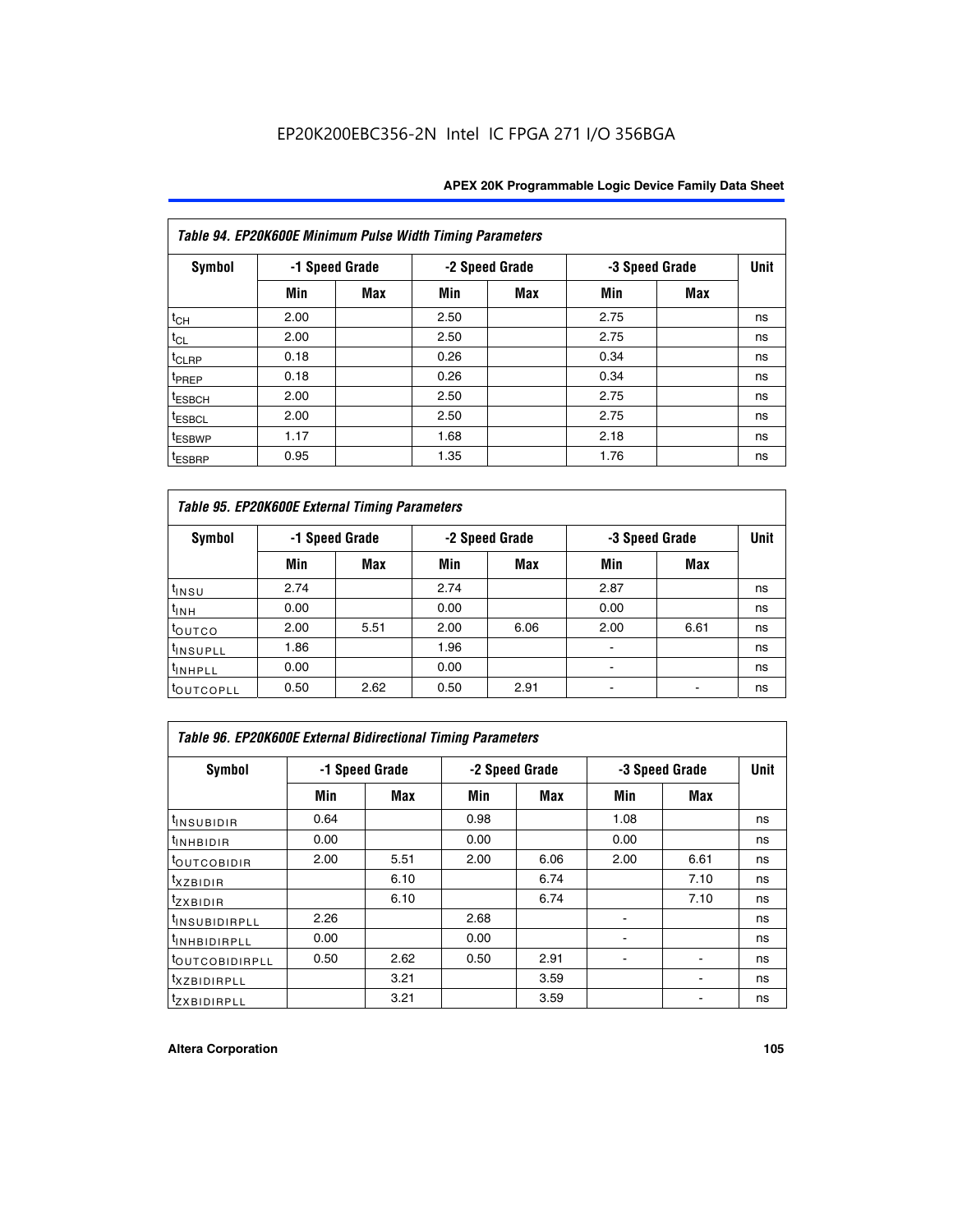Tables 97 through 102 describe  $f_{MAX}$  LE Timing Microparameters,  $f_{MAX}$ ESB Timing Microparameters, *f<sub>MAX</sub>* Routing Delays, Minimum Pulse Width Timing Parameters, External Timing Parameters, and External Bidirectional Timing Parameters for EP20K1000E APEX 20KE devices.

| Table 97. EP20K1000E f <sub>MAX</sub> LE Timing Microparameters |      |                |      |                                  |      |      |             |  |  |
|-----------------------------------------------------------------|------|----------------|------|----------------------------------|------|------|-------------|--|--|
| <b>Symbol</b>                                                   |      | -1 Speed Grade |      | -2 Speed Grade<br>-3 Speed Grade |      |      | <b>Unit</b> |  |  |
|                                                                 | Min  | <b>Max</b>     | Min  | Max                              | Min  | Max  |             |  |  |
| t <sub>SU</sub>                                                 | 0.25 |                | 0.25 |                                  | 0.25 |      | ns          |  |  |
| tн                                                              | 0.25 |                | 0.25 |                                  | 0.25 |      | ns          |  |  |
| $t_{CO}$                                                        |      | 0.28           |      | 0.32                             |      | 0.33 | ns          |  |  |
| <sup>t</sup> LUT                                                |      | 0.80           |      | 0.95                             |      | 1.13 | ns          |  |  |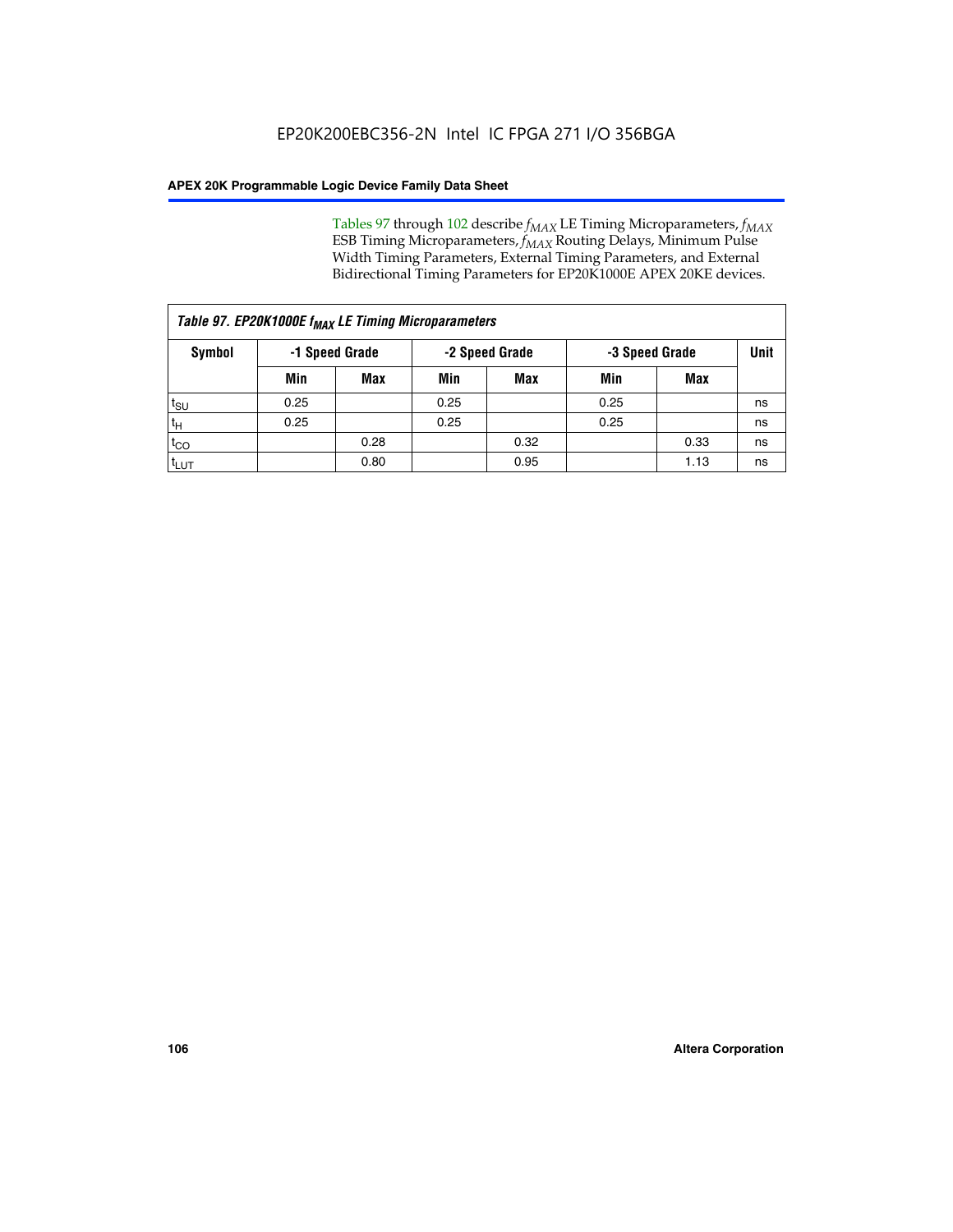|                         | Table 98. EP20K1000E f <sub>MAX</sub> ESB Timing Microparameters |                |      |                |                |            |             |  |  |  |
|-------------------------|------------------------------------------------------------------|----------------|------|----------------|----------------|------------|-------------|--|--|--|
| Symbol                  |                                                                  | -1 Speed Grade |      | -2 Speed Grade | -3 Speed Grade |            | <b>Unit</b> |  |  |  |
|                         | Min                                                              | <b>Max</b>     | Min  | Max            | Min            | <b>Max</b> |             |  |  |  |
| <b>tESBARC</b>          |                                                                  | 1.78           |      | 2.02           |                | 1.95       | ns          |  |  |  |
| <sup>t</sup> ESBSRC     |                                                                  | 2.52           |      | 2.91           |                | 3.14       | ns          |  |  |  |
| t <sub>ESBAWC</sub>     |                                                                  | 3.52           |      | 4.11           |                | 4.40       | ns          |  |  |  |
| <sup>t</sup> ESBSWC     |                                                                  | 3.23           |      | 3.84           |                | 4.16       | ns          |  |  |  |
| <sup>t</sup> ESBWASU    | 0.62                                                             |                | 0.67 |                | 0.61           |            | ns          |  |  |  |
| t <sub>ESBWAH</sub>     | 0.41                                                             |                | 0.55 |                | 0.55           |            | ns          |  |  |  |
| <sup>t</sup> ESBWDSU    | 0.77                                                             |                | 0.79 |                | 0.81           |            | ns          |  |  |  |
| t <sub>ESBWDH</sub>     | 0.41                                                             |                | 0.55 |                | 0.55           |            | ns          |  |  |  |
| t <sub>ESBRASU</sub>    | 1.74                                                             |                | 1.92 |                | 1.85           |            | ns          |  |  |  |
| t <sub>ESBRAH</sub>     | 0.00                                                             |                | 0.01 |                | 0.23           |            | ns          |  |  |  |
| <sup>t</sup> ESBWESU    | 2.07                                                             |                | 2.28 |                | 2.41           |            | ns          |  |  |  |
| t <sub>ESBWEH</sub>     | 0.00                                                             |                | 0.00 |                | 0.00           |            | ns          |  |  |  |
| <sup>I</sup> ESBDATASU  | 0.25                                                             |                | 0.27 |                | 0.29           |            | ns          |  |  |  |
| <b>ESBDATAH</b>         | 0.13                                                             |                | 0.13 |                | 0.13           |            | ns          |  |  |  |
| <sup>T</sup> ESBWADDRSU | 0.11                                                             |                | 0.04 |                | 0.11           |            | ns          |  |  |  |
| <sup>T</sup> ESBRADDRSU | 0.14                                                             |                | 0.11 |                | 0.16           |            | ns          |  |  |  |
| <sup>t</sup> ESBDATACO1 |                                                                  | 1.29           |      | 1.50           |                | 1.63       | ns          |  |  |  |
| <sup>t</sup> ESBDATACO2 |                                                                  | 2.55           |      | 2.99           |                | 3.22       | ns          |  |  |  |
| <sup>t</sup> ESBDD      |                                                                  | 3.12           |      | 3.57           |                | 3.85       | ns          |  |  |  |
| $t_{P\underline{D}}$    |                                                                  | 1.84           |      | 2.13           |                | 2.32       | ns          |  |  |  |
| t <sub>PTERMSU</sub>    | 1.08                                                             |                | 1.19 |                | 1.32           |            | ns          |  |  |  |
| <sup>t</sup> PTERMCO    |                                                                  | 1.31           |      | 1.53           |                | 1.66       | ns          |  |  |  |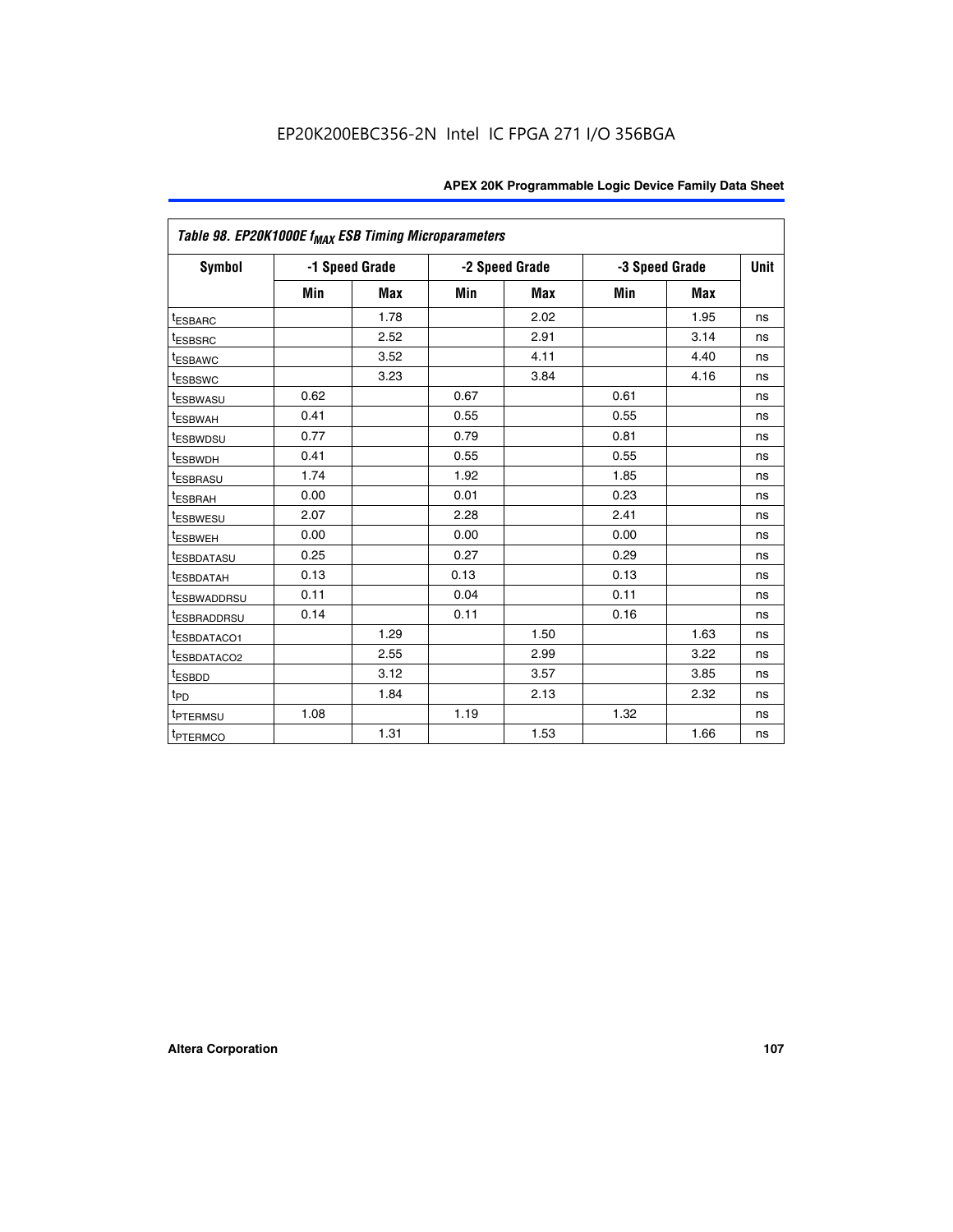## EP20K200EBC356-2N Intel IC FPGA 271 I/O 356BGA

## **APEX 20K Programmable Logic Device Family Data Sheet**

| Table 99. EP20K1000E f <sub>MAX</sub> Routing Delays |                                                    |            |     |      |     |      |    |  |  |  |  |
|------------------------------------------------------|----------------------------------------------------|------------|-----|------|-----|------|----|--|--|--|--|
| Symbol                                               | -1 Speed Grade<br>-2 Speed Grade<br>-3 Speed Grade |            |     |      |     |      |    |  |  |  |  |
|                                                      | Min                                                | <b>Max</b> | Min | Max  | Min | Max  |    |  |  |  |  |
| $t_{F1-4}$                                           |                                                    | 0.27       |     | 0.27 |     | 0.27 | ns |  |  |  |  |
| $t_{F5-20}$                                          |                                                    | 1.45       |     | 1.63 |     | 1.75 | ns |  |  |  |  |
| $t_{F20+}$                                           |                                                    | 4.15       |     | 4.33 |     | 4.97 | ns |  |  |  |  |

|                    | Table 100. EP20K1000E Minimum Pulse Width Timing Parameters |                |      |                |      |                |             |  |  |  |  |  |
|--------------------|-------------------------------------------------------------|----------------|------|----------------|------|----------------|-------------|--|--|--|--|--|
| Symbol             |                                                             | -1 Speed Grade |      | -2 Speed Grade |      | -3 Speed Grade | <b>Unit</b> |  |  |  |  |  |
|                    | Min                                                         | <b>Max</b>     | Min  | Max            | Min  | Max            |             |  |  |  |  |  |
| $t_{CH}$           | 1.25                                                        |                | 1.43 |                | 1.67 |                | ns          |  |  |  |  |  |
| $t_{CL}$           | 1.25                                                        |                | 1.43 |                | 1.67 |                | ns          |  |  |  |  |  |
| t <sub>CLRP</sub>  | 0.20                                                        |                | 0.20 |                | 0.20 |                | ns          |  |  |  |  |  |
| <sup>t</sup> PREP  | 0.20                                                        |                | 0.20 |                | 0.20 |                | ns          |  |  |  |  |  |
| <sup>t</sup> ESBCH | 1.25                                                        |                | 1.43 |                | 1.67 |                | ns          |  |  |  |  |  |
| <sup>t</sup> ESBCL | 1.25                                                        |                | 1.43 |                | 1.67 |                | ns          |  |  |  |  |  |
| <sup>t</sup> ESBWP | 1.28                                                        |                | 1.51 |                | 1.65 |                | ns          |  |  |  |  |  |
| <sup>t</sup> ESBRP | 1.11                                                        |                | 1.29 |                | 1.41 |                | ns          |  |  |  |  |  |

| Table 101. EP20K1000E External Timing Parameters |                                                    |      |      |             |                          |      |    |  |  |  |  |  |
|--------------------------------------------------|----------------------------------------------------|------|------|-------------|--------------------------|------|----|--|--|--|--|--|
| Symbol                                           | -1 Speed Grade<br>-2 Speed Grade<br>-3 Speed Grade |      |      | <b>Unit</b> |                          |      |    |  |  |  |  |  |
|                                                  | Min                                                | Max  | Min  | <b>Max</b>  | Min                      | Max  |    |  |  |  |  |  |
| t <sub>INSU</sub>                                | 2.70                                               |      | 2.84 |             | 2.97                     |      | ns |  |  |  |  |  |
| $t_{INH}$                                        | 0.00                                               |      | 0.00 |             | 0.00                     |      | ns |  |  |  |  |  |
| toutco                                           | 2.00                                               | 5.75 | 2.00 | 6.33        | 2.00                     | 6.90 | ns |  |  |  |  |  |
| <sup>t</sup> INSUPLL                             | 1.64                                               |      | 2.09 |             | ۰                        |      | ns |  |  |  |  |  |
| I <sup>t</sup> INHPLL                            | 0.00                                               |      | 0.00 |             | $\overline{\phantom{a}}$ |      | ns |  |  |  |  |  |
| toutcopll                                        | 0.50                                               | 2.25 | 0.50 | 2.99        | -                        |      | ns |  |  |  |  |  |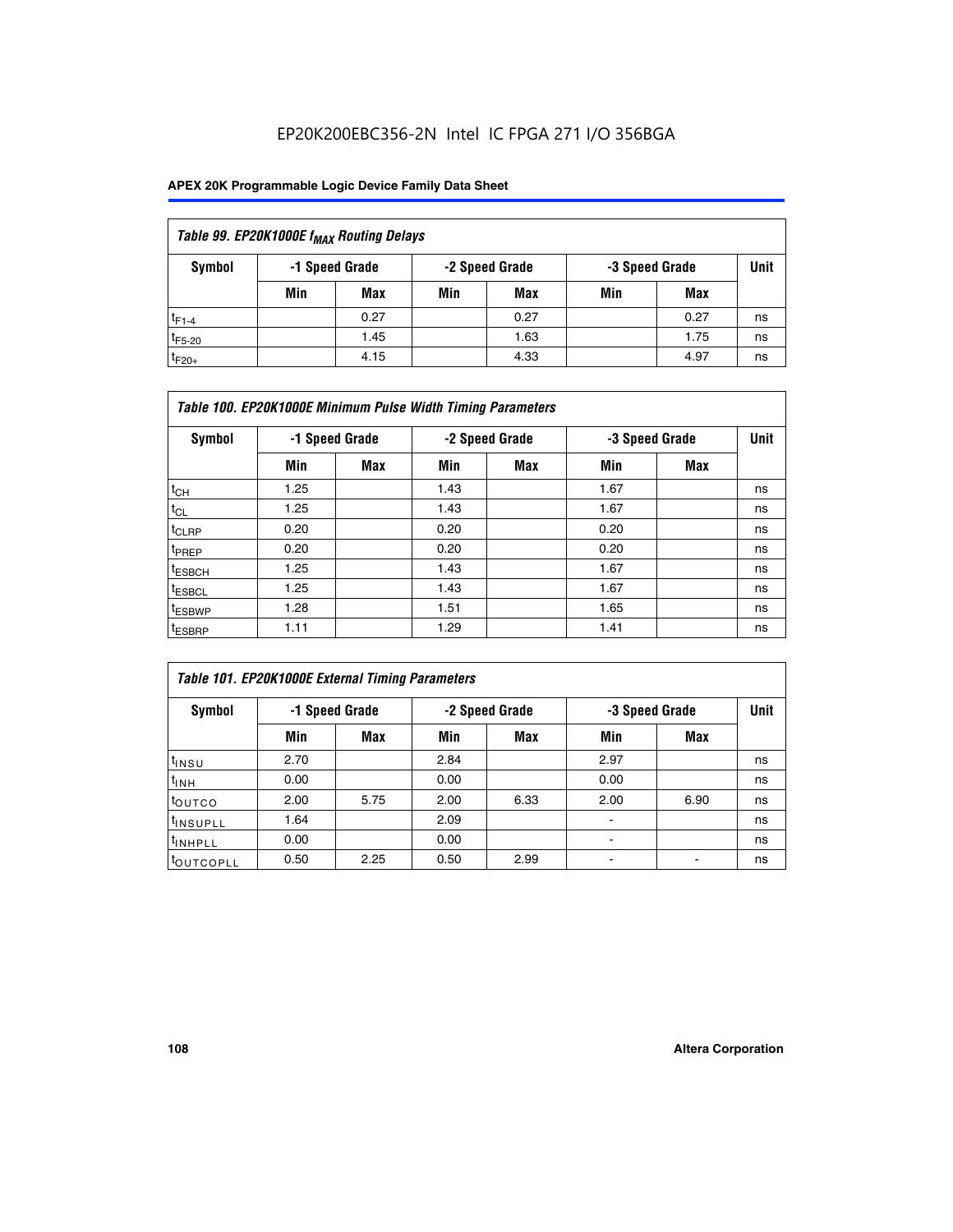| Table 102. EP20K1000E External Bidirectional Timing Parameters |      |                |                |            |      |                |    |  |  |  |
|----------------------------------------------------------------|------|----------------|----------------|------------|------|----------------|----|--|--|--|
| Symbol                                                         |      | -1 Speed Grade | -2 Speed Grade |            |      | -3 Speed Grade |    |  |  |  |
|                                                                | Min  | Max            | Min            | <b>Max</b> | Min  | <b>Max</b>     |    |  |  |  |
| $t_{INSUBIDIR}$                                                | 3.22 |                | 3.33           |            | 3.51 |                | ns |  |  |  |
| tINHBIDIR                                                      | 0.00 |                | 0.00           |            | 0.00 |                | ns |  |  |  |
| t <sub>outcobidir</sub>                                        | 2.00 | 5.75           | 2.00           | 6.33       | 2.00 | 6.90           | ns |  |  |  |
| <i>txzbidir</i>                                                |      | 6.31           |                | 7.09       |      | 7.76           | ns |  |  |  |
| tzxbidir                                                       |      | 6.31           |                | 7.09       |      | 7.76           | ns |  |  |  |
| tINSUBIDIRPLL                                                  | 3.25 |                | 3.26           |            |      |                | ns |  |  |  |
| t <sub>INHBIDIRPLL</sub>                                       | 0.00 |                | 0.00           |            |      |                | ns |  |  |  |
| tout COBIDIRPLL                                                | 0.50 | 2.25           | 0.50           | 2.99       |      |                | ns |  |  |  |
| <sup>t</sup> xzbidirpll                                        |      | 2.81           |                | 3.80       |      |                | ns |  |  |  |
| tzxBIDIRPLL                                                    |      | 2.81           |                | 3.80       |      |                | ns |  |  |  |

Tables 103 through 108 describe  $f_{MAX}$  LE Timing Microparameters,  $f_{MAX}$ ESB Timing Microparameters, *f<sub>MAX</sub>* Routing Delays, Minimum Pulse Width Timing Parameters, External Timing Parameters, and External Bidirectional Timing Parameters for EP20K1500E APEX 20KE devices.

| Table 103. EP20K1500E f <sub>MAX</sub> LE Timing Microparameters |      |                |      |                |      |                |             |  |  |  |  |
|------------------------------------------------------------------|------|----------------|------|----------------|------|----------------|-------------|--|--|--|--|
| Symbol                                                           |      | -1 Speed Grade |      | -2 Speed Grade |      | -3 Speed Grade | <b>Unit</b> |  |  |  |  |
|                                                                  | Min  | <b>Max</b>     | Min  | <b>Max</b>     | Min  | Max            |             |  |  |  |  |
| $t_{\sf SU}$                                                     | 0.25 |                | 0.25 |                | 0.25 |                | ns          |  |  |  |  |
| $t_H$                                                            | 0.25 |                | 0.25 |                | 0.25 |                | ns          |  |  |  |  |
| $t_{CO}$                                                         |      | 0.28           |      | 0.32           |      | 0.33           | ns          |  |  |  |  |
| t <sub>lut</sub>                                                 |      | 0.80           |      | 0.95           |      | 1.13           | ns          |  |  |  |  |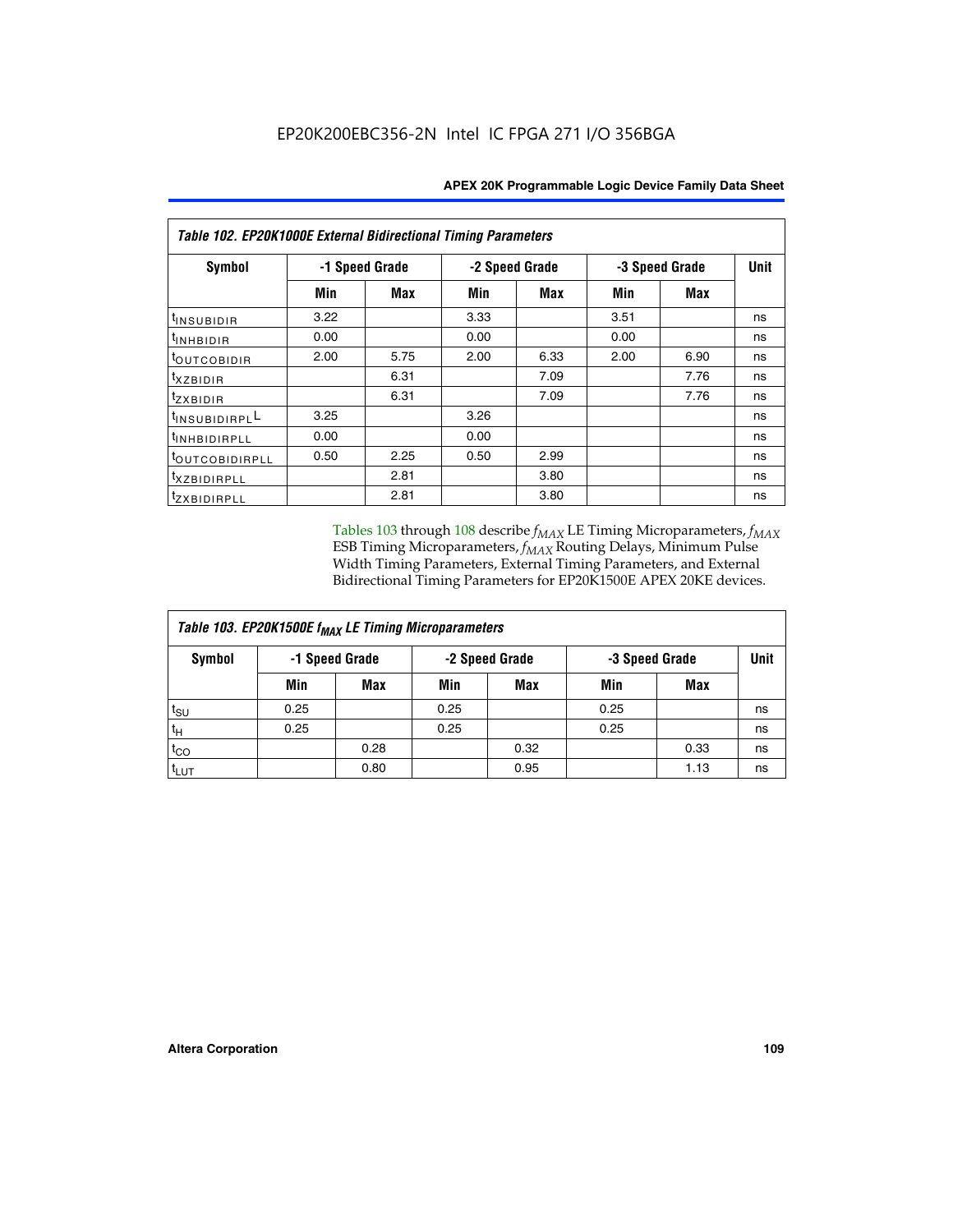|                         | Table 104. EP20K1500E f <sub>MAX</sub> ESB Timing Microparameters |                |            |                |      |                |             |  |  |  |  |  |
|-------------------------|-------------------------------------------------------------------|----------------|------------|----------------|------|----------------|-------------|--|--|--|--|--|
| <b>Symbol</b>           |                                                                   | -1 Speed Grade |            | -2 Speed Grade |      | -3 Speed Grade | <b>Unit</b> |  |  |  |  |  |
|                         | Min                                                               | <b>Max</b>     | <b>Min</b> | Max            | Min  | Max            |             |  |  |  |  |  |
| <sup>t</sup> ESBARC     |                                                                   | 1.78           |            | 2.02           |      | 1.95           | ns          |  |  |  |  |  |
| t <sub>ESBSRC</sub>     |                                                                   | 2.52           |            | 2.91           |      | 3.14           | ns          |  |  |  |  |  |
| <sup>t</sup> ESBAWC     |                                                                   | 3.52           |            | 4.11           |      | 4.40           | ns          |  |  |  |  |  |
| t <sub>ESBSWC</sub>     |                                                                   | 3.23           |            | 3.84           |      | 4.16           | ns          |  |  |  |  |  |
| t <sub>ESBWASU</sub>    | 0.62                                                              |                | 0.67       |                | 0.61 |                | ns          |  |  |  |  |  |
| t <sub>ESBWAH</sub>     | 0.41                                                              |                | 0.55       |                | 0.55 |                | ns          |  |  |  |  |  |
| <sup>t</sup> ESBWDSU    | 0.77                                                              |                | 0.79       |                | 0.81 |                | ns          |  |  |  |  |  |
| t <sub>ESBWDH</sub>     | 0.41                                                              |                | 0.55       |                | 0.55 |                | ns          |  |  |  |  |  |
| <sup>t</sup> ESBRASU    | 1.74                                                              |                | 1.92       |                | 1.85 |                | ns          |  |  |  |  |  |
| <sup>t</sup> ESBRAH     | 0.00                                                              |                | 0.01       |                | 0.23 |                | ns          |  |  |  |  |  |
| <sup>t</sup> ESBWESU    | 2.07                                                              |                | 2.28       |                | 2.41 |                | ns          |  |  |  |  |  |
| <sup>t</sup> ESBWEH     | 0.00                                                              |                | 0.00       |                | 0.00 |                | ns          |  |  |  |  |  |
| <sup>t</sup> ESBDATASU  | 0.25                                                              |                | 0.27       |                | 0.29 |                | ns          |  |  |  |  |  |
| <sup>t</sup> ESBDATAH   | 0.13                                                              |                | 0.13       |                | 0.13 |                | ns          |  |  |  |  |  |
| <sup>t</sup> ESBWADDRSU | 0.11                                                              |                | 0.04       |                | 0.11 |                | ns          |  |  |  |  |  |
| t <sub>ESBRADDRSU</sub> | 0.14                                                              |                | 0.11       |                | 0.16 |                | ns          |  |  |  |  |  |
| <sup>I</sup> ESBDATACO1 |                                                                   | 1.29           |            | 1.50           |      | 1.63           | ns          |  |  |  |  |  |
| <sup>t</sup> ESBDATACO2 |                                                                   | 2.55           |            | 2.99           |      | 3.22           | ns          |  |  |  |  |  |
| <sup>t</sup> ESBDD      |                                                                   | 3.12           |            | 3.57           |      | 3.85           | ns          |  |  |  |  |  |
| t <sub>PD</sub>         |                                                                   | 1.84           |            | 2.13           |      | 2.32           | ns          |  |  |  |  |  |
| t <sub>PTERMSU</sub>    | 1.08                                                              |                | 1.19       |                | 1.32 |                | ns          |  |  |  |  |  |
| t <sub>PTERMCO</sub>    |                                                                   | 1.31           |            | 1.53           |      | 1.66           | ns          |  |  |  |  |  |

| Table 105. EP20K1500E f <sub>MAX</sub> Routing Delays |                                                    |      |     |      |     |      |    |  |  |  |
|-------------------------------------------------------|----------------------------------------------------|------|-----|------|-----|------|----|--|--|--|
| Symbol                                                | -1 Speed Grade<br>-2 Speed Grade<br>-3 Speed Grade |      |     |      |     |      |    |  |  |  |
|                                                       | Min                                                | Max  | Min | Max  | Min | Max  |    |  |  |  |
| $t_{F1-4}$                                            |                                                    | 0.28 |     | 0.28 |     | 0.28 | ns |  |  |  |
| $t_{F5-20}$                                           |                                                    | 1.36 |     | 1.50 |     | 1.62 | ns |  |  |  |
| $t_{F20+}$                                            |                                                    | 4.43 |     | 4.48 |     | 5.07 | ns |  |  |  |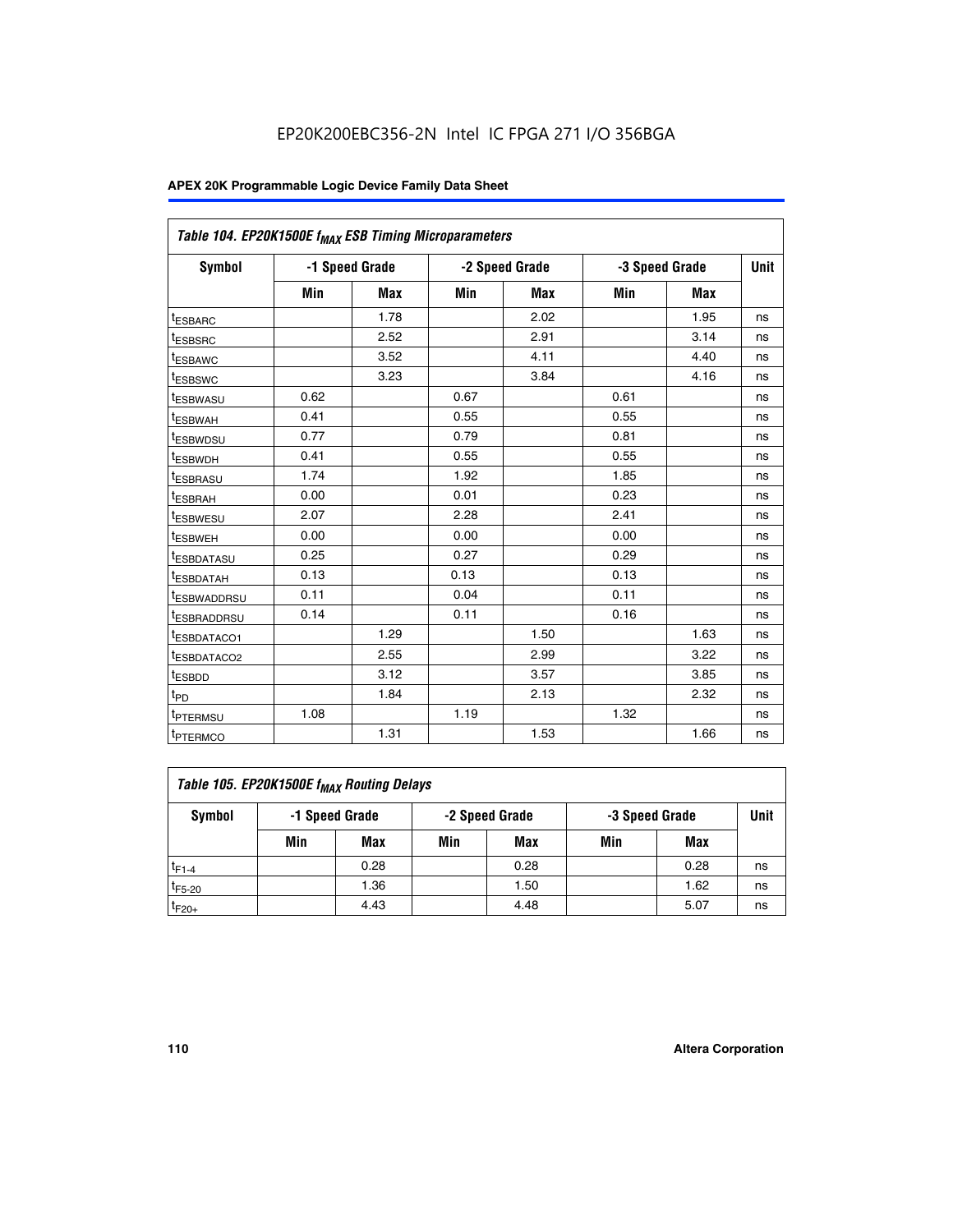|                    | Table 106. EP20K1500E Minimum Pulse Width Timing Parameters |            |      |                |      |                |             |  |  |  |  |  |
|--------------------|-------------------------------------------------------------|------------|------|----------------|------|----------------|-------------|--|--|--|--|--|
| <b>Symbol</b>      | -1 Speed Grade                                              |            |      | -2 Speed Grade |      | -3 Speed Grade | <b>Unit</b> |  |  |  |  |  |
|                    | Min                                                         | <b>Max</b> | Min  | Max            | Min  | <b>Max</b>     |             |  |  |  |  |  |
| $t_{CH}$           | 1.25                                                        |            | 1.43 |                | 1.67 |                | ns          |  |  |  |  |  |
| $t_{CL}$           | 1.25                                                        |            | 1.43 |                | 1.67 |                | ns          |  |  |  |  |  |
| $t_{CLRP}$         | 0.20                                                        |            | 0.20 |                | 0.20 |                | ns          |  |  |  |  |  |
| t <sub>PREP</sub>  | 0.20                                                        |            | 0.20 |                | 0.20 |                | ns          |  |  |  |  |  |
| <sup>t</sup> ESBCH | 1.25                                                        |            | 1.43 |                | 1.67 |                | ns          |  |  |  |  |  |
| <sup>t</sup> ESBCL | 1.25                                                        |            | 1.43 |                | 1.67 |                | ns          |  |  |  |  |  |
| <sup>t</sup> ESBWP | 1.28                                                        |            | 1.51 |                | 1.65 |                | ns          |  |  |  |  |  |
| <sup>t</sup> ESBRP | 1.11                                                        |            | 1.29 |                | 1.41 |                | ns          |  |  |  |  |  |

|                       | Table 107. EP20K1500E External Timing Parameters |      |      |                |                          |                |             |  |  |  |  |  |  |
|-----------------------|--------------------------------------------------|------|------|----------------|--------------------------|----------------|-------------|--|--|--|--|--|--|
| Symbol                | -1 Speed Grade                                   |      |      | -2 Speed Grade |                          | -3 Speed Grade | <b>Unit</b> |  |  |  |  |  |  |
|                       | Min                                              | Max  | Min  | <b>Max</b>     | Min                      | Max            |             |  |  |  |  |  |  |
| t <sub>insu</sub>     | 3.09                                             |      | 3.30 |                | 3.58                     |                | ns          |  |  |  |  |  |  |
| $t_{INH}$             | 0.00                                             |      | 0.00 |                | 0.00                     |                | ns          |  |  |  |  |  |  |
| toutco                | 2.00                                             | 6.18 | 2.00 | 6.81           | 2.00                     | 7.36           | ns          |  |  |  |  |  |  |
| <sup>t</sup> INSUPLL  | 1.94                                             |      | 2.08 |                |                          |                | ns          |  |  |  |  |  |  |
| <sup>t</sup> INHPLL   | 0.00                                             |      | 0.00 |                | $\overline{\phantom{0}}$ |                | ns          |  |  |  |  |  |  |
| <sup>t</sup> OUTCOPLL | 0.50                                             | 2.67 | 0.50 | 2.99           |                          |                | ns          |  |  |  |  |  |  |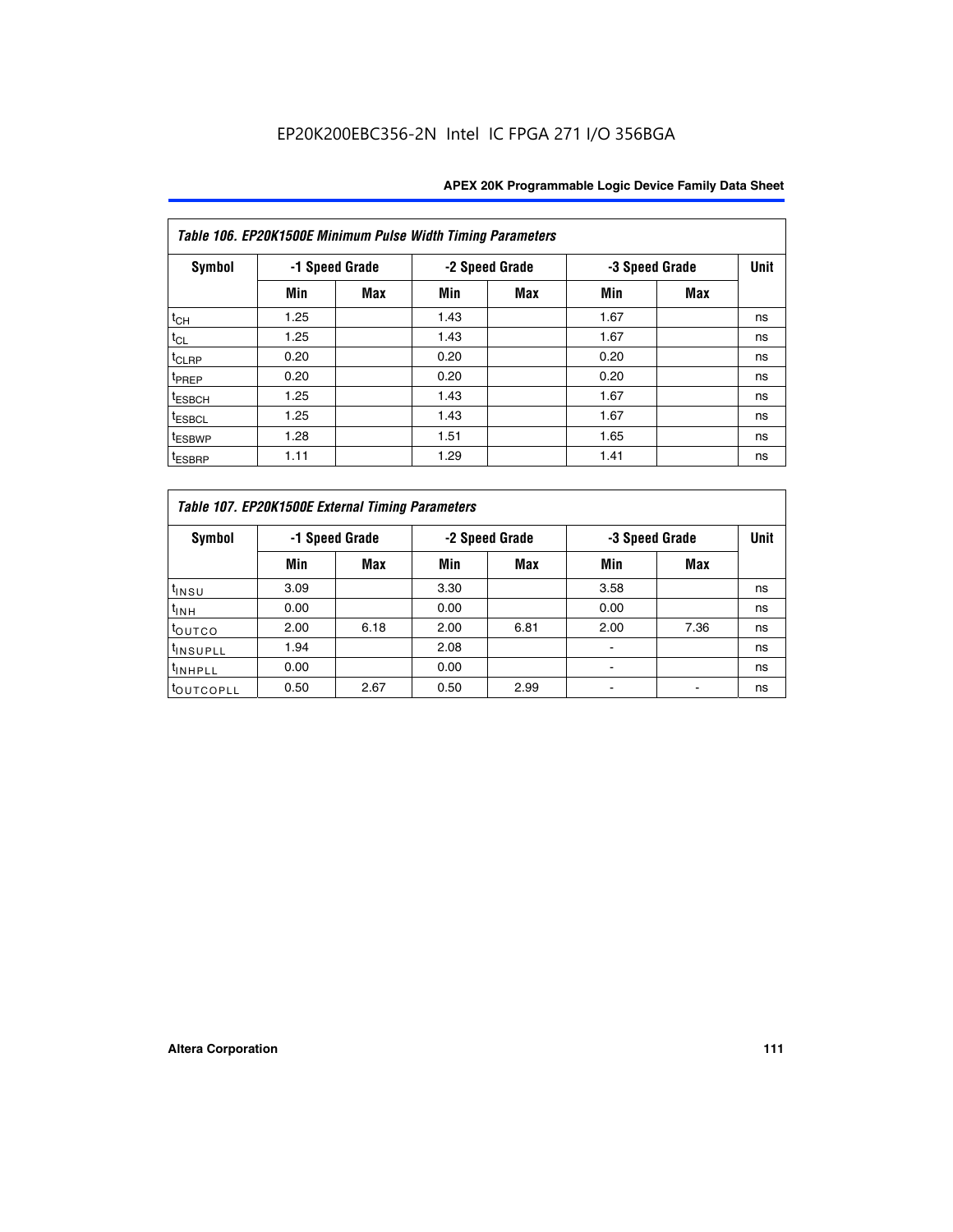|                           | <b>Table 108. EP20K1500E External Bidirectional Timing Parameters</b> |                |      |                |                |             |    |  |  |  |  |
|---------------------------|-----------------------------------------------------------------------|----------------|------|----------------|----------------|-------------|----|--|--|--|--|
| Symbol                    |                                                                       | -1 Speed Grade |      | -2 Speed Grade | -3 Speed Grade | <b>Unit</b> |    |  |  |  |  |
|                           | Min                                                                   | Max            | Min  | Max            | Min            | Max         |    |  |  |  |  |
| <sup>t</sup> INSUBIDIR    | 3.47                                                                  |                | 3.68 |                | 3.99           |             | ns |  |  |  |  |
| <sup>t</sup> INHBIDIR     | 0.00                                                                  |                | 0.00 |                | 0.00           |             | ns |  |  |  |  |
| <b>LOUTCOBIDIR</b>        | 2.00                                                                  | 6.18           | 2.00 | 6.81           | 2.00           | 7.36        | ns |  |  |  |  |
| txzBIDIR                  |                                                                       | 6.91           |      | 7.62           |                | 8.38        | ns |  |  |  |  |
| <sup>t</sup> zxbidir      |                                                                       | 6.91           |      | 7.62           |                | 8.38        | ns |  |  |  |  |
| <sup>t</sup> INSUBIDIRPLL | 3.05                                                                  |                | 3.26 |                |                |             | ns |  |  |  |  |
| <b>INHBIDIRPLL</b>        | 0.00                                                                  |                | 0.00 |                |                |             | ns |  |  |  |  |
| <b>LOUTCOBIDIRPLL</b>     | 0.50                                                                  | 2.67           | 0.50 | 2.99           |                |             | ns |  |  |  |  |
| <sup>T</sup> XZBIDIRPLL   |                                                                       | 3.41           |      | 3.80           |                |             | ns |  |  |  |  |
| <sup>t</sup> ZXBIDIRPLL   |                                                                       | 3.41           |      | 3.80           |                |             | ns |  |  |  |  |

Tables 109 and 110 show selectable I/O standard input and output delays for APEX 20KE devices. If you select an I/O standard input or output delay other than LVCMOS, add or subtract the selected speed grade to or from the LVCMOS value.

| Table 109. Selectable I/O Standard Input Delays |     |                |     |                |     |                |             |  |  |  |
|-------------------------------------------------|-----|----------------|-----|----------------|-----|----------------|-------------|--|--|--|
| <b>Symbol</b>                                   |     | -1 Speed Grade |     | -2 Speed Grade |     | -3 Speed Grade | <b>Unit</b> |  |  |  |
|                                                 | Min | Max            | Min | Max            | Min | Max            | Min         |  |  |  |
| <b>LVCMOS</b>                                   |     | 0.00           |     | 0.00           |     | 0.00           | ns          |  |  |  |
| <b>LVTTL</b>                                    |     | 0.00           |     | 0.00           |     | 0.00           | ns          |  |  |  |
| 2.5V                                            |     | 0.00           |     | 0.04           |     | 0.05           | ns          |  |  |  |
| 1.8V                                            |     | $-0.11$        |     | 0.03           |     | 0.04           | ns          |  |  |  |
| PCI                                             |     | 0.01           |     | 0.09           |     | 0.10           | ns          |  |  |  |
| $GTL+$                                          |     | $-0.24$        |     | $-0.23$        |     | $-0.19$        | ns          |  |  |  |
| SSTL-3 Class I                                  |     | $-0.32$        |     | $-0.21$        |     | $-0.47$        | ns          |  |  |  |
| SSTL-3 Class II                                 |     | $-0.08$        |     | 0.03           |     | $-0.23$        | ns          |  |  |  |
| SSTL-2 Class I                                  |     | $-0.17$        |     | $-0.06$        |     | $-0.32$        | ns          |  |  |  |
| SSTL-2 Class II                                 |     | $-0.16$        |     | $-0.05$        |     | $-0.31$        | ns          |  |  |  |
| <b>LVDS</b>                                     |     | $-0.12$        |     | $-0.12$        |     | $-0.12$        | ns          |  |  |  |
| <b>CTT</b>                                      |     | 0.00           |     | 0.00           |     | 0.00           | ns          |  |  |  |
| <b>AGP</b>                                      |     | 0.00           |     | 0.00           |     | 0.00           | ns          |  |  |  |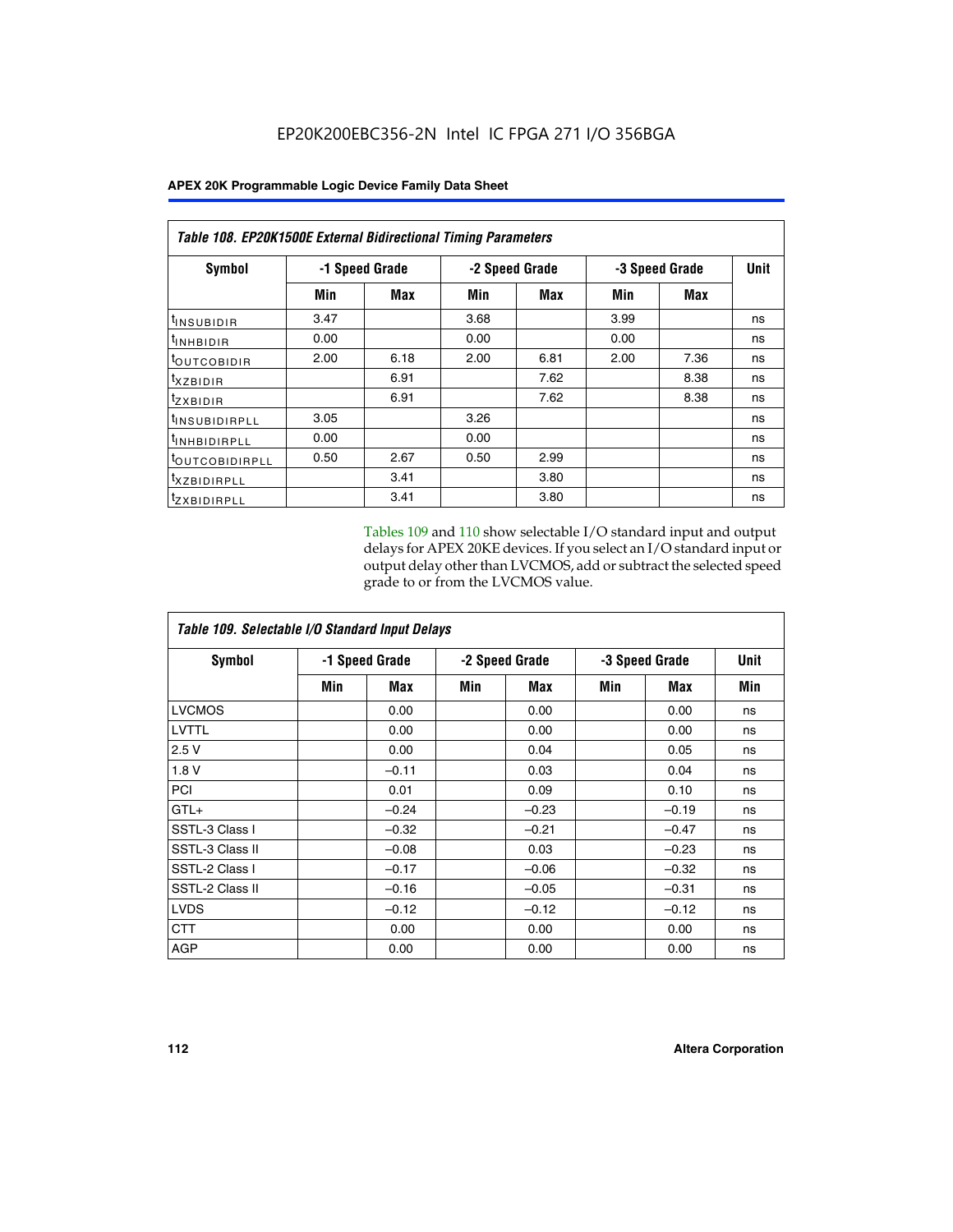| Table 110. Selectable I/O Standard Output Delays |     |                |     |                |     |                |     |  |  |  |  |
|--------------------------------------------------|-----|----------------|-----|----------------|-----|----------------|-----|--|--|--|--|
| <b>Symbol</b>                                    |     | -1 Speed Grade |     | -2 Speed Grade |     | -3 Speed Grade |     |  |  |  |  |
|                                                  | Min | Max            | Min | Max            | Min | Max            | Min |  |  |  |  |
| <b>LVCMOS</b>                                    |     | 0.00           |     | 0.00           |     | 0.00           | ns  |  |  |  |  |
| LVTTL                                            |     | 0.00           |     | 0.00           |     | 0.00           | ns  |  |  |  |  |
| 2.5V                                             |     | 0.00           |     | 0.09           |     | 0.10           | ns  |  |  |  |  |
| 1.8 V                                            |     | 2.49           |     | 2.98           |     | 3.03           | ns  |  |  |  |  |
| PCI                                              |     | $-0.03$        |     | 0.17           |     | 0.16           | ns  |  |  |  |  |
| $GTL+$                                           |     | 0.75           |     | 0.75           |     | 0.76           | ns  |  |  |  |  |
| SSTL-3 Class I                                   |     | 1.39           |     | 1.51           |     | 1.50           | ns  |  |  |  |  |
| SSTL-3 Class II                                  |     | 1.11           |     | 1.23           |     | 1.23           | ns  |  |  |  |  |
| SSTL-2 Class I                                   |     | 1.35           |     | 1.48           |     | 1.47           | ns  |  |  |  |  |
| SSTL-2 Class II                                  |     | 1.00           |     | 1.12           |     | 1.12           | ns  |  |  |  |  |
| <b>LVDS</b>                                      |     | $-0.48$        |     | $-0.48$        |     | $-0.48$        | ns  |  |  |  |  |
| <b>CTT</b>                                       |     | 0.00           |     | 0.00           |     | 0.00           | ns  |  |  |  |  |
| <b>AGP</b>                                       |     | 0.00           |     | 0.00           |     | 0.00           | ns  |  |  |  |  |

# **Power Consumption**

To estimate device power consumption, use the interactive power calculator on the Altera web site at **http://www.altera.com**.

# **Configuration & Operation**

The APEX 20K architecture supports several configuration schemes. This section summarizes the device operating modes and available device configuration schemes.

## **Operating Modes**

The APEX architecture uses SRAM configuration elements that require configuration data to be loaded each time the circuit powers up. The process of physically loading the SRAM data into the device is called configuration. During initialization, which occurs immediately after configuration, the device resets registers, enables I/O pins, and begins to operate as a logic device. The I/O pins are tri-stated during power-up, and before and during configuration. Together, the configuration and initialization processes are called *command mode*; normal device operation is called *user mode*.

Before and during device configuration, all I/O pins are pulled to  $V_{\text{CCIO}}$ by a built-in weak pull-up resistor.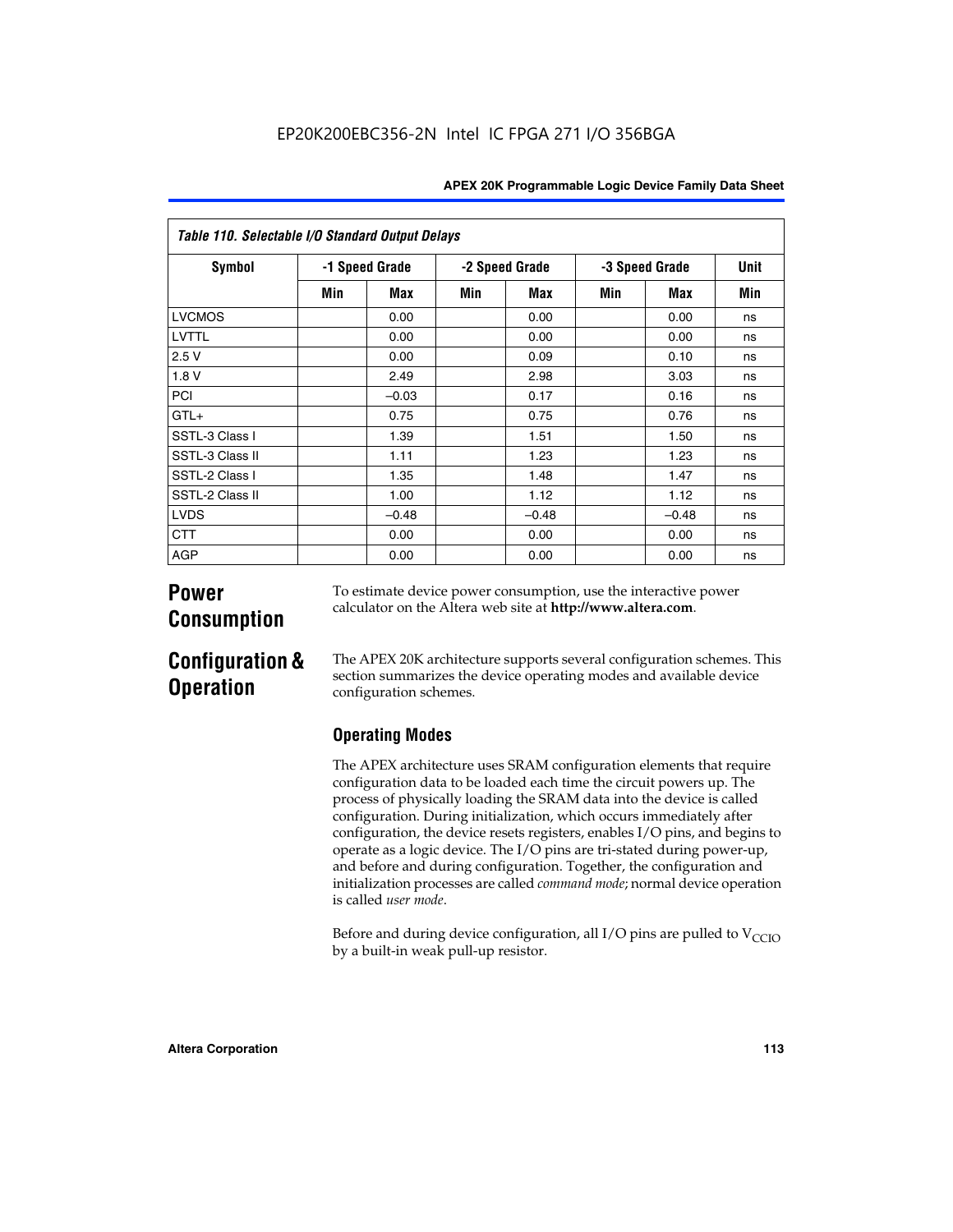SRAM configuration elements allow APEX 20K devices to be reconfigured in-circuit by loading new configuration data into the device. Real-time reconfiguration is performed by forcing the device into command mode with a device pin, loading different configuration data, reinitializing the device, and resuming usermode operation. In-field upgrades can be performed by distributing new configuration files.

## **Configuration Schemes**

The configuration data for an APEX 20K device can be loaded with one of five configuration schemes (see Table 111), chosen on the basis of the target application. An EPC2 or EPC16 configuration device, intelligent controller, or the JTAG port can be used to control the configuration of an APEX 20K device. When a configuration device is used, the system can configure automatically at system power-up.

Multiple APEX 20K devices can be configured in any of five configuration schemes by connecting the configuration enable (nCE) and configuration enable output (nCEO) pins on each device.

| <b>Table 111. Data Sources for Configuration</b> |                                                                                             |
|--------------------------------------------------|---------------------------------------------------------------------------------------------|
| <b>Configuration Scheme</b>                      | Data Source                                                                                 |
| Configuration device                             | EPC1, EPC2, EPC16 configuration devices                                                     |
| Passive serial (PS)                              | MasterBlaster or ByteBlasterMV download cable or serial data source                         |
| Passive parallel asynchronous (PPA)              | Parallel data source                                                                        |
| Passive parallel synchronous (PPS)               | Parallel data source                                                                        |
| <b>JTAG</b>                                      | MasterBlaster or ByteBlasterMV download cable or a microprocessor<br>with a Jam or JBC File |



**For more information on configuration, see Application Note 116** *(Configuring APEX 20K, FLEX 10K, & FLEX 6000 Devices.)*

**Device Pin-Outs** See the Altera web site **(http://www.altera.com)** or the *Altera Digital Library* for pin-out information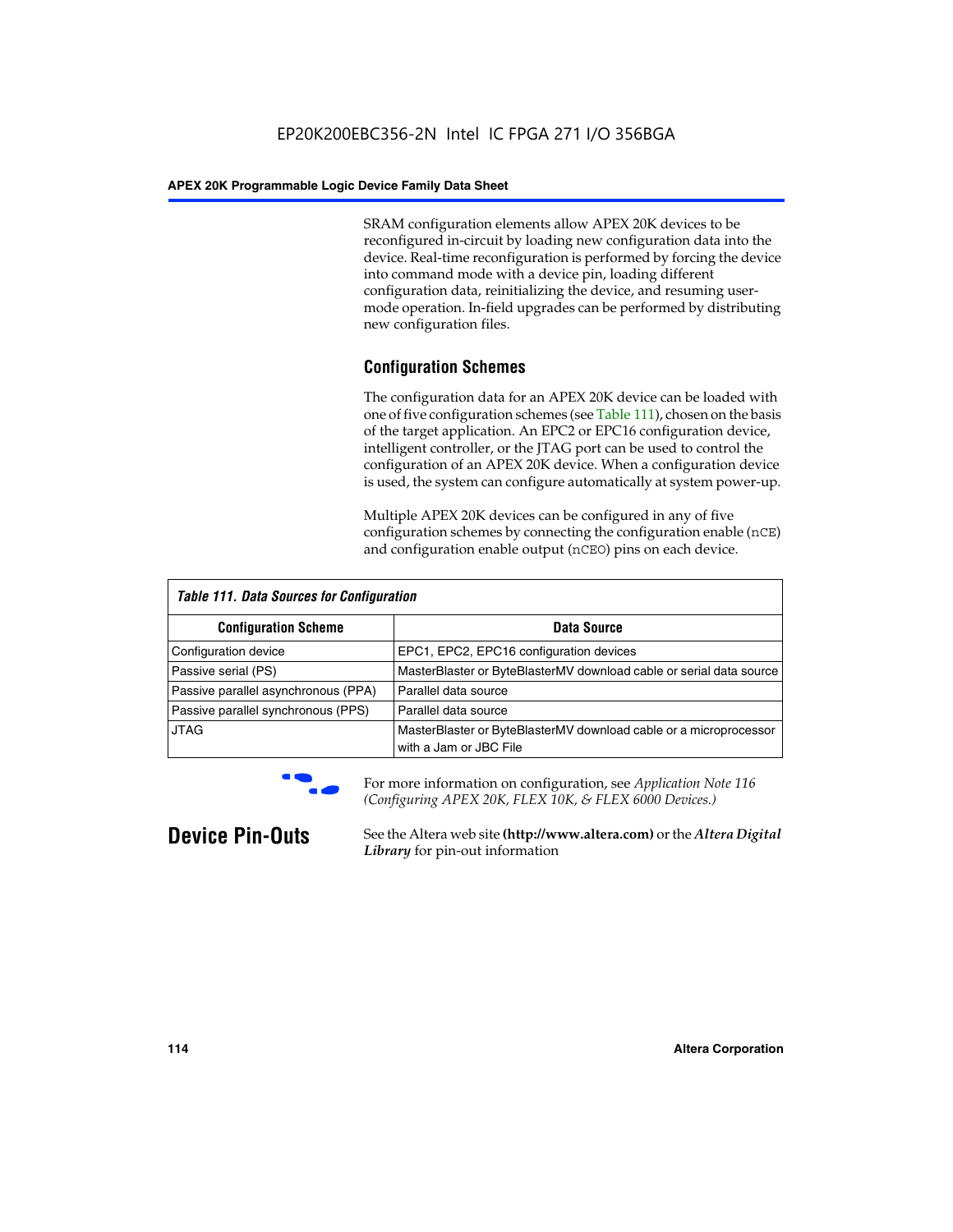### **Revision History** The information contained in the *APEX 20K Programmable Logic Device Family Data Sheet* version 5.1 supersedes information published in previous versions.

## **Version 5.1**

*APEX 20K Programmable Logic Device Family Data Sheet* version 5.1 contains the following changes:

- In version 5.0, the VI input voltage spec was updated in Table 28 on page 63.
- In version 5.0, *Note* (5) to Tables 27 through 30 was revised.
- Added *Note* (2) to Figure 21 on page 33.

## **Version 5.0**

*APEX 20K Programmable Logic Device Family Data Sheet* version 5.0 contains the following changes:

- Updated Tables 23 through 26. Removed 2.5-V operating condition tables because all APEX 20K devices are now 5.0-V tolerant.
- Updated conditions in Tables 33, 38 and 39.
- Updated data for t<sub>ESBDATAH</sub> parameter.

## **Version 4.3**

*APEX 20K Programmable Logic Device Family Data Sheet* version 4.3 contains the following changes:

- Updated Figure 20.
- Updated *Note (2)* to Table 13.
- Updated notes to Tables 27 through 30.

## **Version 4.2**

*APEX 20K Programmable Logic Device Family Data Sheet* version 4.2 contains the following changes:

- Updated Figure 29.
- Updated *Note (1)* to Figure 29.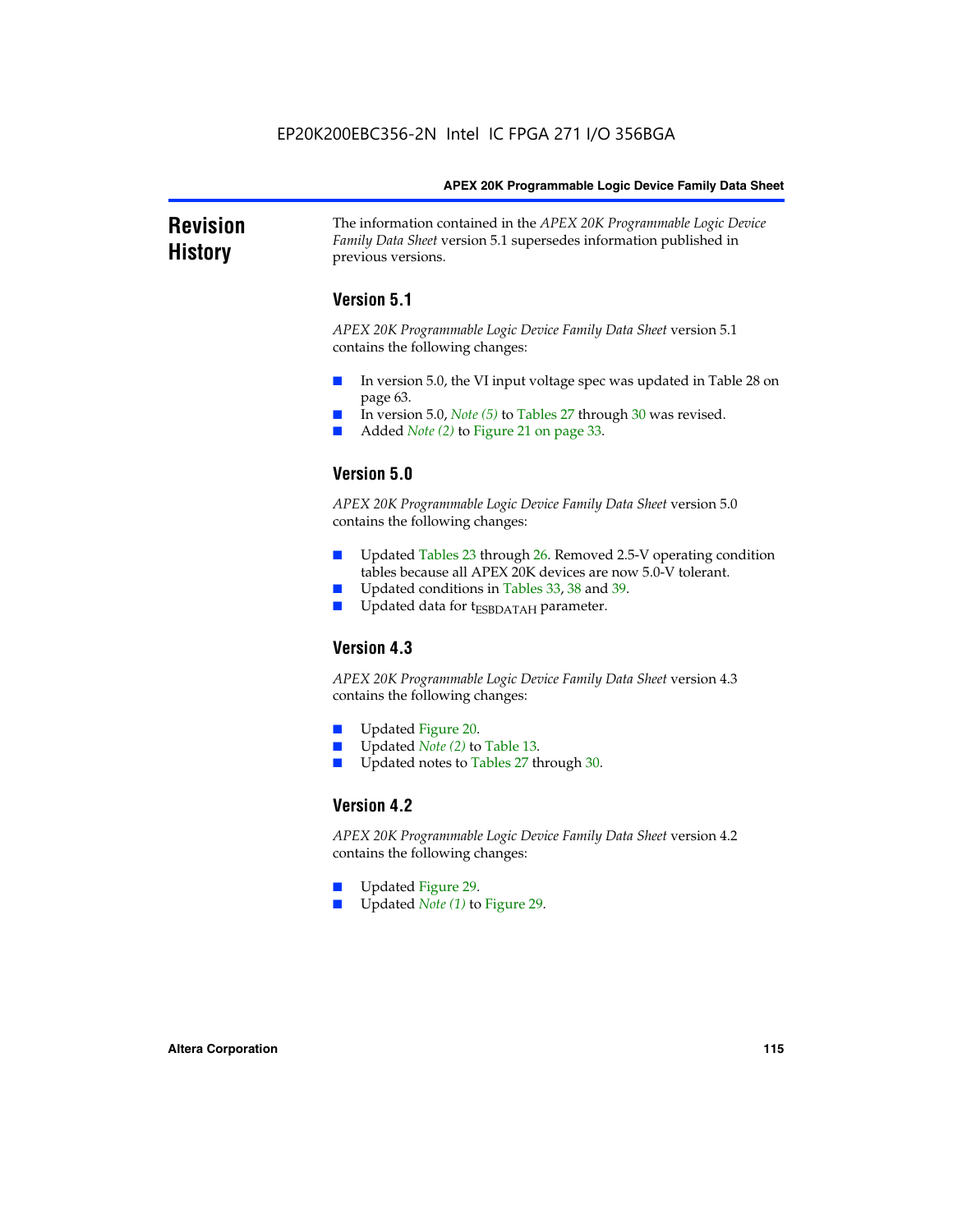## **Version 4.1**

*APEX 20K Programmable Logic Device Family Data Sheet* version 4.1 contains the following changes:

- *t<sub>ESBWEH</sub>* added to Figure 37 and Tables 35, 50, 56, 62, 68, 74, 86, 92, 97, and 104.
- Updated EP20K300E device internal and external timing numbers in Tables 79 through 84.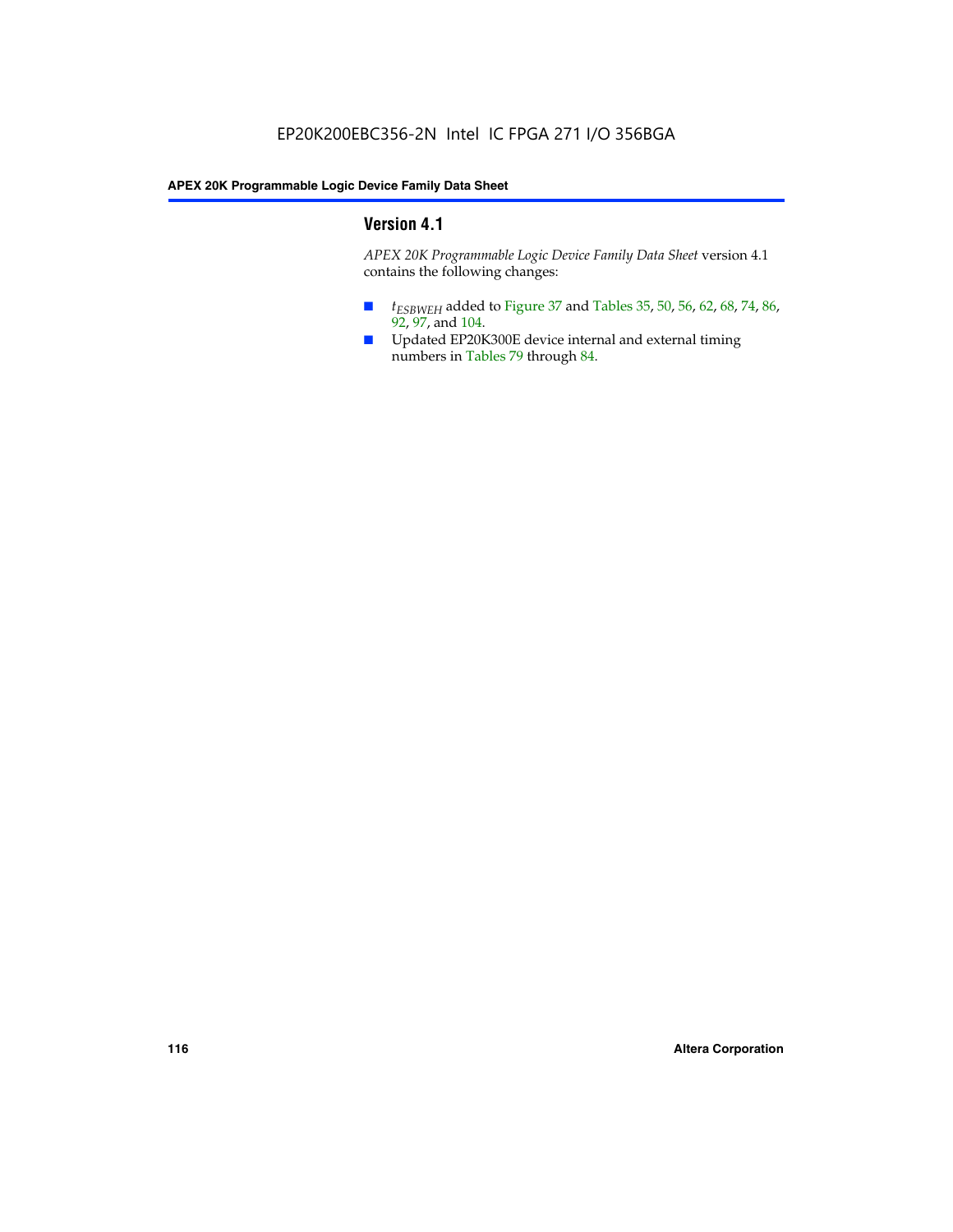

101 Innovation Drive San Jose, CA 95134 (408) 544-7000 http://www.altera.com Applications Hotline: (800) 800-EPLD Customer Marketing: (408) 544-7104 Literature Services: lit\_req@altera.com

Copyright © 2004 Altera Corporation. All rights reserved. Altera, The Programmable Solutions Company, the stylized Altera logo, specific device designations, and all other words and logos that are identified as trademarks and/or service marks are, unless noted otherwise, the trademarks and service marks of Altera Corporation in the U.S. and other countries. All other product or service names are the property of their respective holders. Altera products are protected under numerous U.S. and foreign patents and pending applications, mask work rights, and copyrights. Altera warrants performance of its semiconductor products to current specifications in accordance with Altera's standard warranty, but reserves the right to make changes

to any products and services at any time without notice. Altera assumes no responsibility or liability arising out of the application or use of any information, product, or service described herein except as expressly agreed to in writing by Altera Corporation. Altera customers are advised to obtain the latest version of device specifications before relying on any published information and before placing orders for products or services.



**117 Altera Corporation**